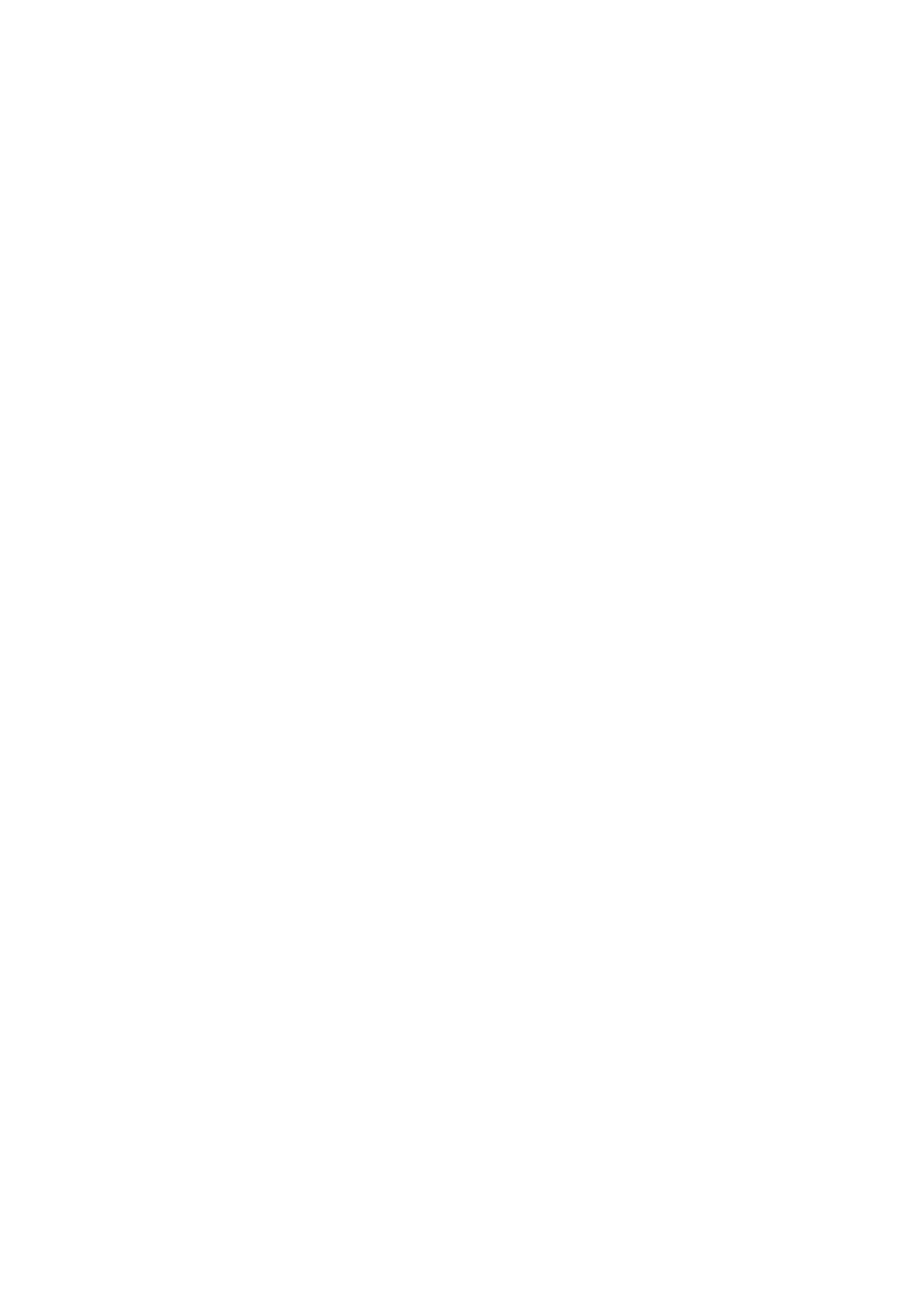| <b>September</b> | This week | <b>December</b> |    |                       |    |    |    |    |  |
|------------------|-----------|-----------------|----|-----------------------|----|----|----|----|--|
|                  |           | M               |    | w                     |    |    | S  | S. |  |
|                  |           |                 |    |                       |    |    |    |    |  |
|                  |           | 2               | з  | $\boldsymbol{\Delta}$ | 5  |    |    |    |  |
|                  |           | 9               | 10 |                       | 12 | 13 | 14 | 15 |  |
| December 2019 /  |           | 16              |    | 18                    | 19 | 20 | 21 | 22 |  |
| January 2020     |           | 23              | 24 | 25                    | 26 | 27 | 28 | 29 |  |
|                  |           | 30              | 31 |                       |    |    |    |    |  |

| Day                   | <b>Time</b> | Description | <b>Time</b> | Description |
|-----------------------|-------------|-------------|-------------|-------------|
| Mon<br>30             |             |             |             |             |
| Tue<br>31             |             |             |             |             |
| Wed<br>1              |             |             |             |             |
| Thu<br>$\overline{2}$ |             |             |             |             |
| Fri<br>3              |             |             |             |             |
| Sat<br>$\overline{4}$ |             |             |             |             |
| Sun<br>5              |             |             |             |             |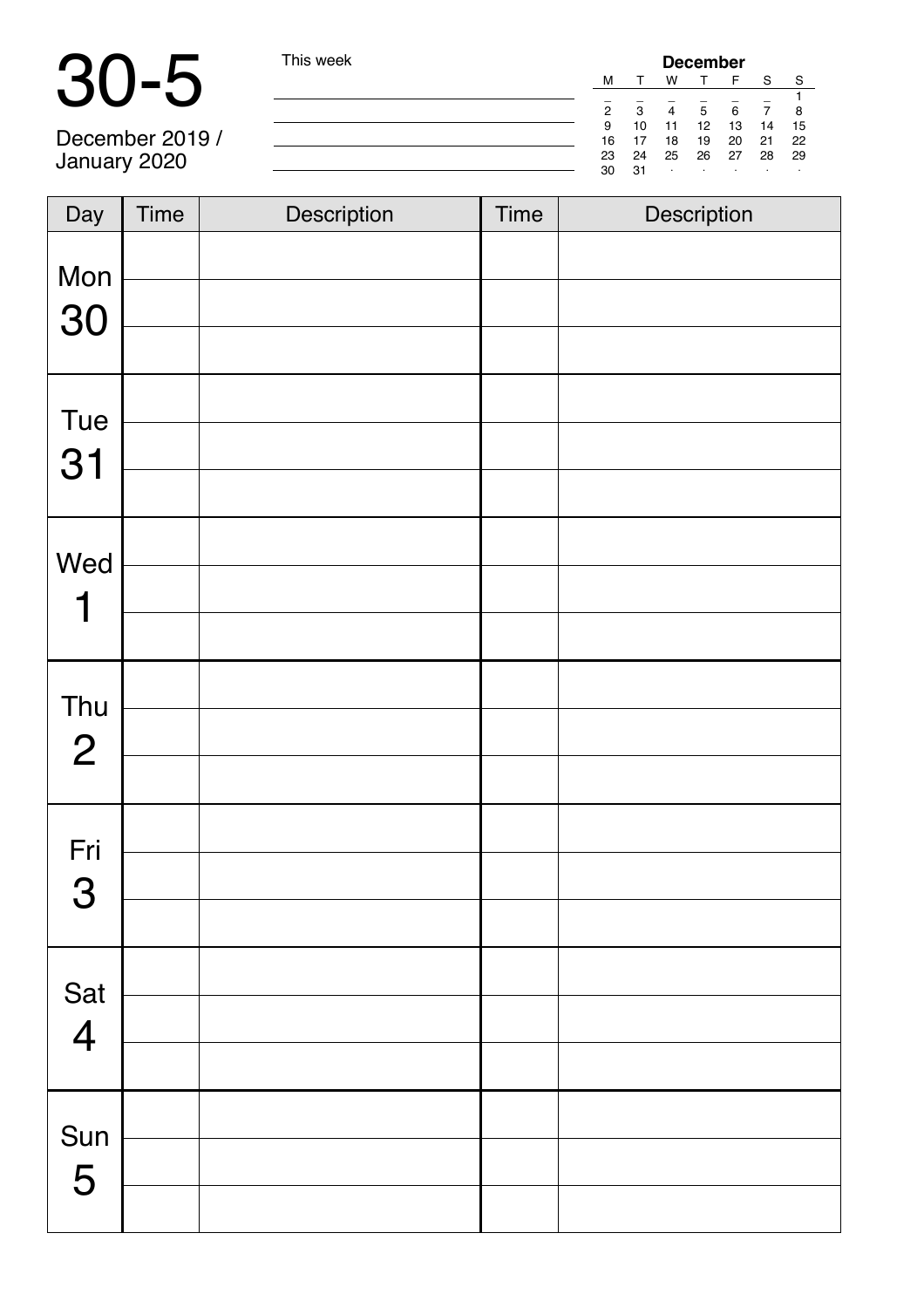| January |    |    |    |    |    |    |  |  |  |
|---------|----|----|----|----|----|----|--|--|--|
| м       |    | w  |    | F  | S  | S  |  |  |  |
|         |    |    | 2  | 3  | 4  | 5  |  |  |  |
| 6       |    | 8  | 9  | 10 | 11 | 12 |  |  |  |
| 13      | 14 | 15 | 16 | 17 | 18 | 19 |  |  |  |
| 20      | 21 | 22 | 23 | 24 | 25 | 26 |  |  |  |
| 27      | 28 | 29 | 30 | 31 |    |    |  |  |  |
|         |    | ٠  | ٠  |    |    |    |  |  |  |

 $\blacksquare$ 

| Notes/Reminders |  |                              |  |  |  |  |  |
|-----------------|--|------------------------------|--|--|--|--|--|
| $\overline{A}$  |  | $\overline{H}$               |  |  |  |  |  |
| $\overline{B}$  |  | $\mathbf{I}$                 |  |  |  |  |  |
| $\overline{C}$  |  | J                            |  |  |  |  |  |
| $\overline{D}$  |  | $\overline{\mathsf{K}}$      |  |  |  |  |  |
| E               |  | $\overline{L}$               |  |  |  |  |  |
| $\overline{F}$  |  | M                            |  |  |  |  |  |
| $\overline{G}$  |  | $\overline{N}$               |  |  |  |  |  |
|                 |  | Communications               |  |  |  |  |  |
| $\overline{1}$  |  | 10                           |  |  |  |  |  |
| $\overline{2}$  |  | $\overline{11}$              |  |  |  |  |  |
| $\overline{3}$  |  | 12                           |  |  |  |  |  |
| $\overline{4}$  |  | 13                           |  |  |  |  |  |
| $\overline{5}$  |  | 14                           |  |  |  |  |  |
| $6\overline{6}$ |  | 15                           |  |  |  |  |  |
| $\overline{7}$  |  | 16                           |  |  |  |  |  |
| $\overline{8}$  |  | 17                           |  |  |  |  |  |
| $\overline{9}$  |  | 18                           |  |  |  |  |  |
|                 |  | Coming up in the near future |  |  |  |  |  |
|                 |  |                              |  |  |  |  |  |
|                 |  |                              |  |  |  |  |  |
|                 |  |                              |  |  |  |  |  |

### 30-5

December 2019 / January 2020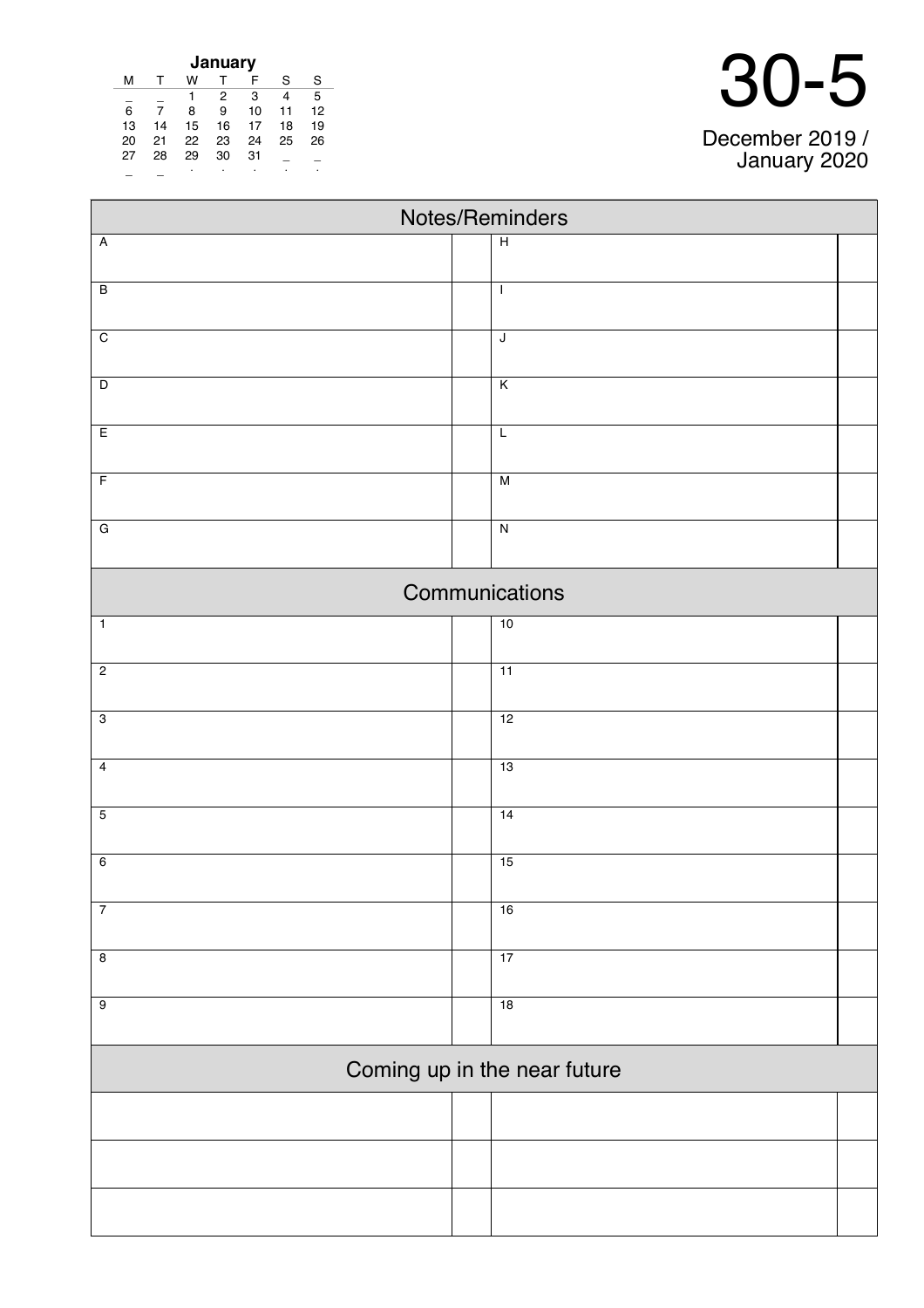| I his week | January |    |         |    |    |    |    |  |
|------------|---------|----|---------|----|----|----|----|--|
|            | м       |    | w       |    | F  | S  | S  |  |
|            |         |    |         | 2  | 3  | 4  | 5  |  |
|            | 6       | 7  | 8       | 9  | 10 | 11 | 12 |  |
|            | 13      | 14 | 15      | 16 | 17 | 18 | 19 |  |
|            | 20      | 21 | 22      | 23 | 24 | 25 | 26 |  |
|            | 27      | 28 | 29      | 30 | 31 |    |    |  |
|            |         |    | $\cdot$ | ٠  | ٠  |    |    |  |

| Day                      | Time | Description | Time | Description |
|--------------------------|------|-------------|------|-------------|
| Mon<br>6                 |      |             |      |             |
| Tue                      |      |             |      |             |
| $\overline{\mathcal{I}}$ |      |             |      |             |
| Wed<br>8                 |      |             |      |             |
| Thu                      |      |             |      |             |
| 9                        |      |             |      |             |
| Fri<br>10                |      |             |      |             |
|                          |      |             |      |             |
| Sat                      |      |             |      |             |
| 11                       |      |             |      |             |
| Sun                      |      |             |      |             |
| 12                       |      |             |      |             |
|                          |      |             |      |             |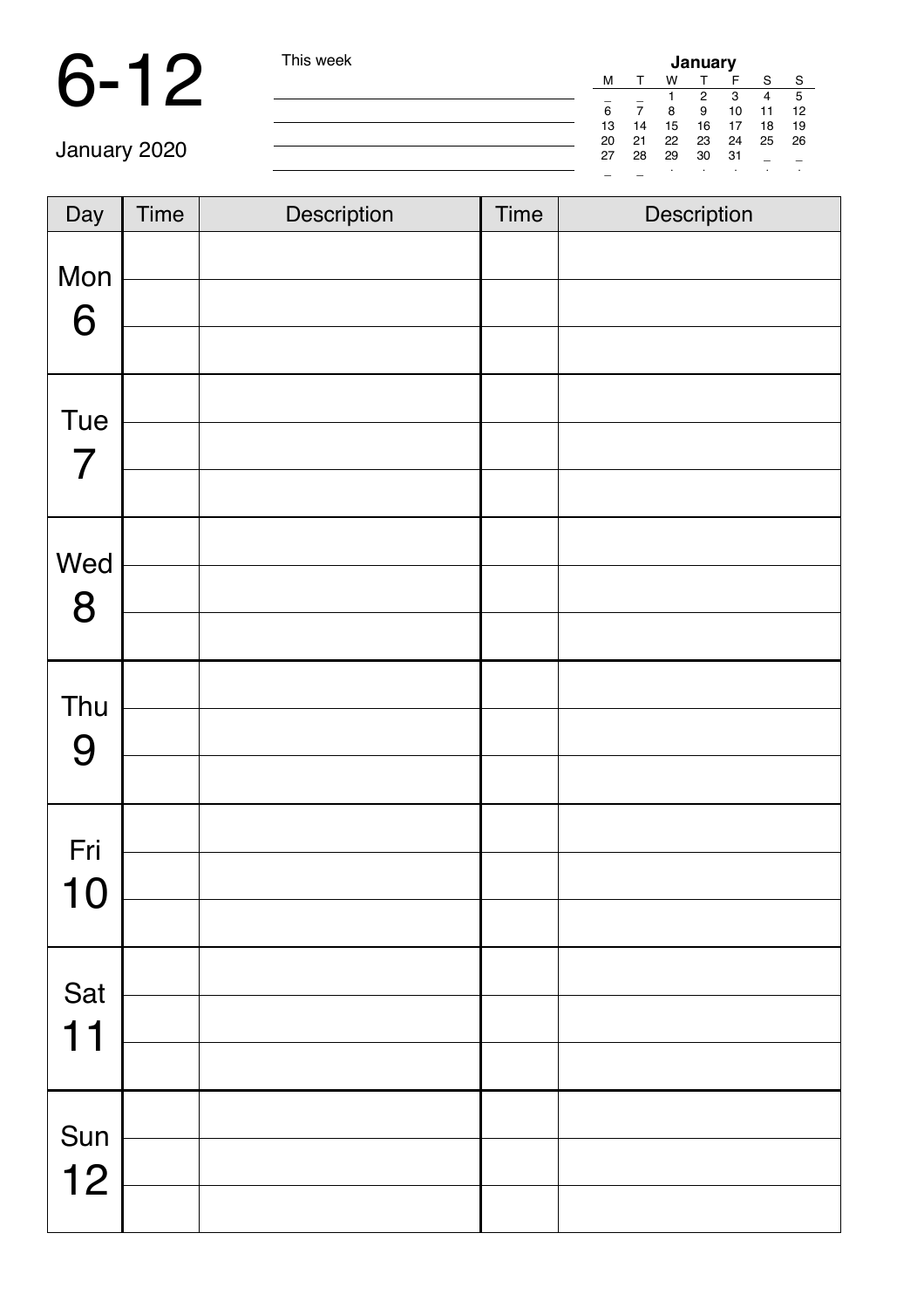| <b>February</b> |    |    |    |    |    |    |  |  |  |
|-----------------|----|----|----|----|----|----|--|--|--|
| м               |    | w  |    | F  | S  | S  |  |  |  |
|                 |    |    |    |    |    | 2  |  |  |  |
| 3               | 4  | 5  | 6  |    | 8  | 9  |  |  |  |
| 10              | 11 | 12 | 13 | 14 | 15 | 16 |  |  |  |
| 17              | 18 | 19 | 20 | 21 | 22 | 23 |  |  |  |
| 24              | 25 | 26 | 27 | 28 | 29 |    |  |  |  |
|                 |    |    |    |    |    |    |  |  |  |

| Notes/Reminders         |  |                              |  |  |  |  |  |  |
|-------------------------|--|------------------------------|--|--|--|--|--|--|
| $\overline{A}$          |  | $\overline{H}$               |  |  |  |  |  |  |
| $\overline{B}$          |  | $\mathbf{I}$                 |  |  |  |  |  |  |
|                         |  |                              |  |  |  |  |  |  |
| $\overline{C}$          |  | $\overline{\mathsf{J}}$      |  |  |  |  |  |  |
| $\overline{D}$          |  | $\overline{\mathsf{K}}$      |  |  |  |  |  |  |
|                         |  |                              |  |  |  |  |  |  |
| E                       |  | $\overline{L}$               |  |  |  |  |  |  |
| $\overline{F}$          |  | $\overline{M}$               |  |  |  |  |  |  |
| $\overline{G}$          |  | $\overline{N}$               |  |  |  |  |  |  |
|                         |  |                              |  |  |  |  |  |  |
|                         |  | Communications               |  |  |  |  |  |  |
| $\overline{1}$          |  | 10                           |  |  |  |  |  |  |
| $\overline{2}$          |  | $\overline{11}$              |  |  |  |  |  |  |
|                         |  |                              |  |  |  |  |  |  |
| $\overline{3}$          |  | 12                           |  |  |  |  |  |  |
| $\overline{4}$          |  | 13                           |  |  |  |  |  |  |
| $\overline{5}$          |  | 14                           |  |  |  |  |  |  |
|                         |  |                              |  |  |  |  |  |  |
| $\overline{6}$          |  | 15                           |  |  |  |  |  |  |
| $\overline{7}$          |  | 16                           |  |  |  |  |  |  |
|                         |  |                              |  |  |  |  |  |  |
| $\overline{\mathbf{8}}$ |  | 17                           |  |  |  |  |  |  |
| $\overline{9}$          |  | 18                           |  |  |  |  |  |  |
|                         |  |                              |  |  |  |  |  |  |
|                         |  | Coming up in the near future |  |  |  |  |  |  |
|                         |  |                              |  |  |  |  |  |  |
|                         |  |                              |  |  |  |  |  |  |
|                         |  |                              |  |  |  |  |  |  |
|                         |  |                              |  |  |  |  |  |  |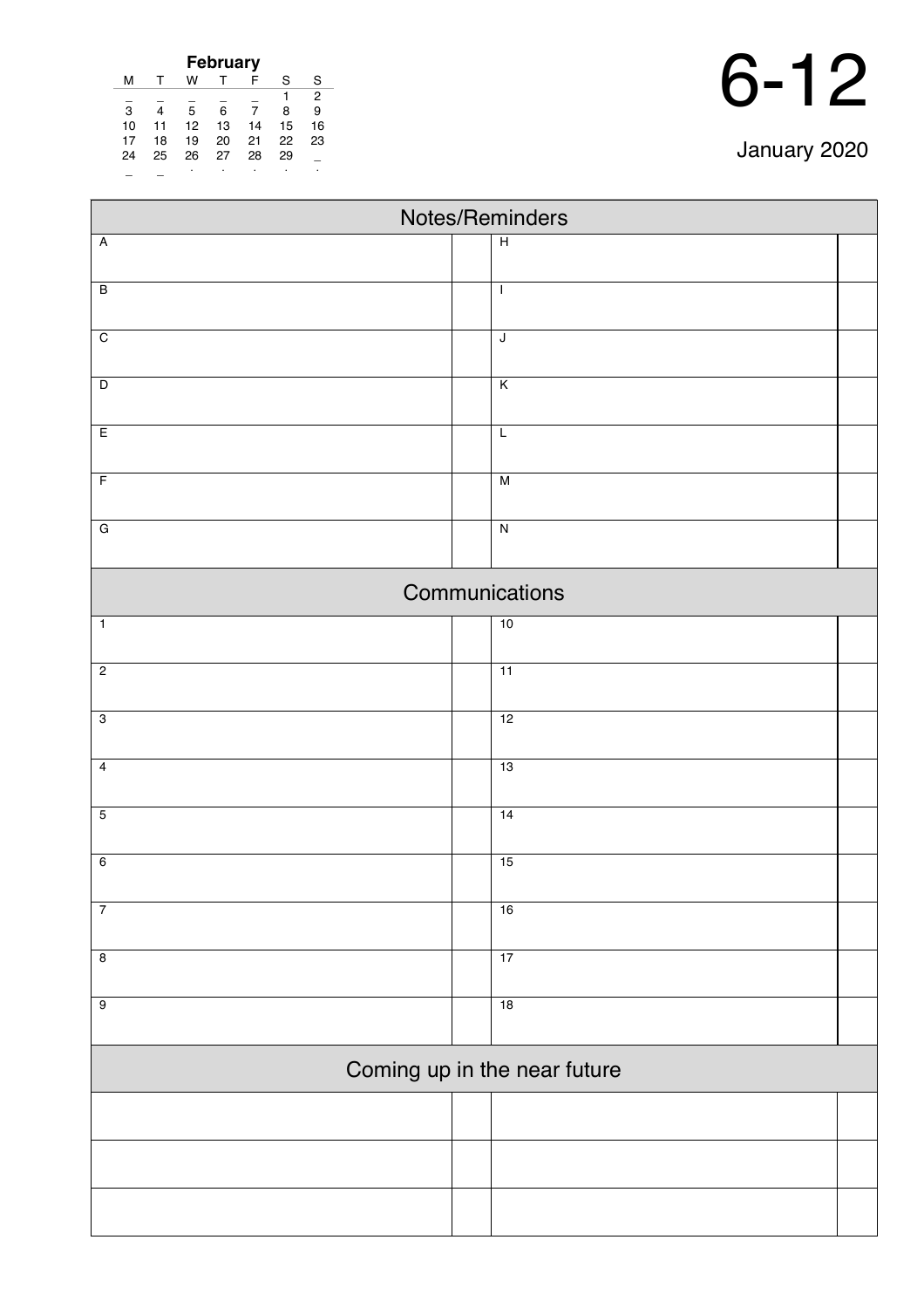| January |    |    |    |    |    |    |  |  |
|---------|----|----|----|----|----|----|--|--|
| м       |    | w  |    | F  | S  | S  |  |  |
|         |    |    | 2  | 3  | 4  | 5  |  |  |
| 6       |    | 8  | 9  | 10 | 11 | 12 |  |  |
| 13      | 14 | 15 | 16 | 17 | 18 | 19 |  |  |
| 20      | 21 | 22 | 23 | 24 | 25 | 26 |  |  |
| 27      | 28 | 29 | 30 | 31 |    |    |  |  |
|         |    |    |    |    |    | ٠  |  |  |

| Day       | <b>Time</b> | Description | <b>Time</b> | Description |
|-----------|-------------|-------------|-------------|-------------|
| Mon<br>13 |             |             |             |             |
| Tue<br>14 |             |             |             |             |
| Wed<br>15 |             |             |             |             |
| Thu<br>16 |             |             |             |             |
| Fri<br>17 |             |             |             |             |
| Sat<br>18 |             |             |             |             |
| Sun<br>19 |             |             |             |             |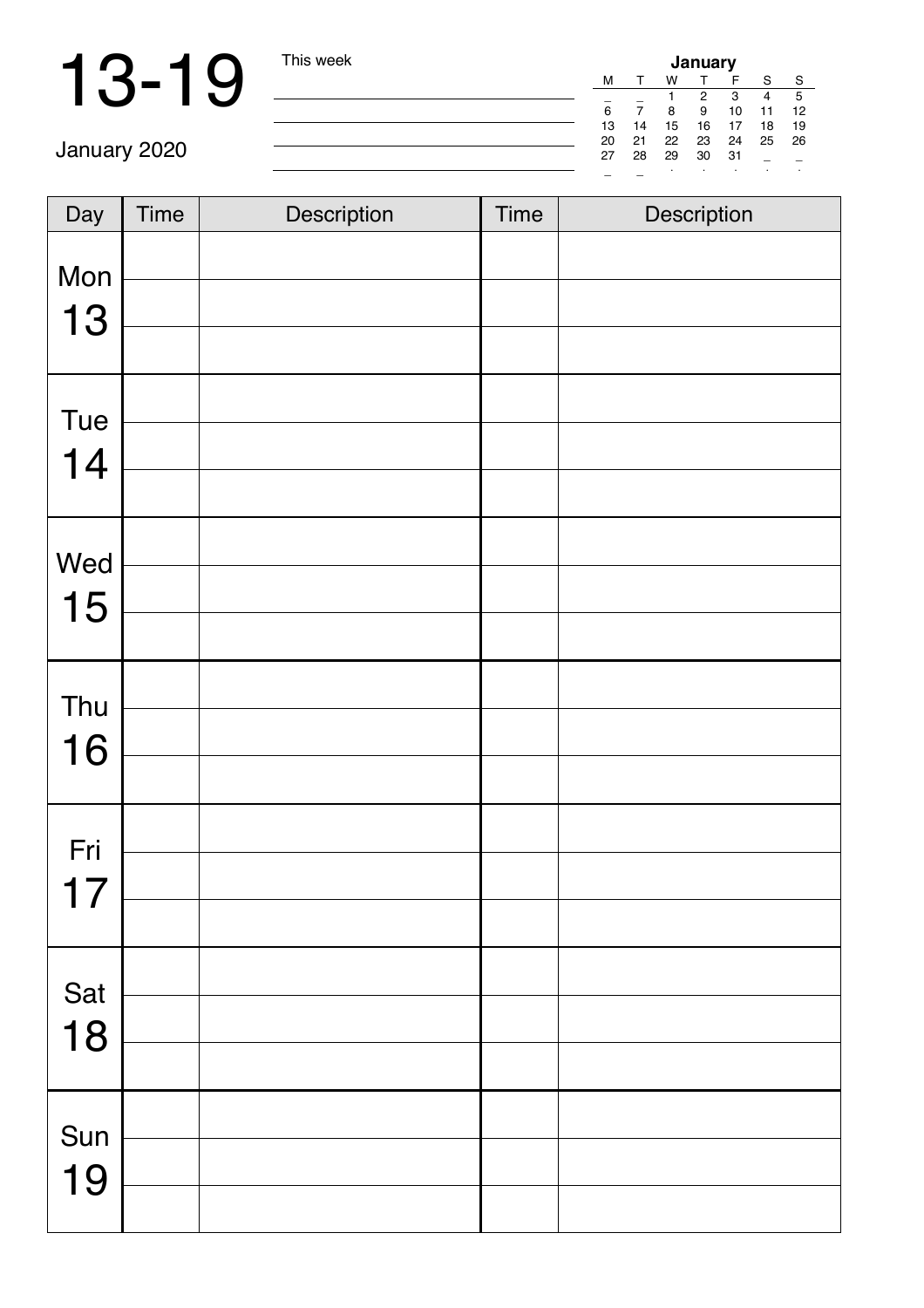| January 2020 |  |
|--------------|--|
|--------------|--|

| <b>February</b> |    |    |    |    |    |    |  |  |  |  |
|-----------------|----|----|----|----|----|----|--|--|--|--|
| м               | т  | w  |    | F  | S  | S  |  |  |  |  |
|                 |    |    |    |    |    | 2  |  |  |  |  |
| 3               | 4  | 5  | 6  | 7  | 8  | 9  |  |  |  |  |
| 10              | 11 | 12 | 13 | 14 | 15 | 16 |  |  |  |  |
| 17              | 18 | 19 | 20 | 21 | 22 | 23 |  |  |  |  |
| 24              | 25 | 26 | 27 | 28 | 29 |    |  |  |  |  |
|                 |    |    |    |    |    |    |  |  |  |  |

| Notes/Reminders         |  |                              |  |  |  |  |
|-------------------------|--|------------------------------|--|--|--|--|
| $\overline{A}$          |  | $\overline{H}$               |  |  |  |  |
|                         |  |                              |  |  |  |  |
| $\overline{B}$          |  | $\mathbf{I}$                 |  |  |  |  |
| $\overline{C}$          |  | $\sf J$                      |  |  |  |  |
|                         |  |                              |  |  |  |  |
| $\overline{D}$          |  | $\overline{\mathsf{K}}$      |  |  |  |  |
| E                       |  | $\overline{L}$               |  |  |  |  |
| $\overline{F}$          |  | M                            |  |  |  |  |
|                         |  |                              |  |  |  |  |
| $\overline{G}$          |  | $\overline{\mathbf{z}}$      |  |  |  |  |
|                         |  | Communications               |  |  |  |  |
| $\overline{1}$          |  | 10                           |  |  |  |  |
| $\overline{2}$          |  | 11                           |  |  |  |  |
|                         |  |                              |  |  |  |  |
| $\overline{3}$          |  | 12                           |  |  |  |  |
| $\overline{\mathbf{4}}$ |  | 13                           |  |  |  |  |
| $\overline{5}$          |  | 14                           |  |  |  |  |
|                         |  |                              |  |  |  |  |
| $6\overline{6}$         |  | 15                           |  |  |  |  |
| $\overline{7}$          |  | 16                           |  |  |  |  |
|                         |  |                              |  |  |  |  |
| $\overline{\mathbf{8}}$ |  | 17                           |  |  |  |  |
| $\overline{9}$          |  | 18                           |  |  |  |  |
|                         |  |                              |  |  |  |  |
|                         |  | Coming up in the near future |  |  |  |  |
|                         |  |                              |  |  |  |  |
|                         |  |                              |  |  |  |  |
|                         |  |                              |  |  |  |  |
|                         |  |                              |  |  |  |  |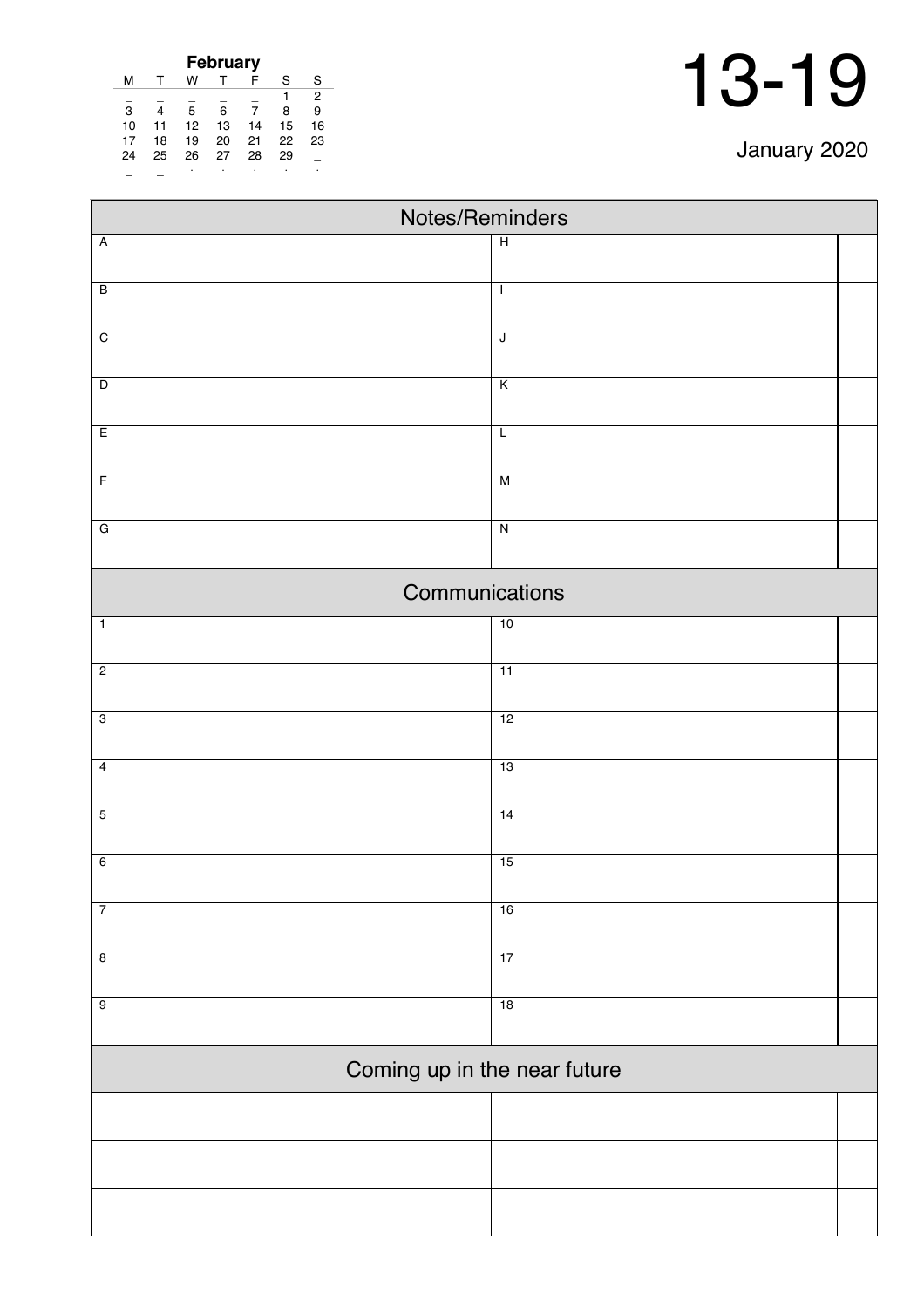## 20-26 This week

| January |    |    |    |    |    |    |  |  |
|---------|----|----|----|----|----|----|--|--|
| м       |    | w  |    | F  | S  | S  |  |  |
|         |    |    | 2  | 3  |    | 5  |  |  |
| 6       |    | 8  | 9  | 10 | 11 | 12 |  |  |
| 13      | 14 | 15 | 16 | 17 | 18 | 19 |  |  |
| 20      | 21 | 22 | 23 | 24 | 25 | 26 |  |  |
| 27      | 28 | 29 | 30 | 31 |    |    |  |  |
|         |    |    |    |    |    | ٠  |  |  |

| Day       | <b>Time</b> | Description | <b>Time</b> | Description |
|-----------|-------------|-------------|-------------|-------------|
| Mon<br>20 |             |             |             |             |
| Tue<br>21 |             |             |             |             |
| Wed<br>22 |             |             |             |             |
| Thu<br>23 |             |             |             |             |
| Fri<br>24 |             |             |             |             |
| Sat<br>25 |             |             |             |             |
| Sun<br>26 |             |             |             |             |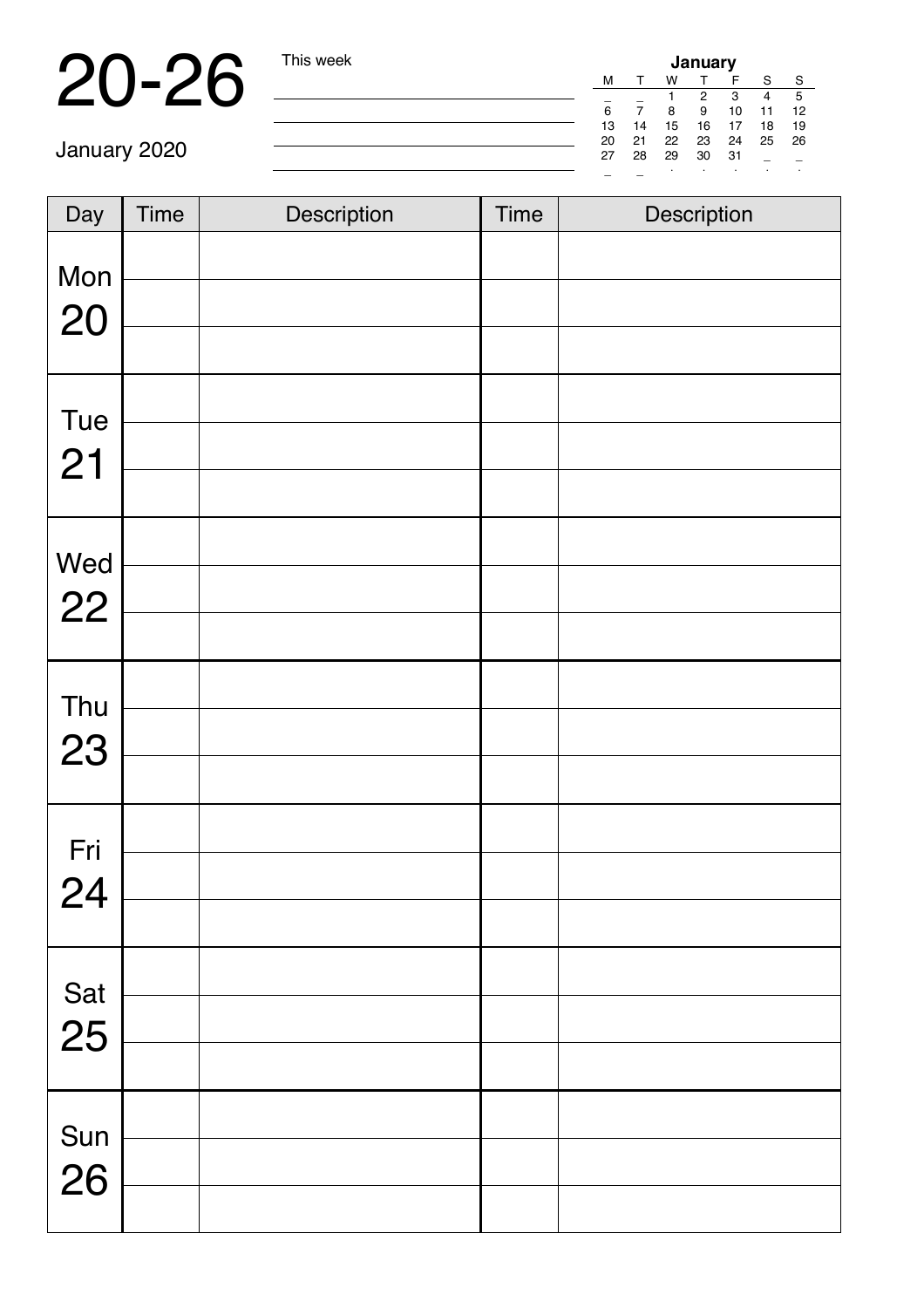| <b>February</b> |    |    |    |    |    |    |
|-----------------|----|----|----|----|----|----|
| м               |    | w  |    | F  | S  | S  |
|                 |    |    |    |    |    | 2  |
| 3               |    | 5  | 6  | 7  | 8  | 9  |
| 10              | 11 | 12 | 13 | 14 | 15 | 16 |
| 17              | 18 | 19 | 20 | 21 | 22 | 23 |
| 24              | 25 | 26 | 27 | 28 | 29 |    |
|                 |    | ٠  | ٠  |    |    |    |

| Notes/Reminders              |                         |  |  |  |  |  |
|------------------------------|-------------------------|--|--|--|--|--|
| $\overline{A}$               | $\overline{H}$          |  |  |  |  |  |
| $\overline{B}$               | $\mathbf{I}$            |  |  |  |  |  |
| $\overline{C}$               | $\overline{\mathsf{J}}$ |  |  |  |  |  |
|                              |                         |  |  |  |  |  |
| $\overline{D}$               | $\overline{\mathsf{K}}$ |  |  |  |  |  |
| E                            | $\mathsf L$             |  |  |  |  |  |
| $\overline{F}$               | M                       |  |  |  |  |  |
| $\overline{G}$               | $\overline{\mathbf{z}}$ |  |  |  |  |  |
|                              | Communications          |  |  |  |  |  |
| $\overline{1}$               | 10                      |  |  |  |  |  |
| $\overline{2}$               | $\overline{11}$         |  |  |  |  |  |
| $\overline{3}$               | 12                      |  |  |  |  |  |
| $\overline{4}$               | 13                      |  |  |  |  |  |
| $\overline{5}$               | 14                      |  |  |  |  |  |
| $6\overline{6}$              | 15                      |  |  |  |  |  |
| $\boldsymbol{7}$             | 16                      |  |  |  |  |  |
| $\overline{8}$               | 17                      |  |  |  |  |  |
| $\overline{9}$               | 18                      |  |  |  |  |  |
| Coming up in the near future |                         |  |  |  |  |  |
|                              |                         |  |  |  |  |  |
|                              |                         |  |  |  |  |  |
|                              |                         |  |  |  |  |  |
|                              |                         |  |  |  |  |  |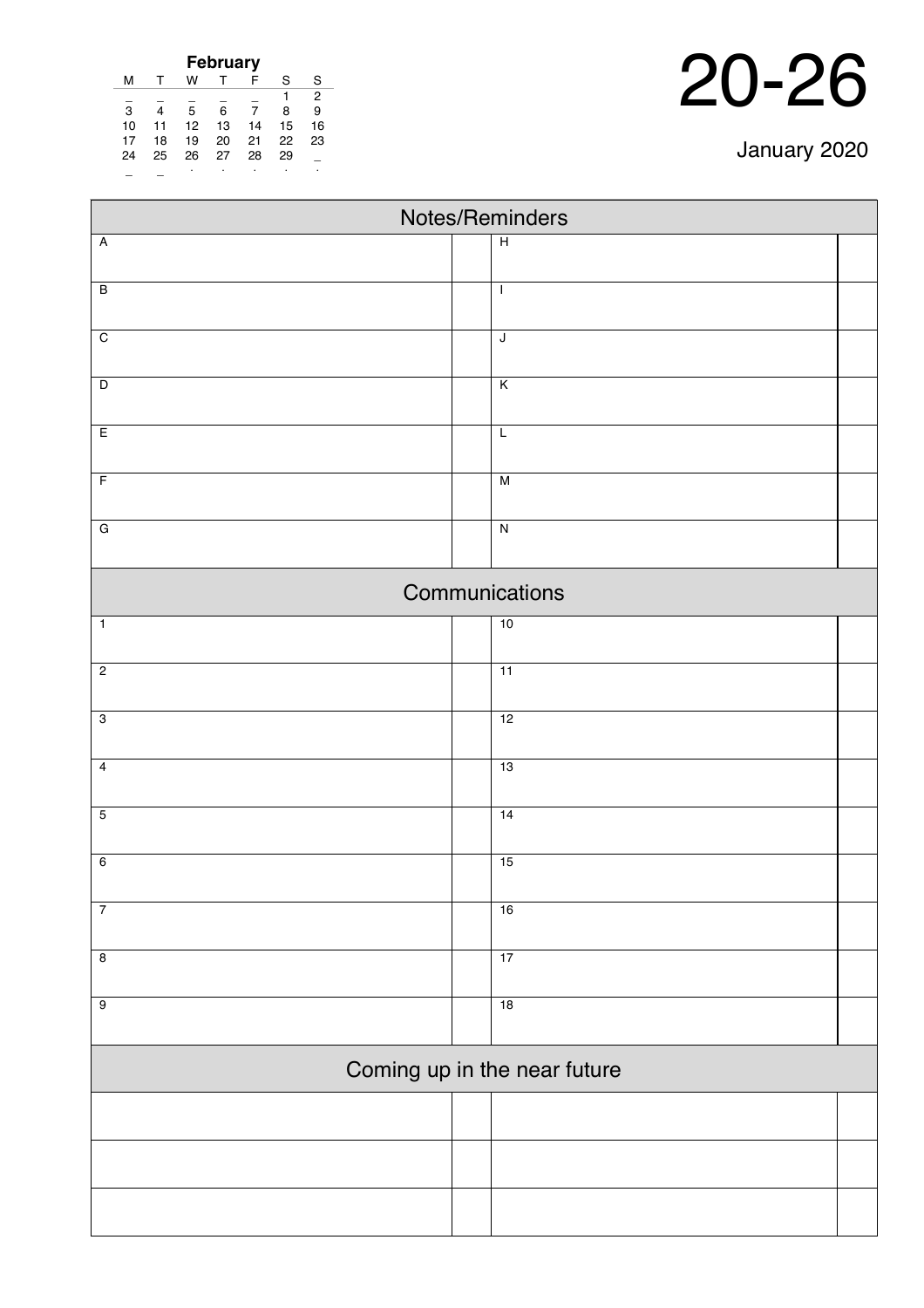|                | This week |    | January |    |    |    |    |     |  |  |
|----------------|-----------|----|---------|----|----|----|----|-----|--|--|
|                |           | м  |         | w  |    |    | S  | S   |  |  |
|                |           |    |         |    | 2  | з  |    |     |  |  |
|                |           | 6  |         | 8  | 9  | 10 | 11 | 12  |  |  |
|                |           | 13 | 14      | 15 | 16 |    | 18 | 19  |  |  |
| January 2020 / |           | 20 | 21      | 22 | 23 | 24 | 25 | -26 |  |  |
| February 2020  |           | 27 | 28      | 29 | 30 | 31 |    |     |  |  |
|                |           |    |         |    |    |    |    |     |  |  |

| Day                | <b>Time</b> | Description | <b>Time</b> | Description |
|--------------------|-------------|-------------|-------------|-------------|
| Mon                |             |             |             |             |
| 27                 |             |             |             |             |
| Tue                |             |             |             |             |
| 28                 |             |             |             |             |
|                    |             |             |             |             |
| Wed                |             |             |             |             |
| 29                 |             |             |             |             |
|                    |             |             |             |             |
| Thu                |             |             |             |             |
| 30                 |             |             |             |             |
|                    |             |             |             |             |
| Fri                |             |             |             |             |
| 31                 |             |             |             |             |
|                    |             |             |             |             |
| Sat                |             |             |             |             |
| 1                  |             |             |             |             |
|                    |             |             |             |             |
|                    |             |             |             |             |
| Sun $\overline{2}$ |             |             |             |             |
|                    |             |             |             |             |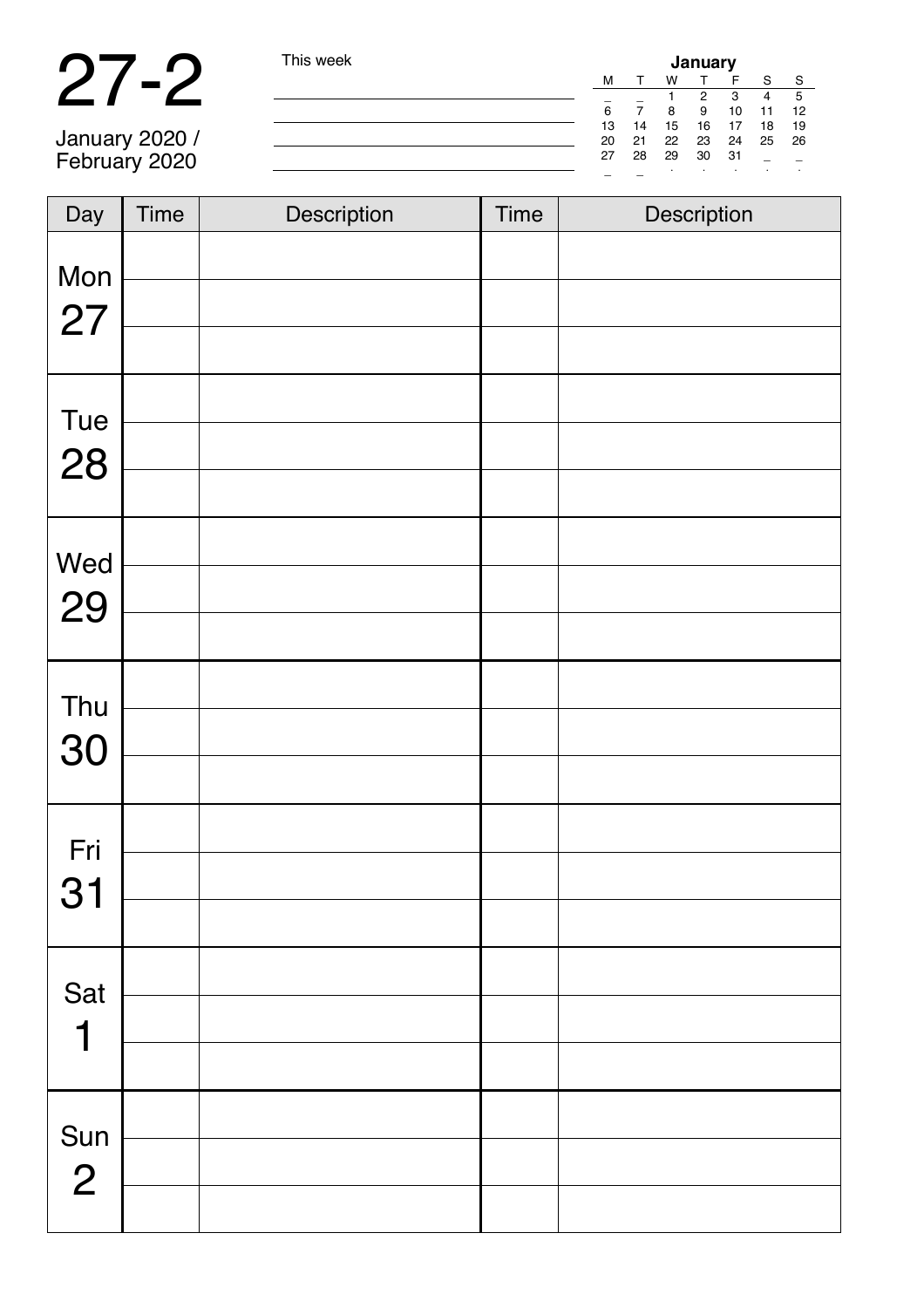| <b>February</b> |    |    |    |    |    |    |  |
|-----------------|----|----|----|----|----|----|--|
| м               |    | w  |    | F  | S  | S  |  |
|                 |    |    |    |    |    | 2  |  |
| 3               | 4  | 5  | 6  |    | 8  | 9  |  |
| 10              | 11 | 12 | 13 | 14 | 15 | 16 |  |
| 17              | 18 | 19 | 20 | 21 | 22 | 23 |  |
| 24              | 25 | 26 | 27 | 28 | 29 |    |  |
|                 |    |    | ٠  |    |    |    |  |

|  | January 2020 / |
|--|----------------|

| Notes/Reminders              |                         |  |  |  |  |
|------------------------------|-------------------------|--|--|--|--|
| $\overline{A}$               | $\overline{H}$          |  |  |  |  |
|                              |                         |  |  |  |  |
| $\overline{B}$               | $\mathsf I$             |  |  |  |  |
| $\overline{C}$               | $\sf J$                 |  |  |  |  |
| $\overline{D}$               | $\overline{\mathsf{K}}$ |  |  |  |  |
|                              |                         |  |  |  |  |
| $\overline{E}$               | L                       |  |  |  |  |
| $\overline{F}$               | $\overline{M}$          |  |  |  |  |
| $\overline{G}$               | $\overline{\mathbf{z}}$ |  |  |  |  |
|                              |                         |  |  |  |  |
|                              | Communications          |  |  |  |  |
| $\mathbf{1}$                 | 10                      |  |  |  |  |
| $\overline{2}$               | 11                      |  |  |  |  |
| $\overline{3}$               | 12                      |  |  |  |  |
|                              |                         |  |  |  |  |
| $\overline{4}$               | 13                      |  |  |  |  |
| $\overline{5}$               | 14                      |  |  |  |  |
| $\overline{6}$               | 15                      |  |  |  |  |
|                              |                         |  |  |  |  |
| $\overline{7}$               | 16                      |  |  |  |  |
| $\overline{\mathbf{8}}$      | 17                      |  |  |  |  |
| $\overline{9}$               | 18                      |  |  |  |  |
|                              |                         |  |  |  |  |
| Coming up in the near future |                         |  |  |  |  |
|                              |                         |  |  |  |  |
|                              |                         |  |  |  |  |
|                              |                         |  |  |  |  |
|                              |                         |  |  |  |  |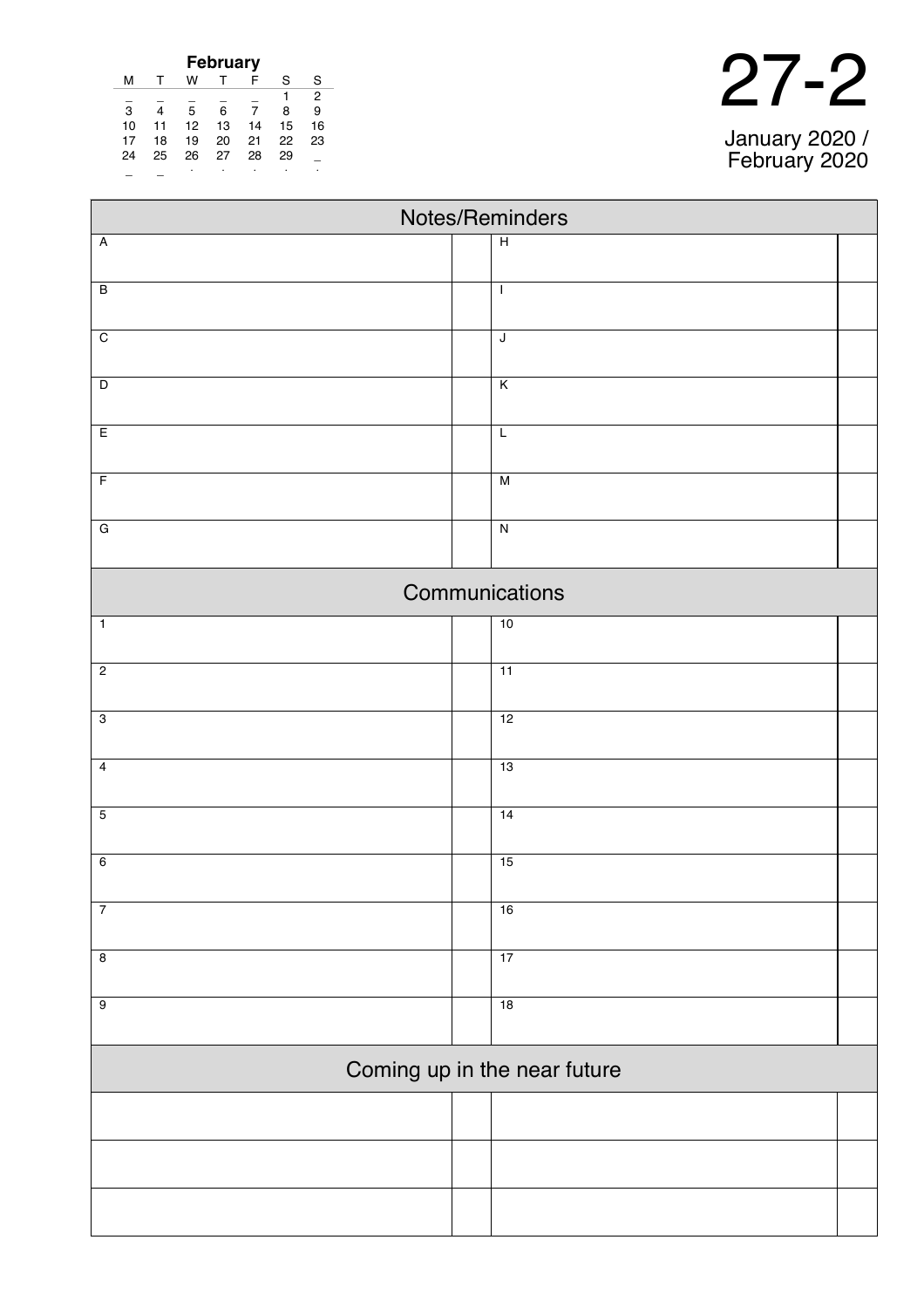| This week |    |    | <b>February</b>  |    |             |    |     |  |  |  |
|-----------|----|----|------------------|----|-------------|----|-----|--|--|--|
|           | м  |    | w                |    |             | S  | -S  |  |  |  |
|           |    |    |                  |    |             |    |     |  |  |  |
|           | 3  | 4  | 5                | 6  |             | 8  | 9   |  |  |  |
|           | 10 | 11 | 12 <sup>12</sup> | 13 | 14          | 15 | -16 |  |  |  |
|           | 17 | 18 |                  |    | 19 20 21 22 |    | 23  |  |  |  |
|           | 24 | 25 | 26 27 28         |    |             | 29 |     |  |  |  |
|           | -  |    |                  |    |             |    |     |  |  |  |

| Day                   | Time | Description | <b>Time</b> | Description |
|-----------------------|------|-------------|-------------|-------------|
| Mon<br>3              |      |             |             |             |
|                       |      |             |             |             |
| Tue<br>$\overline{4}$ |      |             |             |             |
|                       |      |             |             |             |
| Wed                   |      |             |             |             |
| 5                     |      |             |             |             |
|                       |      |             |             |             |
| Thu                   |      |             |             |             |
| 6                     |      |             |             |             |
|                       |      |             |             |             |
| Fri                   |      |             |             |             |
| 7                     |      |             |             |             |
|                       |      |             |             |             |
| Sat                   |      |             |             |             |
| 8                     |      |             |             |             |
|                       |      |             |             |             |
| Sun                   |      |             |             |             |
| 9                     |      |             |             |             |
|                       |      |             |             |             |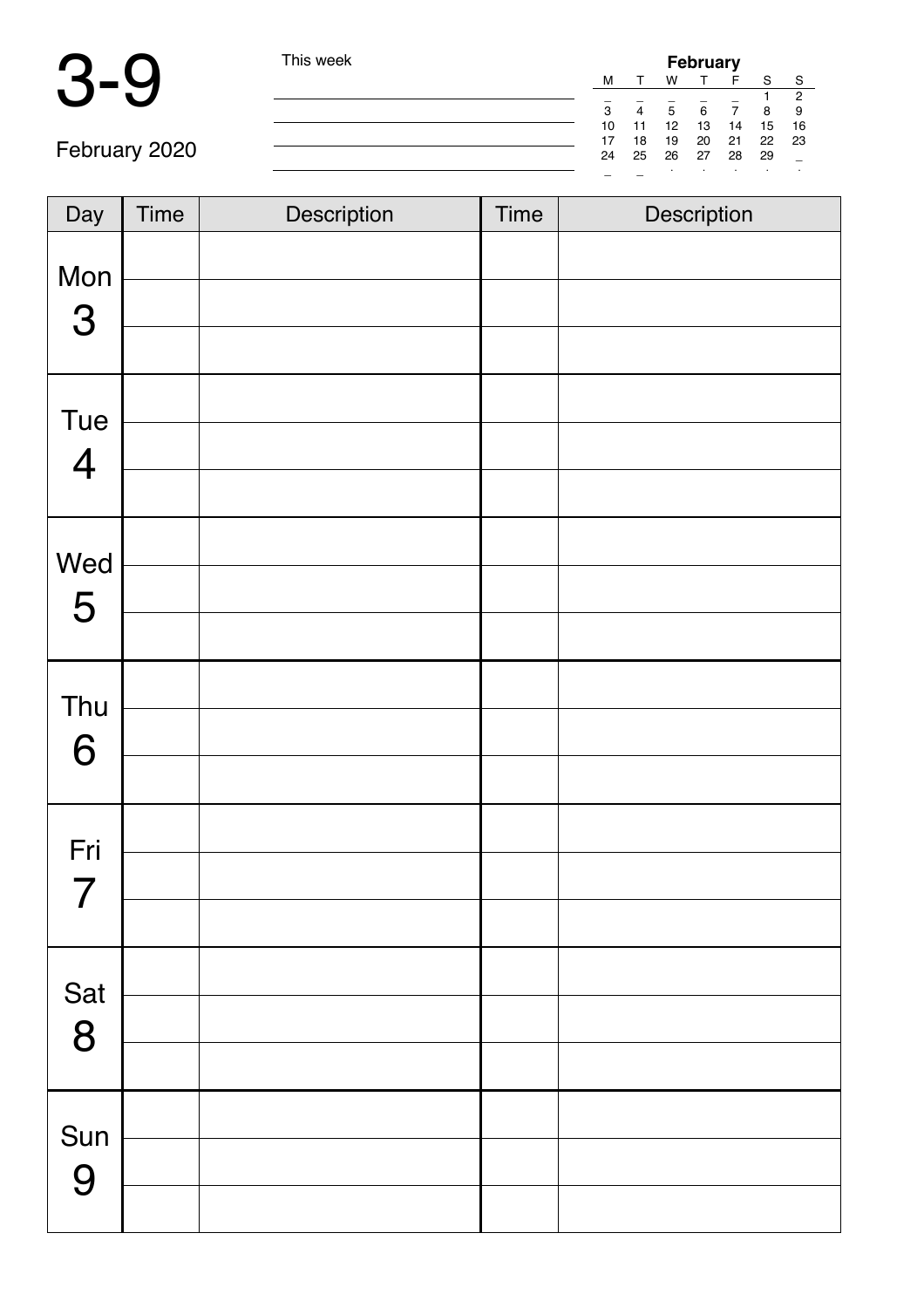| March          |    |    |    |    |    |    |  |
|----------------|----|----|----|----|----|----|--|
| м              |    | w  |    | F  | S  | S  |  |
|                |    |    |    |    |    | 1  |  |
| $\overline{2}$ | 3  | 4  | 5  | 6  |    | 8  |  |
| 9              | 10 | 11 | 12 | 13 | 14 | 15 |  |
| 16             | 17 | 18 | 19 | 20 | 21 | 22 |  |
| 23             | 24 | 25 | 26 | 27 | 28 | 29 |  |
| 30             | 31 | ٠  | ٠  | ٠  |    | ٠  |  |

| Notes/Reminders              |  |                          |  |  |  |  |
|------------------------------|--|--------------------------|--|--|--|--|
| $\overline{A}$               |  | $\overline{H}$           |  |  |  |  |
| $\overline{B}$               |  | $\overline{\phantom{a}}$ |  |  |  |  |
|                              |  |                          |  |  |  |  |
| $\overline{C}$               |  | J                        |  |  |  |  |
|                              |  |                          |  |  |  |  |
| $\overline{D}$               |  | K                        |  |  |  |  |
| $\overline{E}$               |  | $\overline{L}$           |  |  |  |  |
| $\overline{F}$               |  | M                        |  |  |  |  |
| $\overline{G}$               |  | $\overline{N}$           |  |  |  |  |
|                              |  |                          |  |  |  |  |
|                              |  | Communications           |  |  |  |  |
| $\mathbf{1}$                 |  | 10                       |  |  |  |  |
| $\overline{2}$               |  | 11                       |  |  |  |  |
| $\overline{3}$               |  | 12                       |  |  |  |  |
| $\overline{4}$               |  | 13                       |  |  |  |  |
|                              |  |                          |  |  |  |  |
| $\overline{5}$               |  | 14                       |  |  |  |  |
| $\overline{6}$               |  | 15                       |  |  |  |  |
| $\overline{7}$               |  | 16                       |  |  |  |  |
| $\overline{\mathbf{8}}$      |  | 17                       |  |  |  |  |
| $\overline{9}$               |  | 18                       |  |  |  |  |
|                              |  |                          |  |  |  |  |
| Coming up in the near future |  |                          |  |  |  |  |
|                              |  |                          |  |  |  |  |
|                              |  |                          |  |  |  |  |
|                              |  |                          |  |  |  |  |
|                              |  |                          |  |  |  |  |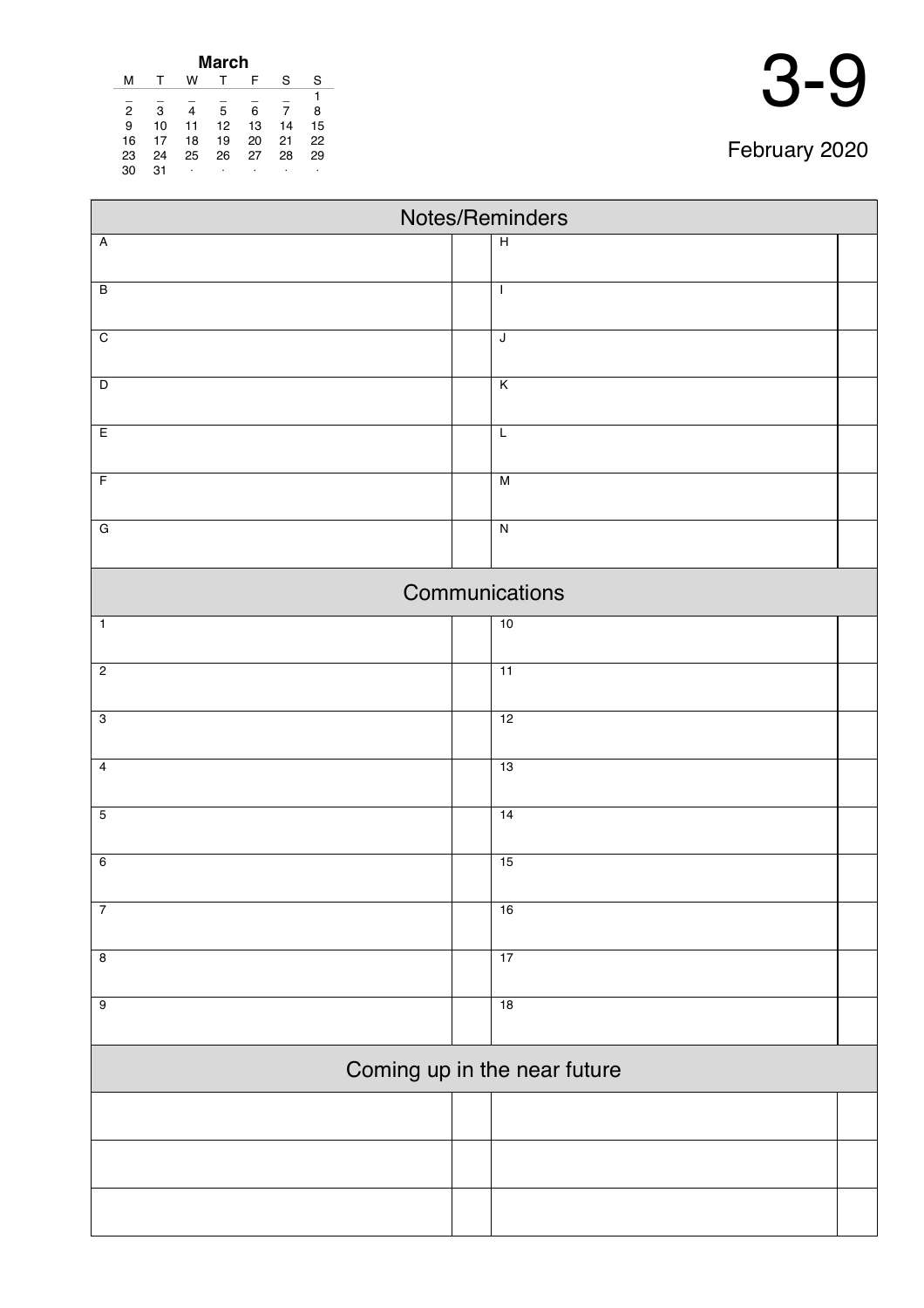# 10-16 This week

| <b>February</b> |    |    |    |    |    |                |
|-----------------|----|----|----|----|----|----------------|
| м               |    | w  |    | F  | S  | S              |
|                 |    |    |    |    |    | $\overline{2}$ |
| 3               |    | 5  | 6  |    | 8  | 9              |
| 10              | 11 | 12 | 13 | 14 | 15 | 16             |
| 17              | 18 | 19 | 20 | 21 | 22 | 23             |
| 24              | 25 | 26 | 27 | 28 | 29 |                |
|                 |    | ٠  |    |    |    | ٠              |

| Day       | Time | Description | <b>Time</b> | Description |
|-----------|------|-------------|-------------|-------------|
| Mon<br>10 |      |             |             |             |
| Tue<br>11 |      |             |             |             |
| Wed<br>12 |      |             |             |             |
| Thu<br>13 |      |             |             |             |
| Fri<br>14 |      |             |             |             |
| Sat<br>15 |      |             |             |             |
| Sun<br>16 |      |             |             |             |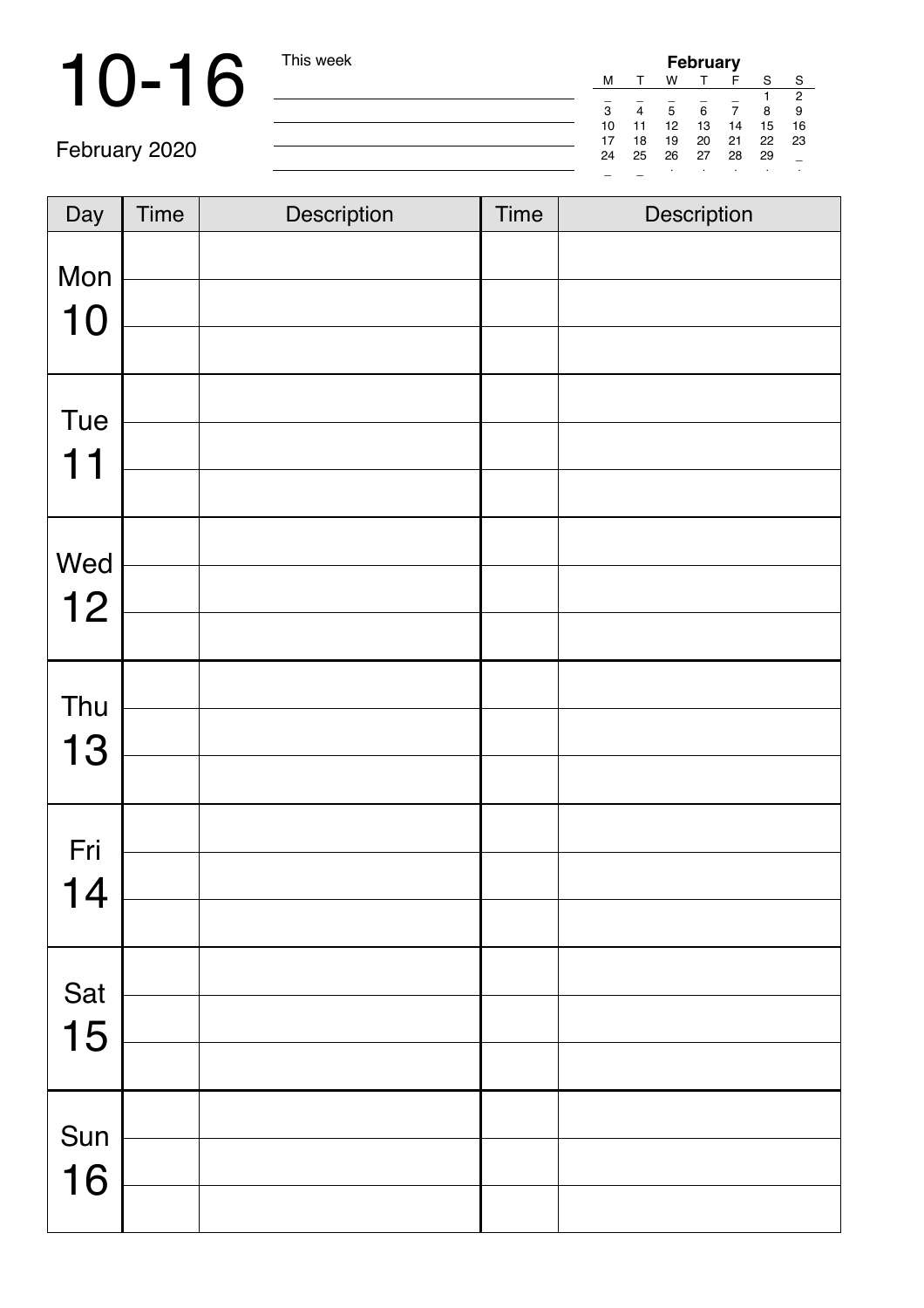| February 2020 |  |
|---------------|--|
|---------------|--|

| March          |    |    |    |    |    |    |
|----------------|----|----|----|----|----|----|
| м              |    | w  |    | F  | S  | S  |
|                |    |    |    |    |    |    |
| $\overline{2}$ | 3  | 4  | 5  | 6  | 7  | 8  |
| 9              | 10 | 11 | 12 | 13 | 14 | 15 |
| 16             | 17 | 18 | 19 | 20 | 21 | 22 |
| 23             | 24 | 25 | 26 | 27 | 28 | 29 |
| 30             | 31 | ۰  | ٠  | ٠  |    | ٠  |

| Notes/Reminders              |                         |  |  |  |  |  |
|------------------------------|-------------------------|--|--|--|--|--|
| $\overline{A}$               | $\overline{H}$          |  |  |  |  |  |
| $\overline{B}$               | $\mathbf{I}$            |  |  |  |  |  |
| $\overline{C}$               | $\overline{\mathsf{J}}$ |  |  |  |  |  |
|                              |                         |  |  |  |  |  |
| $\overline{D}$               | $\overline{\mathsf{K}}$ |  |  |  |  |  |
| E                            | $\mathsf L$             |  |  |  |  |  |
| $\overline{F}$               | M                       |  |  |  |  |  |
| $\overline{G}$               | $\overline{\mathbf{z}}$ |  |  |  |  |  |
|                              | Communications          |  |  |  |  |  |
| $\overline{1}$               | 10                      |  |  |  |  |  |
| $\overline{2}$               | $\overline{11}$         |  |  |  |  |  |
| $\overline{3}$               | 12                      |  |  |  |  |  |
| $\overline{4}$               | 13                      |  |  |  |  |  |
| $\overline{5}$               | 14                      |  |  |  |  |  |
| $6\overline{6}$              | 15                      |  |  |  |  |  |
| $\boldsymbol{7}$             | 16                      |  |  |  |  |  |
| $\overline{8}$               | 17                      |  |  |  |  |  |
| $\overline{9}$               | 18                      |  |  |  |  |  |
| Coming up in the near future |                         |  |  |  |  |  |
|                              |                         |  |  |  |  |  |
|                              |                         |  |  |  |  |  |
|                              |                         |  |  |  |  |  |
|                              |                         |  |  |  |  |  |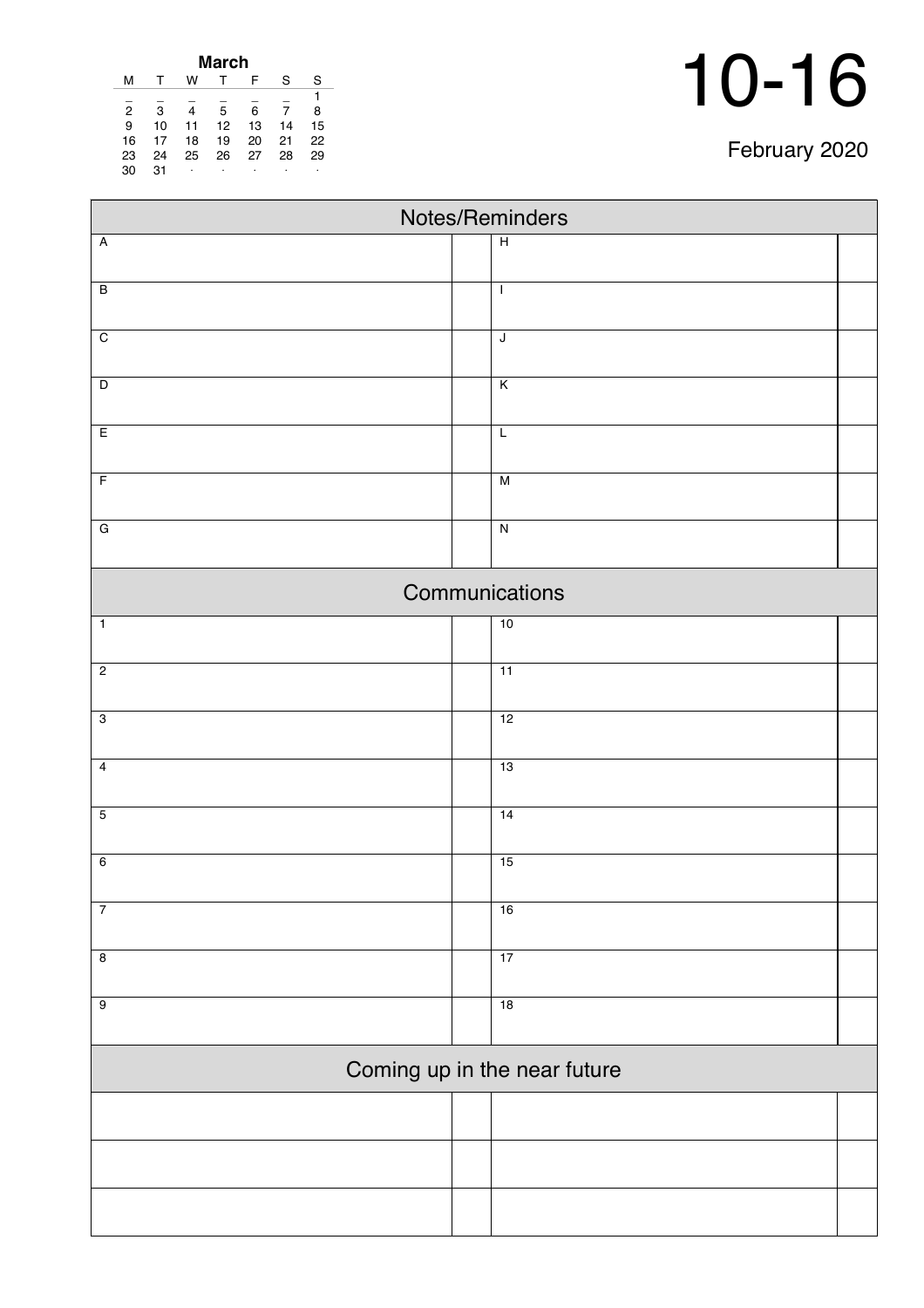| <b>February</b> |    |    |    |    |    |    |  |
|-----------------|----|----|----|----|----|----|--|
| м               |    | w  |    |    | S  | S  |  |
|                 |    |    |    |    |    | 2  |  |
| 3               | 4  | 5  | 6  |    | 8  | 9  |  |
| 10              | 11 | 12 | 13 | 14 | 15 | 16 |  |
| 17              | 18 | 19 | 20 | 21 | 22 | 23 |  |
| 24              | 25 | 26 | 27 | 28 | 29 |    |  |
|                 |    |    |    |    |    |    |  |

| Day       | <b>Time</b> | Description | Time | Description |
|-----------|-------------|-------------|------|-------------|
| Mon<br>17 |             |             |      |             |
| Tue<br>18 |             |             |      |             |
| Wed<br>19 |             |             |      |             |
| Thu<br>20 |             |             |      |             |
| Fri<br>21 |             |             |      |             |
| Sat<br>22 |             |             |      |             |
| Sun<br>23 |             |             |      |             |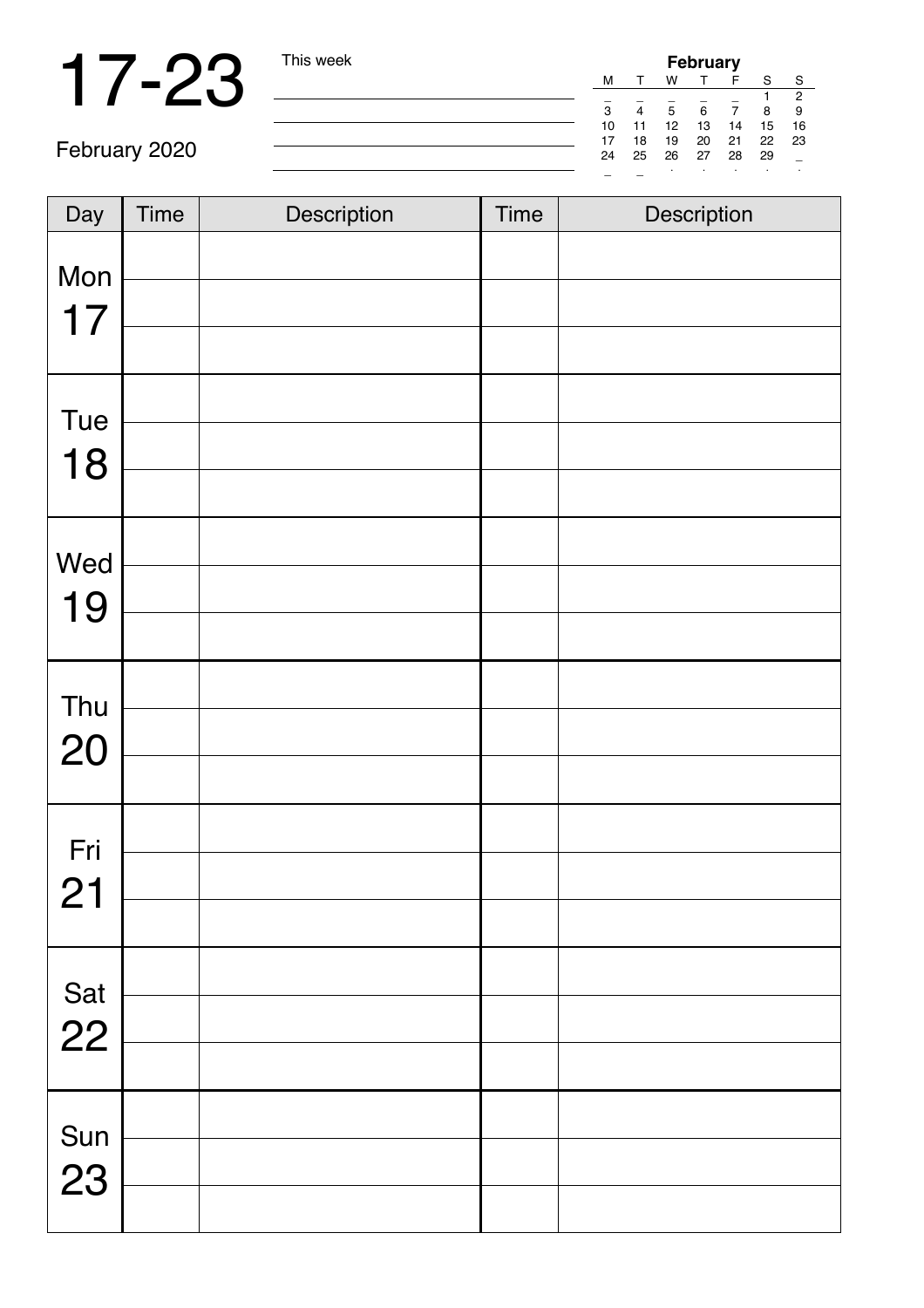|    | w  |    | F  | S     | S  |
|----|----|----|----|-------|----|
|    |    |    |    |       |    |
| 3  |    | 5  | 6  | 7     | 8  |
| 10 | 11 | 12 | 13 | 14    | 15 |
| 17 | 18 | 19 | 20 | 21    | 22 |
| 24 | 25 | 26 | 27 | 28    | 29 |
| 31 | ٠  | ٠  | ٠  | ٠     | ٠  |
|    |    |    |    | March |    |

| Notes/Reminders         |  |                              |  |  |  |  |
|-------------------------|--|------------------------------|--|--|--|--|
| $\overline{A}$          |  | $\overline{H}$               |  |  |  |  |
|                         |  |                              |  |  |  |  |
| $\overline{B}$          |  | $\mathbf{I}$                 |  |  |  |  |
| $\overline{C}$          |  | $\mathsf J$                  |  |  |  |  |
|                         |  |                              |  |  |  |  |
| $\overline{\mathsf{D}}$ |  | $\overline{\mathsf{K}}$      |  |  |  |  |
| $\overline{E}$          |  | $\overline{L}$               |  |  |  |  |
| $\overline{F}$          |  | M                            |  |  |  |  |
|                         |  |                              |  |  |  |  |
| $\overline{G}$          |  | $\overline{\mathsf{N}}$      |  |  |  |  |
|                         |  | Communications               |  |  |  |  |
| $\mathbf{1}$            |  | 10                           |  |  |  |  |
|                         |  |                              |  |  |  |  |
| $\overline{2}$          |  | 11                           |  |  |  |  |
| $\overline{3}$          |  | 12                           |  |  |  |  |
|                         |  |                              |  |  |  |  |
| $\overline{4}$          |  | 13                           |  |  |  |  |
| $\overline{5}$          |  | 14                           |  |  |  |  |
|                         |  |                              |  |  |  |  |
| $\overline{6}$          |  | 15                           |  |  |  |  |
| $\overline{7}$          |  | 16                           |  |  |  |  |
| $\overline{8}$          |  | 17                           |  |  |  |  |
|                         |  |                              |  |  |  |  |
| $\overline{9}$          |  | 18                           |  |  |  |  |
|                         |  | Coming up in the near future |  |  |  |  |
|                         |  |                              |  |  |  |  |
|                         |  |                              |  |  |  |  |
|                         |  |                              |  |  |  |  |
|                         |  |                              |  |  |  |  |
|                         |  |                              |  |  |  |  |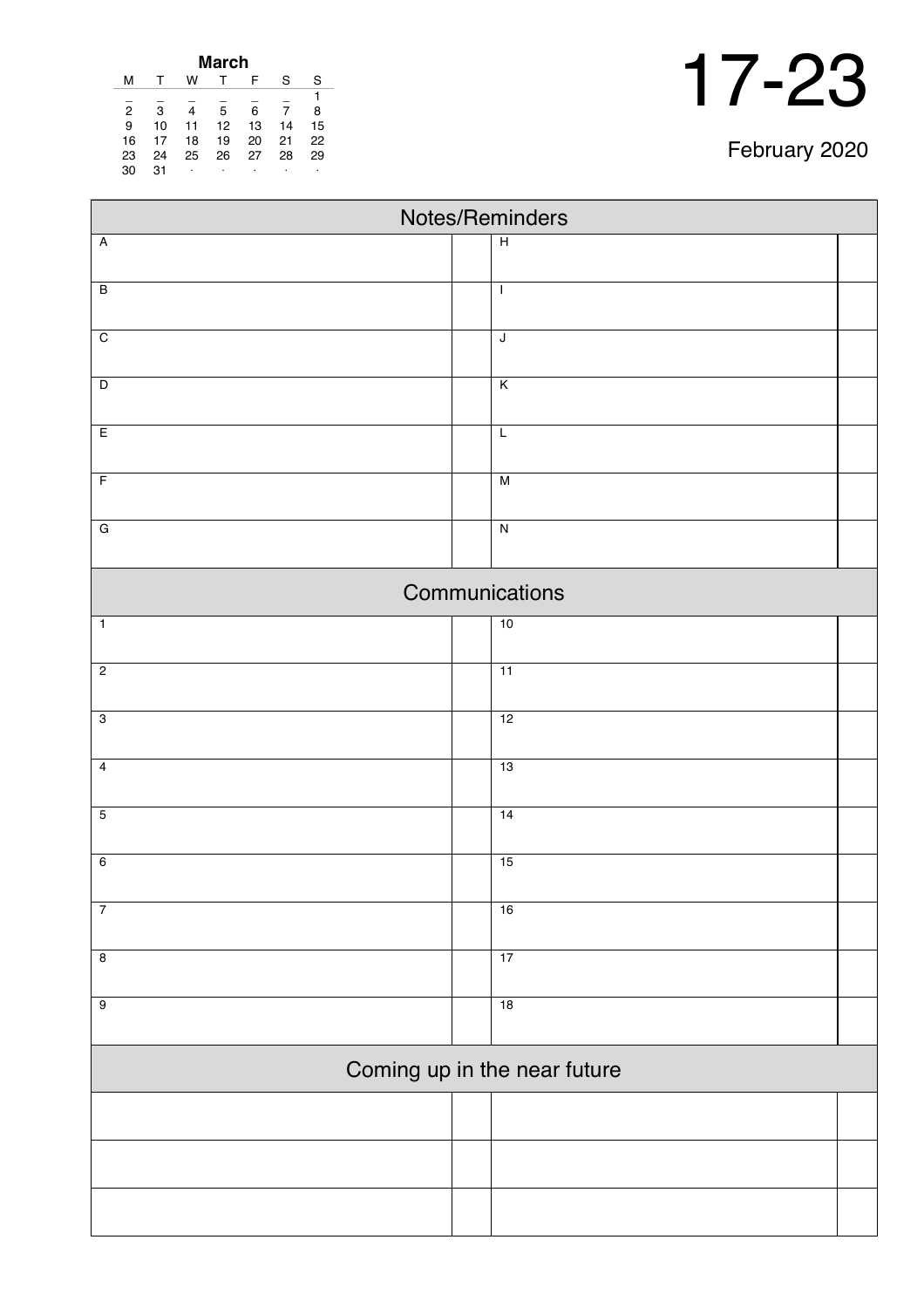| $\boldsymbol{\mathcal{A}}$<br>$\blacktriangleright$ | ٠ |
|-----------------------------------------------------|---|
|-----------------------------------------------------|---|

| $\blacksquare$    | This week | <b>February</b><br>w<br>М<br>c<br>S<br>6<br>5<br>з<br>10<br>12<br>13<br>15<br>-16<br>14<br>20<br>22<br>21<br>-23<br>19<br>17<br>18<br>25<br>26<br>27<br>28<br>29<br>24 |  |  |  |
|-------------------|-----------|------------------------------------------------------------------------------------------------------------------------------------------------------------------------|--|--|--|
|                   |           |                                                                                                                                                                        |  |  |  |
| $\mathbf Z$       |           |                                                                                                                                                                        |  |  |  |
|                   |           |                                                                                                                                                                        |  |  |  |
|                   |           |                                                                                                                                                                        |  |  |  |
| February 2020 /   |           |                                                                                                                                                                        |  |  |  |
| <b>March 2020</b> |           |                                                                                                                                                                        |  |  |  |
|                   |           |                                                                                                                                                                        |  |  |  |

| Day       | <b>Time</b> | Description | <b>Time</b> | Description |
|-----------|-------------|-------------|-------------|-------------|
| Mon<br>24 |             |             |             |             |
| Tue<br>25 |             |             |             |             |
| Wed<br>26 |             |             |             |             |
| Thu<br>27 |             |             |             |             |
| Fri<br>28 |             |             |             |             |
| Sat<br>29 |             |             |             |             |
| Sun<br>1  |             |             |             |             |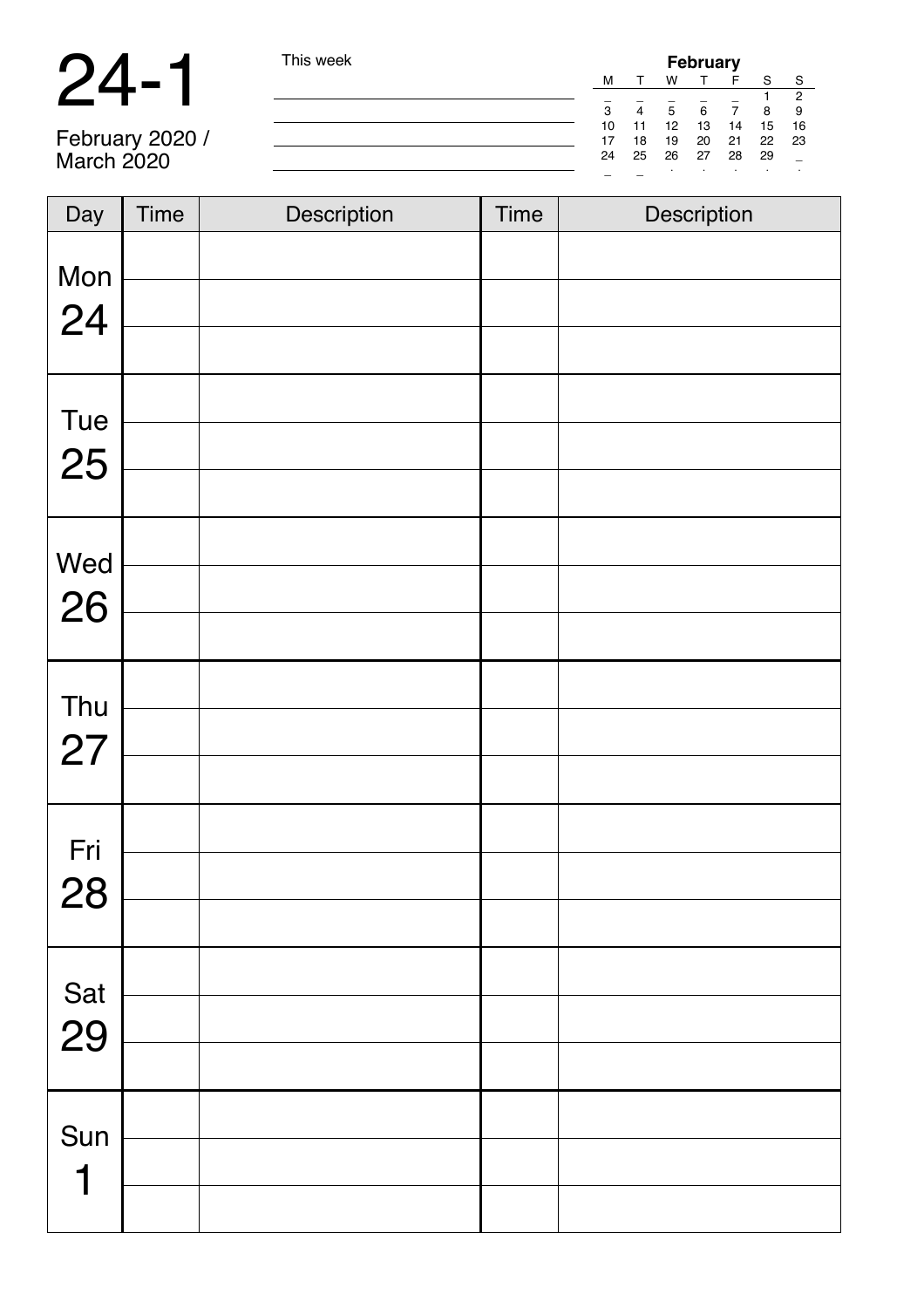| <b>March</b>   |    |    |    |    |    |    |  |
|----------------|----|----|----|----|----|----|--|
| м              |    | w  |    | F  | S  | S  |  |
|                |    |    |    |    |    |    |  |
| $\overline{2}$ | 3  | 4  | 5  | 6  | 7  | 8  |  |
| 9              | 10 | 11 | 12 | 13 | 14 | 15 |  |
| 16             | 17 | 18 | 19 | 20 | 21 | 22 |  |
| 23             | 24 | 25 | 26 | 27 | 28 | 29 |  |
| 30             | 31 | ۰  | ٠  | ٠  |    | ٠  |  |

24-1

February 2020 / March 2020

| Notes/Reminders              |                         |  |  |  |  |  |
|------------------------------|-------------------------|--|--|--|--|--|
| $\overline{A}$               | $\overline{H}$          |  |  |  |  |  |
|                              |                         |  |  |  |  |  |
| $\overline{B}$               | $\mathbf{I}$            |  |  |  |  |  |
| $\overline{C}$               | $\overline{\mathsf{I}}$ |  |  |  |  |  |
|                              |                         |  |  |  |  |  |
| $\overline{D}$               | $\overline{\mathsf{K}}$ |  |  |  |  |  |
| E                            | $\overline{L}$          |  |  |  |  |  |
| $\overline{F}$               | $\overline{M}$          |  |  |  |  |  |
| $\overline{G}$               | $\overline{N}$          |  |  |  |  |  |
|                              |                         |  |  |  |  |  |
|                              | Communications          |  |  |  |  |  |
| $\overline{1}$               | 10                      |  |  |  |  |  |
| $\overline{2}$               | $\overline{11}$         |  |  |  |  |  |
| $\overline{3}$               | 12                      |  |  |  |  |  |
| $\overline{4}$               | 13                      |  |  |  |  |  |
|                              |                         |  |  |  |  |  |
| $\overline{5}$               | 14                      |  |  |  |  |  |
| $6\overline{6}$              | 15                      |  |  |  |  |  |
| $\overline{7}$               | 16                      |  |  |  |  |  |
|                              |                         |  |  |  |  |  |
| $\overline{\mathbf{8}}$      | 17                      |  |  |  |  |  |
| $\overline{9}$               | 18                      |  |  |  |  |  |
| Coming up in the near future |                         |  |  |  |  |  |
|                              |                         |  |  |  |  |  |
|                              |                         |  |  |  |  |  |
|                              |                         |  |  |  |  |  |
|                              |                         |  |  |  |  |  |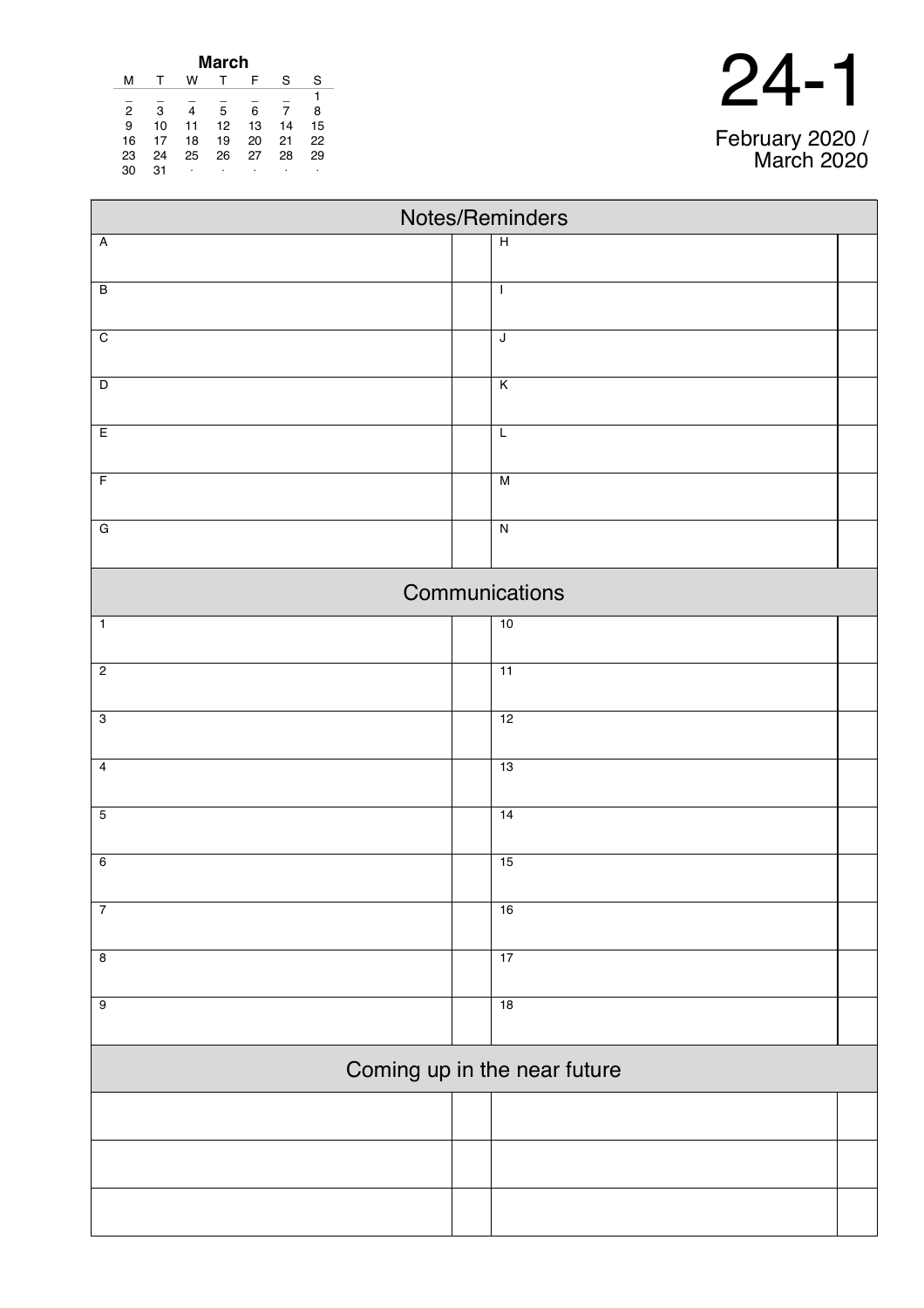#### 2-8 This week **March**

| l his week | March |    |          |           |         |         |      |  |
|------------|-------|----|----------|-----------|---------|---------|------|--|
|            | м     |    | w        |           | F       | S       | -S   |  |
|            |       |    |          |           |         |         |      |  |
|            | 2     | -3 | 4        | 5         | 6       |         | - 8  |  |
|            | 9     | 10 | 11       | 12        | 13      | 14      | - 15 |  |
|            | 16    | 17 | 18       | 19        | 20 21   |         | 22   |  |
|            | 23    | 24 | 25 26 27 |           |         | 28      | 29   |  |
|            | 30    | 31 | $\cdot$  | $\bullet$ | $\cdot$ | $\cdot$ |      |  |

| Day                      | Time | Description | <b>Time</b> | Description |
|--------------------------|------|-------------|-------------|-------------|
| Mon<br>$\overline{2}$    |      |             |             |             |
| Tue<br>3                 |      |             |             |             |
| Wed<br>$\overline{4}$    |      |             |             |             |
| Thu<br>5                 |      |             |             |             |
| Fri<br>$\mathbf{C}$<br>Ő |      |             |             |             |
| Sat<br>$\overline{7}$    |      |             |             |             |
| Sun<br>8                 |      |             |             |             |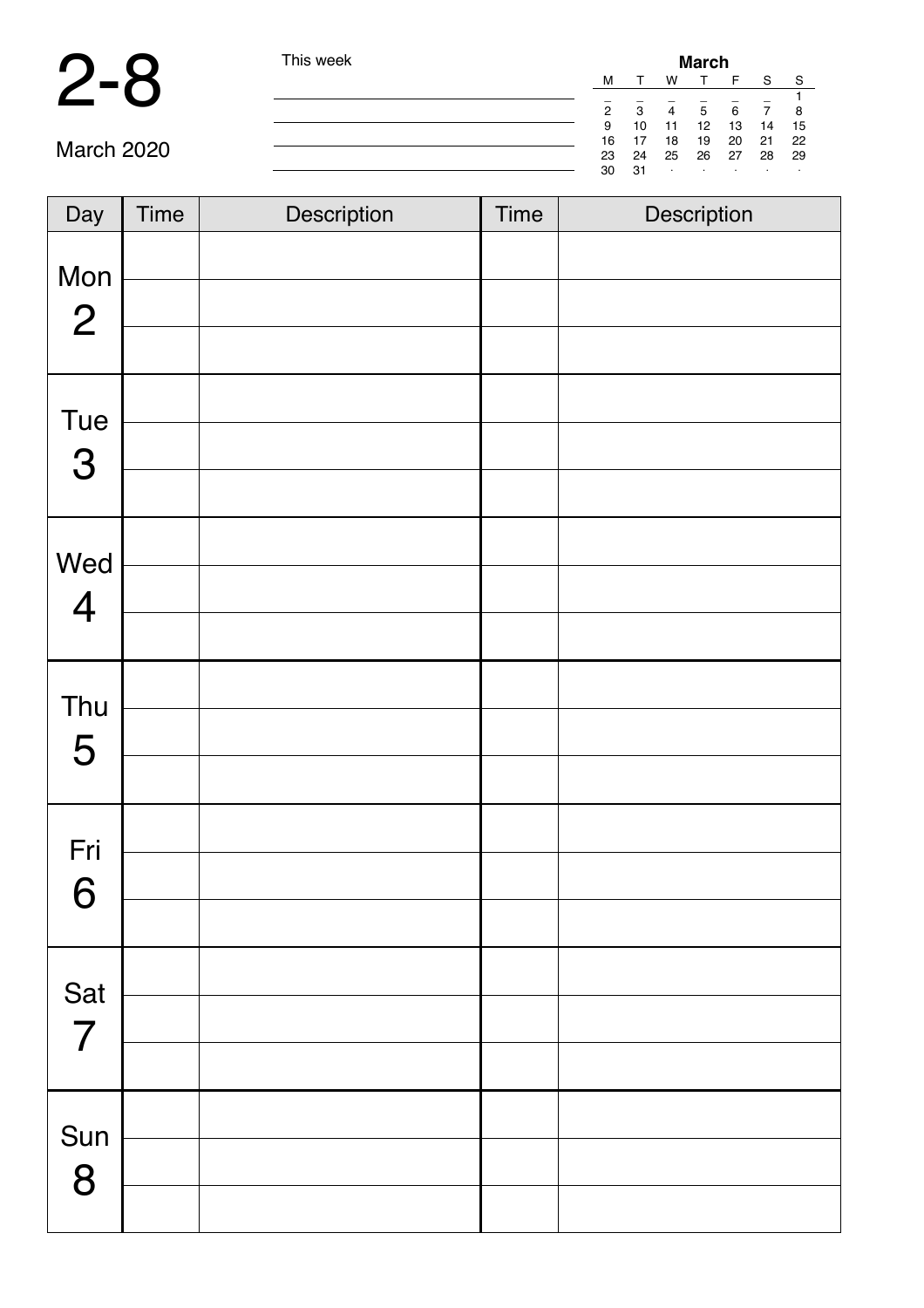| April |    |    |    |    |    |    |  |
|-------|----|----|----|----|----|----|--|
| м     |    | w  |    | F  | S  | S  |  |
|       |    |    | 2  | 3  | 4  | 5  |  |
| 6     |    | 8  | 9  | 10 | 11 | 12 |  |
| 13    | 14 | 15 | 16 | 17 | 18 | 19 |  |
| 20    | 21 | 22 | 23 | 24 | 25 | 26 |  |
| 27    | 28 | 29 | 30 |    |    |    |  |
|       |    | ٠  | ٠  |    | ٠  | ٠  |  |

| Notes/Reminders         |                |                              |  |  |  |  |  |  |
|-------------------------|----------------|------------------------------|--|--|--|--|--|--|
| $\overline{A}$          |                | $\overline{H}$               |  |  |  |  |  |  |
| $\overline{B}$          |                | $\mathbf{I}$                 |  |  |  |  |  |  |
|                         |                |                              |  |  |  |  |  |  |
| $\overline{C}$          |                | J                            |  |  |  |  |  |  |
| $\overline{D}$          |                | K                            |  |  |  |  |  |  |
|                         |                |                              |  |  |  |  |  |  |
| E                       |                | L                            |  |  |  |  |  |  |
| $\overline{F}$          |                | $\overline{M}$               |  |  |  |  |  |  |
| $\overline{G}$          |                | $\overline{\mathsf{N}}$      |  |  |  |  |  |  |
|                         | Communications |                              |  |  |  |  |  |  |
| $\mathbf 1$             |                | 10                           |  |  |  |  |  |  |
|                         |                |                              |  |  |  |  |  |  |
| $\overline{c}$          |                | 11                           |  |  |  |  |  |  |
| $\overline{3}$          |                | 12                           |  |  |  |  |  |  |
| $\overline{\mathbf{4}}$ |                | 13                           |  |  |  |  |  |  |
| $\overline{5}$          |                | 14                           |  |  |  |  |  |  |
|                         |                |                              |  |  |  |  |  |  |
| $\overline{6}$          |                | 15                           |  |  |  |  |  |  |
| $\overline{7}$          |                | 16                           |  |  |  |  |  |  |
| $\overline{\mathbf{8}}$ |                | 17                           |  |  |  |  |  |  |
| $\overline{9}$          |                | 18                           |  |  |  |  |  |  |
|                         |                |                              |  |  |  |  |  |  |
|                         |                | Coming up in the near future |  |  |  |  |  |  |
|                         |                |                              |  |  |  |  |  |  |
|                         |                |                              |  |  |  |  |  |  |
|                         |                |                              |  |  |  |  |  |  |
|                         |                |                              |  |  |  |  |  |  |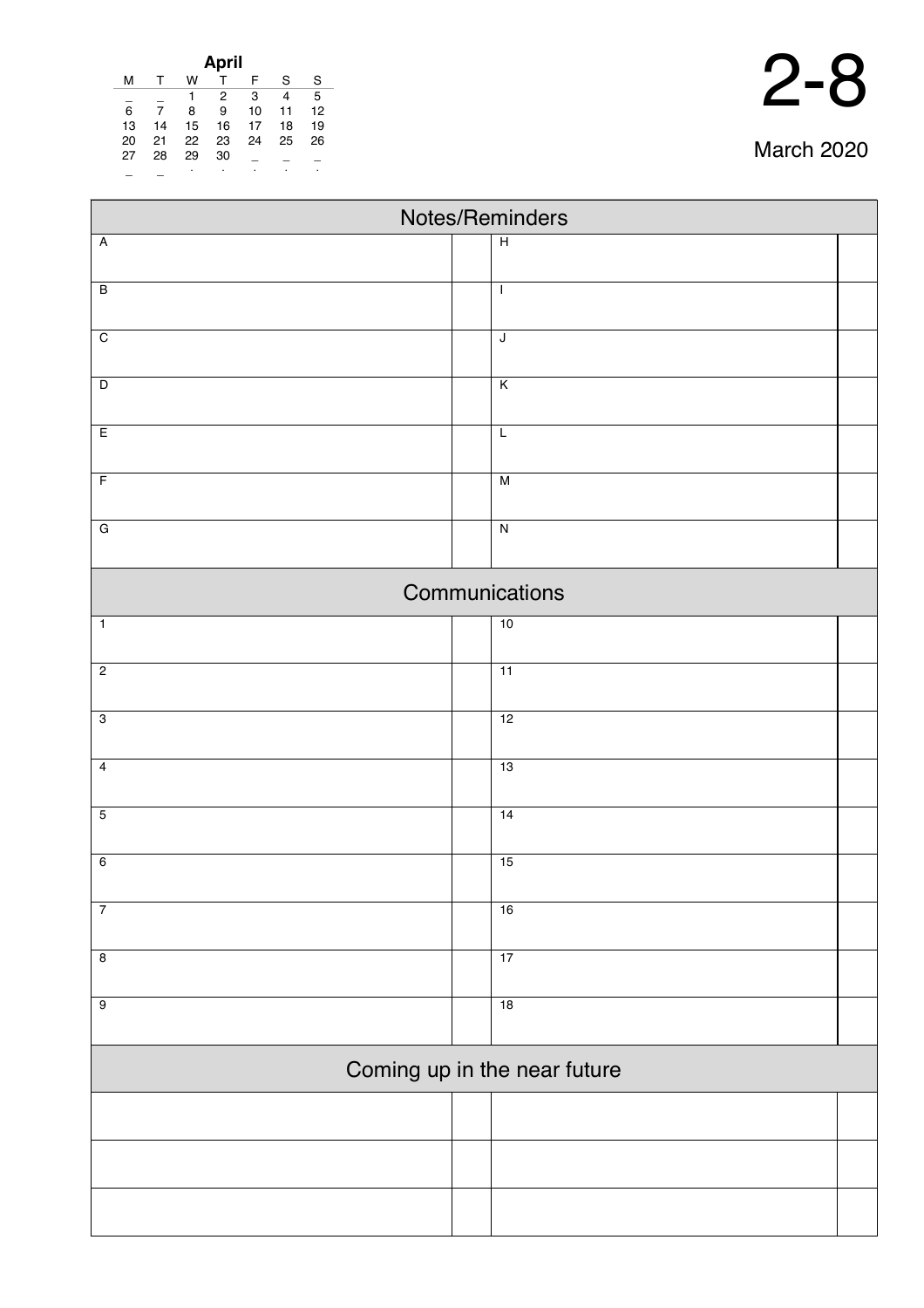### 9-15 This week

| i nis week | March         |             |         |         |     |            |      |
|------------|---------------|-------------|---------|---------|-----|------------|------|
|            | М             |             | w       | T.      | F   | S.         | -S   |
|            |               |             |         |         |     |            |      |
|            | $\mathcal{P}$ | -3          | 4       | 5       | 6   |            | 8    |
|            | 9             | 10          | 11      | 12      | -13 | -14        | - 15 |
|            | 16            | 17          | 18      | 19 20   |     | $\cdot$ 21 | -22  |
|            | 23            | 24 25 26 27 |         |         |     | 28         | - 29 |
|            | 30            | 31          | $\cdot$ | $\cdot$ |     | $\cdot$    |      |

| Day       | <b>Time</b> | Description | <b>Time</b> | Description |
|-----------|-------------|-------------|-------------|-------------|
| Mon<br>9  |             |             |             |             |
| Tue<br>10 |             |             |             |             |
| Wed<br>11 |             |             |             |             |
| Thu<br>12 |             |             |             |             |
| Fri<br>13 |             |             |             |             |
| Sat<br>14 |             |             |             |             |
| Sun<br>15 |             |             |             |             |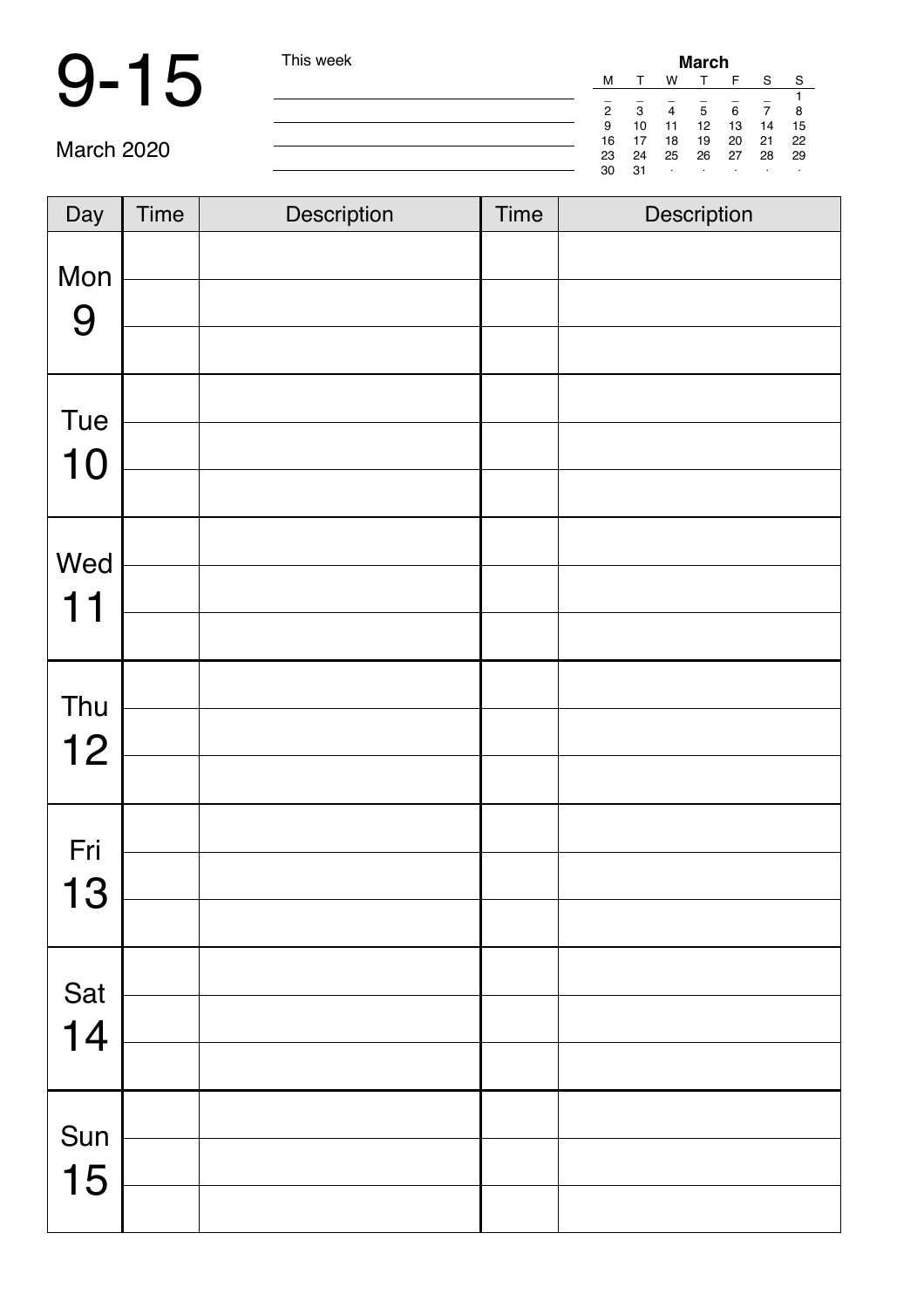| April |    |    |    |    |    |    |  |
|-------|----|----|----|----|----|----|--|
| м     |    | w  |    | F  | S  | S  |  |
|       |    | 1  | 2  | 3  | 4  | 5  |  |
| 6     |    | 8  | 9  | 10 | 11 | 12 |  |
| 13    | 14 | 15 | 16 | 17 | 18 | 19 |  |
| 20    | 21 | 22 | 23 | 24 | 25 | 26 |  |
| 27    | 28 | 29 | 30 |    |    |    |  |
|       |    | ٠  | ٠  |    |    | ٠  |  |

| Notes/Reminders              |  |                         |  |  |  |  |
|------------------------------|--|-------------------------|--|--|--|--|
| $\overline{A}$               |  | $\overline{H}$          |  |  |  |  |
| $\overline{B}$               |  | $\mathbf{I}$            |  |  |  |  |
|                              |  |                         |  |  |  |  |
| $\overline{C}$               |  | $\overline{\mathsf{J}}$ |  |  |  |  |
| $\overline{D}$               |  | $\overline{\mathsf{K}}$ |  |  |  |  |
|                              |  |                         |  |  |  |  |
| E                            |  | $\overline{L}$          |  |  |  |  |
| $\overline{F}$               |  | $\overline{M}$          |  |  |  |  |
| $\overline{G}$               |  | $\overline{\mathbf{z}}$ |  |  |  |  |
|                              |  |                         |  |  |  |  |
| Communications               |  |                         |  |  |  |  |
| $\overline{1}$               |  | 10                      |  |  |  |  |
| $\overline{2}$               |  | $\overline{11}$         |  |  |  |  |
|                              |  |                         |  |  |  |  |
| $\overline{3}$               |  | 12                      |  |  |  |  |
| $\overline{\mathbf{4}}$      |  | 13                      |  |  |  |  |
| $\overline{5}$               |  | 14                      |  |  |  |  |
|                              |  |                         |  |  |  |  |
| $\overline{6}$               |  | 15                      |  |  |  |  |
| $\overline{7}$               |  | 16                      |  |  |  |  |
|                              |  |                         |  |  |  |  |
| $\overline{\mathbf{8}}$      |  | 17                      |  |  |  |  |
| $\overline{9}$               |  | 18                      |  |  |  |  |
|                              |  |                         |  |  |  |  |
| Coming up in the near future |  |                         |  |  |  |  |
|                              |  |                         |  |  |  |  |
|                              |  |                         |  |  |  |  |
|                              |  |                         |  |  |  |  |
|                              |  |                         |  |  |  |  |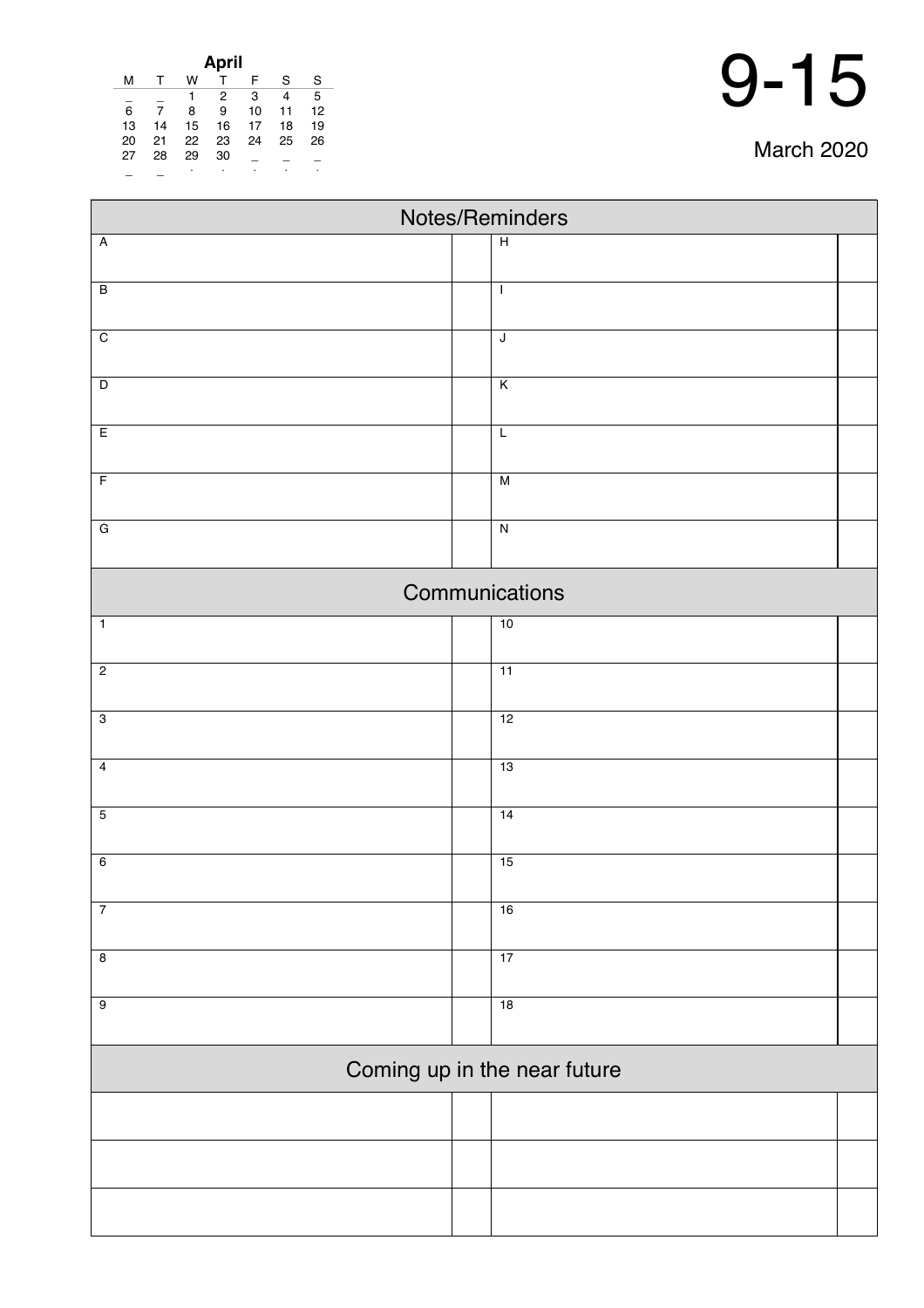### 16-22 This week

| <b>March</b> |    |    |    |    |    |    |  |  |
|--------------|----|----|----|----|----|----|--|--|
| м            |    | w  |    | F  | S  | S  |  |  |
|              |    |    |    |    |    |    |  |  |
| 2            | 3  | 4  | 5  | 6  |    | 8  |  |  |
| 9            | 10 | 11 | 12 | 13 | 14 | 15 |  |  |
| 16           | 17 | 18 | 19 | 20 | 21 | 22 |  |  |
| 23           | 24 | 25 | 26 | 27 | 28 | 29 |  |  |
| 30           | 31 |    |    |    |    | ٠  |  |  |

| Day | <b>Time</b> | Description | <b>Time</b> | Description |
|-----|-------------|-------------|-------------|-------------|
|     |             |             |             |             |
| Mon |             |             |             |             |
| 16  |             |             |             |             |
| Tue |             |             |             |             |
| 17  |             |             |             |             |
|     |             |             |             |             |
| Wed |             |             |             |             |
| 18  |             |             |             |             |
|     |             |             |             |             |
| Thu |             |             |             |             |
| 19  |             |             |             |             |
|     |             |             |             |             |
| Fri |             |             |             |             |
| 20  |             |             |             |             |
|     |             |             |             |             |
| Sat |             |             |             |             |
| 21  |             |             |             |             |
|     |             |             |             |             |
| Sun |             |             |             |             |
| 22  |             |             |             |             |
|     |             |             |             |             |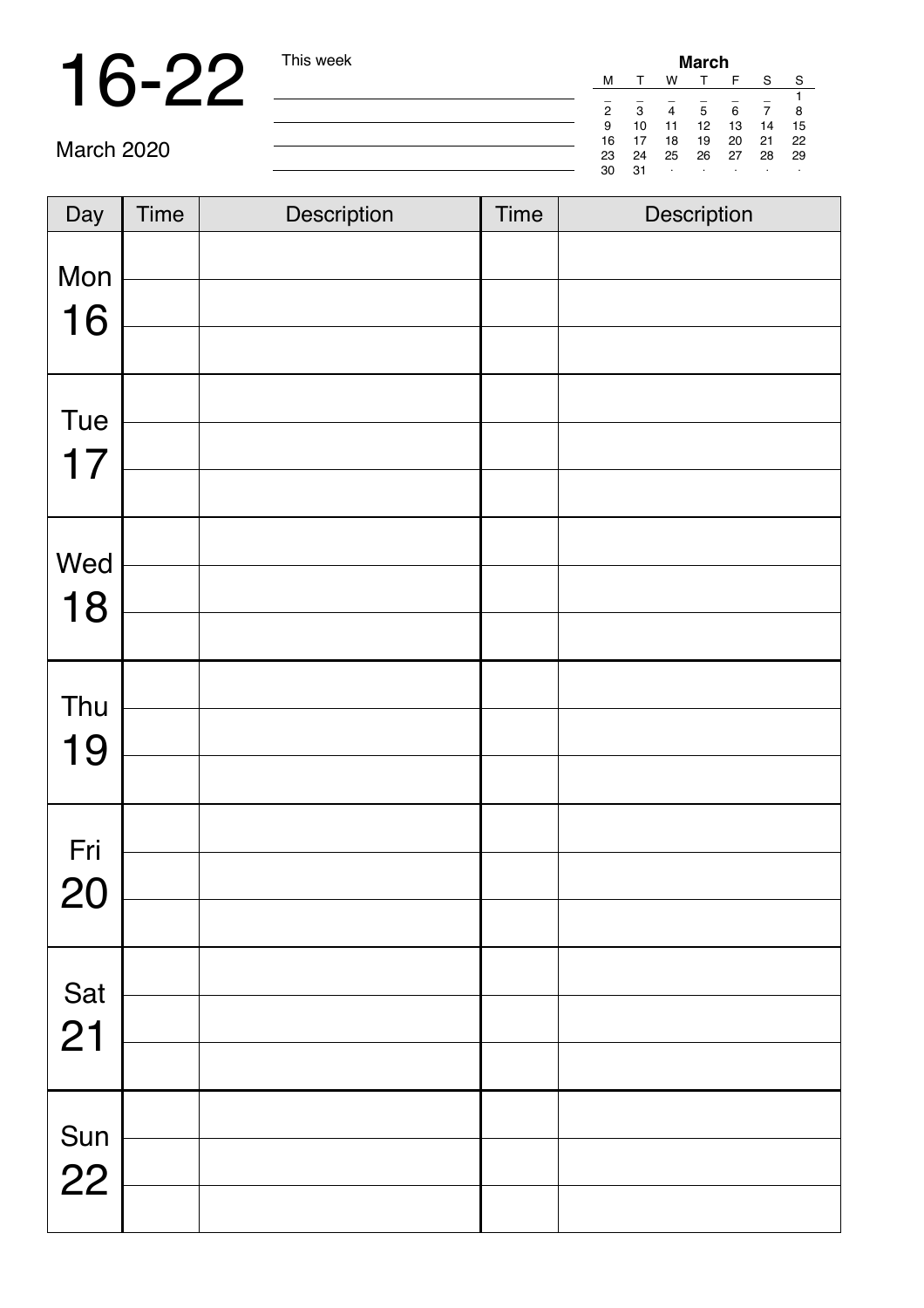| <b>March 2020</b> |  |
|-------------------|--|
|-------------------|--|

 $\overline{\phantom{0}}$ 

| April |    |    |    |    |    |    |  |
|-------|----|----|----|----|----|----|--|
| м     |    | w  |    | F  | S  | S  |  |
|       |    | 1  | 2  | 3  | 4  | 5  |  |
| 6     | 7  | 8  | 9  | 10 | 11 | 12 |  |
| 13    | 14 | 15 | 16 | 17 | 18 | 19 |  |
| 20    | 21 | 22 | 23 | 24 | 25 | 26 |  |
| 27    | 28 | 29 | 30 |    |    |    |  |
|       |    | ٠  |    |    |    |    |  |

Г

| Notes/Reminders              |                         |  |  |  |  |  |
|------------------------------|-------------------------|--|--|--|--|--|
| $\overline{A}$               | $\overline{H}$          |  |  |  |  |  |
| $\overline{B}$               | $\mathbf{I}$            |  |  |  |  |  |
| $\overline{C}$               | $\overline{\mathsf{J}}$ |  |  |  |  |  |
| $\overline{\mathsf{D}}$      | $\overline{\mathsf{K}}$ |  |  |  |  |  |
| E                            | $\overline{L}$          |  |  |  |  |  |
| $\overline{F}$               | M                       |  |  |  |  |  |
| $\overline{G}$               | $\overline{\mathbf{z}}$ |  |  |  |  |  |
| Communications               |                         |  |  |  |  |  |
| $\mathbf 1$                  | 10                      |  |  |  |  |  |
| $\overline{2}$               | 11                      |  |  |  |  |  |
| $\overline{3}$               | 12                      |  |  |  |  |  |
| $\overline{4}$               | 13                      |  |  |  |  |  |
| $\overline{5}$               | 14                      |  |  |  |  |  |
| $\overline{6}$               | 15                      |  |  |  |  |  |
| $\overline{7}$               | 16                      |  |  |  |  |  |
| $\overline{8}$               | 17                      |  |  |  |  |  |
| $\overline{9}$               | 18                      |  |  |  |  |  |
| Coming up in the near future |                         |  |  |  |  |  |
|                              |                         |  |  |  |  |  |
|                              |                         |  |  |  |  |  |
|                              |                         |  |  |  |  |  |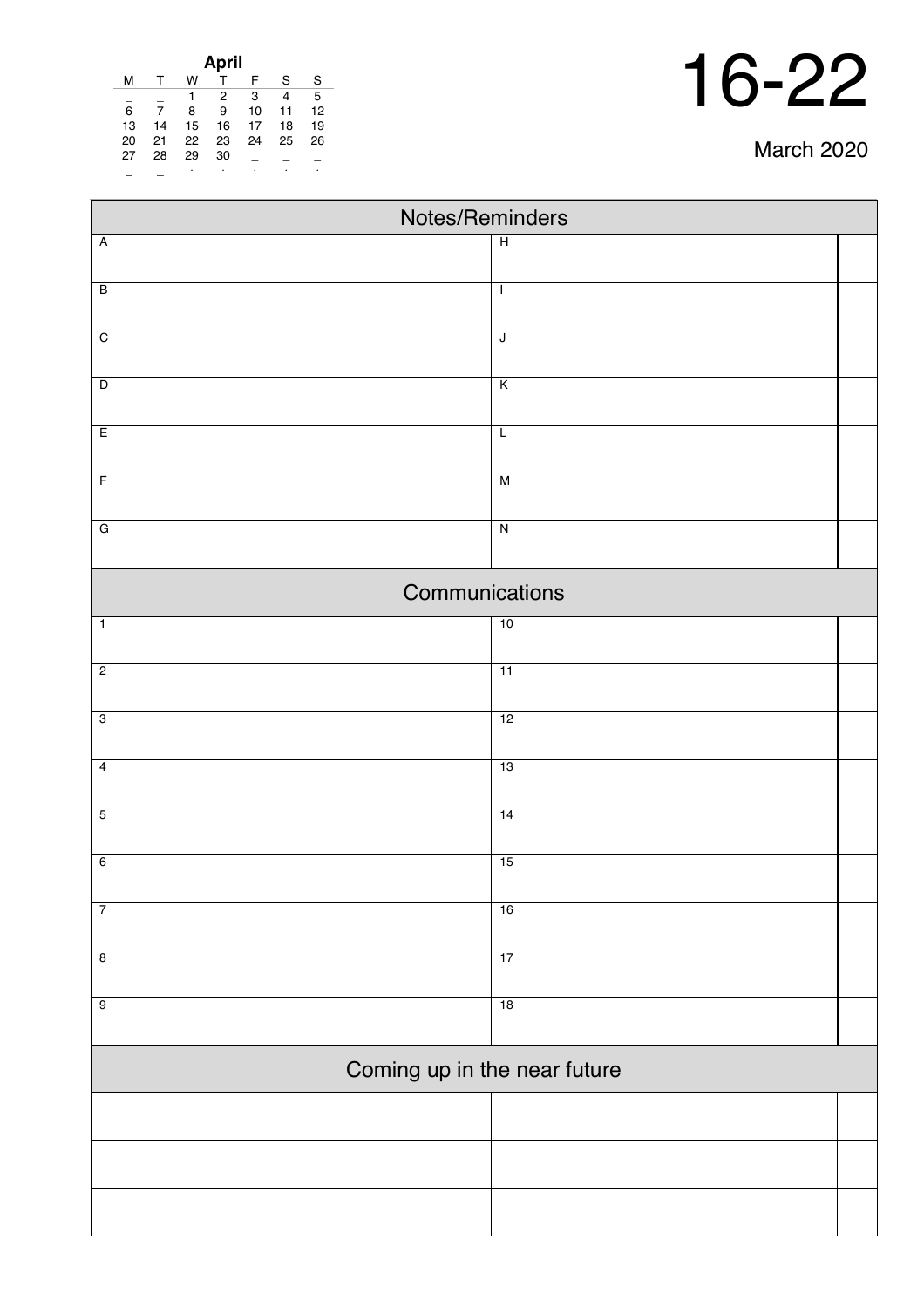|    | March |    |    |    |    |    |  |  |
|----|-------|----|----|----|----|----|--|--|
| м  |       | w  |    | F  | S  | S  |  |  |
|    |       |    |    |    |    |    |  |  |
| 2  | 3     |    | 5  | 6  |    | 8  |  |  |
| 9  | 10    | 11 | 12 | 13 | 14 | 15 |  |  |
| 16 | 17    | 18 | 19 | 20 | 21 | 22 |  |  |
| 23 | 24    | 25 | 26 | 27 | 28 | 29 |  |  |
| 30 | 31    | ٠  |    |    |    |    |  |  |
|    |       |    |    |    |    |    |  |  |

| Day       | <b>Time</b> | Description | <b>Time</b> | Description |
|-----------|-------------|-------------|-------------|-------------|
| Mon       |             |             |             |             |
| 23        |             |             |             |             |
| Tue       |             |             |             |             |
| 24        |             |             |             |             |
|           |             |             |             |             |
|           |             |             |             |             |
| Wed<br>25 |             |             |             |             |
|           |             |             |             |             |
| Thu       |             |             |             |             |
| 26        |             |             |             |             |
|           |             |             |             |             |
| Fri       |             |             |             |             |
| 27        |             |             |             |             |
|           |             |             |             |             |
| Sat       |             |             |             |             |
| 28        |             |             |             |             |
|           |             |             |             |             |
| Sun       |             |             |             |             |
| 29        |             |             |             |             |
|           |             |             |             |             |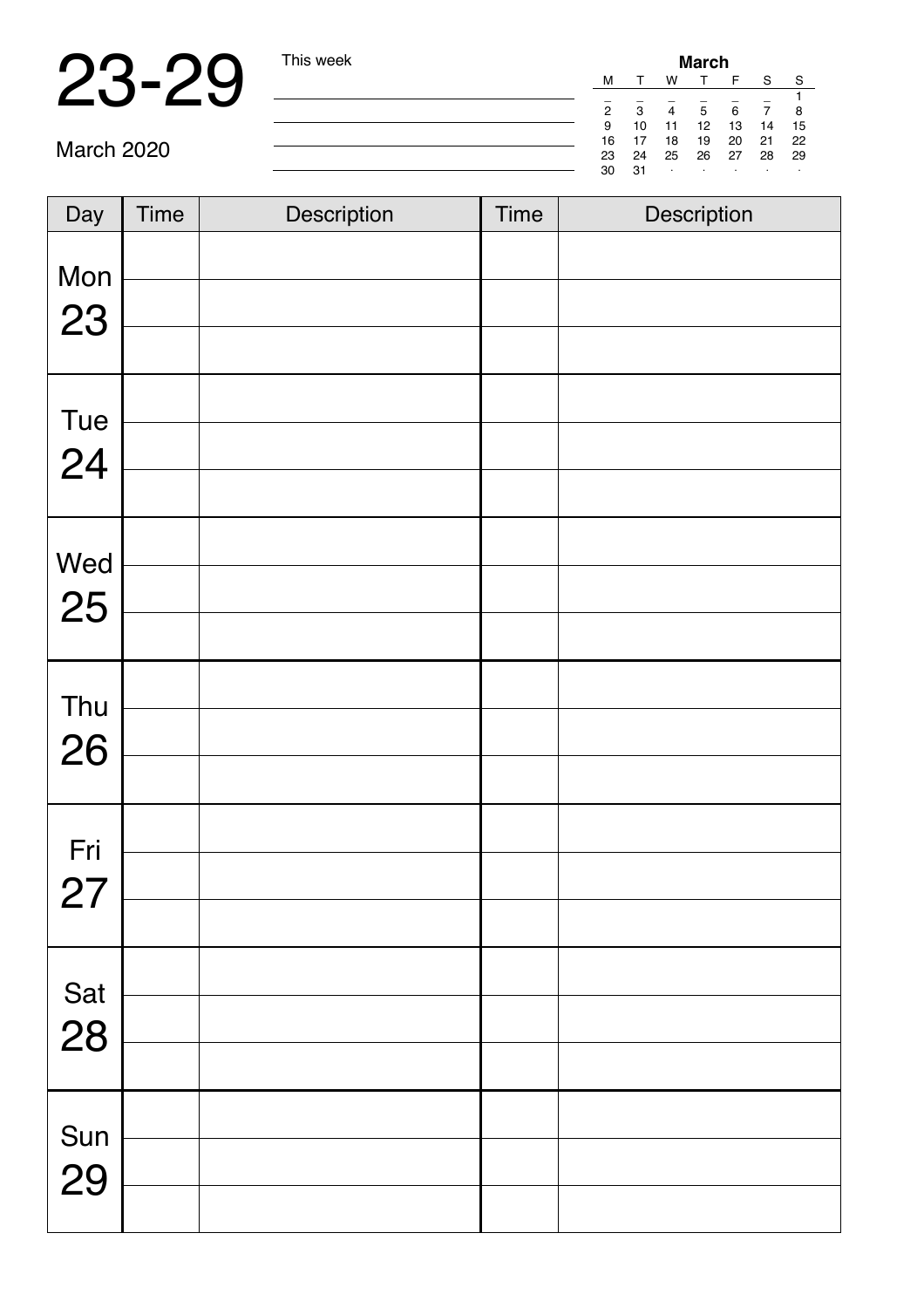| 23-29 |
|-------|
|       |

|    |    |    | April |    |    |    |
|----|----|----|-------|----|----|----|
| м  |    | w  |       | F  | S  | S  |
|    |    |    | 2     | 3  | 4  | 5  |
| 6  | 7  | 8  | 9     | 10 | 11 | 12 |
| 13 | 14 | 15 | 16    | 17 | 18 | 19 |
| 20 | 21 | 22 | 23    | 24 | 25 | 26 |
| 27 | 28 | 29 | 30    |    |    |    |
|    |    | ٠  |       |    |    |    |

| Notes/Reminders              |  |                         |  |  |  |
|------------------------------|--|-------------------------|--|--|--|
| $\overline{A}$               |  | $\overline{H}$          |  |  |  |
| $\overline{B}$               |  | $\mathbf{I}$            |  |  |  |
| $\overline{C}$               |  | $\sf J$                 |  |  |  |
| $\overline{D}$               |  | $\overline{\mathsf{K}}$ |  |  |  |
| $\overline{E}$               |  | $\overline{L}$          |  |  |  |
| $\overline{F}$               |  | $\overline{M}$          |  |  |  |
| $\overline{G}$               |  | $\overline{N}$          |  |  |  |
|                              |  | Communications          |  |  |  |
| $\overline{1}$               |  | 10                      |  |  |  |
| $\overline{c}$               |  | 11                      |  |  |  |
| $\overline{3}$               |  | 12                      |  |  |  |
| $\overline{4}$               |  | 13                      |  |  |  |
| $\overline{5}$               |  | 14                      |  |  |  |
| $\overline{6}$               |  | 15                      |  |  |  |
| $\overline{7}$               |  | 16                      |  |  |  |
| $\overline{8}$               |  | 17                      |  |  |  |
| $\overline{9}$               |  | 18                      |  |  |  |
| Coming up in the near future |  |                         |  |  |  |
|                              |  |                         |  |  |  |
|                              |  |                         |  |  |  |
|                              |  |                         |  |  |  |

#### March 2020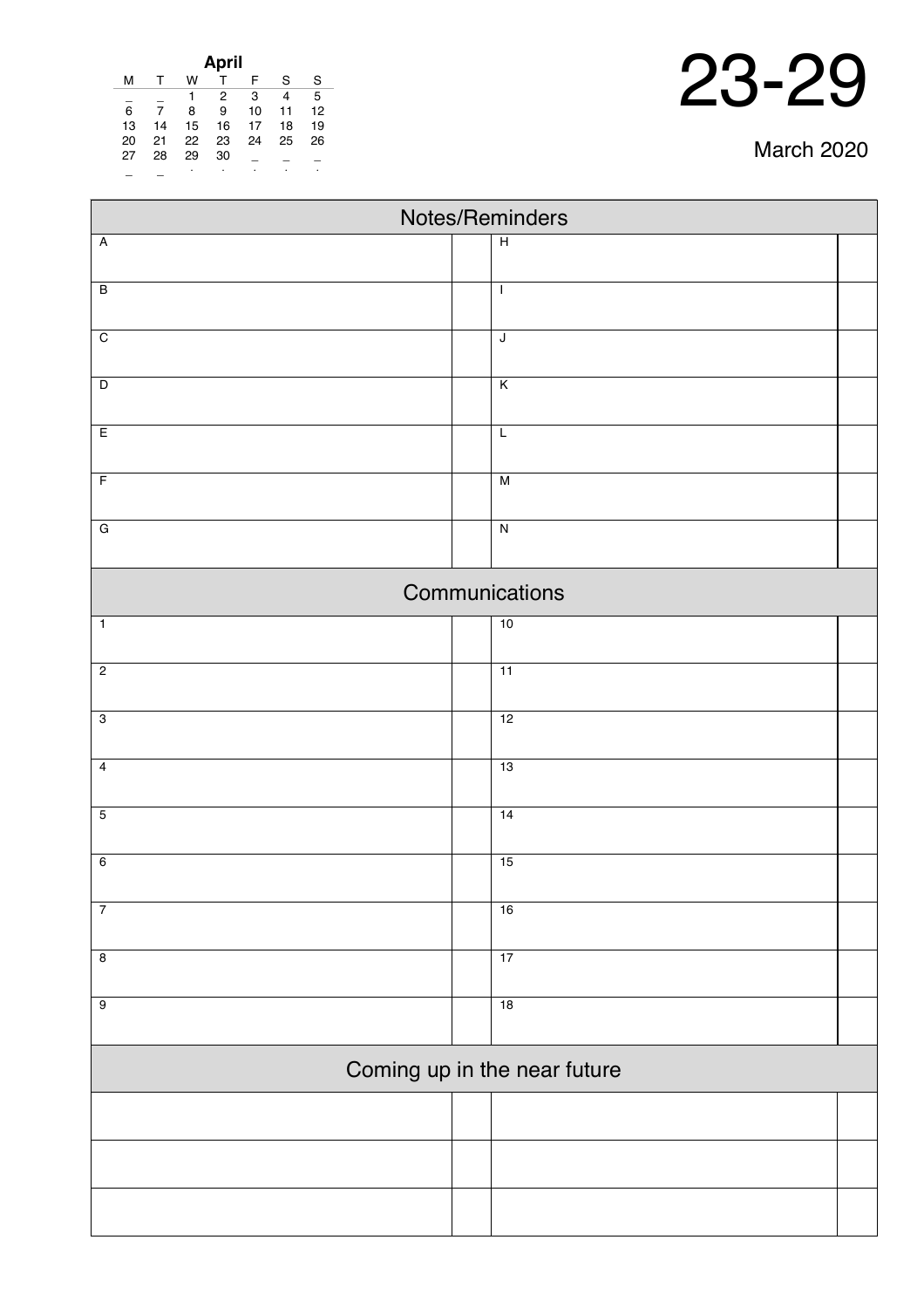| $\blacksquare$ | This week |    |              |                | <b>March</b> |    |    |     |
|----------------|-----------|----|--------------|----------------|--------------|----|----|-----|
|                |           | M  |              | W              |              |    | S  | - S |
|                |           | 2  | $\mathbf{B}$ | $\overline{a}$ | 5            | 6  |    |     |
|                |           | 9  | 10           |                | 12           | 13 | 14 | 15  |
| March 2020 /   |           | 16 |              | 18             | 19           | 20 | 21 | 22  |
| April 2020     |           | 23 | 24           | 25             | 26           | 27 | 28 | -29 |
|                |           | 30 | 31           |                |              |    |    |     |

| Day                   | Time | Description | <b>Time</b> | Description |
|-----------------------|------|-------------|-------------|-------------|
| Mon<br>30             |      |             |             |             |
| Tue<br>31             |      |             |             |             |
| Wed<br>1              |      |             |             |             |
| Thu<br>$\overline{2}$ |      |             |             |             |
| Fri<br>3              |      |             |             |             |
| Sat<br>4              |      |             |             |             |
| Sun<br>5              |      |             |             |             |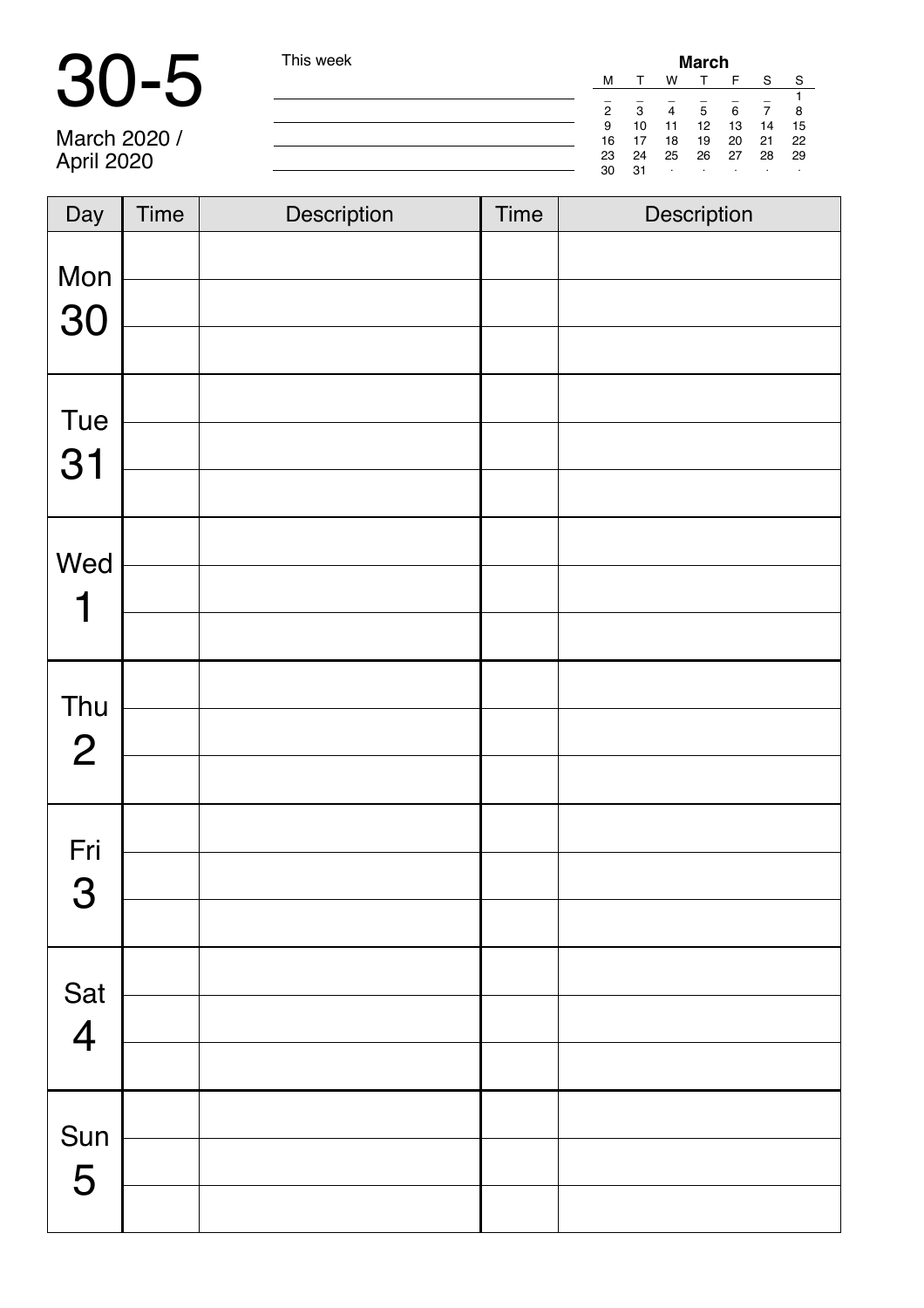| April |    |    |    |    |    |    |
|-------|----|----|----|----|----|----|
| м     |    | w  |    | F  | S  | S  |
|       |    | 1  | 2  | 3  | 4  | 5  |
| 6     |    | 8  | 9  | 10 | 11 | 12 |
| 13    | 14 | 15 | 16 | 17 | 18 | 19 |
| 20    | 21 | 22 | 23 | 24 | 25 | 26 |
| 27    | 28 | 29 | 30 |    |    |    |
|       |    | ٠  | ٠  |    |    | ٠  |

|                         | Notes/Reminders              |  |
|-------------------------|------------------------------|--|
| Ā                       | $\overline{H}$               |  |
| $\overline{\mathsf{B}}$ | $\mathbf{I}$                 |  |
| $\overline{\mathrm{c}}$ | J                            |  |
| D                       | $\overline{\mathsf{K}}$      |  |
| E                       | $\overline{L}$               |  |
| F                       | $\overline{M}$               |  |
| G                       | $\overline{\mathsf{N}}$      |  |
|                         | Communications               |  |
| $\overline{1}$          | 10                           |  |
| $\overline{2}$          | $\overline{11}$              |  |
| $\overline{3}$          | 12                           |  |
| 4                       | 13                           |  |
| 5                       | $\overline{14}$              |  |
| 6                       | 15                           |  |
| $\overline{7}$          | 16                           |  |
| 8                       | 17                           |  |
| 9                       | $\overline{18}$              |  |
|                         | Coming up in the near future |  |
|                         |                              |  |
|                         |                              |  |
|                         |                              |  |

March 2020 / April 2020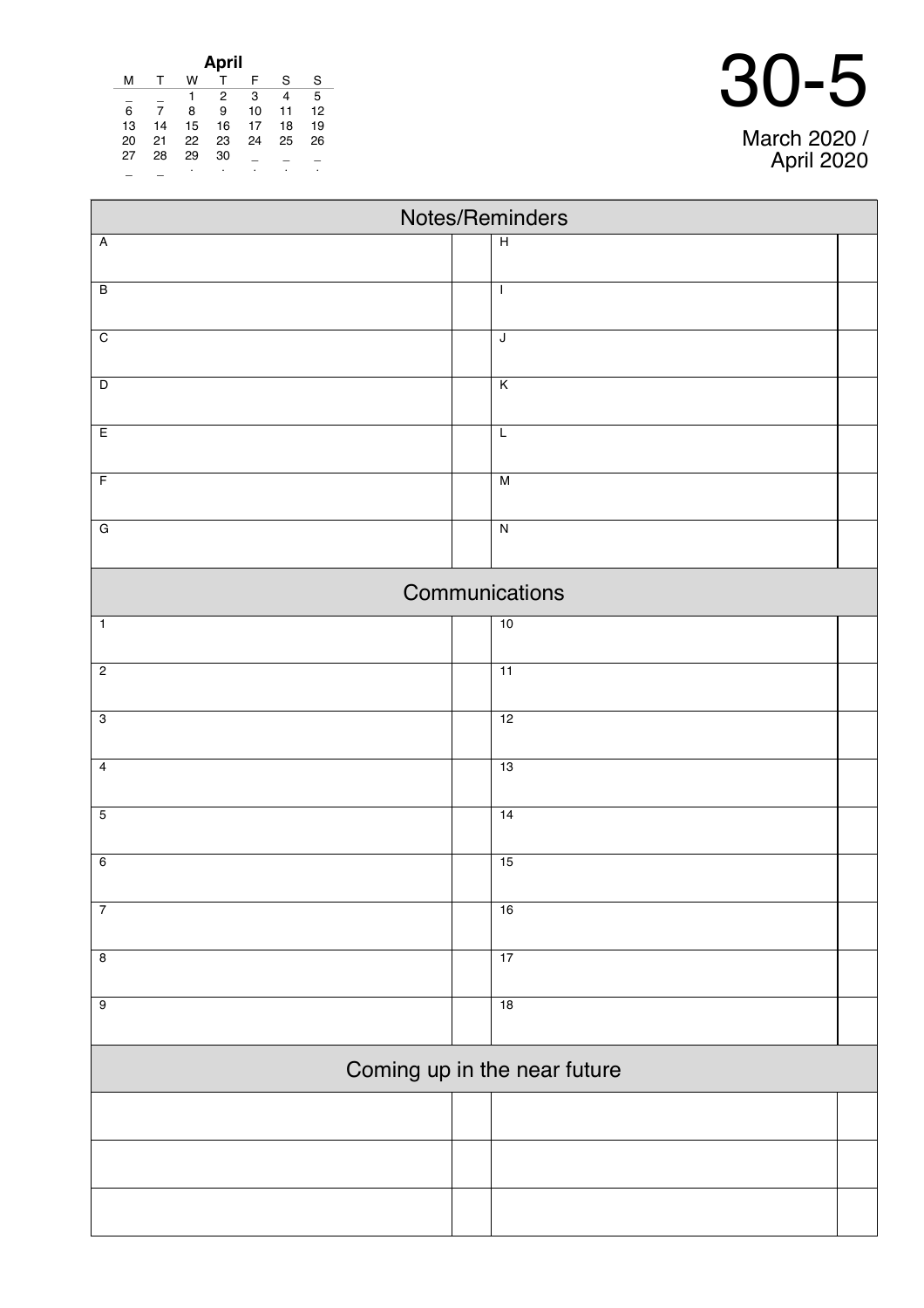### 6-12 This week **April**

| I his week |    |    |    | April |      |      |              |
|------------|----|----|----|-------|------|------|--------------|
|            | М  |    | w  | т     | F    | S    | <sub>S</sub> |
|            |    |    |    | 2     | 3    | 4    | 5            |
|            | 6  | 7  | 8  | 9     | 10   | 11   | 12           |
|            | 13 | 14 | 15 | 16    | 17   | 18   | -19          |
|            | 20 | 21 | 22 | 23    | - 24 | - 25 | 26           |
|            | 27 | 28 | 29 | 30    |      |      |              |
|            |    |    |    | ٠     |      | ٠    |              |

April 2020

| Day                   | <b>Time</b> | Description | <b>Time</b> | Description |
|-----------------------|-------------|-------------|-------------|-------------|
| Mon<br>6              |             |             |             |             |
| Tue<br>$\overline{7}$ |             |             |             |             |
| Wed<br>8              |             |             |             |             |
| Thu<br>9              |             |             |             |             |
| Fri<br>10             |             |             |             |             |
| Sat<br>11             |             |             |             |             |
| Sun<br>12             |             |             |             |             |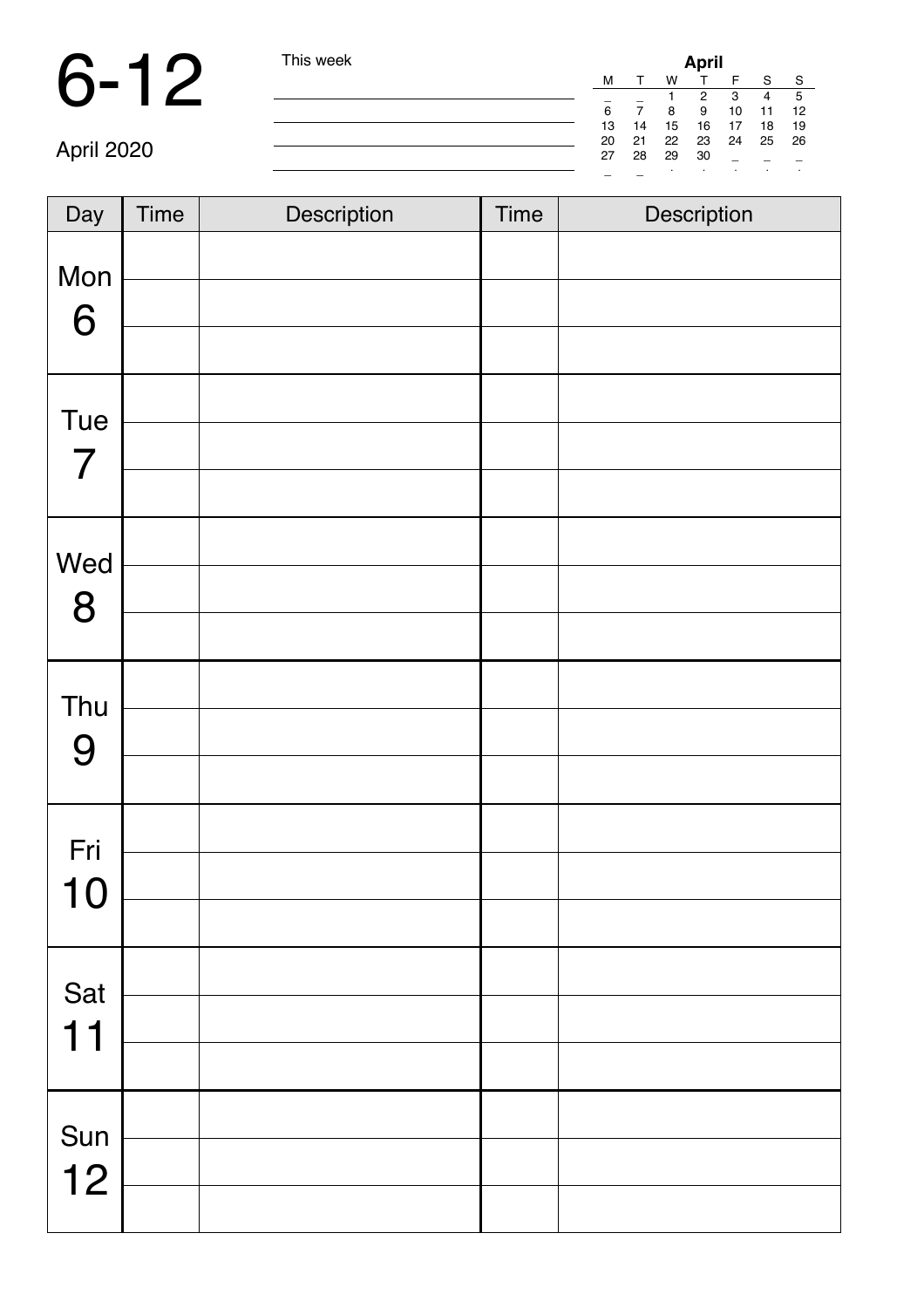| 6- | 12 |
|----|----|
|----|----|

| April 2020 |  |
|------------|--|
|------------|--|

| May |    |    |    |    |                |    |
|-----|----|----|----|----|----------------|----|
| м   |    | w  |    | F  | S              | S  |
|     |    |    |    | 1  | $\overline{2}$ | 3  |
| 4   | 5  | 6  | 7  | 8  | 9              | 10 |
| 11  | 12 | 13 | 14 | 15 | 16             | 17 |
| 18  | 19 | 20 | 21 | 22 | 23             | 24 |
| 25  | 26 | 27 | 28 | 29 | 30             | 31 |
|     |    |    |    | ٠  |                | ٠  |

| Notes/Reminders         |                              |  |  |  |  |  |
|-------------------------|------------------------------|--|--|--|--|--|
| $\overline{A}$          | $\overline{H}$               |  |  |  |  |  |
|                         |                              |  |  |  |  |  |
| $\overline{B}$          | $\mathbf{I}$                 |  |  |  |  |  |
| $\overline{C}$          | $\overline{\mathsf{J}}$      |  |  |  |  |  |
|                         |                              |  |  |  |  |  |
| $\overline{D}$          | $\overline{\mathsf{K}}$      |  |  |  |  |  |
| $\overline{E}$          | $\overline{L}$               |  |  |  |  |  |
| $\overline{F}$          | M                            |  |  |  |  |  |
| $\overline{G}$          | $\overline{N}$               |  |  |  |  |  |
|                         |                              |  |  |  |  |  |
|                         | Communications               |  |  |  |  |  |
| $\overline{1}$          | 10                           |  |  |  |  |  |
| $\overline{2}$          | $\overline{11}$              |  |  |  |  |  |
| $\overline{3}$          |                              |  |  |  |  |  |
|                         | 12                           |  |  |  |  |  |
| $\overline{4}$          | 13                           |  |  |  |  |  |
| $\overline{5}$          | 14                           |  |  |  |  |  |
| $6\overline{6}$         | 15                           |  |  |  |  |  |
|                         |                              |  |  |  |  |  |
| $\overline{7}$          | 16                           |  |  |  |  |  |
| $\overline{\mathbf{8}}$ | 17                           |  |  |  |  |  |
| $\overline{9}$          | 18                           |  |  |  |  |  |
|                         |                              |  |  |  |  |  |
|                         | Coming up in the near future |  |  |  |  |  |
|                         |                              |  |  |  |  |  |
|                         |                              |  |  |  |  |  |
|                         |                              |  |  |  |  |  |
|                         |                              |  |  |  |  |  |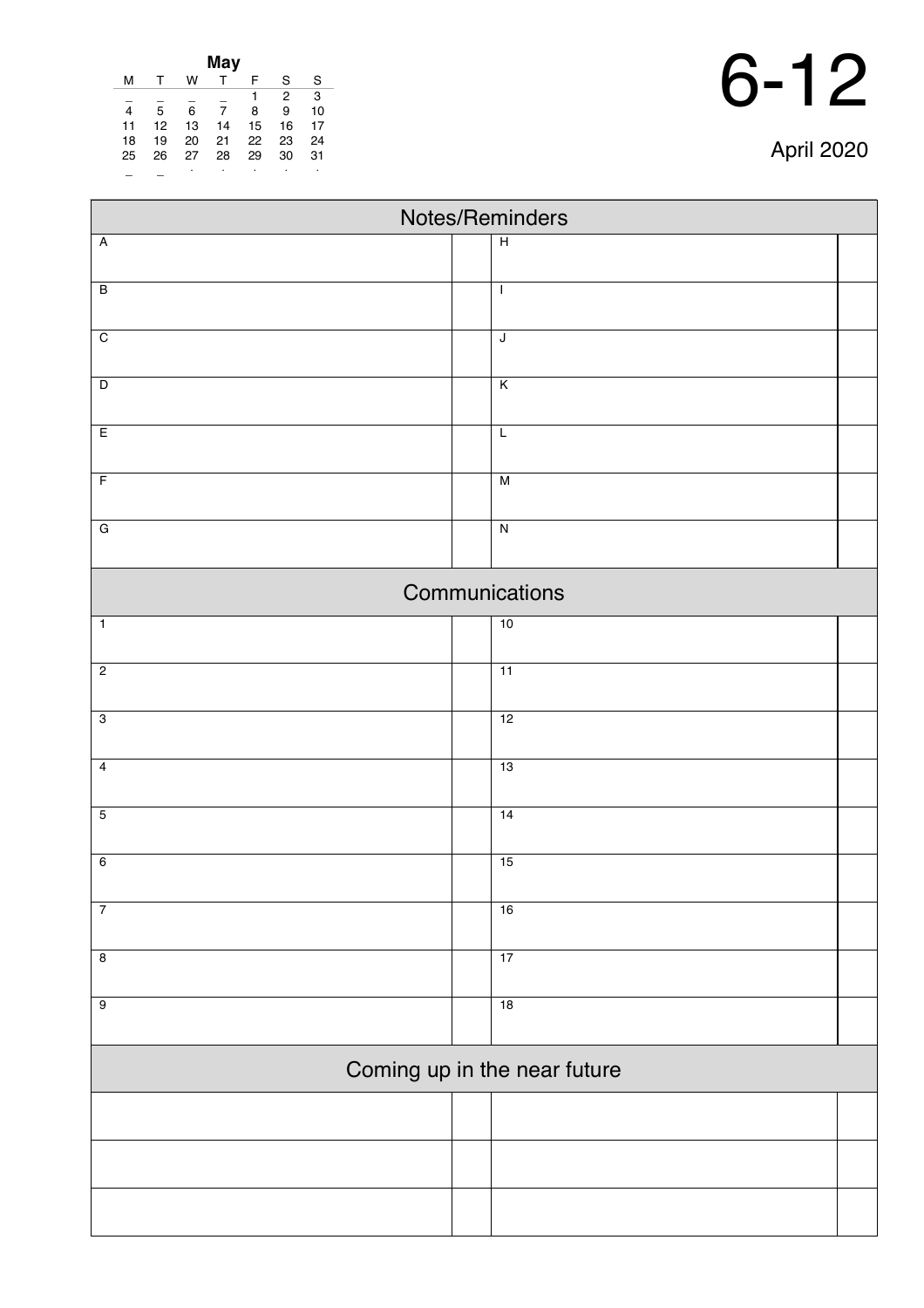| April |    |    |    |    |    |    |
|-------|----|----|----|----|----|----|
| м     |    | w  |    | F  | S  | S  |
|       |    |    | 2  | 3  | 4  | 5  |
| 6     |    | 8  | 9  | 10 | 11 | 12 |
| 13    | 14 | 15 | 16 | 17 | 18 | 19 |
| 20    | 21 | 22 | 23 | 24 | 25 | 26 |
| 27    | 28 | 29 | 30 |    |    |    |
|       |    | ٠  | ٠  | ٠  | ٠  |    |

April 2020

| Day | <b>Time</b> | Description | <b>Time</b> | Description |
|-----|-------------|-------------|-------------|-------------|
| Mon |             |             |             |             |
| 13  |             |             |             |             |
| Tue |             |             |             |             |
| 14  |             |             |             |             |
|     |             |             |             |             |
| Wed |             |             |             |             |
| 15  |             |             |             |             |
|     |             |             |             |             |
| Thu |             |             |             |             |
| 16  |             |             |             |             |
|     |             |             |             |             |
| Fri |             |             |             |             |
| 17  |             |             |             |             |
|     |             |             |             |             |
| Sat |             |             |             |             |
| 18  |             |             |             |             |
|     |             |             |             |             |
| Sun |             |             |             |             |
| 19  |             |             |             |             |
|     |             |             |             |             |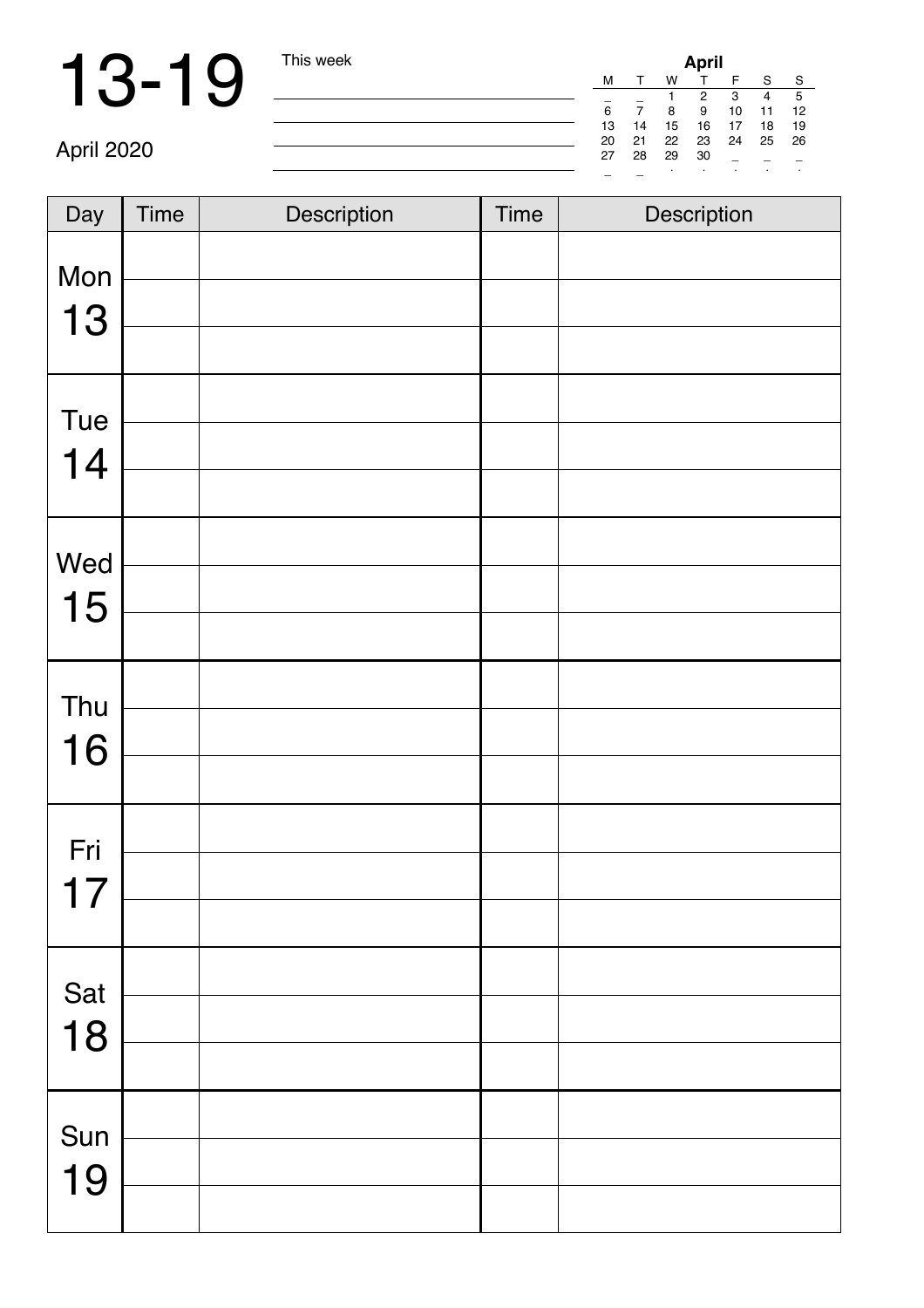| April 2020 |  |
|------------|--|
|------------|--|

| May                     |    |    |    |    |    |    |  |
|-------------------------|----|----|----|----|----|----|--|
| м                       | т  | w  |    | F  | S  | S  |  |
|                         |    |    |    | 1  | 2  | 3  |  |
| $\overline{\mathbf{4}}$ | 5  | 6  | 7  | 8  | 9  | 10 |  |
| 11                      | 12 | 13 | 14 | 15 | 16 | 17 |  |
| 18                      | 19 | 20 | 21 | 22 | 23 | 24 |  |
| 25                      | 26 | 27 | 28 | 29 | 30 | 31 |  |
|                         |    | ٠  |    |    |    | ٠  |  |

| Notes/Reminders              |                         |  |  |  |  |
|------------------------------|-------------------------|--|--|--|--|
| $\overline{A}$               | $\overline{H}$          |  |  |  |  |
|                              |                         |  |  |  |  |
| $\overline{B}$               | $\mathbf{I}$            |  |  |  |  |
| $\overline{C}$               | $\mathsf J$             |  |  |  |  |
|                              |                         |  |  |  |  |
| $\overline{D}$               | $\overline{\mathsf{K}}$ |  |  |  |  |
| E                            | L                       |  |  |  |  |
|                              |                         |  |  |  |  |
| $\overline{F}$               | M                       |  |  |  |  |
| $\overline{G}$               | $\overline{N}$          |  |  |  |  |
|                              | Communications          |  |  |  |  |
| $\overline{1}$               | 10                      |  |  |  |  |
|                              |                         |  |  |  |  |
| $\overline{2}$               | $\overline{11}$         |  |  |  |  |
|                              |                         |  |  |  |  |
| $\overline{3}$               | 12                      |  |  |  |  |
| $\overline{4}$               | 13                      |  |  |  |  |
|                              |                         |  |  |  |  |
| $\overline{5}$               | 14                      |  |  |  |  |
| $6\overline{6}$              | 15                      |  |  |  |  |
|                              |                         |  |  |  |  |
| $\overline{7}$               | 16                      |  |  |  |  |
|                              |                         |  |  |  |  |
| $\overline{8}$               | 17                      |  |  |  |  |
| $\overline{9}$               | 18                      |  |  |  |  |
|                              |                         |  |  |  |  |
| Coming up in the near future |                         |  |  |  |  |
|                              |                         |  |  |  |  |
|                              |                         |  |  |  |  |
|                              |                         |  |  |  |  |
|                              |                         |  |  |  |  |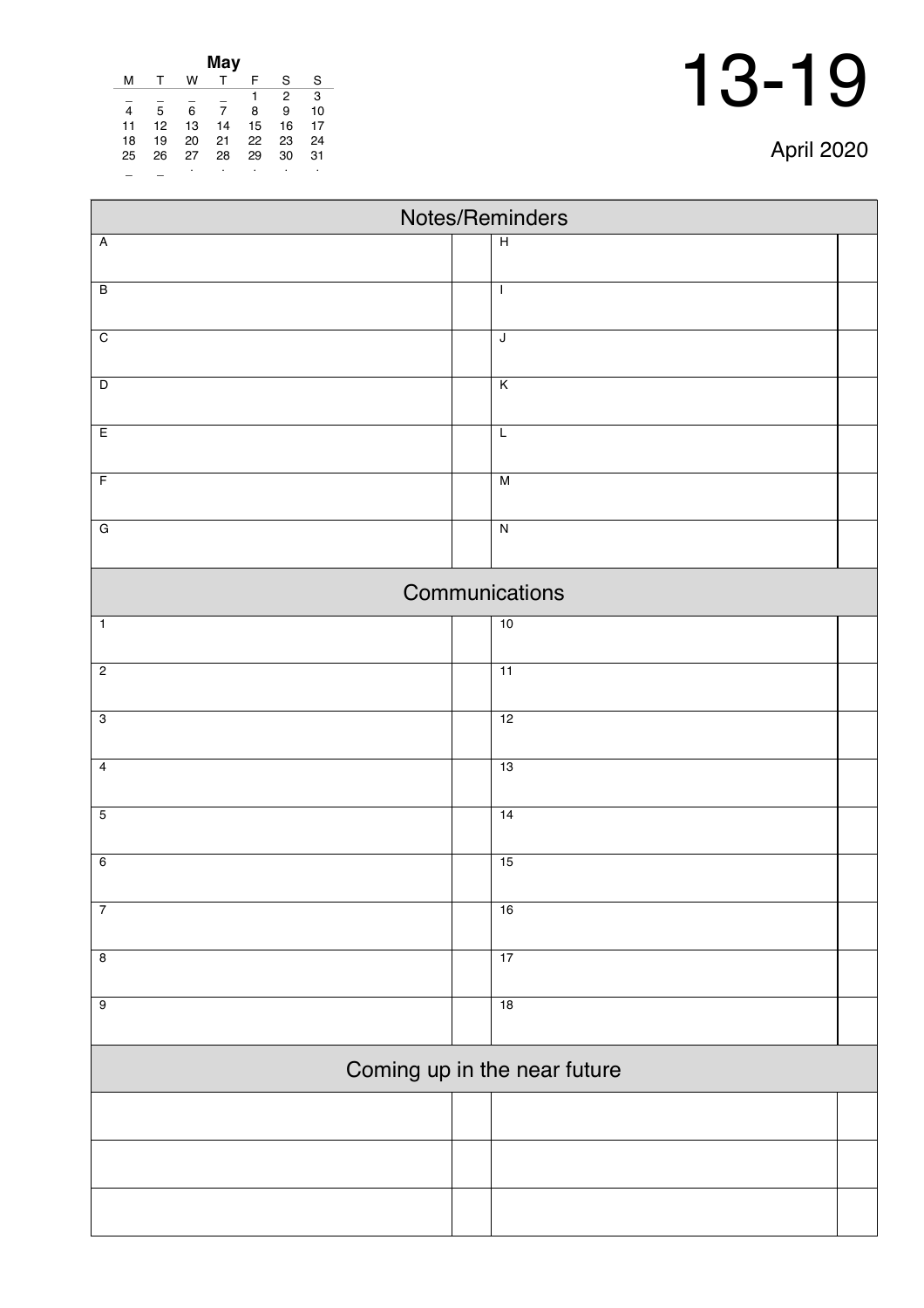## 20-26 This week

| April |    |    |    |    |    |    |
|-------|----|----|----|----|----|----|
| м     |    | w  |    | F  | S  | S  |
|       |    |    | 2  | 3  |    | 5  |
| 6     |    | 8  | 9  | 10 | 11 | 12 |
| 13    | 14 | 15 | 16 | 17 | 18 | 19 |
| 20    | 21 | 22 | 23 | 24 | 25 | 26 |
| 27    | 28 | 29 | 30 |    |    |    |
|       |    |    | ٠  | ٠  | ٠  | ٠  |

April 2020

| Day       | <b>Time</b> | Description | <b>Time</b> | Description |
|-----------|-------------|-------------|-------------|-------------|
| Mon<br>20 |             |             |             |             |
| Tue<br>21 |             |             |             |             |
| Wed<br>22 |             |             |             |             |
| Thu<br>23 |             |             |             |             |
| Fri<br>24 |             |             |             |             |
| Sat<br>25 |             |             |             |             |
| Sun<br>26 |             |             |             |             |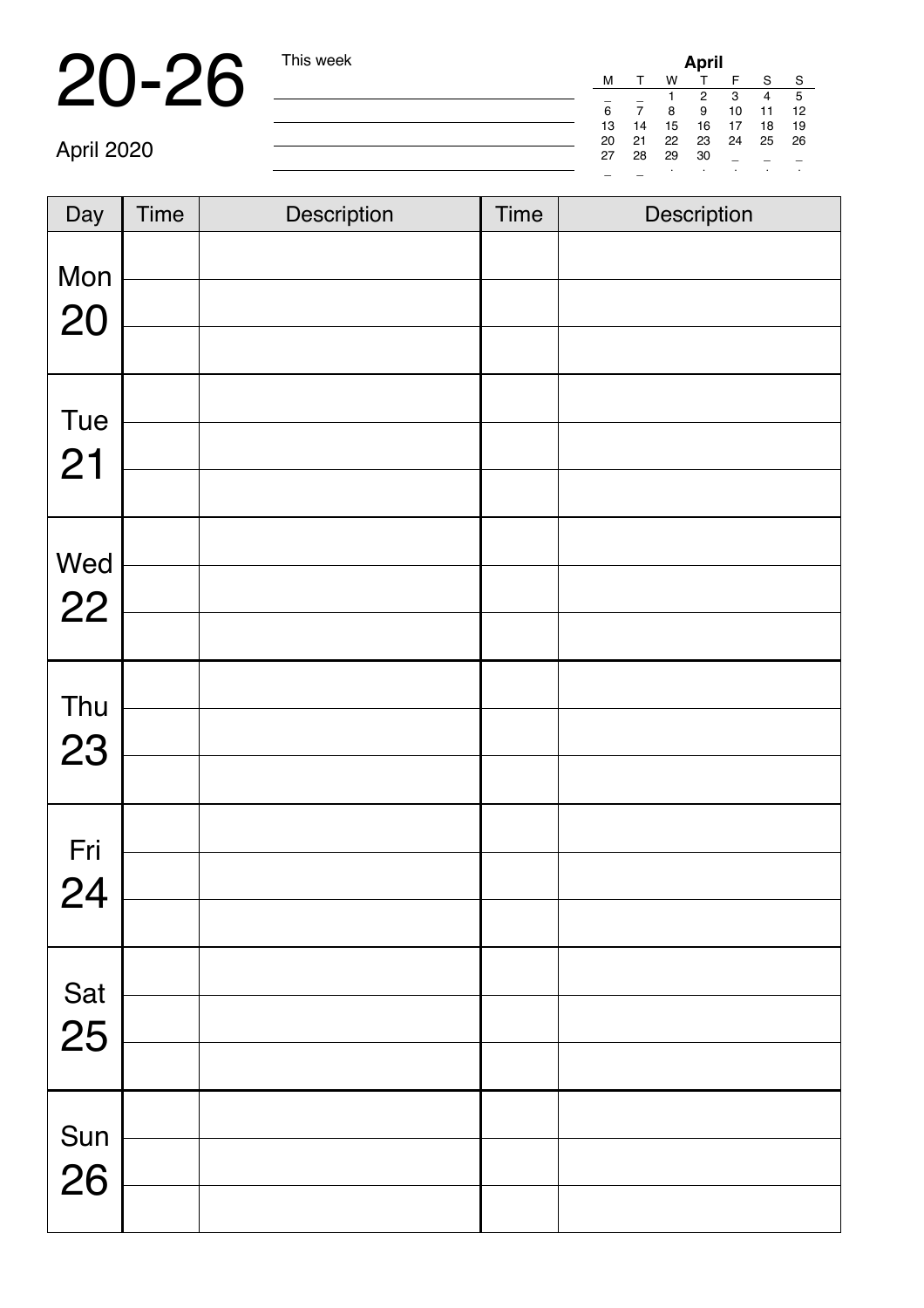| May            |    |    |    |    |                |    |  |  |
|----------------|----|----|----|----|----------------|----|--|--|
| м              |    | w  |    | F  | S              | S  |  |  |
|                |    |    |    | 1  | $\overline{2}$ | 3  |  |  |
| $\overline{4}$ | 5  | 6  | 7  | 8  | 9              | 10 |  |  |
| 11             | 12 | 13 | 14 | 15 | 16             | 17 |  |  |
| 18             | 19 | 20 | 21 | 22 | 23             | 24 |  |  |
| 25             | 26 | 27 | 28 | 29 | 30             | 31 |  |  |
|                |    |    | ٠  |    |                |    |  |  |
|                |    |    |    |    |                |    |  |  |

| Notes/Reminders              |  |                         |  |  |  |
|------------------------------|--|-------------------------|--|--|--|
| $\overline{A}$               |  | $\overline{H}$          |  |  |  |
| $\overline{B}$               |  | $\mathbf{I}$            |  |  |  |
| $\overline{C}$               |  | $\overline{\mathsf{J}}$ |  |  |  |
| $\overline{D}$               |  | $\overline{\mathsf{K}}$ |  |  |  |
| E                            |  | $\overline{L}$          |  |  |  |
| $\overline{F}$               |  | M                       |  |  |  |
| $\overline{G}$               |  | $\overline{\mathsf{N}}$ |  |  |  |
|                              |  | Communications          |  |  |  |
| $\overline{1}$               |  | 10                      |  |  |  |
| $\overline{c}$               |  | 11                      |  |  |  |
| $\overline{3}$               |  | 12                      |  |  |  |
| $\overline{4}$               |  | 13                      |  |  |  |
| $\overline{5}$               |  | 14                      |  |  |  |
| $\overline{6}$               |  | 15                      |  |  |  |
| $\overline{7}$               |  | 16                      |  |  |  |
| $\overline{\mathbf{8}}$      |  | 17                      |  |  |  |
| $\overline{9}$               |  | 18                      |  |  |  |
| Coming up in the near future |  |                         |  |  |  |
|                              |  |                         |  |  |  |
|                              |  |                         |  |  |  |
|                              |  |                         |  |  |  |

April 2020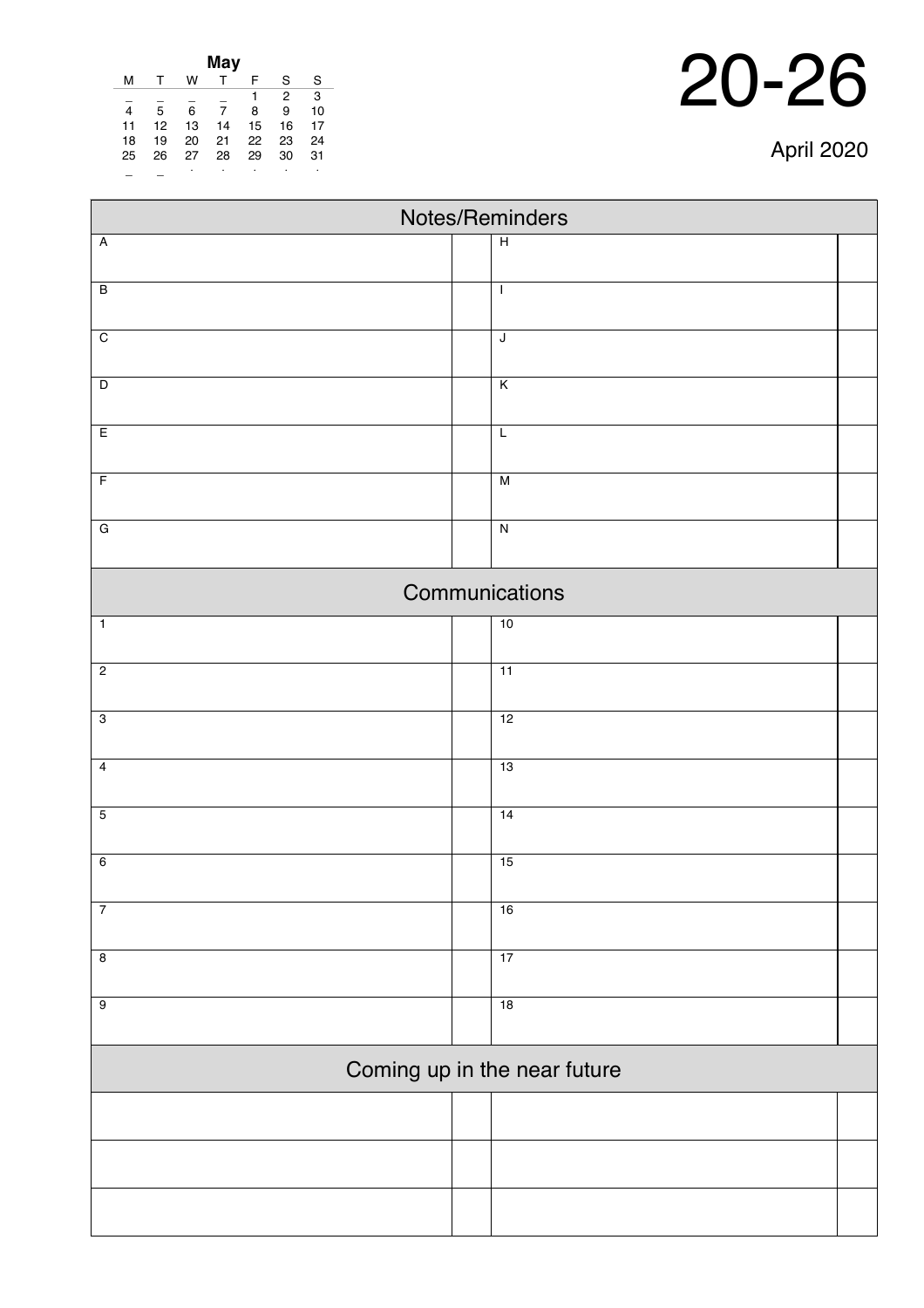#### 27-3 This week

| week | <b>April</b> |    |    |                      |    |    |    |  |
|------|--------------|----|----|----------------------|----|----|----|--|
|      | м            |    | w  | т                    |    | S  | -S |  |
|      |              |    |    | $\mathbf{2}^{\circ}$ | 3  | 4  | 5  |  |
|      | 6            | 7  | 8  | 9                    | 10 | 11 | 12 |  |
|      | 13           | 14 | 15 | 16                   | 17 | 18 | 19 |  |
|      | 20           | 21 | 22 | 23                   | 24 | 25 | 26 |  |
|      | 27           | 28 | 29 | 30                   |    |    |    |  |
|      |              |    |    |                      |    |    |    |  |

April 2020 / May 2020

| Day                         | <b>Time</b> | Description | <b>Time</b> | Description |
|-----------------------------|-------------|-------------|-------------|-------------|
| Mon<br>27                   |             |             |             |             |
| Tue<br>28                   |             |             |             |             |
| Wed<br>29                   |             |             |             |             |
| Thu<br>30                   |             |             |             |             |
| Fri<br>$\blacktriangleleft$ |             |             |             |             |
| Sat<br>2                    |             |             |             |             |
| Sun<br>3                    |             |             |             |             |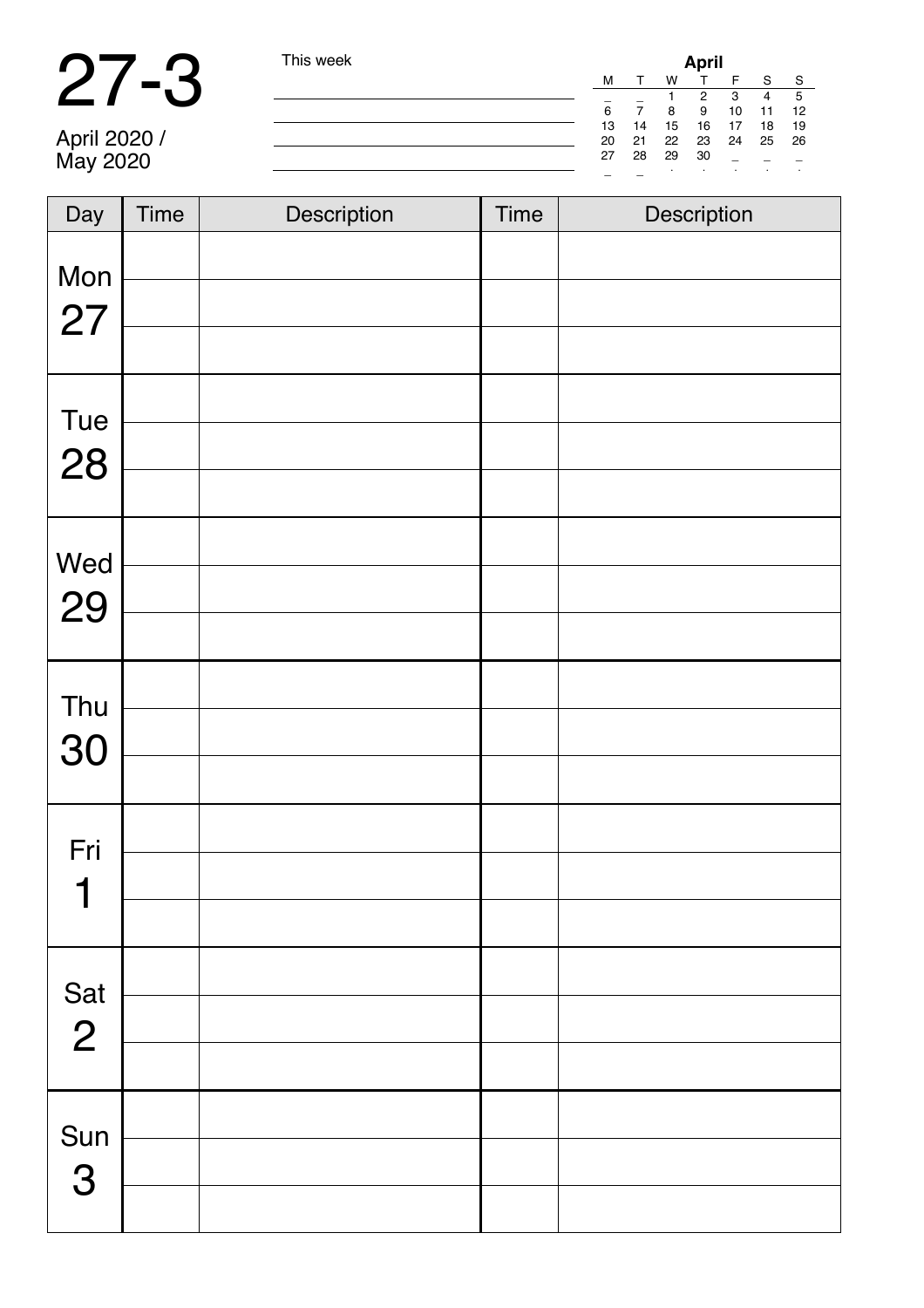| May |    |    |    |    |    |    |  |
|-----|----|----|----|----|----|----|--|
| м   |    | w  |    | F  | S  | S  |  |
|     |    |    |    |    | 2  | 3  |  |
| 4   | 5  | 6  | 7  | 8  | 9  | 10 |  |
| 11  | 12 | 13 | 14 | 15 | 16 | 17 |  |
| 18  | 19 | 20 | 21 | 22 | 23 | 24 |  |
| 25  | 26 | 27 | 28 | 29 | 30 | 31 |  |
|     |    | ٠  | ٠  | ٠  |    | ٠  |  |

 $\overline{\phantom{a}}$ 

| Notes/Reminders           |                              |  |  |  |  |  |  |  |
|---------------------------|------------------------------|--|--|--|--|--|--|--|
| $\boldsymbol{\mathsf{A}}$ | $\overline{H}$               |  |  |  |  |  |  |  |
| $\overline{B}$            | $\mathbf{I}$                 |  |  |  |  |  |  |  |
|                           |                              |  |  |  |  |  |  |  |
| $\overline{C}$            | $\overline{\mathsf{J}}$      |  |  |  |  |  |  |  |
| $\overline{D}$            | K                            |  |  |  |  |  |  |  |
|                           |                              |  |  |  |  |  |  |  |
| E                         | $\overline{L}$               |  |  |  |  |  |  |  |
| $\overline{F}$            | M                            |  |  |  |  |  |  |  |
| $\overline{G}$            | $\overline{N}$               |  |  |  |  |  |  |  |
|                           | Communications               |  |  |  |  |  |  |  |
| $\overline{1}$            | 10                           |  |  |  |  |  |  |  |
| $\overline{2}$            | 11                           |  |  |  |  |  |  |  |
| $\overline{3}$            | 12                           |  |  |  |  |  |  |  |
| $\overline{4}$            | 13                           |  |  |  |  |  |  |  |
| $\overline{5}$            | 14                           |  |  |  |  |  |  |  |
| $6\,$                     | 15                           |  |  |  |  |  |  |  |
| $\overline{7}$            | 16                           |  |  |  |  |  |  |  |
| $\overline{8}$            | 17                           |  |  |  |  |  |  |  |
| $\overline{9}$            | 18                           |  |  |  |  |  |  |  |
|                           | Coming up in the near future |  |  |  |  |  |  |  |
|                           |                              |  |  |  |  |  |  |  |
|                           |                              |  |  |  |  |  |  |  |
|                           |                              |  |  |  |  |  |  |  |

### 27-3 April 2020 /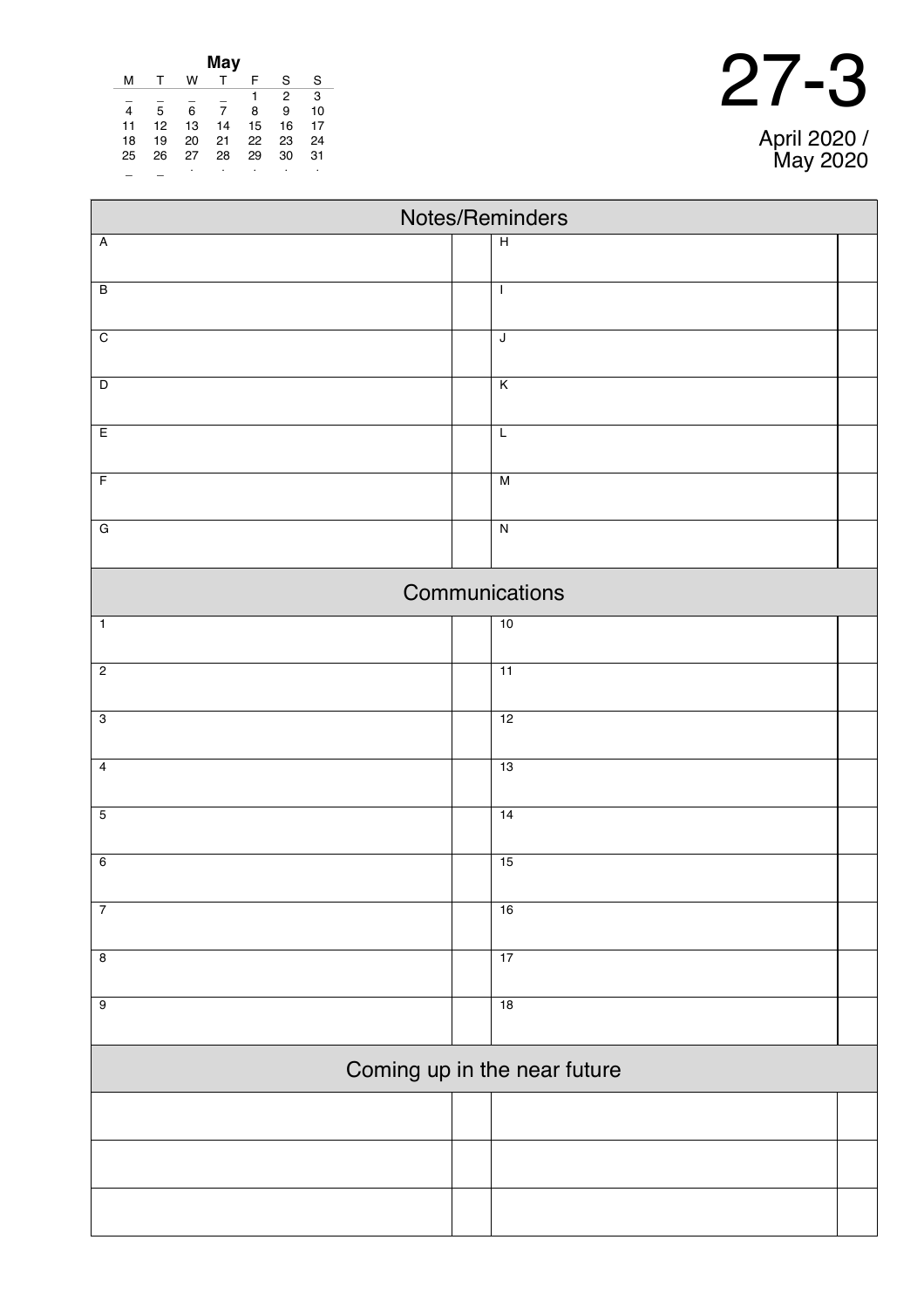### 4-10 This week **May**

| I his week | May                      |                 |       |          |    |     |      |
|------------|--------------------------|-----------------|-------|----------|----|-----|------|
|            | M                        |                 | W     | т        | F  | S   | -S   |
|            | -                        |                 |       |          |    | 2   | -3   |
|            | 4                        | 5               | 6     | 7        | -8 | 9   | -10  |
|            | 11                       | 12 <sup>2</sup> |       | 13 14 15 |    | 16  | - 17 |
|            | 18                       | 19              | 20    | 21 22 23 |    |     | 24   |
|            | 25                       |                 | 26 27 | 28 29    |    | -30 | -31  |
|            | $\overline{\phantom{a}}$ |                 | ٠     |          |    |     |      |

| Day                   | <b>Time</b> | Description | Time | Description |
|-----------------------|-------------|-------------|------|-------------|
| Mon<br>$\overline{4}$ |             |             |      |             |
| <b>Tue</b><br>5       |             |             |      |             |
| Wed<br>6              |             |             |      |             |
| Thu<br>$\overline{7}$ |             |             |      |             |
| Fri<br>8              |             |             |      |             |
| Sat<br>9              |             |             |      |             |
| Sun<br>10             |             |             |      |             |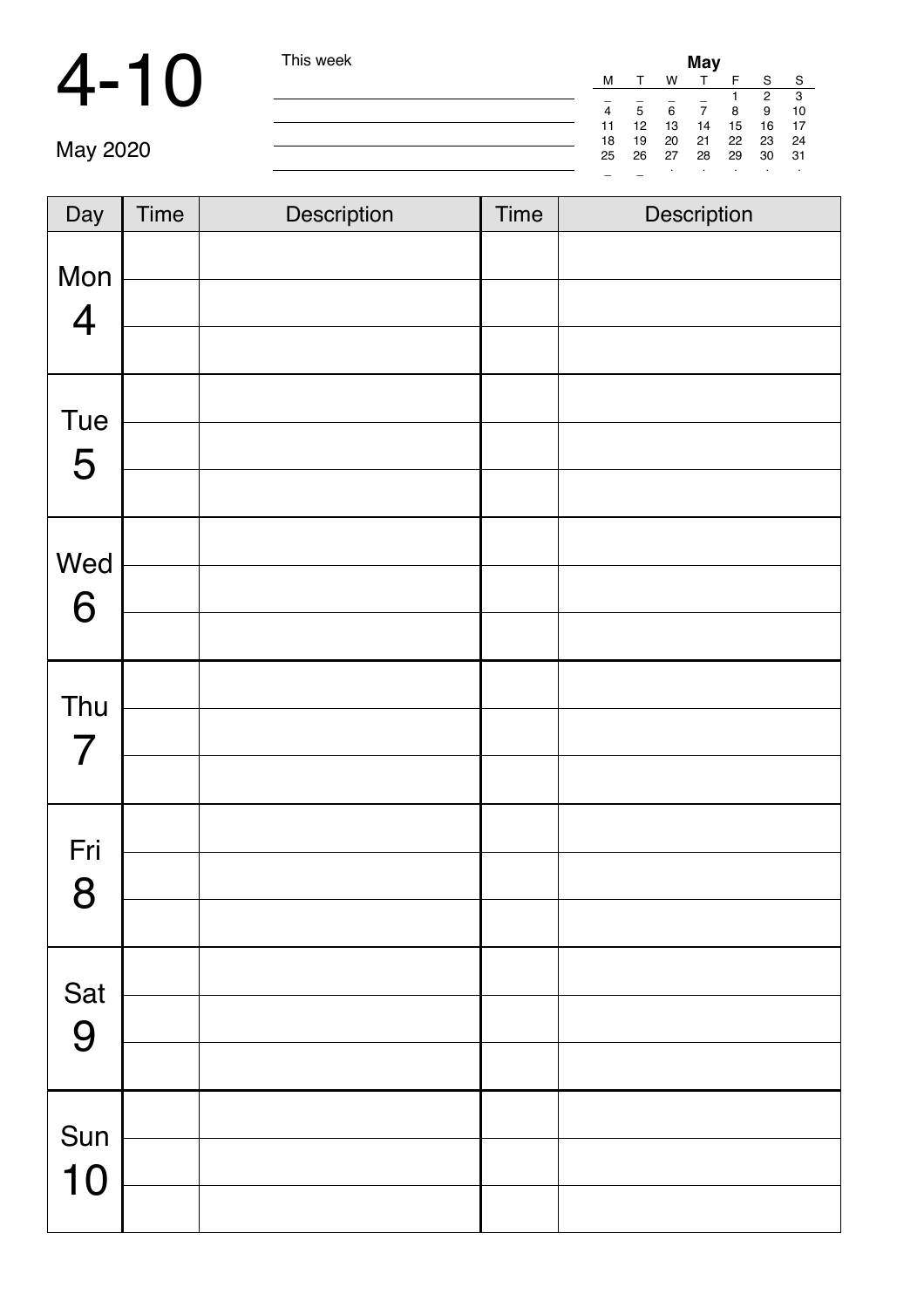| June |    |    |    |    |    |    |  |  |  |
|------|----|----|----|----|----|----|--|--|--|
| м    |    | w  |    | F  | S  | S  |  |  |  |
| 1    | 2  | 3  | 4  | 5  | 6  |    |  |  |  |
| 8    | 9  | 10 | 11 | 12 | 13 | 14 |  |  |  |
| 15   | 16 | 17 | 18 | 19 | 20 | 21 |  |  |  |
| 22   | 23 | 24 | 25 | 26 | 27 | 28 |  |  |  |
| 29   | 30 |    |    |    |    |    |  |  |  |
|      |    | ٠  | ٠  | ٠  |    | ٠  |  |  |  |

| Notes/Reminders         |  |                              |  |  |  |  |  |
|-------------------------|--|------------------------------|--|--|--|--|--|
| $\overline{A}$          |  | $\overline{H}$               |  |  |  |  |  |
| $\overline{\mathsf{B}}$ |  | $\mathbf{I}$                 |  |  |  |  |  |
|                         |  |                              |  |  |  |  |  |
| $\overline{C}$          |  | J                            |  |  |  |  |  |
| $\overline{D}$          |  | K                            |  |  |  |  |  |
|                         |  |                              |  |  |  |  |  |
| E                       |  | $\overline{L}$               |  |  |  |  |  |
| $\overline{F}$          |  | M                            |  |  |  |  |  |
| ${\bf G}$               |  | $\overline{\mathbf{z}}$      |  |  |  |  |  |
| Communications          |  |                              |  |  |  |  |  |
| $\overline{1}$          |  | 10                           |  |  |  |  |  |
| $\overline{2}$          |  | 11                           |  |  |  |  |  |
| $\overline{3}$          |  | 12                           |  |  |  |  |  |
| $\overline{4}$          |  | 13                           |  |  |  |  |  |
| $\overline{5}$          |  | 14                           |  |  |  |  |  |
| $\overline{6}$          |  | 15                           |  |  |  |  |  |
| $\overline{7}$          |  | 16                           |  |  |  |  |  |
| $\overline{8}$          |  | 17                           |  |  |  |  |  |
| $\overline{9}$          |  | 18                           |  |  |  |  |  |
|                         |  | Coming up in the near future |  |  |  |  |  |
|                         |  |                              |  |  |  |  |  |
|                         |  |                              |  |  |  |  |  |
|                         |  |                              |  |  |  |  |  |
|                         |  |                              |  |  |  |  |  |
|                         |  |                              |  |  |  |  |  |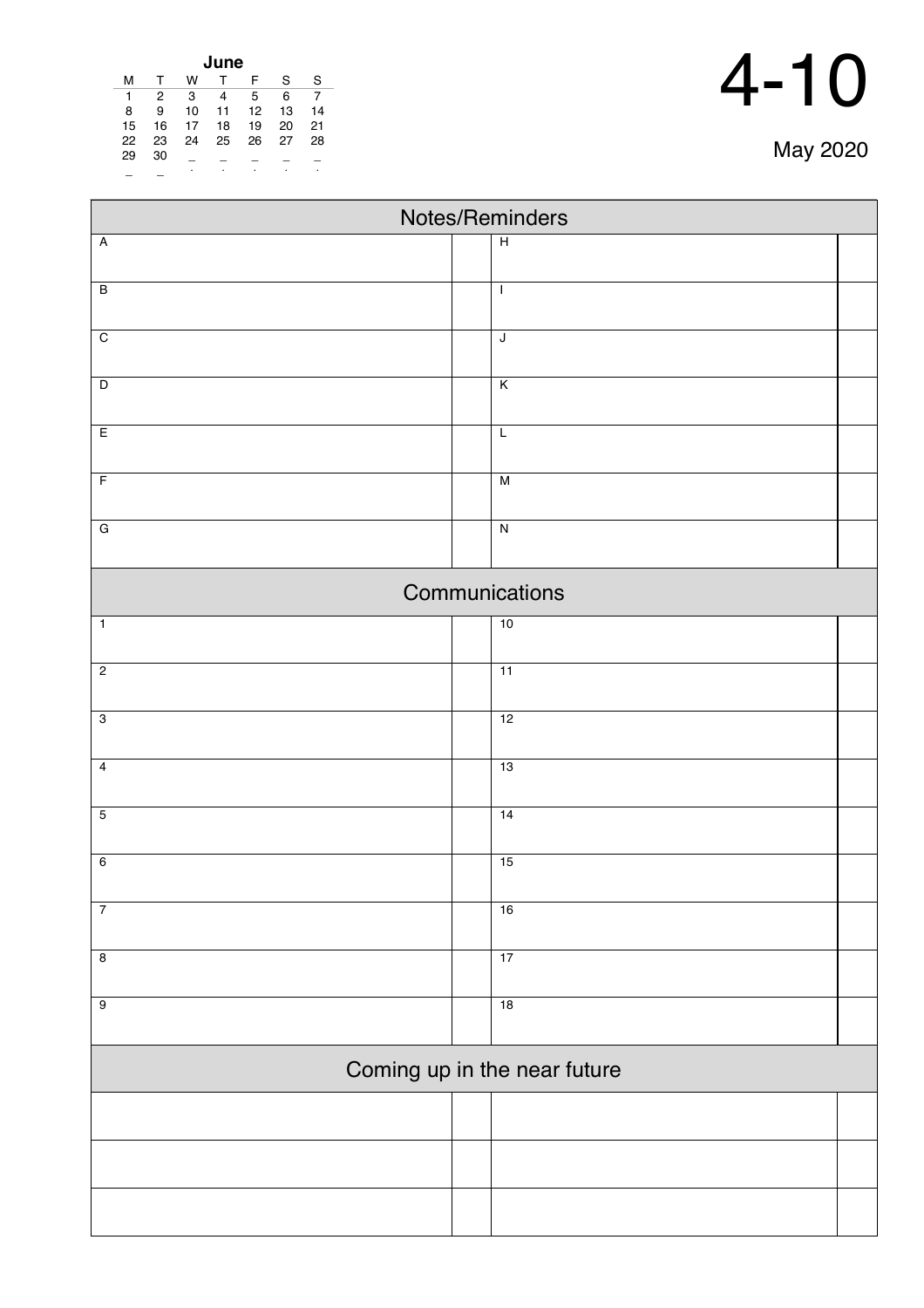|          | This week |    | May |    |    |    |    |     |  |  |  |
|----------|-----------|----|-----|----|----|----|----|-----|--|--|--|
|          |           | M  |     | W  |    |    |    | S.  |  |  |  |
|          |           |    |     |    |    |    | 2  | 3   |  |  |  |
|          |           | 4  | 5   | 6  |    | 8  | 9  | 10  |  |  |  |
|          |           | 11 | 12  | 13 | 14 | 15 | 16 | 17  |  |  |  |
|          |           | 18 | 19  | 20 | 21 | 22 | 23 | 24  |  |  |  |
| May 2020 |           | 25 | 26  | 27 | 28 | 29 | 30 | -31 |  |  |  |
|          |           | -  |     |    |    |    |    |     |  |  |  |

| Day       | <b>Time</b> | Description | <b>Time</b> | Description |
|-----------|-------------|-------------|-------------|-------------|
| Mon<br>11 |             |             |             |             |
|           |             |             |             |             |
| Tue       |             |             |             |             |
| 12        |             |             |             |             |
|           |             |             |             |             |
| Wed       |             |             |             |             |
| 13        |             |             |             |             |
|           |             |             |             |             |
| Thu       |             |             |             |             |
| 14        |             |             |             |             |
|           |             |             |             |             |
| Fri       |             |             |             |             |
| 15        |             |             |             |             |
|           |             |             |             |             |
| Sat       |             |             |             |             |
| 16        |             |             |             |             |
|           |             |             |             |             |
| Sun       |             |             |             |             |
| 17        |             |             |             |             |
|           |             |             |             |             |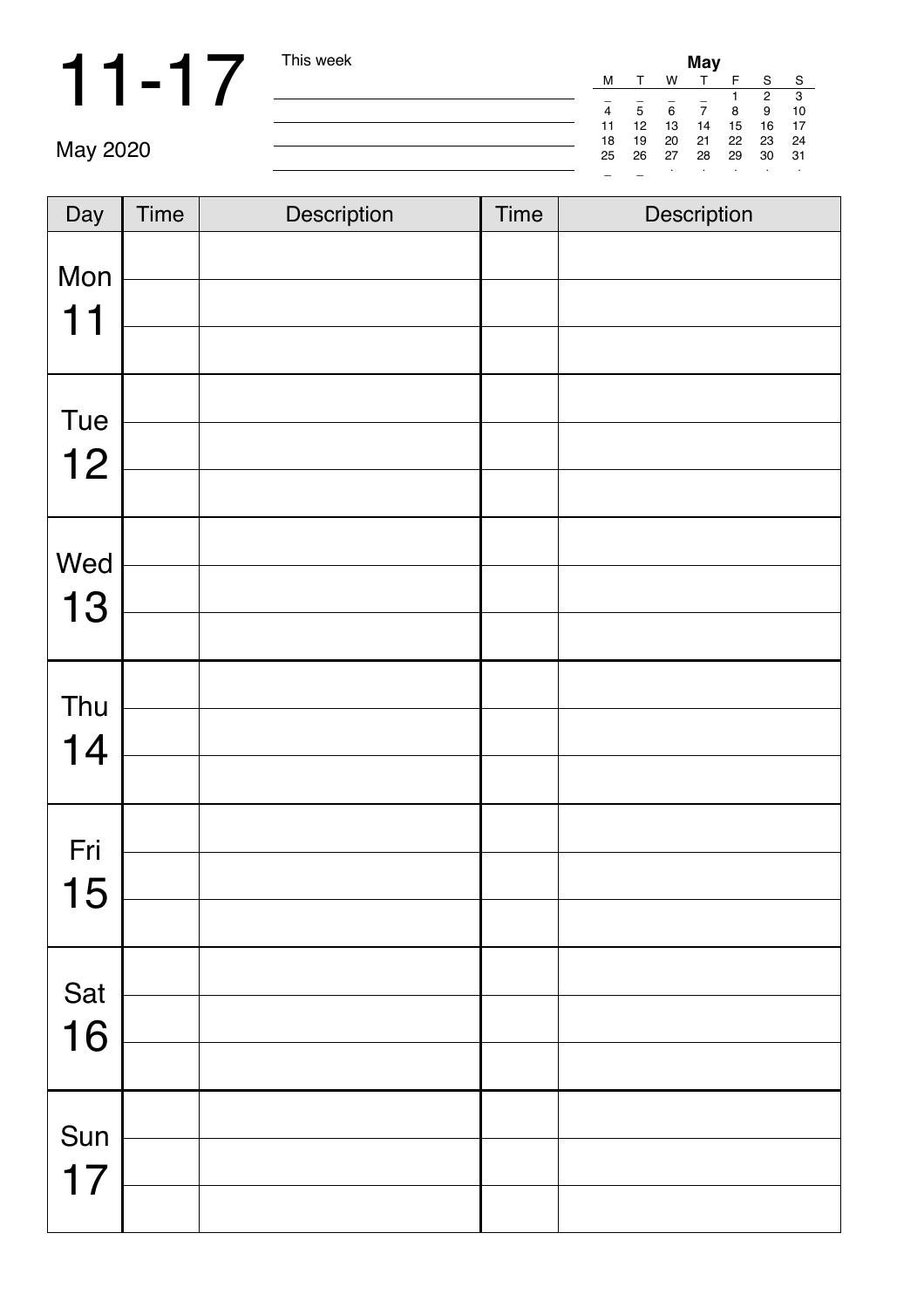|  | May 2020 |
|--|----------|
|--|----------|

| June |              |    |    |    |    |    |  |  |
|------|--------------|----|----|----|----|----|--|--|
| м    | $\mathsf{T}$ | w  | T  | F  | S  | S  |  |  |
| 1    | 2            | 3  | 4  | 5  | 6  | 7  |  |  |
| 8    | 9            | 10 | 11 | 12 | 13 | 14 |  |  |
| 15   | 16           | 17 | 18 | 19 | 20 | 21 |  |  |
| 22   | 23           | 24 | 25 | 26 | 27 | 28 |  |  |
| 29   | 30           |    |    |    |    |    |  |  |
|      |              | ٠  | ٠  | ٠  |    | ٠  |  |  |

| Notes/Reminders |                              |  |  |  |  |  |
|-----------------|------------------------------|--|--|--|--|--|
| $\overline{A}$  | $\overline{H}$               |  |  |  |  |  |
| $\overline{B}$  | $\mathbf{I}$                 |  |  |  |  |  |
|                 |                              |  |  |  |  |  |
| $\overline{C}$  | $\overline{\mathsf{I}}$      |  |  |  |  |  |
| $\overline{D}$  | $\overline{\mathsf{K}}$      |  |  |  |  |  |
| E               | L                            |  |  |  |  |  |
| $\overline{F}$  | $\overline{M}$               |  |  |  |  |  |
| $\overline{G}$  | $\overline{\mathsf{N}}$      |  |  |  |  |  |
|                 |                              |  |  |  |  |  |
| Communications  |                              |  |  |  |  |  |
| $\overline{1}$  | 10                           |  |  |  |  |  |
| $\overline{2}$  | 11                           |  |  |  |  |  |
| $\overline{3}$  | 12                           |  |  |  |  |  |
| $\overline{4}$  | 13                           |  |  |  |  |  |
| $\overline{5}$  | $\overline{14}$              |  |  |  |  |  |
| $6\overline{6}$ | 15                           |  |  |  |  |  |
| $\overline{7}$  | 16                           |  |  |  |  |  |
|                 |                              |  |  |  |  |  |
| $\overline{8}$  | 17                           |  |  |  |  |  |
| $\overline{9}$  | 18                           |  |  |  |  |  |
|                 | Coming up in the near future |  |  |  |  |  |
|                 |                              |  |  |  |  |  |
|                 |                              |  |  |  |  |  |
|                 |                              |  |  |  |  |  |
|                 |                              |  |  |  |  |  |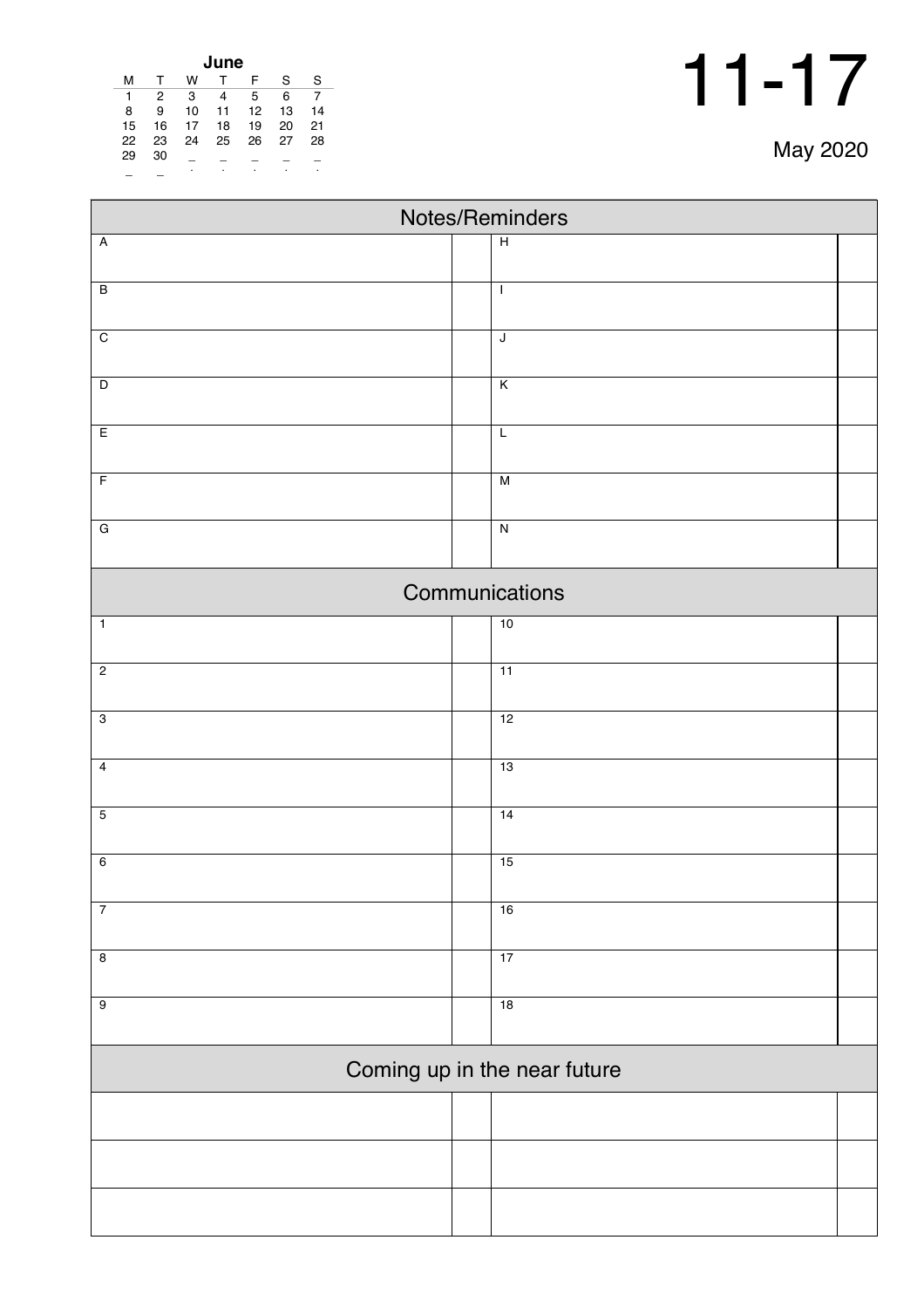|          | This week | May |    |    |    |    |    |     |  |  |
|----------|-----------|-----|----|----|----|----|----|-----|--|--|
|          |           | M   |    | W  |    |    | S  | `S  |  |  |
|          |           | -   |    |    |    |    | 2  | 3   |  |  |
|          |           | 4   | 5  | 6  |    | 8  | 9  | 10  |  |  |
|          |           | 11  | 12 | 13 | 14 | 15 | 16 | 17  |  |  |
|          |           | 18  | 19 | 20 | 21 | 22 | 23 | -24 |  |  |
| May 2020 |           | 25  | 26 | 27 | 28 | 29 | 30 | -31 |  |  |
|          |           | -   |    |    |    |    |    |     |  |  |

| Day         | <b>Time</b> | Description | <b>Time</b> | Description |
|-------------|-------------|-------------|-------------|-------------|
| Mon<br>18   |             |             |             |             |
|             |             |             |             |             |
| Tue         |             |             |             |             |
| 19          |             |             |             |             |
|             |             |             |             |             |
| Wed         |             |             |             |             |
| 20          |             |             |             |             |
|             |             |             |             |             |
| Thu         |             |             |             |             |
| 21          |             |             |             |             |
| Fri         |             |             |             |             |
| 22          |             |             |             |             |
|             |             |             |             |             |
| Sat         |             |             |             |             |
| 23          |             |             |             |             |
|             |             |             |             |             |
|             |             |             |             |             |
| Sun<br>$24$ |             |             |             |             |
|             |             |             |             |             |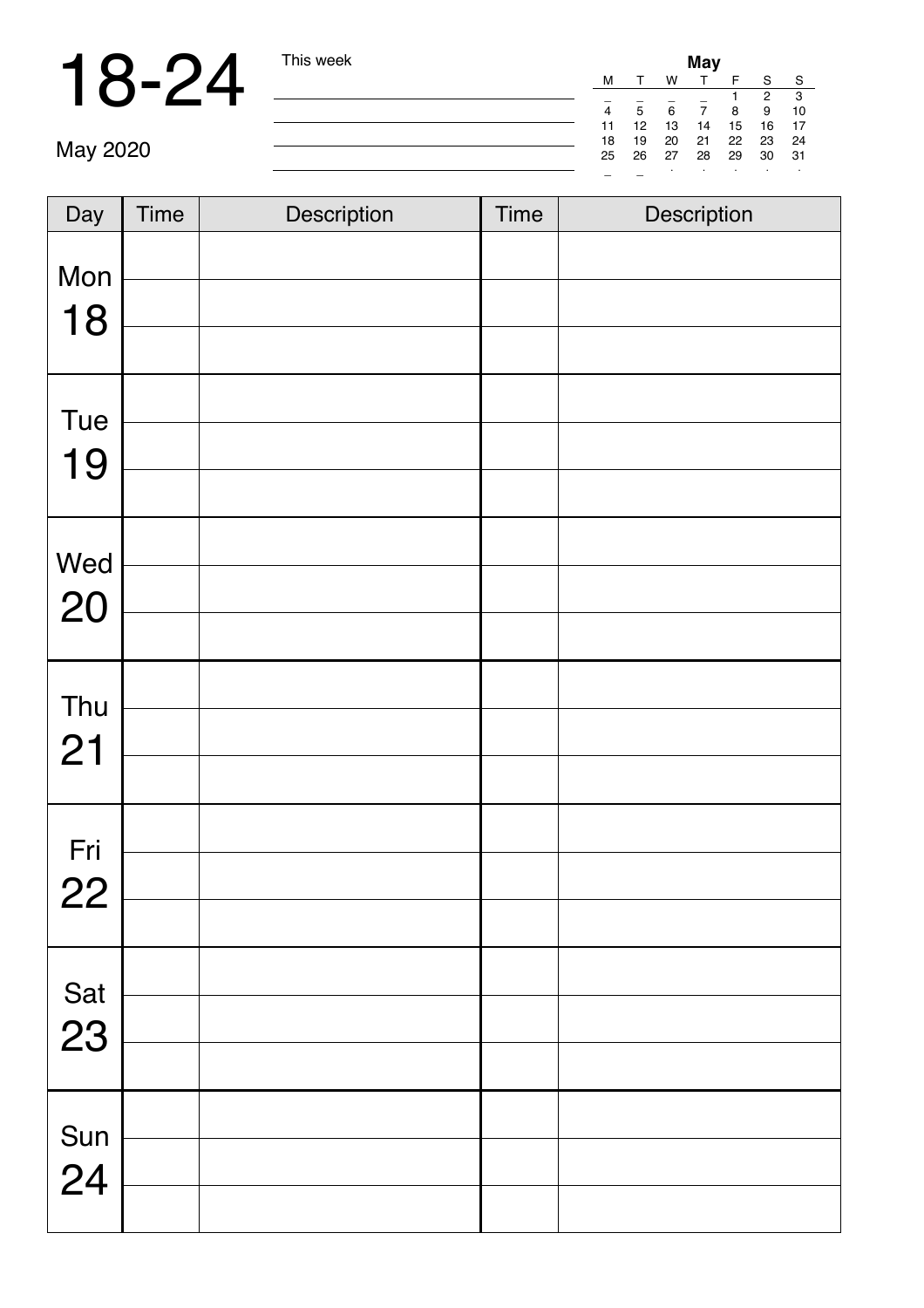| May 2020 |  |
|----------|--|
|----------|--|

Ť.

| June |    |    |    |    |    |    |  |  |
|------|----|----|----|----|----|----|--|--|
| м    | т  | w  |    | F  | S  | S  |  |  |
| 1    | 2  | 3  | 4  | 5  | 6  |    |  |  |
| 8    | 9  | 10 | 11 | 12 | 13 | 14 |  |  |
| 15   | 16 | 17 | 18 | 19 | 20 | 21 |  |  |
| 22   | 23 | 24 | 25 | 26 | 27 | 28 |  |  |
| 29   | 30 |    |    |    |    |    |  |  |
|      |    | ٠  | ٠  |    |    | ٠  |  |  |

Г

| Notes/Reminders              |                         |  |  |  |  |  |  |
|------------------------------|-------------------------|--|--|--|--|--|--|
| $\overline{A}$               | $\overline{H}$          |  |  |  |  |  |  |
| $\overline{B}$               | $\mathbf{I}$            |  |  |  |  |  |  |
| $\overline{C}$               | $\overline{\mathsf{I}}$ |  |  |  |  |  |  |
| $\overline{D}$               | $\overline{K}$          |  |  |  |  |  |  |
| E                            | $\overline{L}$          |  |  |  |  |  |  |
| $\overline{F}$               | $\overline{M}$          |  |  |  |  |  |  |
| $\overline{G}$               | $\overline{\mathsf{N}}$ |  |  |  |  |  |  |
|                              | Communications          |  |  |  |  |  |  |
| $\overline{1}$               | 10                      |  |  |  |  |  |  |
| $\overline{2}$               | 11                      |  |  |  |  |  |  |
| $\overline{3}$               | 12                      |  |  |  |  |  |  |
| $\overline{4}$               | 13                      |  |  |  |  |  |  |
| $\overline{5}$               | 14                      |  |  |  |  |  |  |
| $\overline{6}$               | 15                      |  |  |  |  |  |  |
| $\overline{7}$               | 16                      |  |  |  |  |  |  |
| $\overline{\mathbf{8}}$      | 17                      |  |  |  |  |  |  |
| $\overline{9}$               | 18                      |  |  |  |  |  |  |
| Coming up in the near future |                         |  |  |  |  |  |  |
|                              |                         |  |  |  |  |  |  |
|                              |                         |  |  |  |  |  |  |
|                              |                         |  |  |  |  |  |  |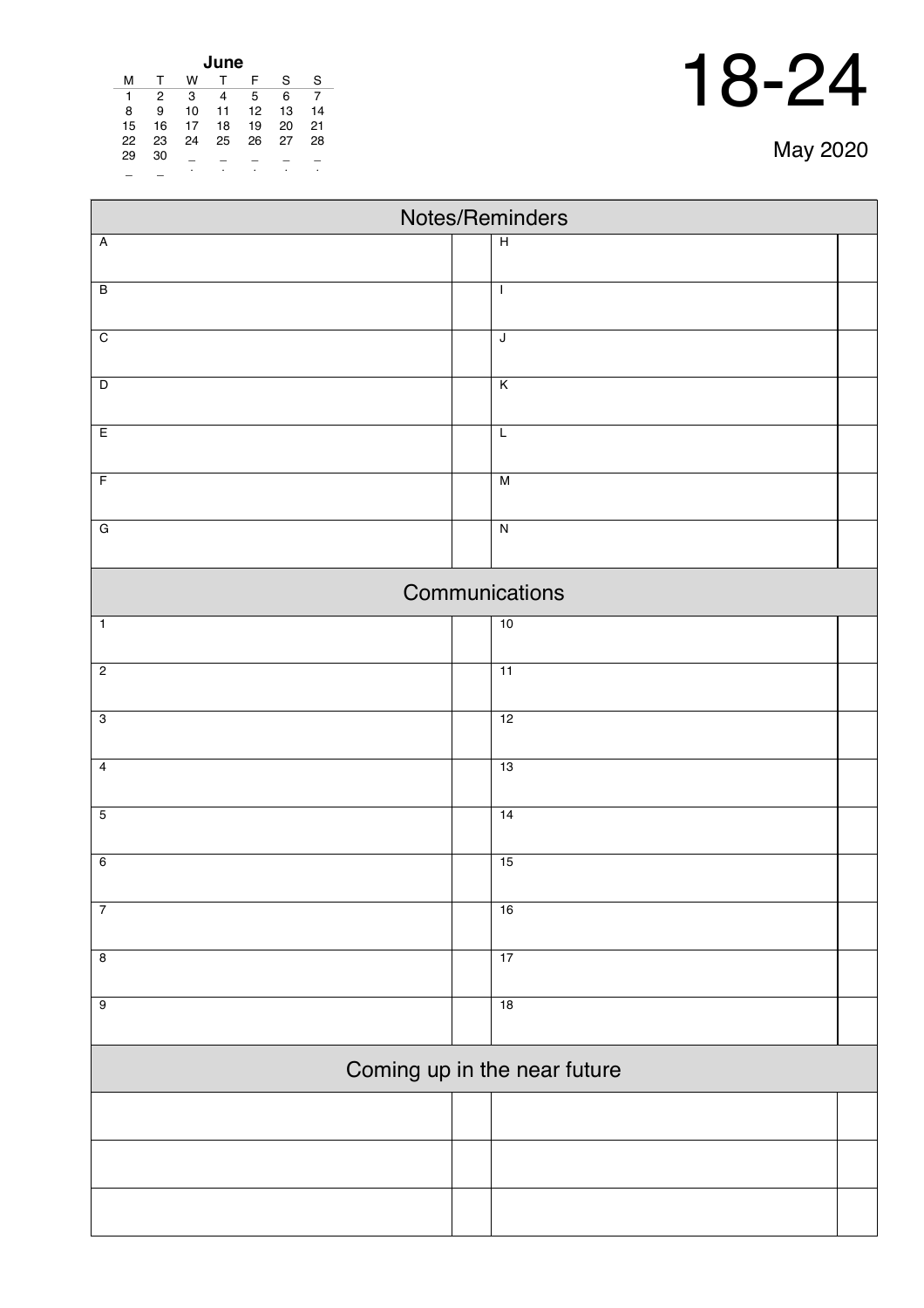### 25-31 This week **May**

| This week | May |                   |    |    |    |              |      |  |  |
|-----------|-----|-------------------|----|----|----|--------------|------|--|--|
|           | М   |                   | w  | T. | F  | <sub>S</sub> | -S   |  |  |
|           |     |                   |    |    |    | 2            | -3   |  |  |
|           | 4   | 5                 | 6  | 7  | 8  | 9            | 10   |  |  |
|           | 11  | $12 \overline{ }$ | 13 | 14 | 15 | 16           | 17   |  |  |
|           | 18  | 19                | 20 | 21 | 22 | - 23         | - 24 |  |  |
|           | 25  | 26                | 27 | 28 | 29 | 30           | -31  |  |  |
|           |     |                   | ٠  |    | ٠  | $\cdot$      |      |  |  |

| Day       | <b>Time</b> | Description | <b>Time</b> | Description |
|-----------|-------------|-------------|-------------|-------------|
| Mon<br>25 |             |             |             |             |
| Tue<br>26 |             |             |             |             |
| Wed<br>27 |             |             |             |             |
| Thu<br>28 |             |             |             |             |
| Fri<br>29 |             |             |             |             |
| Sat<br>30 |             |             |             |             |
| Sun<br>31 |             |             |             |             |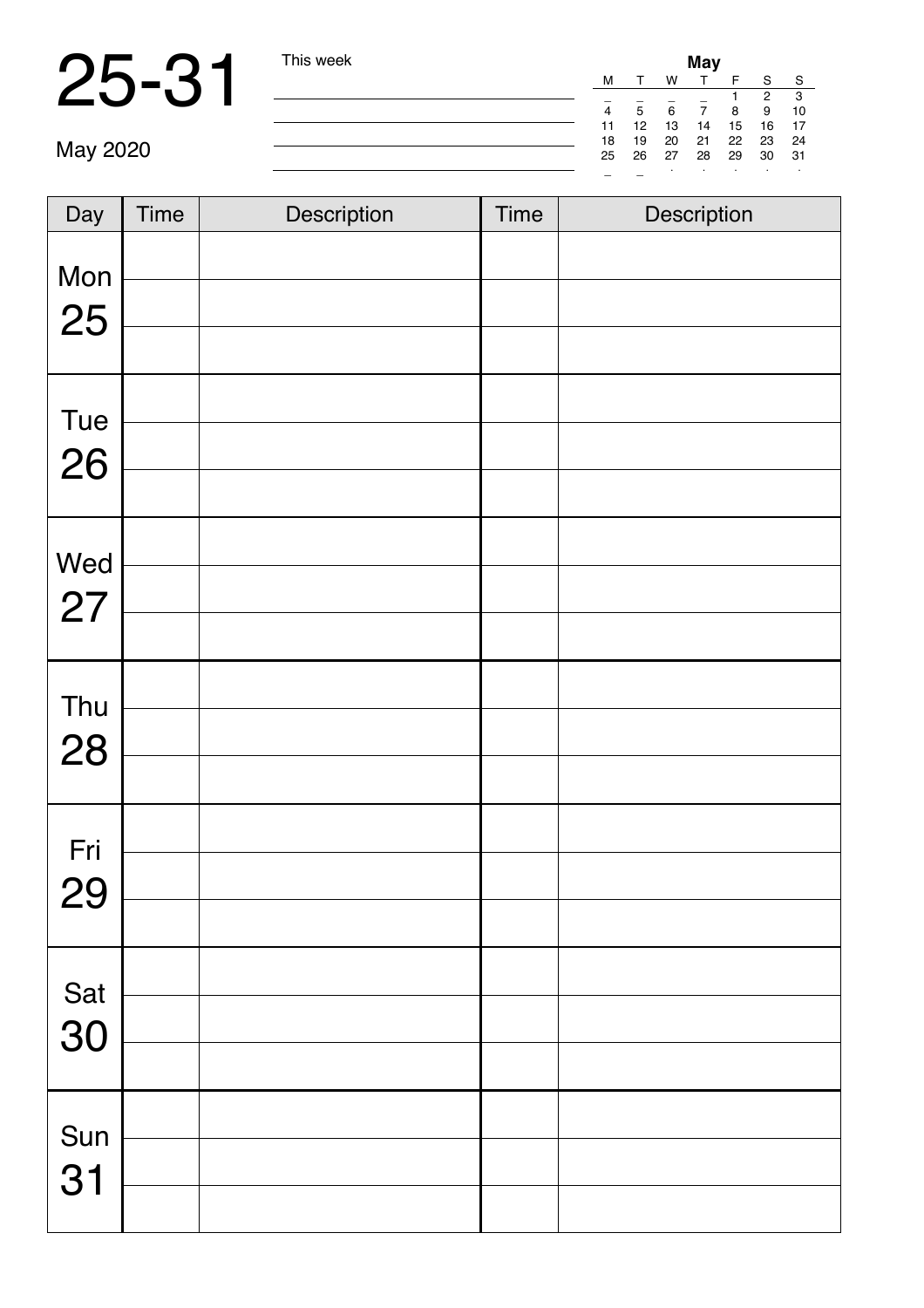| lune |    |    |    |    |    |    |  |  |  |
|------|----|----|----|----|----|----|--|--|--|
| м    |    | w  |    | F  | S  | S  |  |  |  |
| 1    | 2  | 3  | 4  | 5  | 6  |    |  |  |  |
| 8    | 9  | 10 | 11 | 12 | 13 | 14 |  |  |  |
| 15   | 16 | 17 | 18 | 19 | 20 | 21 |  |  |  |
| 22   | 23 | 24 | 25 | 26 | 27 | 28 |  |  |  |
| 29   | 30 |    |    |    |    |    |  |  |  |
|      |    | ٠  | ٠  | ٠  | ٠  |    |  |  |  |

| $\frac{22}{29}$         | 23<br>$30\,$ | $\bar{a}$<br>$\bullet$ | $\overline{\phantom{a}}$ | 24  25  26  27  28 | エーエーエ |  |  |                 | May 2020 |  |
|-------------------------|--------------|------------------------|--------------------------|--------------------|-------|--|--|-----------------|----------|--|
|                         |              |                        |                          |                    |       |  |  | Notes/Reminders |          |  |
| Ā                       |              |                        |                          |                    |       |  |  | H               |          |  |
| $\overline{\mathsf{B}}$ |              |                        |                          |                    |       |  |  | -1              |          |  |
| $\overline{\rm c}$      |              |                        |                          |                    |       |  |  | J               |          |  |
| D                       |              |                        |                          |                    |       |  |  | K               |          |  |
| E                       |              |                        |                          |                    |       |  |  | L               |          |  |
| F                       |              |                        |                          |                    |       |  |  | M               |          |  |
| G                       |              |                        |                          |                    |       |  |  | N               |          |  |
|                         |              |                        |                          |                    |       |  |  | Communications  |          |  |
| $\overline{1}$          |              |                        |                          |                    |       |  |  | 10              |          |  |

| $\mathbf{1}$            | 10 |
|-------------------------|----|
| $\overline{2}$          | 11 |
| $\overline{3}$          | 12 |
| $\overline{4}$          | 13 |
| $\overline{5}$          | 14 |
| 6                       | 15 |
| $\overline{7}$          | 16 |
| $\overline{\mathbf{8}}$ | 17 |
| $\overline{9}$          | 18 |
|                         |    |

### Coming up in the near future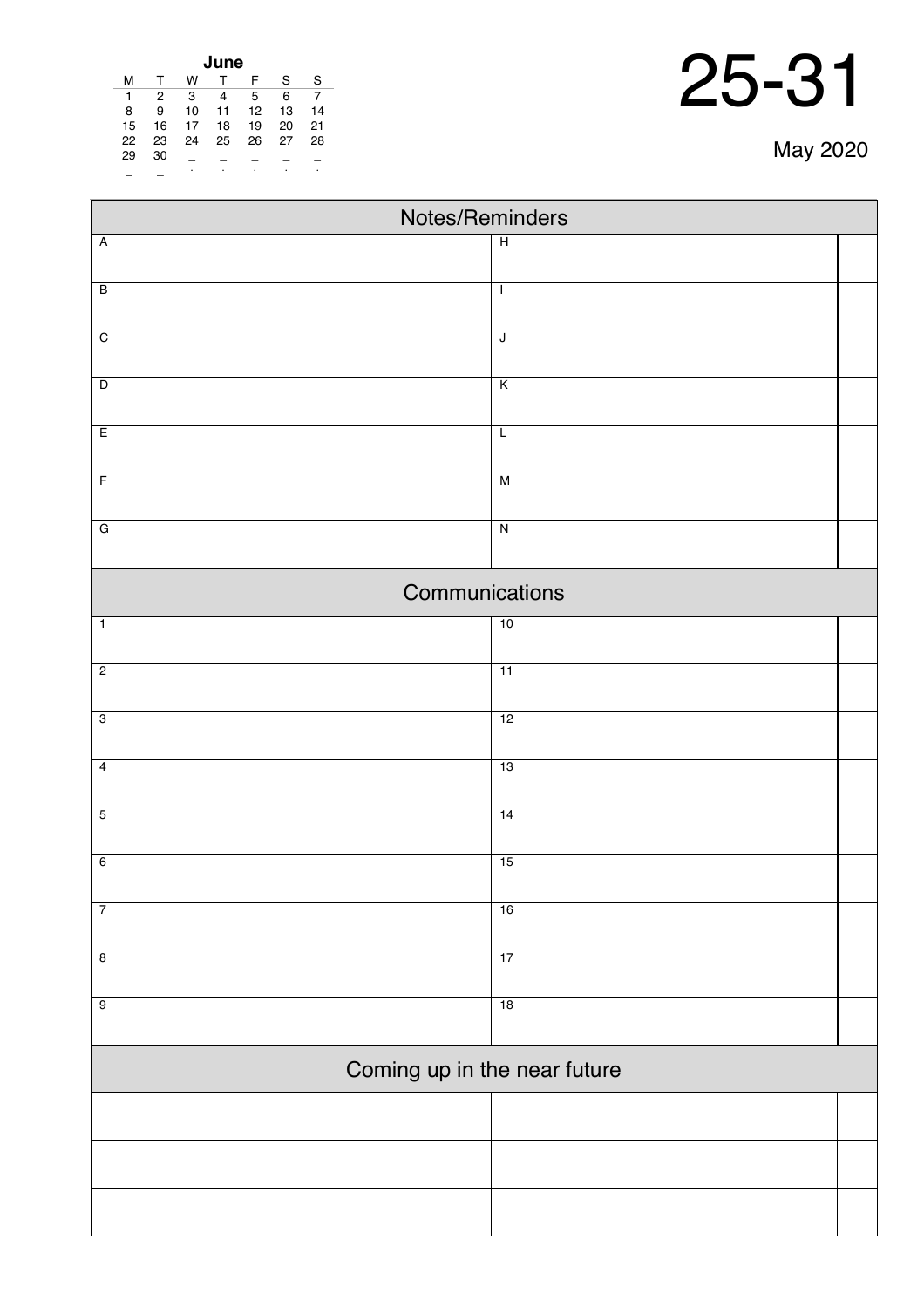| This week | June |    |         |    |    |         |     |  |
|-----------|------|----|---------|----|----|---------|-----|--|
|           | M    |    | w       |    | F  | S       | S   |  |
|           |      | 2  | 3       | 4  | 5  | 6       |     |  |
|           | 8    | 9  | 10      | 11 | 12 | 13      | 14  |  |
|           | 15   | 16 | 17      | 18 | 19 | 20      | -21 |  |
|           | 22   | 23 | 24      | 25 | 26 | 27      | 28  |  |
|           | 29   | 30 |         |    |    |         |     |  |
|           |      |    | $\cdot$ |    |    | $\cdot$ | ٠   |  |

| Day                   | Time | Description | <b>Time</b> | Description |
|-----------------------|------|-------------|-------------|-------------|
| Mon<br>1              |      |             |             |             |
| Tue<br>$\overline{2}$ |      |             |             |             |
| Wed<br>3              |      |             |             |             |
| Thu<br>$\overline{4}$ |      |             |             |             |
| Fri<br>5              |      |             |             |             |
| Sat<br>6              |      |             |             |             |
| Sun<br>$\overline{7}$ |      |             |             |             |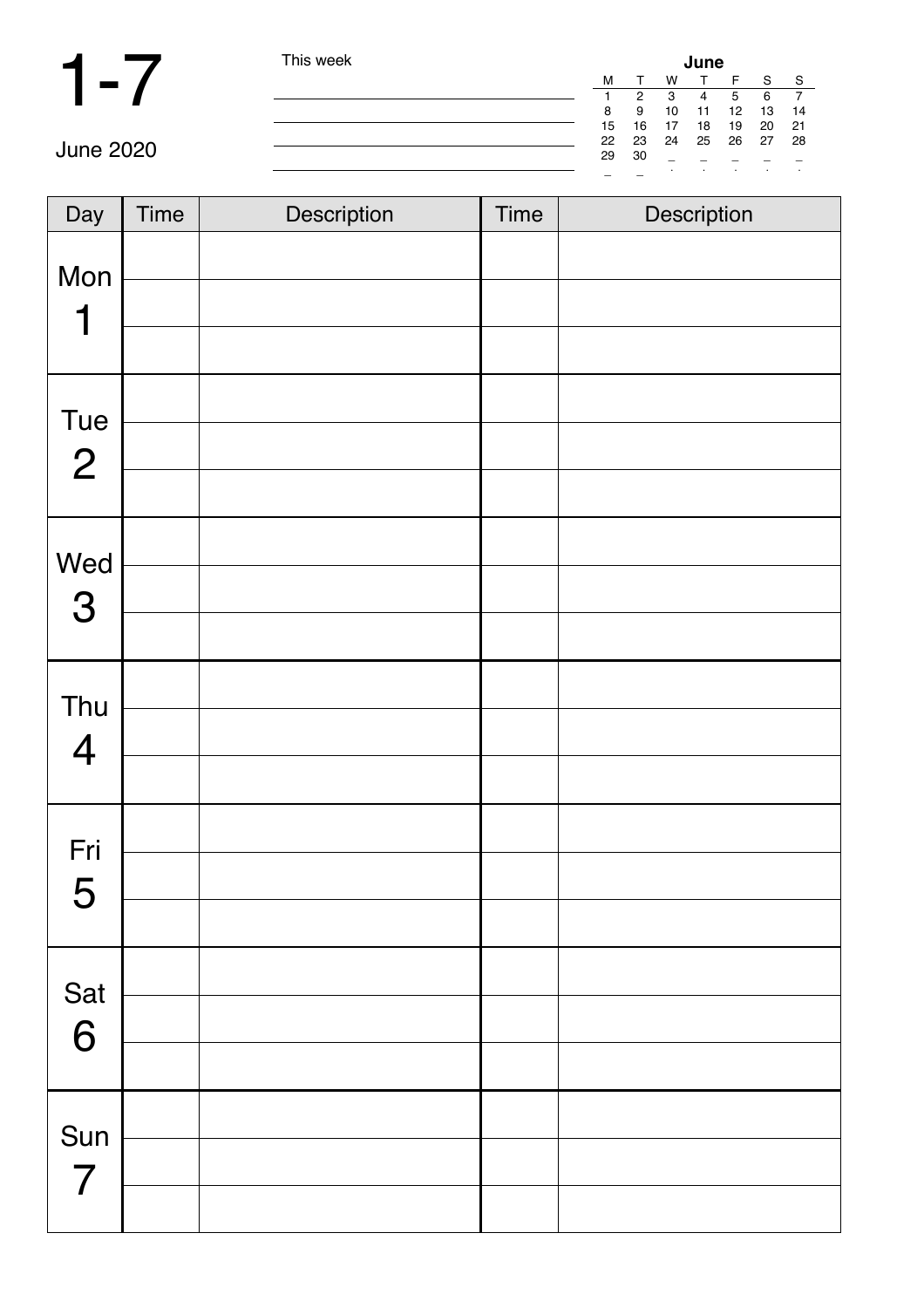| July |    |    |              |    |    |    |  |  |
|------|----|----|--------------|----|----|----|--|--|
| м    | т  | w  | $\mathsf{T}$ | F  | S  | S  |  |  |
|      |    | 1  | 2            | 3  | 4  | 5  |  |  |
| 6    | 7  | 8  | 9            | 10 | 11 | 12 |  |  |
| 13   | 14 | 15 | 16           | 17 | 18 | 19 |  |  |
| 20   | 21 | 22 | 23           | 24 | 25 | 26 |  |  |
| 27   | 28 | 29 | 30           | 31 |    |    |  |  |
|      |    | ٠  |              | ٠  |    | ٠  |  |  |

| 1<br>I |  |
|--------|--|
|--------|--|

| Notes/Reminders              |  |                         |  |  |  |  |  |
|------------------------------|--|-------------------------|--|--|--|--|--|
| $\overline{A}$               |  | $\overline{H}$          |  |  |  |  |  |
| $\overline{B}$               |  | $\mathbf{I}$            |  |  |  |  |  |
|                              |  |                         |  |  |  |  |  |
| $\overline{C}$               |  | $\overline{\mathsf{I}}$ |  |  |  |  |  |
| $\overline{D}$               |  | $\overline{\mathsf{K}}$ |  |  |  |  |  |
| $\overline{E}$               |  | $\overline{L}$          |  |  |  |  |  |
| $\overline{F}$               |  | M                       |  |  |  |  |  |
| $\overline{G}$               |  | $\overline{\mathbf{z}}$ |  |  |  |  |  |
|                              |  |                         |  |  |  |  |  |
|                              |  | Communications          |  |  |  |  |  |
| $\mathbf{1}$                 |  | 10                      |  |  |  |  |  |
| $\overline{2}$               |  | $\overline{11}$         |  |  |  |  |  |
| $\overline{3}$               |  | 12                      |  |  |  |  |  |
| $\overline{4}$               |  | 13                      |  |  |  |  |  |
| $\overline{5}$               |  | 14                      |  |  |  |  |  |
| $\overline{6}$               |  | 15                      |  |  |  |  |  |
| $\overline{7}$               |  | 16                      |  |  |  |  |  |
| $\overline{8}$               |  | 17                      |  |  |  |  |  |
| $\overline{9}$               |  | 18                      |  |  |  |  |  |
|                              |  |                         |  |  |  |  |  |
| Coming up in the near future |  |                         |  |  |  |  |  |
|                              |  |                         |  |  |  |  |  |
|                              |  |                         |  |  |  |  |  |
|                              |  |                         |  |  |  |  |  |
|                              |  |                         |  |  |  |  |  |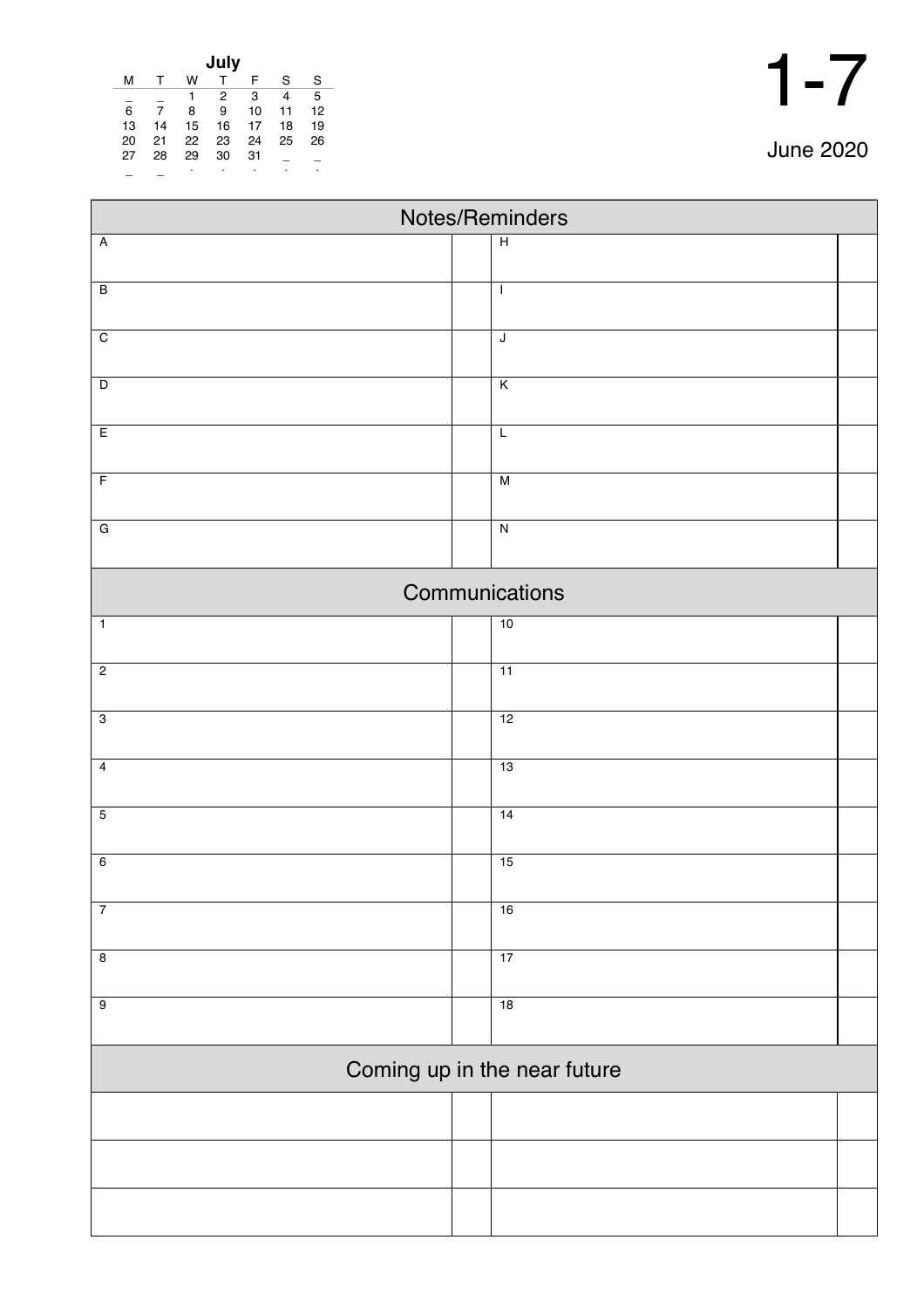$\mathbb{R}$ 

| is week |    |    |    | June    |    |         |    |  |
|---------|----|----|----|---------|----|---------|----|--|
|         | M  |    | w  |         | F  | S       | S  |  |
|         |    | 2  | 3  | 4       | 5  | 6       |    |  |
|         | 8  | 9  | 10 | 11      | 12 | 13      | 14 |  |
|         | 15 | 16 | 17 | 18      | 19 | 20      | 21 |  |
|         | 22 | 23 | 24 | 25      | 26 | 27      | 28 |  |
|         | 29 | 30 |    |         |    |         |    |  |
|         |    |    | ٠  | $\cdot$ | ٠  | $\cdot$ |    |  |

| Day       | <b>Time</b> | Description | Time | Description |
|-----------|-------------|-------------|------|-------------|
| Mon<br>8  |             |             |      |             |
|           |             |             |      |             |
| Tue       |             |             |      |             |
| 9         |             |             |      |             |
|           |             |             |      |             |
| Wed       |             |             |      |             |
| 10        |             |             |      |             |
|           |             |             |      |             |
| Thu       |             |             |      |             |
| 11        |             |             |      |             |
|           |             |             |      |             |
| Fri       |             |             |      |             |
| 12        |             |             |      |             |
|           |             |             |      |             |
|           |             |             |      |             |
| Sat<br>13 |             |             |      |             |
|           |             |             |      |             |
| Sun       |             |             |      |             |
| 14        |             |             |      |             |
|           |             |             |      |             |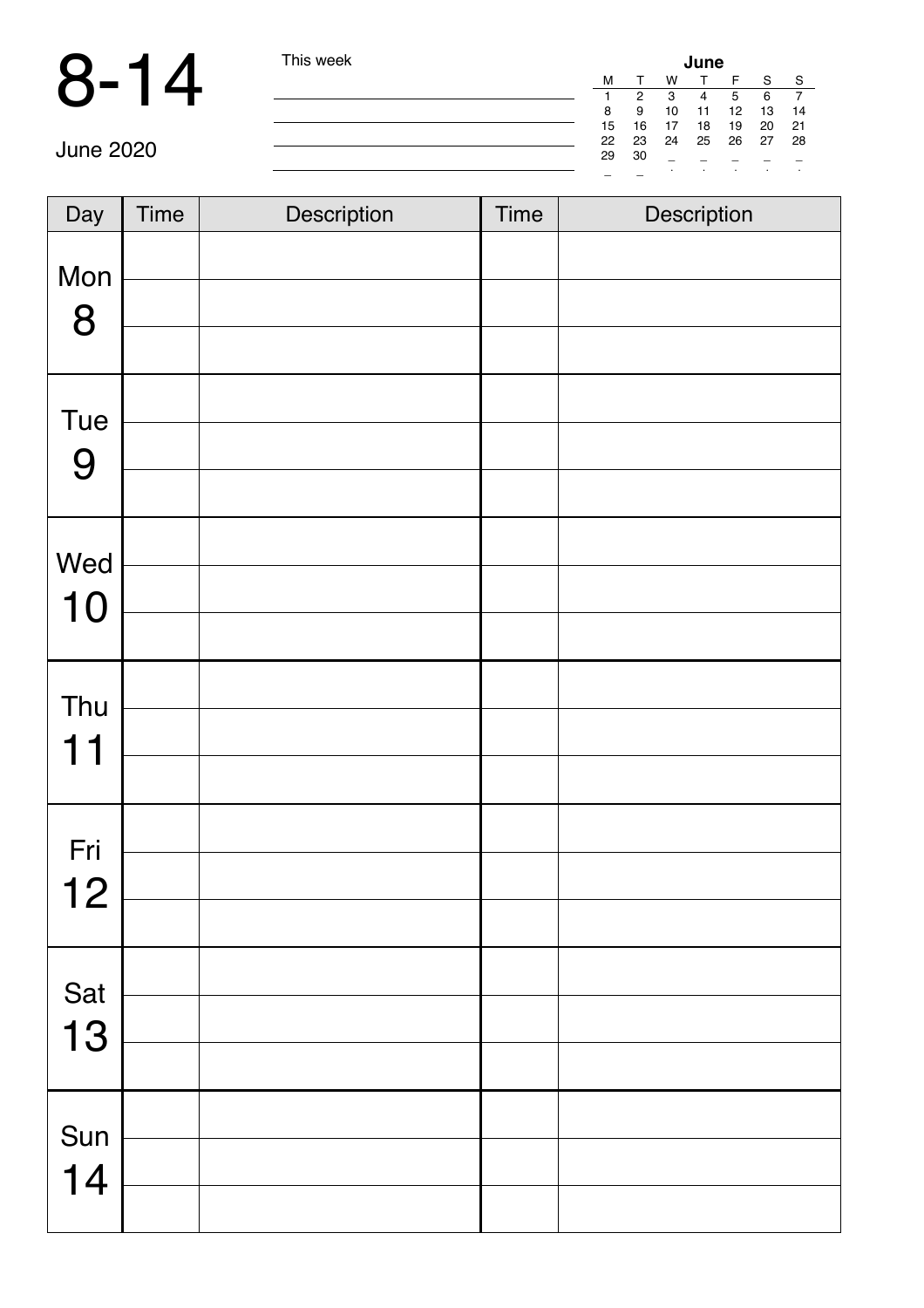| <b>June 2020</b> |  |
|------------------|--|
|------------------|--|

| July |    |    |    |    |    |    |  |  |
|------|----|----|----|----|----|----|--|--|
| м    |    | w  |    | F  | S  | S  |  |  |
|      |    | 1  | 2  | 3  | 4  | 5  |  |  |
| 6    |    | 8  | 9  | 10 | 11 | 12 |  |  |
| 13   | 14 | 15 | 16 | 17 | 18 | 19 |  |  |
| 20   | 21 | 22 | 23 | 24 | 25 | 26 |  |  |
| 27   | 28 | 29 | 30 | 31 |    |    |  |  |
|      |    | ٠  | ٠  | ٠  |    |    |  |  |

| Notes/Reminders              |  |                         |  |  |  |  |
|------------------------------|--|-------------------------|--|--|--|--|
| $\overline{\mathsf{A}}$      |  | $\overline{H}$          |  |  |  |  |
|                              |  |                         |  |  |  |  |
| $\overline{B}$               |  | $\mathbf{I}$            |  |  |  |  |
| $\overline{C}$               |  | $\overline{\mathsf{J}}$ |  |  |  |  |
|                              |  |                         |  |  |  |  |
| $\overline{D}$               |  | $\overline{\mathsf{K}}$ |  |  |  |  |
| $\overline{E}$               |  | $\overline{L}$          |  |  |  |  |
| $\overline{F}$               |  | M                       |  |  |  |  |
| $\overline{G}$               |  | $\overline{N}$          |  |  |  |  |
|                              |  |                         |  |  |  |  |
|                              |  | Communications          |  |  |  |  |
| $\overline{1}$               |  | 10                      |  |  |  |  |
| $\overline{c}$               |  | $\overline{11}$         |  |  |  |  |
| $\overline{3}$               |  | 12                      |  |  |  |  |
|                              |  |                         |  |  |  |  |
| $\overline{4}$               |  | 13                      |  |  |  |  |
| $\overline{5}$               |  | 14                      |  |  |  |  |
|                              |  |                         |  |  |  |  |
| $6\overline{6}$              |  | 15                      |  |  |  |  |
| $\overline{7}$               |  | 16                      |  |  |  |  |
| $\overline{\mathbf{8}}$      |  | 17                      |  |  |  |  |
| $\overline{9}$               |  | 18                      |  |  |  |  |
|                              |  |                         |  |  |  |  |
| Coming up in the near future |  |                         |  |  |  |  |
|                              |  |                         |  |  |  |  |
|                              |  |                         |  |  |  |  |
|                              |  |                         |  |  |  |  |
|                              |  |                         |  |  |  |  |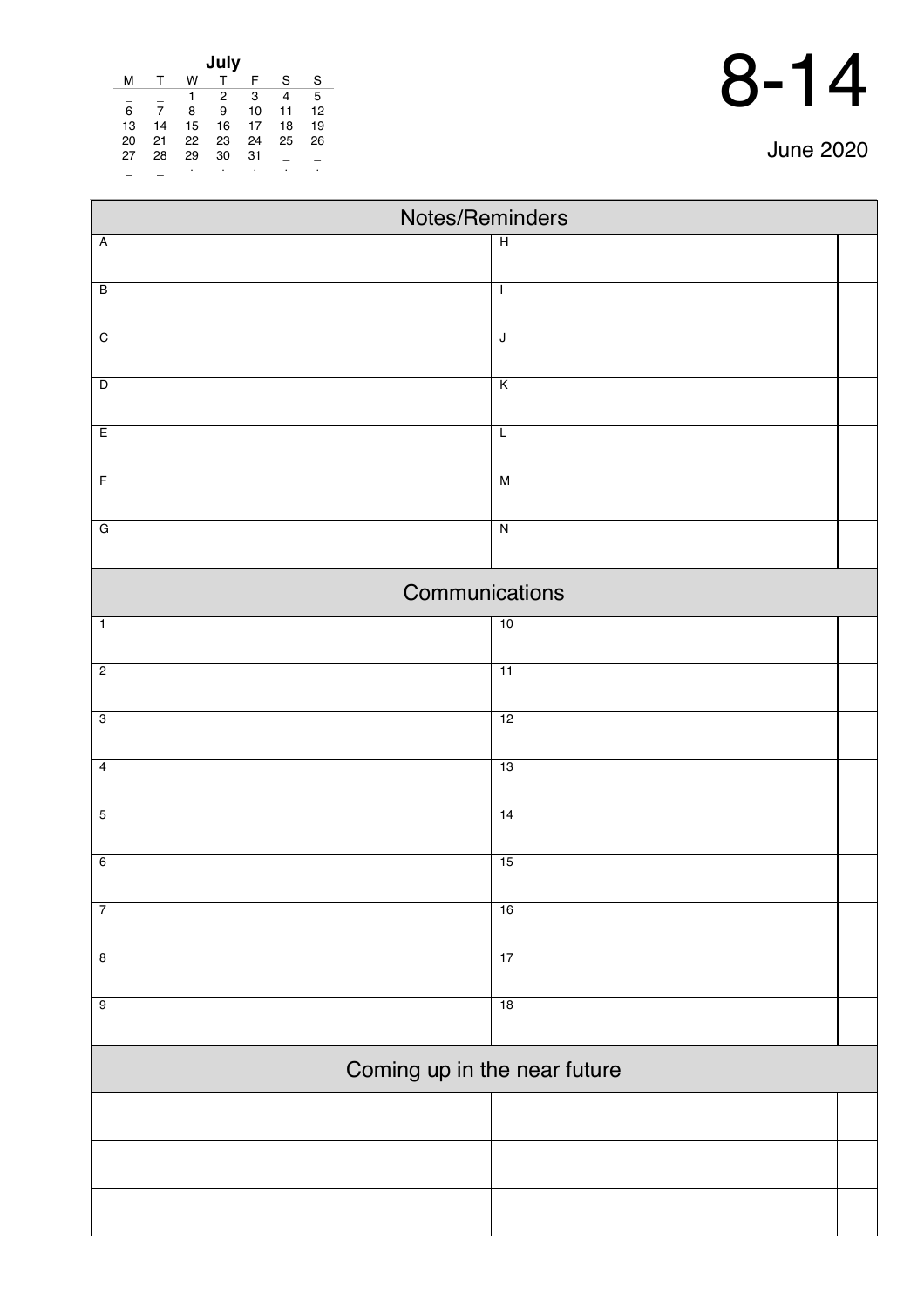|    |    |    | June |                 |    |    |
|----|----|----|------|-----------------|----|----|
| М  | т  | w  |      | F               | S  | S  |
|    | 2  | 3  | 4    | 5               | 6  |    |
| 8  | 9  | 10 | 11   | 12 <sup>2</sup> | 13 | 14 |
| 15 | 16 | 17 | 18   | 19              | 20 | 21 |
| 22 | 23 | 24 | 25   | 26              | 27 | 28 |
| 29 | 30 |    |      |                 |    |    |
|    |    | ٠  | ٠    | ٠               | ٠  | ٠  |

| Day       | <b>Time</b> | Description | <b>Time</b> | Description |
|-----------|-------------|-------------|-------------|-------------|
| Mon<br>15 |             |             |             |             |
|           |             |             |             |             |
| Tue       |             |             |             |             |
| 16        |             |             |             |             |
|           |             |             |             |             |
| Wed       |             |             |             |             |
| 17        |             |             |             |             |
|           |             |             |             |             |
| Thu       |             |             |             |             |
| 18        |             |             |             |             |
|           |             |             |             |             |
| Fri       |             |             |             |             |
| 19        |             |             |             |             |
|           |             |             |             |             |
|           |             |             |             |             |
| Sat<br>20 |             |             |             |             |
|           |             |             |             |             |
| Sun       |             |             |             |             |
| 21        |             |             |             |             |
|           |             |             |             |             |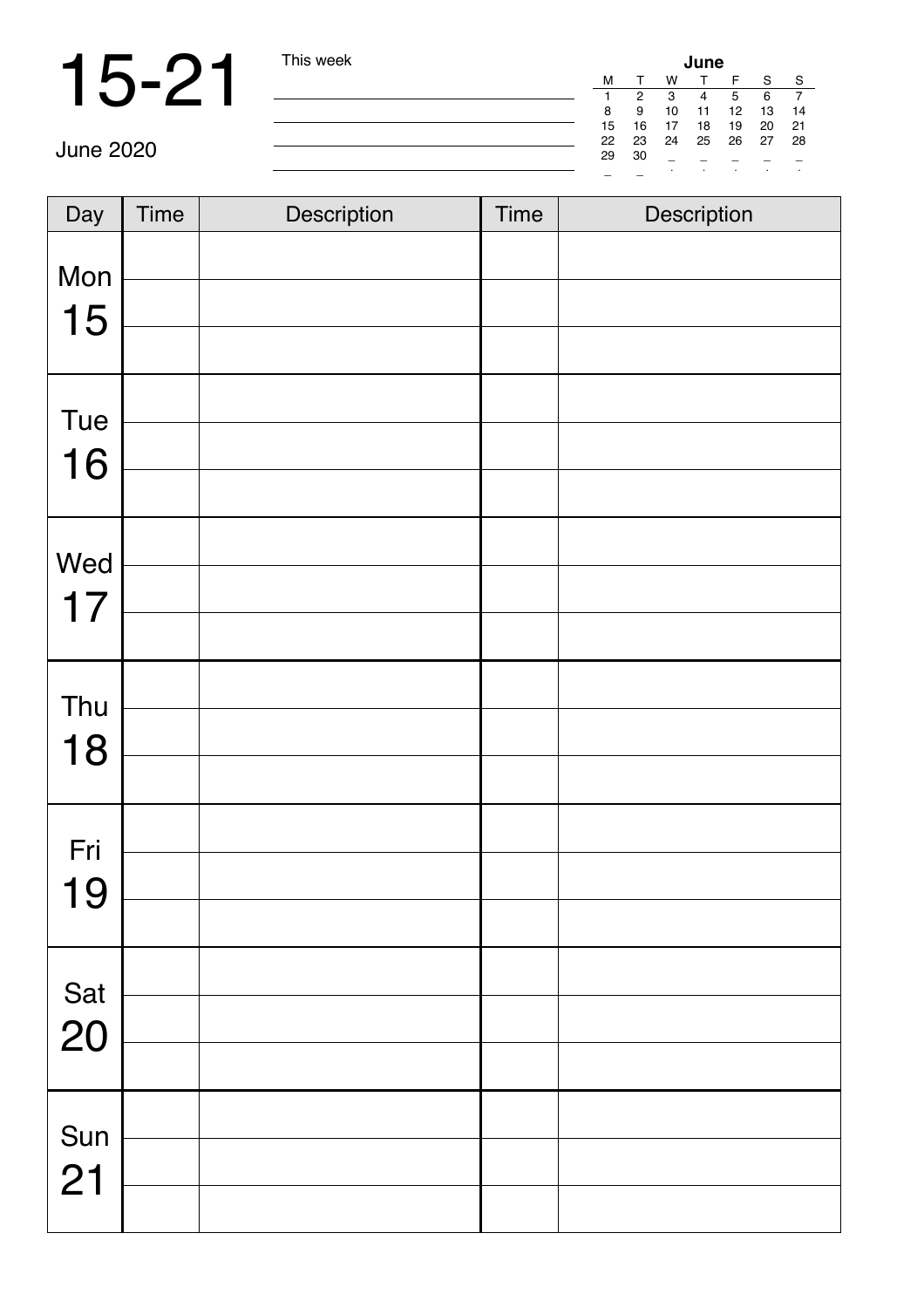| <b>June 2020</b> |  |
|------------------|--|
|------------------|--|

| July |    |    |    |    |    |    |  |
|------|----|----|----|----|----|----|--|
| м    | т  | w  |    | F  | S  | S  |  |
|      |    | 1  | 2  | 3  | 4  | 5  |  |
| 6    | 7  | 8  | 9  | 10 | 11 | 12 |  |
| 13   | 14 | 15 | 16 | 17 | 18 | 19 |  |
| 20   | 21 | 22 | 23 | 24 | 25 | 26 |  |
| 27   | 28 | 29 | 30 | 31 |    |    |  |
|      |    | ٠  | ٠  | ٠  |    | ٠  |  |

| Notes/Reminders         |                              |  |  |  |  |
|-------------------------|------------------------------|--|--|--|--|
| $\overline{A}$          | $\overline{H}$               |  |  |  |  |
|                         |                              |  |  |  |  |
| $\overline{B}$          | $\mathsf{I}$                 |  |  |  |  |
| $\overline{C}$          | $\overline{\mathsf{J}}$      |  |  |  |  |
|                         |                              |  |  |  |  |
| $\overline{D}$          | $\overline{\mathsf{K}}$      |  |  |  |  |
| E                       | L                            |  |  |  |  |
| $\overline{F}$          | M                            |  |  |  |  |
|                         |                              |  |  |  |  |
| $\overline{G}$          | $\overline{\mathsf{N}}$      |  |  |  |  |
|                         | Communications               |  |  |  |  |
| $\mathbf 1$             | 10                           |  |  |  |  |
| $\overline{2}$          | $\overline{11}$              |  |  |  |  |
|                         |                              |  |  |  |  |
| $\overline{3}$          | 12                           |  |  |  |  |
| $\overline{4}$          | 13                           |  |  |  |  |
| $\overline{5}$          | 14                           |  |  |  |  |
| $6\overline{6}$         | 15                           |  |  |  |  |
|                         |                              |  |  |  |  |
| $\overline{7}$          | 16                           |  |  |  |  |
| $\overline{\mathbf{8}}$ | 17                           |  |  |  |  |
| $\overline{9}$          | 18                           |  |  |  |  |
|                         |                              |  |  |  |  |
|                         | Coming up in the near future |  |  |  |  |
|                         |                              |  |  |  |  |
|                         |                              |  |  |  |  |
|                         |                              |  |  |  |  |
|                         |                              |  |  |  |  |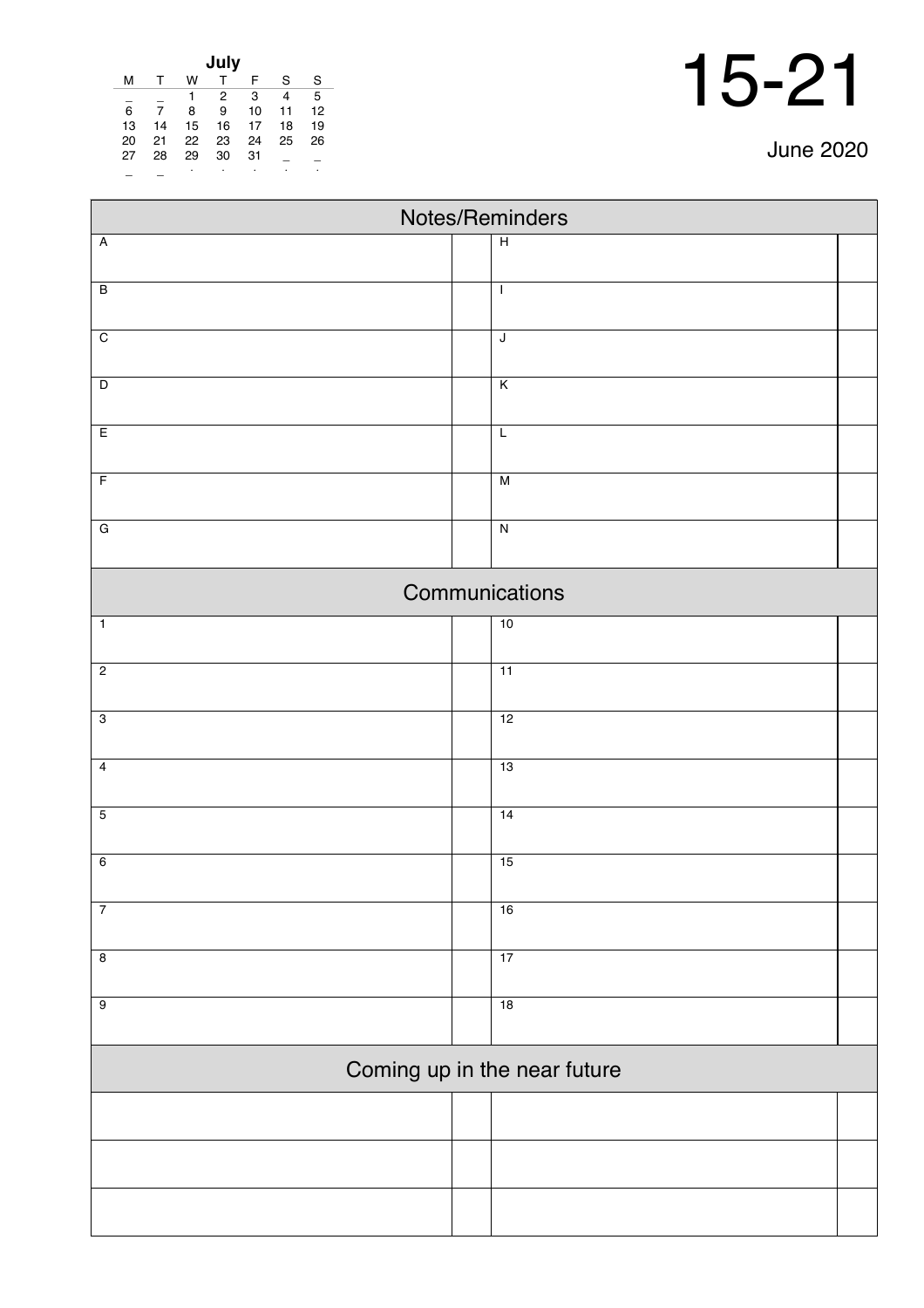### 22-28 This week

| June |    |    |    |    |    |    |  |
|------|----|----|----|----|----|----|--|
| м    |    | w  |    | F  | S  | S  |  |
|      | 2  | 3  | 4  | 5  | 6  |    |  |
| 8    | 9  | 10 | 11 | 12 | 13 | 14 |  |
| 15   | 16 | 17 | 18 | 19 | 20 | 21 |  |
| 22   | 23 | 24 | 25 | 26 | 27 | 28 |  |
| 29   | 30 |    |    |    |    |    |  |
|      |    | ٠  | ٠  | ٠  | ٠  | ٠  |  |

| Day       | <b>Time</b> | Description | <b>Time</b> | Description |
|-----------|-------------|-------------|-------------|-------------|
|           |             |             |             |             |
| Mon<br>22 |             |             |             |             |
|           |             |             |             |             |
| Tue       |             |             |             |             |
| 23        |             |             |             |             |
|           |             |             |             |             |
|           |             |             |             |             |
| Wed<br>24 |             |             |             |             |
|           |             |             |             |             |
|           |             |             |             |             |
| Thu<br>25 |             |             |             |             |
|           |             |             |             |             |
| Fri       |             |             |             |             |
| 26        |             |             |             |             |
|           |             |             |             |             |
|           |             |             |             |             |
| Sat<br>27 |             |             |             |             |
|           |             |             |             |             |
| Sun       |             |             |             |             |
| 28        |             |             |             |             |
|           |             |             |             |             |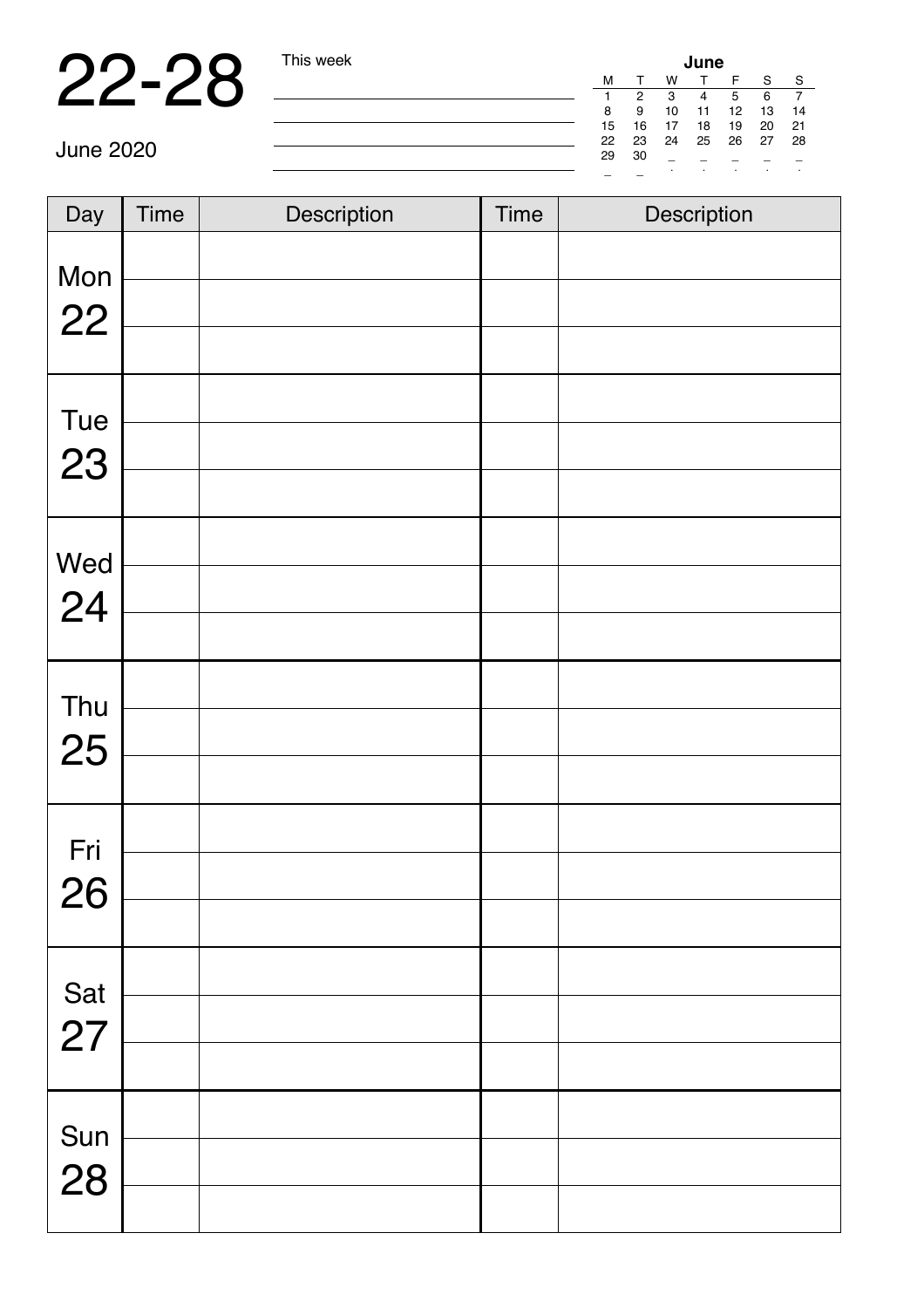| <b>June 2020</b> |  |
|------------------|--|
|------------------|--|

J.

| July |    |    |    |    |    |    |  |
|------|----|----|----|----|----|----|--|
| м    | т  | w  | т  | F  | S  | S  |  |
|      |    |    | 2  | 3  | 4  | 5  |  |
| 6    | 7  | 8  | 9  | 10 | 11 | 12 |  |
| 13   | 14 | 15 | 16 | 17 | 18 | 19 |  |
| 20   | 21 | 22 | 23 | 24 | 25 | 26 |  |
| 27   | 28 | 29 | 30 | 31 |    |    |  |
|      |    | ٠  |    |    |    | ٠  |  |

| Notes/Reminders |                         |                              |  |  |  |
|-----------------|-------------------------|------------------------------|--|--|--|
| $\overline{A}$  | $\overline{H}$          |                              |  |  |  |
|                 |                         |                              |  |  |  |
| $\overline{B}$  | $\mathbf{I}$            |                              |  |  |  |
| $\overline{C}$  | $\overline{\mathsf{J}}$ |                              |  |  |  |
|                 |                         |                              |  |  |  |
| $\overline{D}$  | $\overline{\mathsf{K}}$ |                              |  |  |  |
| E               | $\mathsf L$             |                              |  |  |  |
| $\overline{F}$  | M                       |                              |  |  |  |
|                 |                         |                              |  |  |  |
| $\overline{G}$  | $\overline{N}$          |                              |  |  |  |
|                 | Communications          |                              |  |  |  |
| $\overline{1}$  | 10                      |                              |  |  |  |
| $\overline{c}$  | $\overline{11}$         |                              |  |  |  |
|                 |                         |                              |  |  |  |
| $\overline{3}$  | 12                      |                              |  |  |  |
| $\overline{4}$  | $\overline{13}$         |                              |  |  |  |
| $\overline{5}$  | 14                      |                              |  |  |  |
|                 |                         |                              |  |  |  |
| $\overline{6}$  | 15                      |                              |  |  |  |
| $\overline{7}$  | 16                      |                              |  |  |  |
|                 |                         |                              |  |  |  |
| $\overline{8}$  | 17                      |                              |  |  |  |
| $\overline{9}$  | 18                      |                              |  |  |  |
|                 |                         |                              |  |  |  |
|                 |                         | Coming up in the near future |  |  |  |
|                 |                         |                              |  |  |  |
|                 |                         |                              |  |  |  |
|                 |                         |                              |  |  |  |
|                 |                         |                              |  |  |  |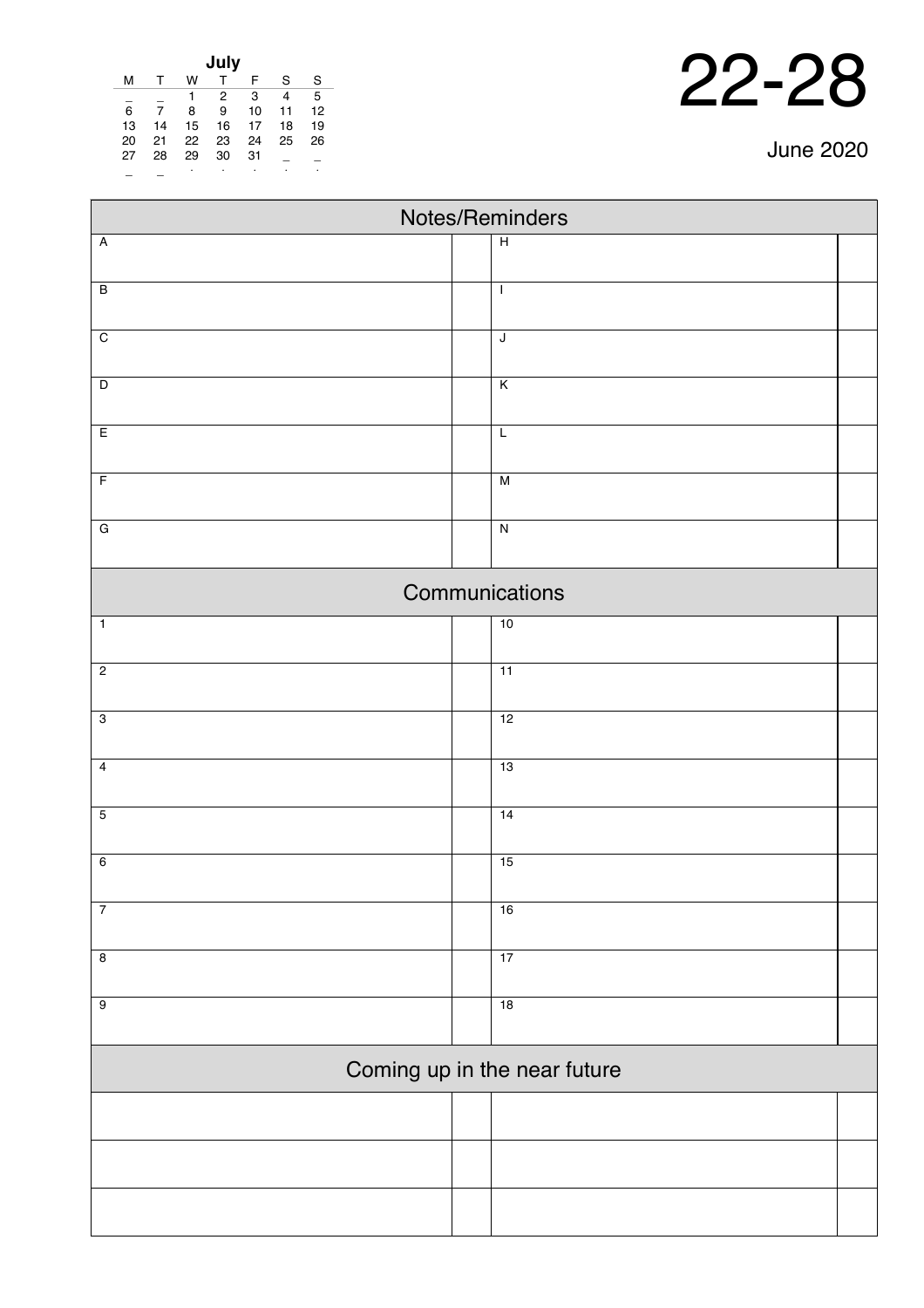# 29-5 This week

| his week |    |    |    | June |       |    |         |
|----------|----|----|----|------|-------|----|---------|
|          | М  |    | w  |      | F     | S  | -S      |
|          |    | 2  | 3  | 4    | 5     | 6  |         |
|          | 8  | 9  | 10 | 11   | 12    | 13 | 14      |
|          | 15 | 16 | 17 | 18   | 19    | 20 | - 21    |
|          | 22 | 23 | 24 |      | 25 26 | 27 | 28      |
|          | 29 | 30 |    |      |       |    |         |
|          |    |    |    | ٠    | ٠     | ٠  | $\cdot$ |

June 2020 / July 2020

| Day                   | Time | Description | <b>Time</b> | Description |
|-----------------------|------|-------------|-------------|-------------|
| Mon                   |      |             |             |             |
| 29                    |      |             |             |             |
|                       |      |             |             |             |
| Tue                   |      |             |             |             |
| 30                    |      |             |             |             |
|                       |      |             |             |             |
| Wed                   |      |             |             |             |
| 1                     |      |             |             |             |
|                       |      |             |             |             |
|                       |      |             |             |             |
| Thu<br>$\overline{2}$ |      |             |             |             |
|                       |      |             |             |             |
| Fri                   |      |             |             |             |
| 3                     |      |             |             |             |
|                       |      |             |             |             |
|                       |      |             |             |             |
| Sat<br>4              |      |             |             |             |
|                       |      |             |             |             |
|                       |      |             |             |             |
| Sun<br>5              |      |             |             |             |
|                       |      |             |             |             |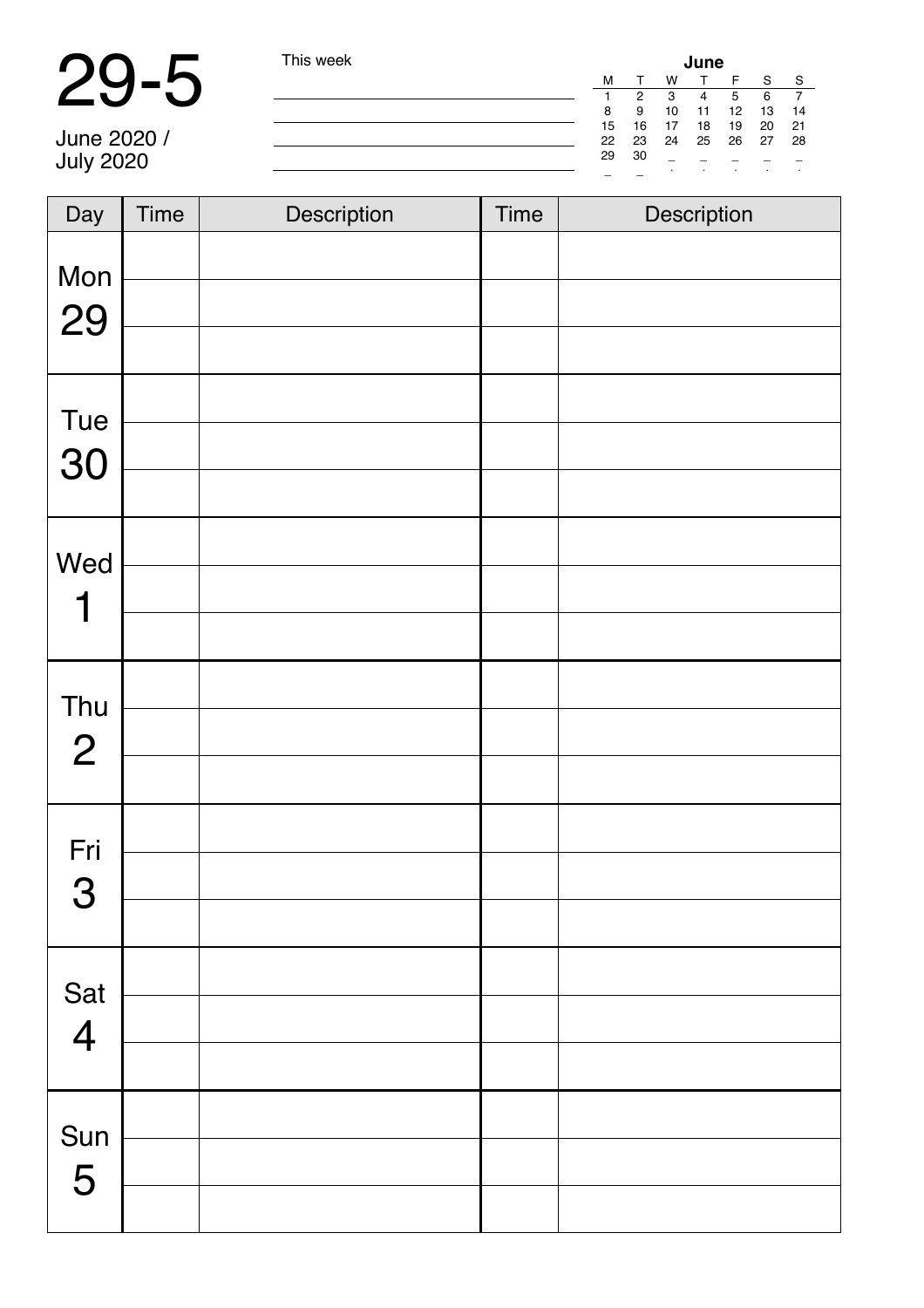| July |    |    |    |    |    |    |
|------|----|----|----|----|----|----|
| м    |    | w  |    | F  | S  | S  |
|      |    | 1  | 2  | 3  | 4  | 5  |
| 6    |    | 8  | 9  | 10 | 11 | 12 |
| 13   | 14 | 15 | 16 | 17 | 18 | 19 |
| 20   | 21 | 22 | 23 | 24 | 25 | 26 |
| 27   | 28 | 29 | 30 | 31 |    |    |
|      |    | ٠  | ٠  |    |    | ٠  |

| $29 - 5$ |  |
|----------|--|
|          |  |

June 2020 / July 2020

| Notes/Reminders              |                         |  |  |  |  |
|------------------------------|-------------------------|--|--|--|--|
| $\overline{A}$               | $\overline{H}$          |  |  |  |  |
|                              |                         |  |  |  |  |
| $\overline{B}$               | $\mathbf{I}$            |  |  |  |  |
| $\overline{C}$               | $\overline{\mathsf{I}}$ |  |  |  |  |
|                              |                         |  |  |  |  |
| $\overline{D}$               | $\overline{K}$          |  |  |  |  |
|                              |                         |  |  |  |  |
| $\overline{E}$               | $\overline{L}$          |  |  |  |  |
| $\overline{F}$               | $\overline{M}$          |  |  |  |  |
|                              |                         |  |  |  |  |
| $\overline{G}$               | $\overline{N}$          |  |  |  |  |
|                              | Communications          |  |  |  |  |
| $\mathbf{1}$                 | 10                      |  |  |  |  |
| $\overline{2}$               | $\overline{11}$         |  |  |  |  |
| $\overline{3}$               | 12                      |  |  |  |  |
|                              |                         |  |  |  |  |
| $\overline{4}$               | 13                      |  |  |  |  |
|                              |                         |  |  |  |  |
| $\overline{5}$               | 14                      |  |  |  |  |
| $\overline{6}$               | 15                      |  |  |  |  |
|                              |                         |  |  |  |  |
| $\overline{7}$               | 16                      |  |  |  |  |
| $\overline{\mathbf{8}}$      | 17                      |  |  |  |  |
|                              |                         |  |  |  |  |
| $\overline{9}$               | 18                      |  |  |  |  |
| Coming up in the near future |                         |  |  |  |  |
|                              |                         |  |  |  |  |
|                              |                         |  |  |  |  |
|                              |                         |  |  |  |  |
|                              |                         |  |  |  |  |
|                              |                         |  |  |  |  |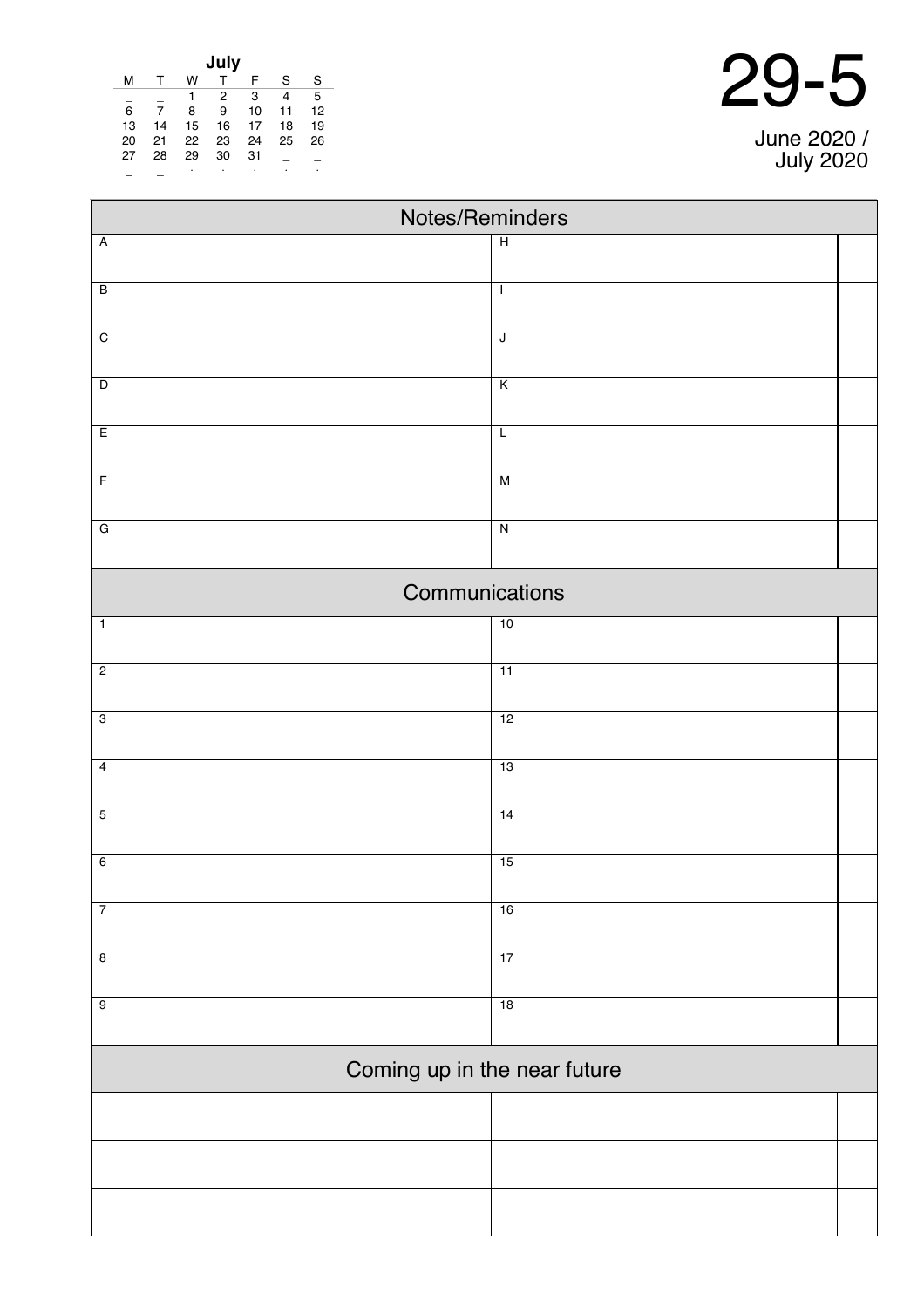|                  | This week | July |    |    |    |     |    |              |  |  |
|------------------|-----------|------|----|----|----|-----|----|--------------|--|--|
|                  |           | M    |    | W  |    |     |    | $\mathbf{C}$ |  |  |
|                  |           | -    |    |    | 2  | 3   | 4  | 5            |  |  |
|                  |           | 6    |    | 8  | 9  | 10  | 11 | 12           |  |  |
|                  |           | 13   | 14 | 15 | 16 | 17  | 18 | 19           |  |  |
|                  |           | 20   | 21 | 22 | 23 | 24  | 25 | - 26         |  |  |
| <b>July 2020</b> |           | 27   | 28 | 29 | 30 | -31 |    |              |  |  |
|                  |           | -    |    |    |    |     |    |              |  |  |

| Day                   | <b>Time</b> | Description | Time | Description |
|-----------------------|-------------|-------------|------|-------------|
| Mon<br>6              |             |             |      |             |
| Tue<br>$\overline{7}$ |             |             |      |             |
| Wed<br>8              |             |             |      |             |
| Thu<br>9              |             |             |      |             |
| Fri<br>10             |             |             |      |             |
| Sat<br>11             |             |             |      |             |
| Sun<br>12             |             |             |      |             |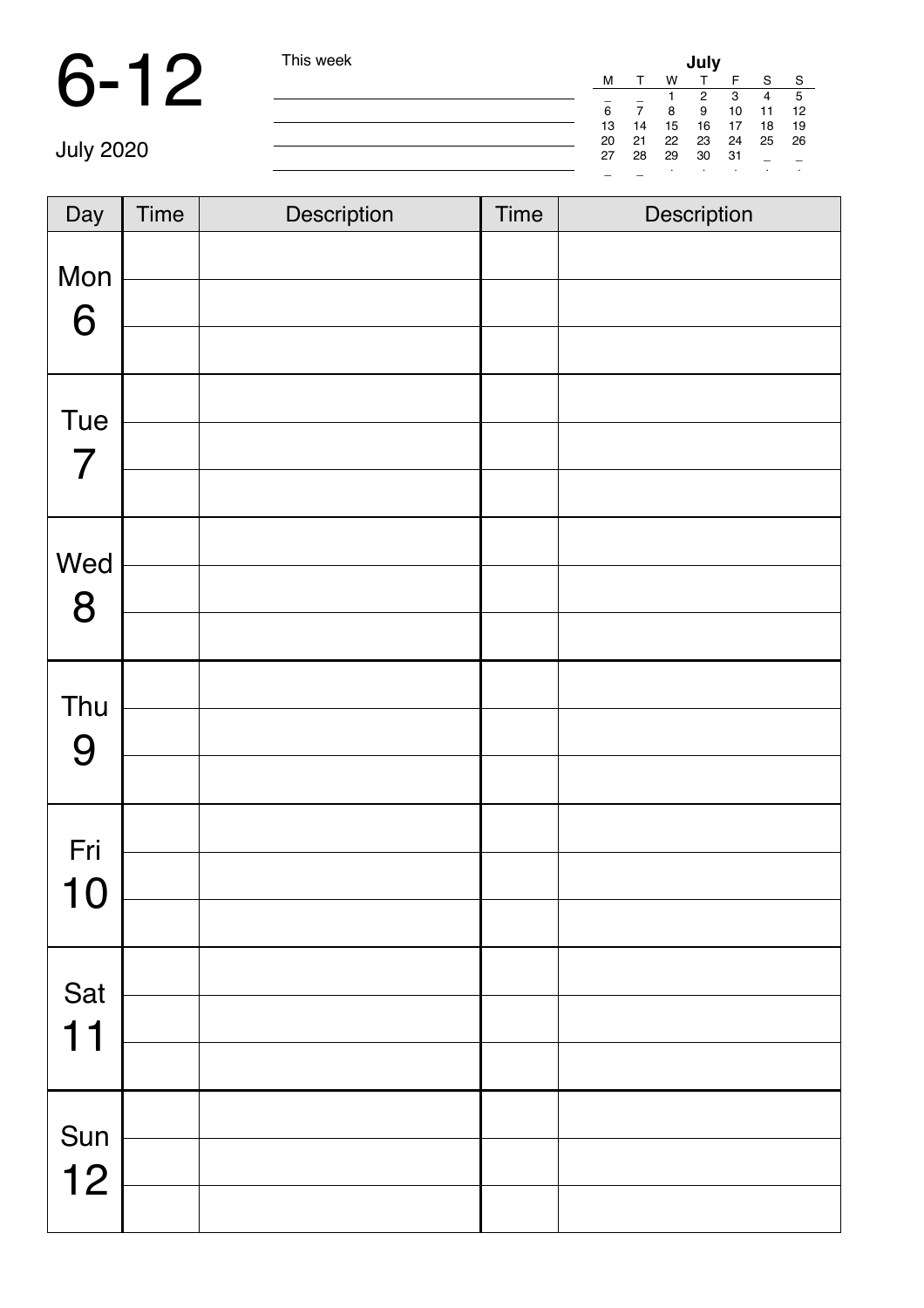| 6- |  | 12 |
|----|--|----|
|----|--|----|

|  |  |  | <b>July 2020</b> |  |
|--|--|--|------------------|--|
|--|--|--|------------------|--|

| <b>August</b> |    |    |    |    |    |    |  |
|---------------|----|----|----|----|----|----|--|
| м             |    | w  |    | F  | S  | S  |  |
|               |    |    |    |    |    | 2  |  |
| 3             |    | 5  | 6  |    | 8  | 9  |  |
| 10            | 11 | 12 | 13 | 14 | 15 | 16 |  |
| 17            | 18 | 19 | 20 | 21 | 22 | 23 |  |
| 24            | 25 | 26 | 27 | 28 | 29 | 30 |  |
| 31            |    | ٠  | ٠  | ٠  | ٠  | ٠  |  |

| Notes/Reminders              |  |                         |  |  |  |
|------------------------------|--|-------------------------|--|--|--|
| $\overline{A}$               |  | $\overline{H}$          |  |  |  |
|                              |  |                         |  |  |  |
| $\overline{B}$               |  | $\mathbf{I}$            |  |  |  |
| $\overline{C}$               |  | $\mathsf J$             |  |  |  |
|                              |  |                         |  |  |  |
| $\overline{D}$               |  | $\overline{\mathsf{K}}$ |  |  |  |
| E                            |  | $\overline{L}$          |  |  |  |
| $\overline{F}$               |  | M                       |  |  |  |
| $\overline{G}$               |  | $\overline{N}$          |  |  |  |
|                              |  |                         |  |  |  |
|                              |  | Communications          |  |  |  |
| $\overline{1}$               |  | 10                      |  |  |  |
| $\overline{2}$               |  | 11                      |  |  |  |
| $\overline{3}$               |  | 12                      |  |  |  |
| $\overline{4}$               |  | 13                      |  |  |  |
| $\overline{5}$               |  | 14                      |  |  |  |
| $6\overline{6}$              |  | 15                      |  |  |  |
|                              |  |                         |  |  |  |
| $\overline{7}$               |  | 16                      |  |  |  |
| $\overline{8}$               |  | 17                      |  |  |  |
| $\overline{9}$               |  | 18                      |  |  |  |
|                              |  |                         |  |  |  |
| Coming up in the near future |  |                         |  |  |  |
|                              |  |                         |  |  |  |
|                              |  |                         |  |  |  |
|                              |  |                         |  |  |  |
|                              |  |                         |  |  |  |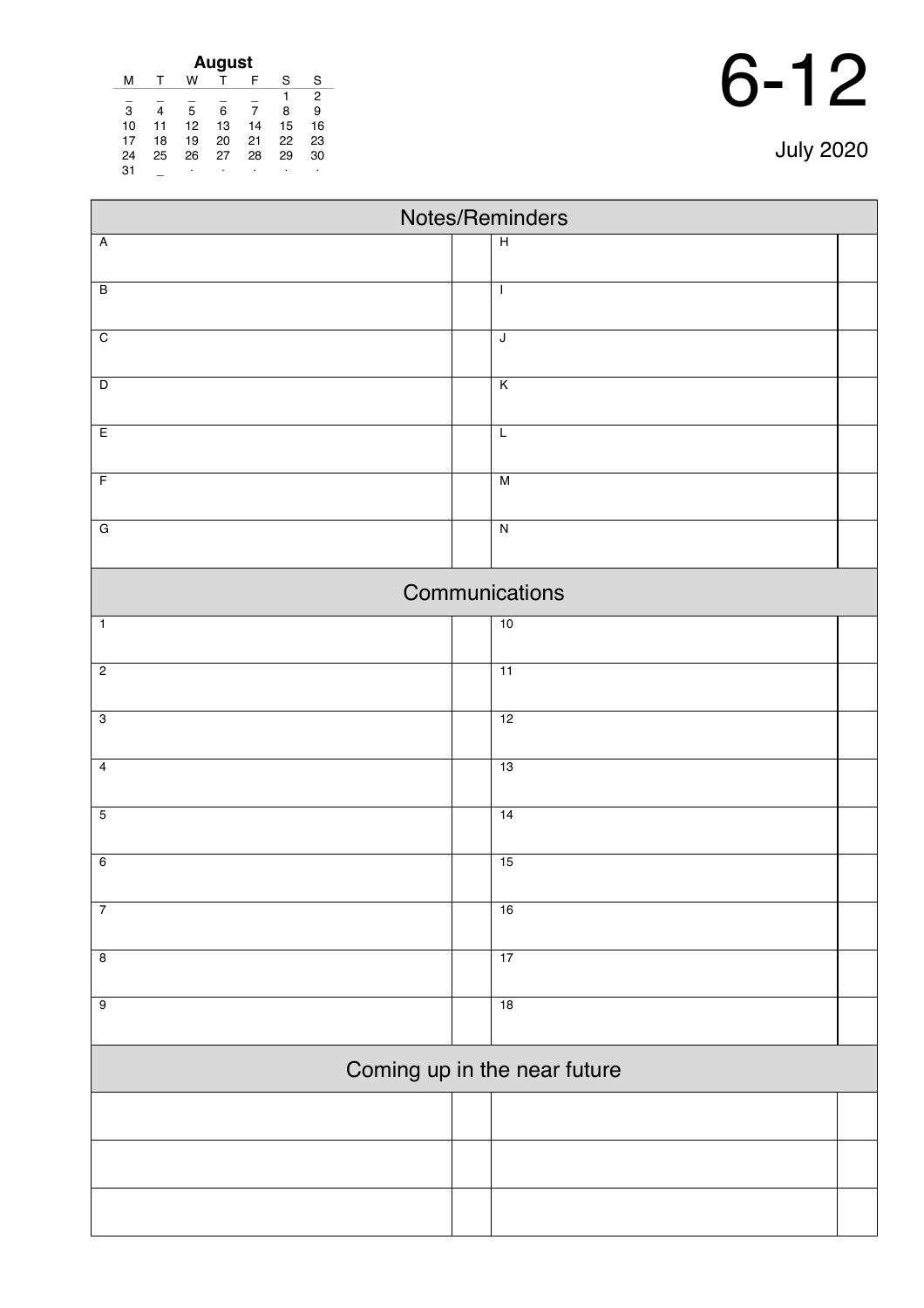|    |    |    | July |     |    |    |
|----|----|----|------|-----|----|----|
| М  | т  | w  | T    | F   | S  | -S |
|    |    | 1  | 2    | 3   | 4  | 5  |
| 6  | 7  | 8  | 9    | 10  | 11 | 12 |
| 13 | 14 | 15 | 16   | 17  | 18 | 19 |
| 20 | 21 | 22 | 23   | 24  | 25 | 26 |
| 27 | 28 | 29 | 30   | -31 |    |    |
|    |    | ٠  |      | ٠   | ٠  |    |

July 2020

| Day       | <b>Time</b> | Description | <b>Time</b> | Description |
|-----------|-------------|-------------|-------------|-------------|
| Mon<br>13 |             |             |             |             |
| Tue<br>14 |             |             |             |             |
| Wed<br>15 |             |             |             |             |
| Thu<br>16 |             |             |             |             |
| Fri<br>17 |             |             |             |             |
| Sat<br>18 |             |             |             |             |
| Sun<br>19 |             |             |             |             |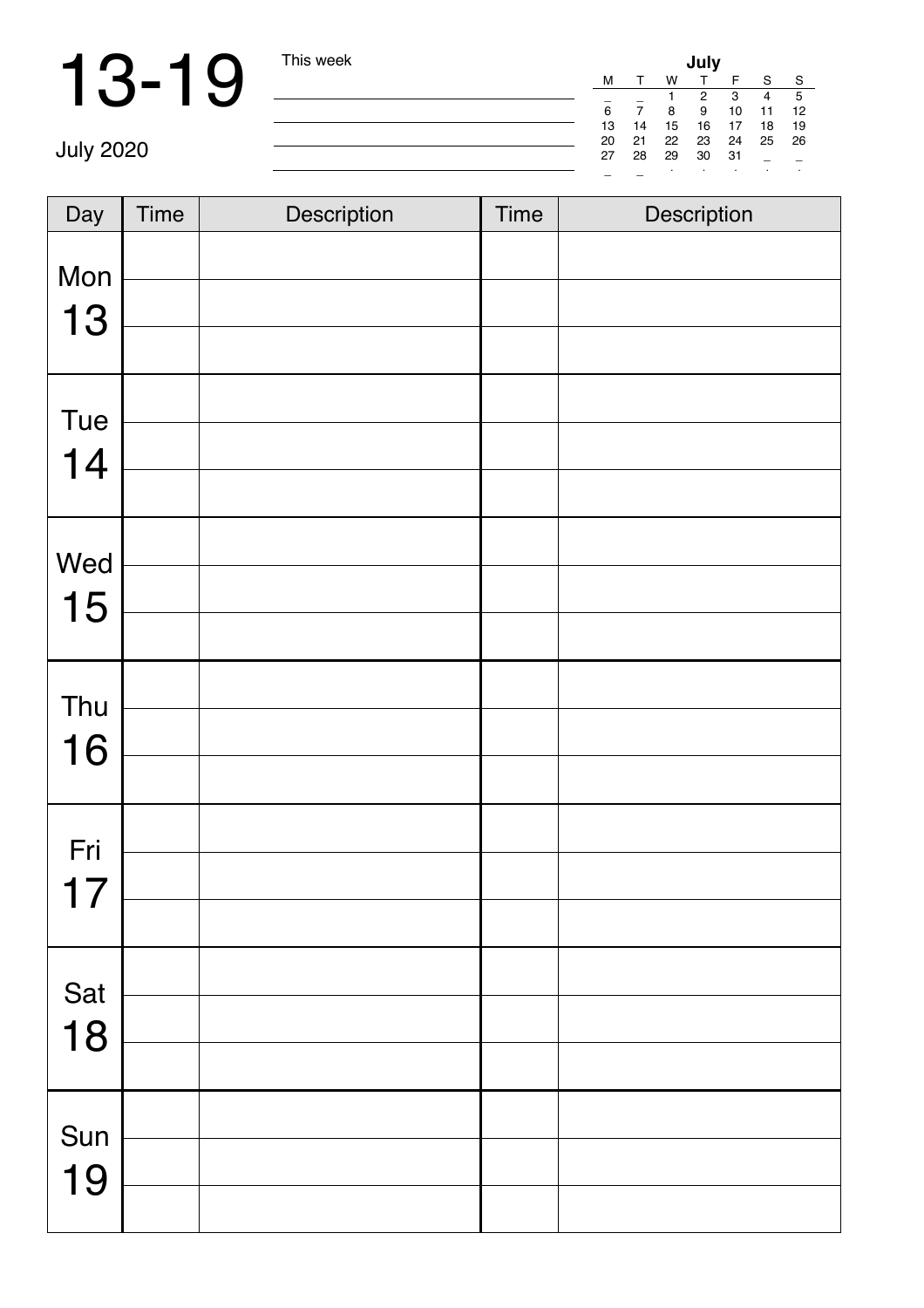| <b>July 2020</b> |  |  |
|------------------|--|--|
|                  |  |  |

| August |    |    |    |    |    |                |  |
|--------|----|----|----|----|----|----------------|--|
| м      |    | w  |    | F  | S  | S              |  |
|        |    |    |    |    | 1  | $\overline{2}$ |  |
| 3      | 4  | 5  | 6  | 7  | 8  | 9              |  |
| 10     | 11 | 12 | 13 | 14 | 15 | 16             |  |
| 17     | 18 | 19 | 20 | 21 | 22 | 23             |  |
| 24     | 25 | 26 | 27 | 28 | 29 | 30             |  |
| 31     |    | ٠  | ٠  |    |    | ٠              |  |

| Notes/Reminders              |  |                         |  |  |  |
|------------------------------|--|-------------------------|--|--|--|
| $\overline{A}$               |  | $\overline{H}$          |  |  |  |
|                              |  |                         |  |  |  |
| $\overline{B}$               |  | $\mathbf{I}$            |  |  |  |
|                              |  |                         |  |  |  |
| $\overline{C}$               |  | $\overline{\mathsf{J}}$ |  |  |  |
| $\overline{D}$               |  | $\overline{K}$          |  |  |  |
|                              |  |                         |  |  |  |
| E                            |  | $\overline{L}$          |  |  |  |
| $\overline{F}$               |  | $\overline{M}$          |  |  |  |
|                              |  |                         |  |  |  |
| $\overline{G}$               |  | $\overline{N}$          |  |  |  |
|                              |  |                         |  |  |  |
|                              |  | Communications          |  |  |  |
| $\mathbf{1}$                 |  | 10                      |  |  |  |
|                              |  |                         |  |  |  |
| $\overline{2}$               |  | $\overline{11}$         |  |  |  |
|                              |  |                         |  |  |  |
| $\overline{3}$               |  | 12                      |  |  |  |
| $\overline{4}$               |  | 13                      |  |  |  |
|                              |  |                         |  |  |  |
| $\overline{5}$               |  | 14                      |  |  |  |
|                              |  |                         |  |  |  |
| $6\overline{6}$              |  | 15                      |  |  |  |
|                              |  |                         |  |  |  |
| $\overline{7}$               |  | 16                      |  |  |  |
|                              |  |                         |  |  |  |
| $\overline{8}$               |  | 17                      |  |  |  |
| $\overline{9}$               |  | 18                      |  |  |  |
|                              |  |                         |  |  |  |
| Coming up in the near future |  |                         |  |  |  |
|                              |  |                         |  |  |  |
|                              |  |                         |  |  |  |
|                              |  |                         |  |  |  |
|                              |  |                         |  |  |  |
|                              |  |                         |  |  |  |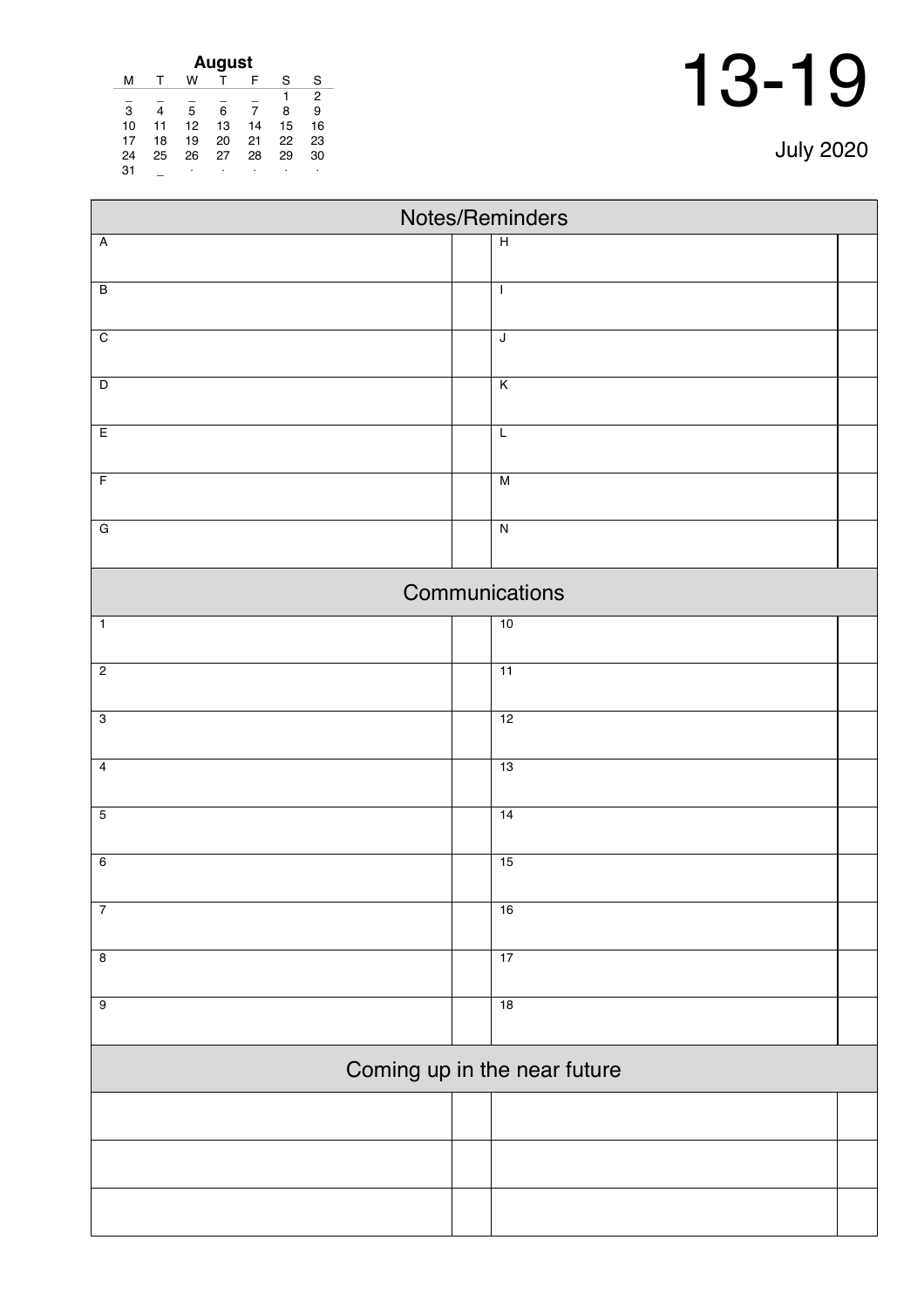|    |    |    | July |     |    |    |  |
|----|----|----|------|-----|----|----|--|
| м  | т  | w  | т    | F.  | `S | -S |  |
|    |    |    | 2    | -3  | 4  | 5  |  |
| 6  | 7  | 8  | 9    | 10  | 11 | 12 |  |
| 13 | 14 | 15 | 16   | 17  | 18 | 19 |  |
| 20 | 21 | 22 | 23   | 24  | 25 | 26 |  |
| 27 | 28 | 29 | 30   | -31 |    |    |  |
|    |    |    | ٠    | ٠   | ٠  | ٠  |  |

July 2020

| Day       | Time | Description | <b>Time</b> | Description |
|-----------|------|-------------|-------------|-------------|
| Mon<br>20 |      |             |             |             |
|           |      |             |             |             |
| Tue<br>21 |      |             |             |             |
|           |      |             |             |             |
|           |      |             |             |             |
| Wed<br>22 |      |             |             |             |
|           |      |             |             |             |
|           |      |             |             |             |
| Thu<br>23 |      |             |             |             |
|           |      |             |             |             |
| Fri       |      |             |             |             |
| 24        |      |             |             |             |
|           |      |             |             |             |
|           |      |             |             |             |
| Sat<br>25 |      |             |             |             |
|           |      |             |             |             |
| Sun       |      |             |             |             |
| 26        |      |             |             |             |
|           |      |             |             |             |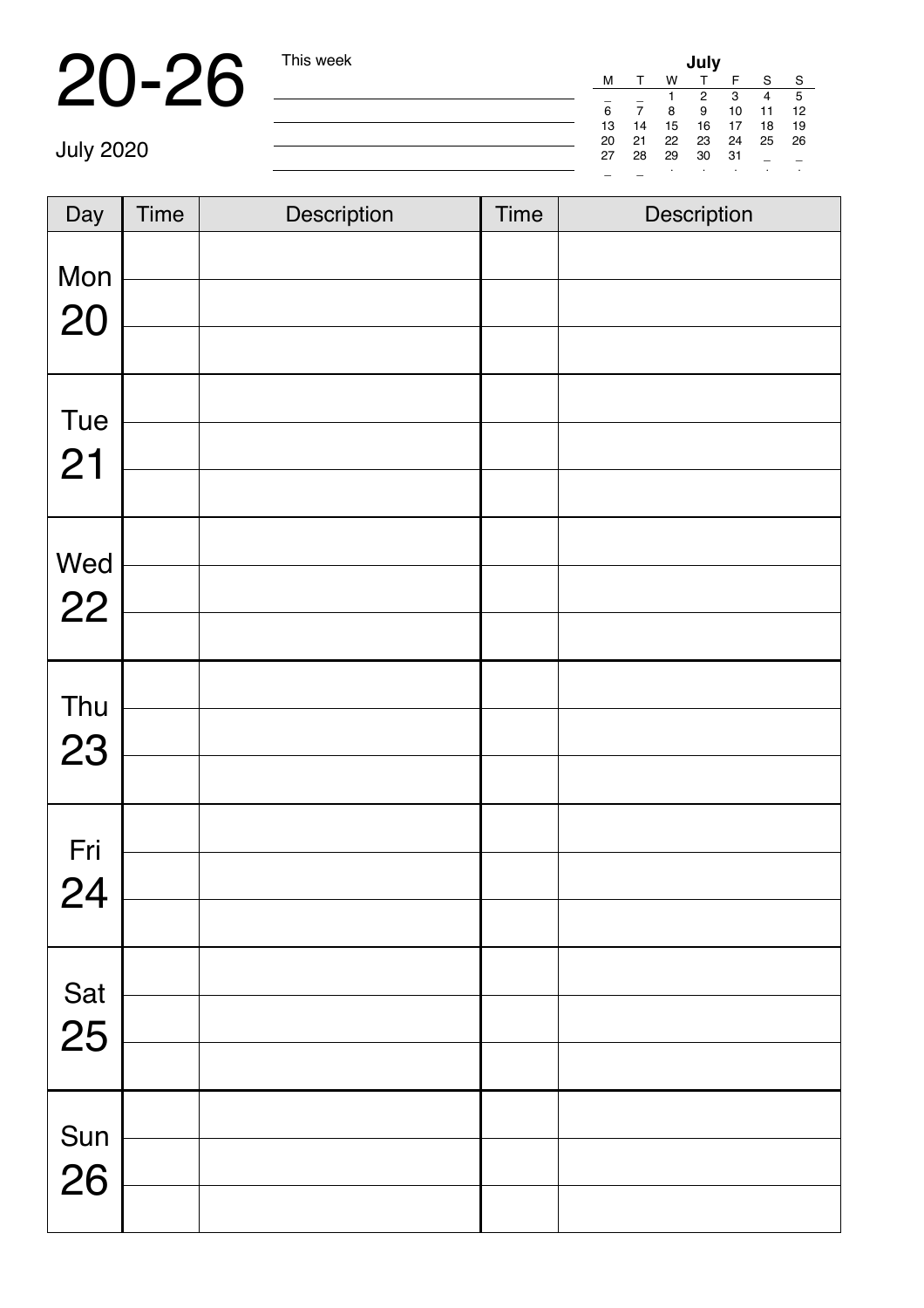| August |    |    |    |    |    |                |  |  |
|--------|----|----|----|----|----|----------------|--|--|
| м      |    | w  |    | F  | S  | S              |  |  |
|        |    |    |    |    |    | $\overline{2}$ |  |  |
| 3      |    | 5  | 6  | 7  | 8  | 9              |  |  |
| 10     | 11 | 12 | 13 | 14 | 15 | 16             |  |  |
| 17     | 18 | 19 | 20 | 21 | 22 | 23             |  |  |
| 24     | 25 | 26 | 27 | 28 | 29 | 30             |  |  |
| 31     |    | ۰  | ٠  | ٠  | ٠  |                |  |  |
|        |    |    |    |    |    |                |  |  |

| Notes/Reminders         |                              |  |  |  |  |  |  |
|-------------------------|------------------------------|--|--|--|--|--|--|
| Ā                       | $\overline{H}$               |  |  |  |  |  |  |
| B                       | $\mathbf{I}$                 |  |  |  |  |  |  |
| $\overline{\mathrm{c}}$ | $\sf J$                      |  |  |  |  |  |  |
| D                       | $\overline{\mathsf{K}}$      |  |  |  |  |  |  |
| E                       | $\overline{L}$               |  |  |  |  |  |  |
| $\overline{F}$          | M                            |  |  |  |  |  |  |
| G                       | $\overline{\mathsf{N}}$      |  |  |  |  |  |  |
|                         | Communications               |  |  |  |  |  |  |
| $\overline{1}$          | 10                           |  |  |  |  |  |  |
| $\overline{2}$          | $\overline{11}$              |  |  |  |  |  |  |
| $\overline{3}$          | 12                           |  |  |  |  |  |  |
| 4                       | 13                           |  |  |  |  |  |  |
| 5                       | 14                           |  |  |  |  |  |  |
| 6                       | 15                           |  |  |  |  |  |  |
| $\overline{7}$          | 16                           |  |  |  |  |  |  |
| 8                       | 17                           |  |  |  |  |  |  |
| 9                       | 18                           |  |  |  |  |  |  |
|                         | Coming up in the near future |  |  |  |  |  |  |
|                         |                              |  |  |  |  |  |  |
|                         |                              |  |  |  |  |  |  |

July 2020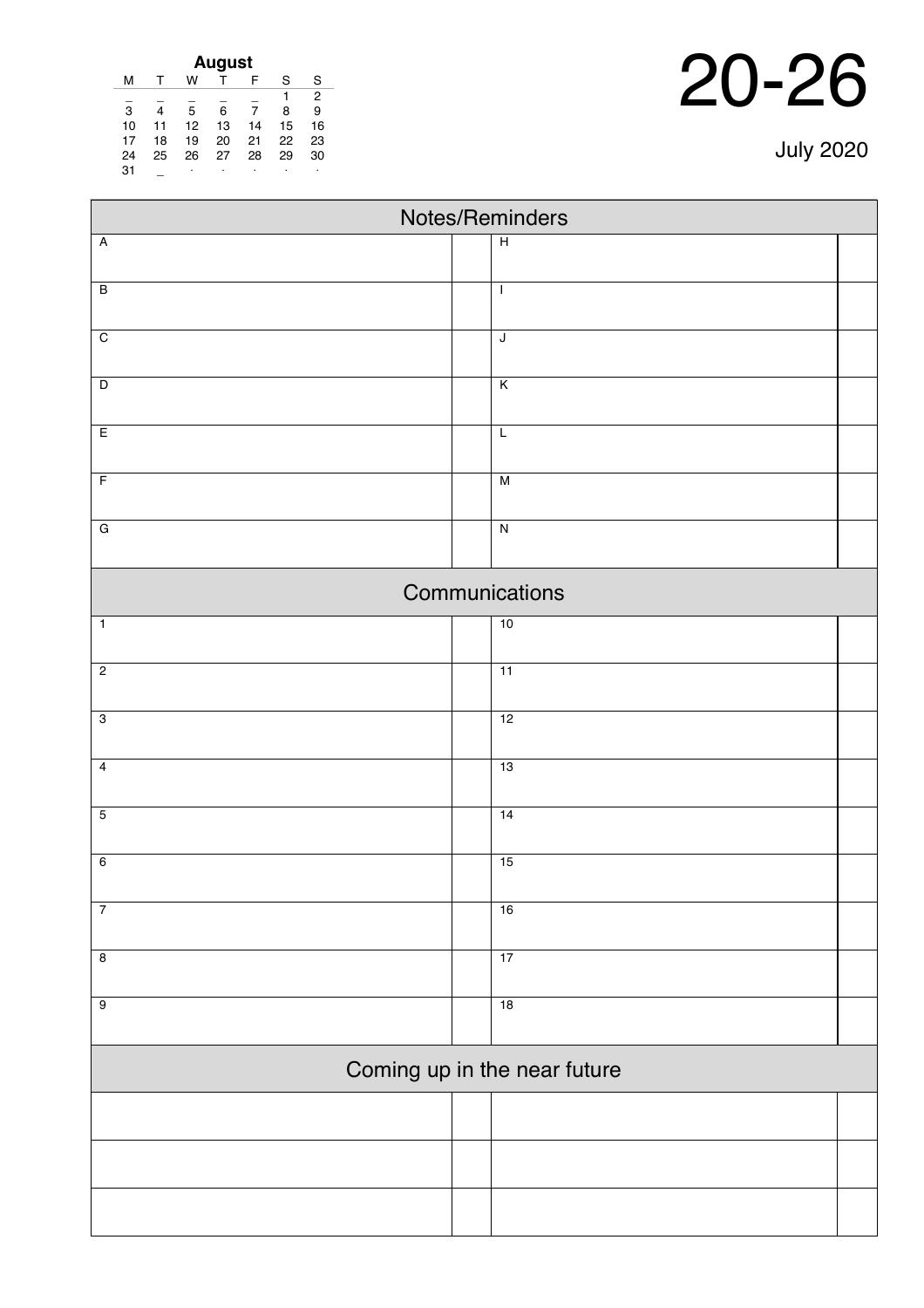|                            | This week | July |    |    |    |     |    |    |
|----------------------------|-----------|------|----|----|----|-----|----|----|
|                            |           | м    |    | W  |    |     |    | -S |
|                            |           |      |    |    | ົ  | з   | 4  | 5  |
|                            |           | 6    |    |    | 9  | 10  | 11 | 12 |
|                            |           | 13   | 14 | 15 | 16 |     | 18 | 19 |
|                            |           | 20   | 21 | 22 | 23 | 24  | 25 | 26 |
| July 2020 /<br>August 2020 |           | 27   | 28 | 29 | 30 | -31 |    |    |
|                            |           |      |    |    |    |     |    |    |

| Day                         | <b>Time</b> | Description | <b>Time</b> | Description |
|-----------------------------|-------------|-------------|-------------|-------------|
| Mon<br>27                   |             |             |             |             |
| Tue<br>28                   |             |             |             |             |
| Wed<br>29                   |             |             |             |             |
| Thu<br>30                   |             |             |             |             |
| Fri<br>31                   |             |             |             |             |
| Sat<br>$\blacktriangleleft$ |             |             |             |             |
| Sun<br>$\overline{2}$       |             |             |             |             |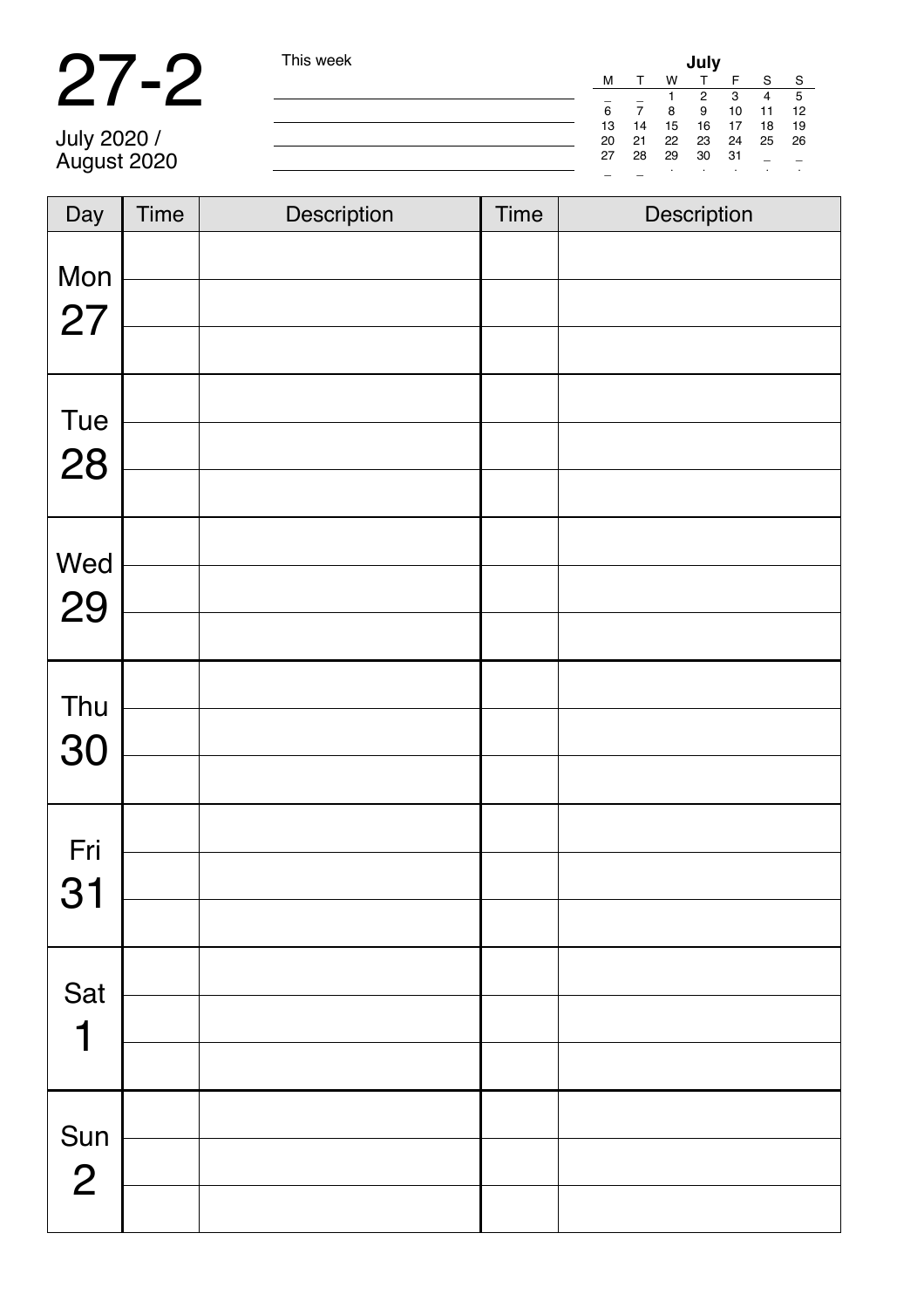| <b>August</b> |    |    |    |    |    |    |  |  |
|---------------|----|----|----|----|----|----|--|--|
| м             |    | w  |    | F  | S  | S  |  |  |
|               |    |    |    |    |    | 2  |  |  |
| 3             | 4  | 5  | 6  | 7  | 8  | 9  |  |  |
| 10            | 11 | 12 | 13 | 14 | 15 | 16 |  |  |
| 17            | 18 | 19 | 20 | 21 | 22 | 23 |  |  |
| 24            | 25 | 26 | 27 | 28 | 29 | 30 |  |  |
| 31            |    | ٠  | ٠  | ٠  | ٠  | ٠  |  |  |

| つフ」 | $\boldsymbol{\mathcal{D}}$ |
|-----|----------------------------|
|     |                            |

July 2020 / August 2020

| Notes/Reminders |  |                              |  |  |  |  |  |
|-----------------|--|------------------------------|--|--|--|--|--|
| $\overline{A}$  |  | $\overline{H}$               |  |  |  |  |  |
| $\overline{B}$  |  | $\mathbf{I}$                 |  |  |  |  |  |
|                 |  |                              |  |  |  |  |  |
| $\overline{C}$  |  | $\overline{\mathsf{J}}$      |  |  |  |  |  |
|                 |  |                              |  |  |  |  |  |
| $\overline{D}$  |  | $\overline{K}$               |  |  |  |  |  |
| E               |  | $\overline{L}$               |  |  |  |  |  |
| $\overline{F}$  |  | $\overline{M}$               |  |  |  |  |  |
|                 |  |                              |  |  |  |  |  |
| $\overline{G}$  |  | $\overline{\mathsf{N}}$      |  |  |  |  |  |
|                 |  | Communications               |  |  |  |  |  |
| $\overline{1}$  |  | 10                           |  |  |  |  |  |
|                 |  |                              |  |  |  |  |  |
| $\overline{2}$  |  | $\overline{11}$              |  |  |  |  |  |
| $\overline{3}$  |  | 12                           |  |  |  |  |  |
|                 |  |                              |  |  |  |  |  |
| $\overline{4}$  |  | 13                           |  |  |  |  |  |
| $\overline{5}$  |  | 14                           |  |  |  |  |  |
|                 |  |                              |  |  |  |  |  |
| $6\overline{6}$ |  | 15                           |  |  |  |  |  |
| $\overline{7}$  |  | 16                           |  |  |  |  |  |
|                 |  |                              |  |  |  |  |  |
| $\overline{8}$  |  | 17                           |  |  |  |  |  |
| $\overline{9}$  |  | 18                           |  |  |  |  |  |
|                 |  |                              |  |  |  |  |  |
|                 |  | Coming up in the near future |  |  |  |  |  |
|                 |  |                              |  |  |  |  |  |
|                 |  |                              |  |  |  |  |  |
|                 |  |                              |  |  |  |  |  |
|                 |  |                              |  |  |  |  |  |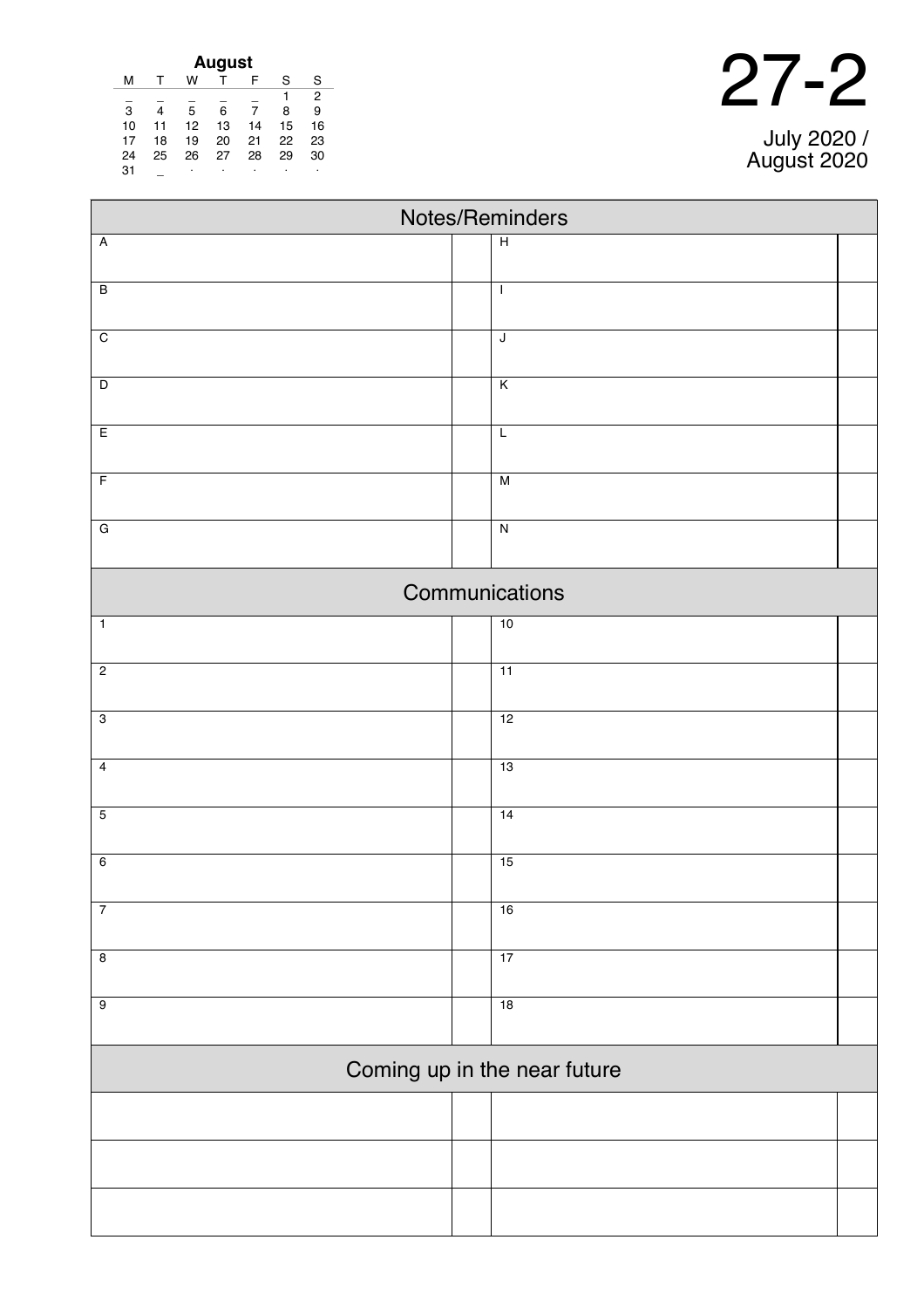| l his week | <b>August</b> |    |      |         |     |       |      |  |
|------------|---------------|----|------|---------|-----|-------|------|--|
|            | M             |    | W    |         | F   |       | S    |  |
|            | -             |    |      |         |     |       | ◠    |  |
|            | 3             | 4  | 5    | 6       |     | 8     | 9    |  |
|            | 10            | 11 | 12   | 13      | 14  | 15    | - 16 |  |
|            | 17            | 18 | 19   | 20      | 21  | 22 23 |      |  |
|            | 24            | 25 | - 26 | 27      | -28 | 29    | - 30 |  |
|            | 31            | -  |      | $\cdot$ |     |       |      |  |

| Day            | Time | Description | Time | Description |
|----------------|------|-------------|------|-------------|
| Mon<br>3       |      |             |      |             |
|                |      |             |      |             |
| Tue            |      |             |      |             |
| $\overline{4}$ |      |             |      |             |
|                |      |             |      |             |
| Wed            |      |             |      |             |
| 5              |      |             |      |             |
| Thu            |      |             |      |             |
| 6              |      |             |      |             |
|                |      |             |      |             |
| Fri            |      |             |      |             |
| 7              |      |             |      |             |
|                |      |             |      |             |
| Sat 8          |      |             |      |             |
|                |      |             |      |             |
|                |      |             |      |             |
| Sun<br>9       |      |             |      |             |
|                |      |             |      |             |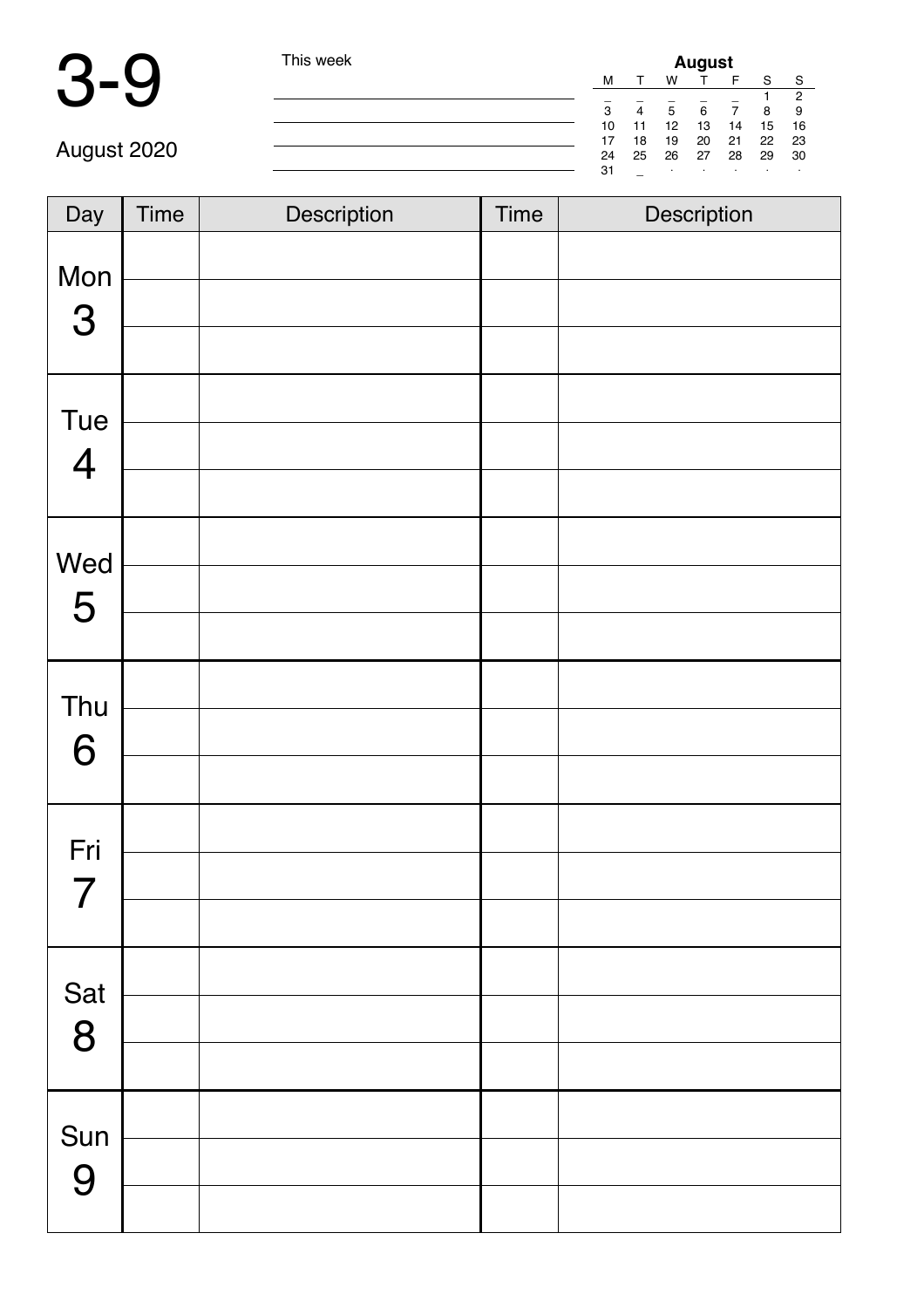|                | September    |    |    |    |    |    |  |  |
|----------------|--------------|----|----|----|----|----|--|--|
| м              | $\mathsf{T}$ | w  |    | F  | S  | S  |  |  |
|                |              | 2  | 3  | 4  | 5  | 6  |  |  |
| $\overline{7}$ | 8            | 9  | 10 | 11 | 12 | 13 |  |  |
| 14             | 15           | 16 | 17 | 18 | 19 | 20 |  |  |
| 21             | 22           | 23 | 24 | 25 | 26 | 27 |  |  |
| 28             | 29           | 30 |    |    |    |    |  |  |
|                |              |    |    |    |    |    |  |  |

| Notes/Reminders |  |                              |  |  |  |  |  |
|-----------------|--|------------------------------|--|--|--|--|--|
| $\overline{A}$  |  | $\overline{H}$               |  |  |  |  |  |
| $\overline{B}$  |  | $\mathbf{I}$                 |  |  |  |  |  |
|                 |  |                              |  |  |  |  |  |
| $\overline{C}$  |  | J                            |  |  |  |  |  |
| $\overline{D}$  |  | $\overline{\mathsf{K}}$      |  |  |  |  |  |
| E               |  | $\mathsf L$                  |  |  |  |  |  |
| $\overline{F}$  |  | $\overline{M}$               |  |  |  |  |  |
| $\overline{G}$  |  | $\overline{\mathsf{N}}$      |  |  |  |  |  |
|                 |  | Communications               |  |  |  |  |  |
| $\overline{1}$  |  | 10                           |  |  |  |  |  |
| $\overline{2}$  |  | 11                           |  |  |  |  |  |
| $\overline{3}$  |  | 12                           |  |  |  |  |  |
| $\overline{4}$  |  | 13                           |  |  |  |  |  |
| $\overline{5}$  |  | 14                           |  |  |  |  |  |
| $6\overline{6}$ |  | 15                           |  |  |  |  |  |
| $\overline{7}$  |  | 16                           |  |  |  |  |  |
| $\overline{8}$  |  | 17                           |  |  |  |  |  |
| $\overline{9}$  |  | 18                           |  |  |  |  |  |
|                 |  |                              |  |  |  |  |  |
|                 |  | Coming up in the near future |  |  |  |  |  |
|                 |  |                              |  |  |  |  |  |
|                 |  |                              |  |  |  |  |  |
|                 |  |                              |  |  |  |  |  |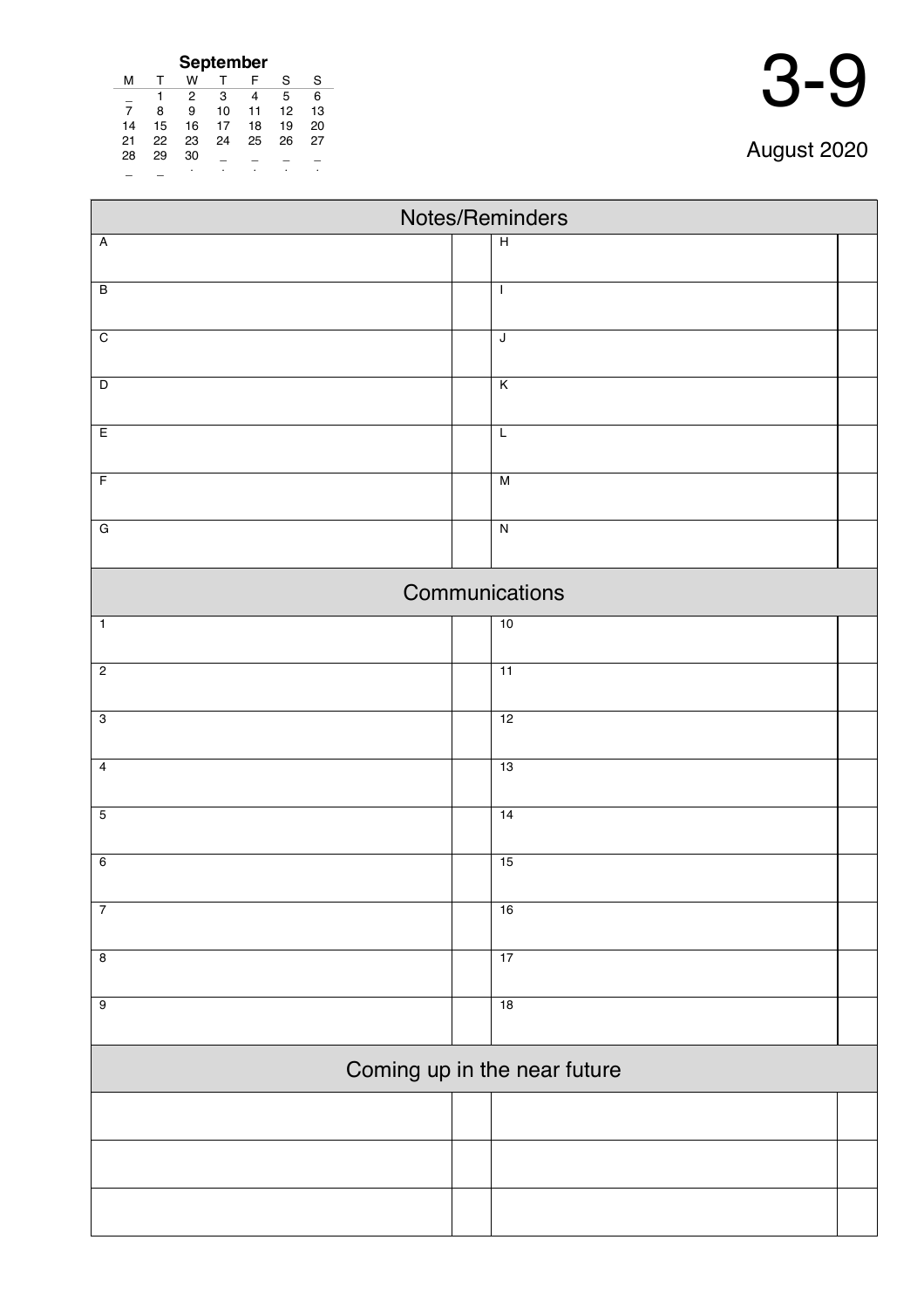# 10-16 This week

| August |    |    |    |    |    |    |  |
|--------|----|----|----|----|----|----|--|
| м      |    | w  |    | F  | S  | S  |  |
|        |    |    |    |    |    | 2  |  |
| 3      |    | 5  | 6  |    | 8  | 9  |  |
| 10     | 11 | 12 | 13 | 14 | 15 | 16 |  |
| 17     | 18 | 19 | 20 | 21 | 22 | 23 |  |
| 24     | 25 | 26 | 27 | 28 | 29 | 30 |  |
| 31     |    | ٠  | ٠  | ٠  |    |    |  |

| Day       | Time | Description | <b>Time</b> | Description |
|-----------|------|-------------|-------------|-------------|
| Mon       |      |             |             |             |
| 10        |      |             |             |             |
| Tue       |      |             |             |             |
| 11        |      |             |             |             |
|           |      |             |             |             |
| Wed       |      |             |             |             |
| 12        |      |             |             |             |
|           |      |             |             |             |
| Thu       |      |             |             |             |
| 13        |      |             |             |             |
|           |      |             |             |             |
| Fri       |      |             |             |             |
| 14        |      |             |             |             |
|           |      |             |             |             |
|           |      |             |             |             |
| Sat<br>15 |      |             |             |             |
|           |      |             |             |             |
| Sun       |      |             |             |             |
| 16        |      |             |             |             |
|           |      |             |             |             |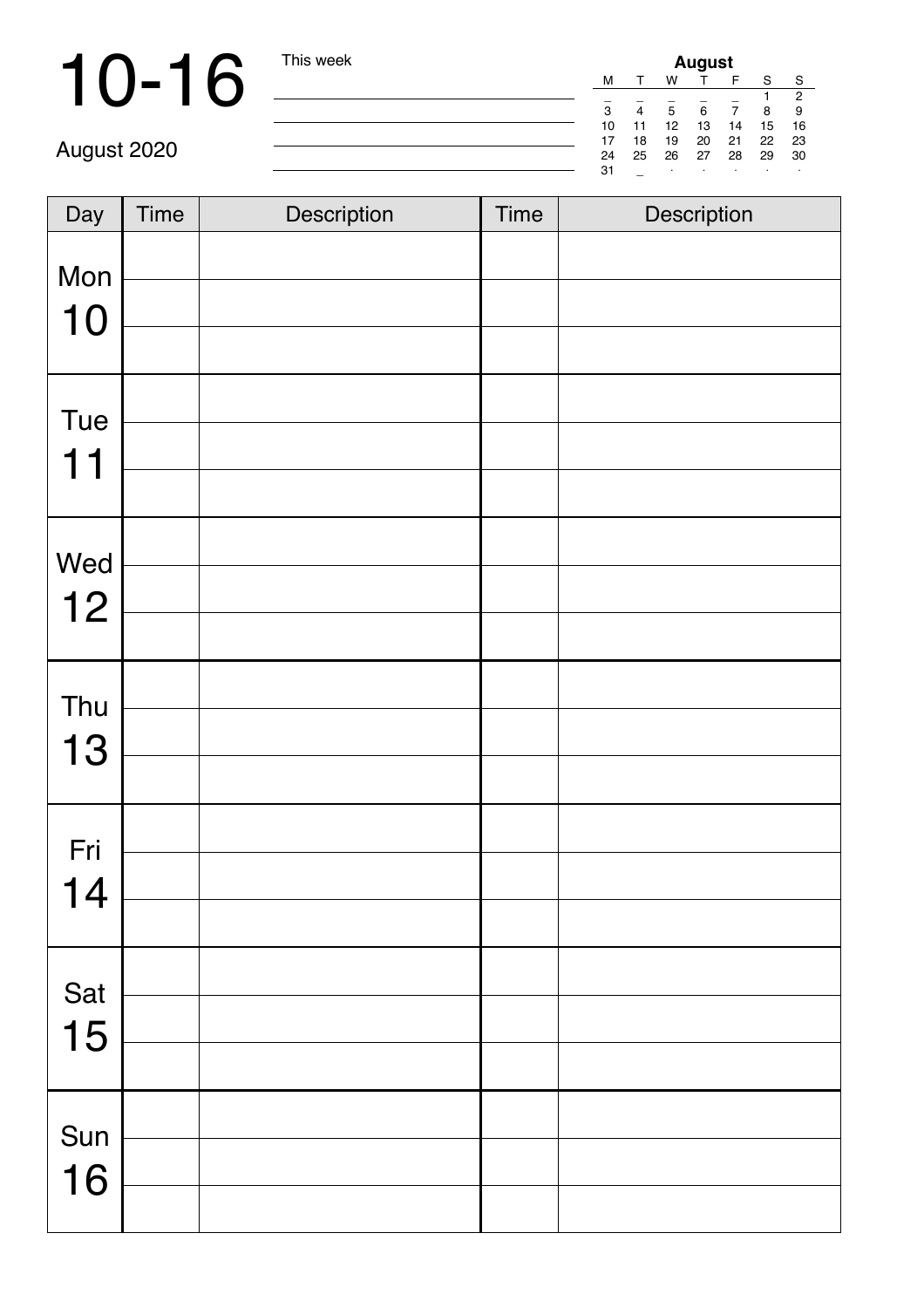| September |    |    |    |    |    |    |  |  |
|-----------|----|----|----|----|----|----|--|--|
| м         |    | w  |    | F  | S  | S  |  |  |
|           |    | 2  | 3  | 4  | 5  | 6  |  |  |
| 7         | 8  | 9  | 10 | 11 | 12 | 13 |  |  |
| 14        | 15 | 16 | 17 | 18 | 19 | 20 |  |  |
| 21        | 22 | 23 | 24 | 25 | 26 | 27 |  |  |
| 28        | 29 | 30 |    |    |    |    |  |  |
|           |    |    |    |    |    |    |  |  |

| Notes/Reminders              |                         |  |  |  |  |  |
|------------------------------|-------------------------|--|--|--|--|--|
| $\overline{A}$               | $\overline{H}$          |  |  |  |  |  |
| $\overline{B}$               | $\mathbf{I}$            |  |  |  |  |  |
|                              |                         |  |  |  |  |  |
| $\overline{C}$               | $\overline{\mathsf{J}}$ |  |  |  |  |  |
|                              |                         |  |  |  |  |  |
| $\overline{\mathsf{D}}$      | $\overline{K}$          |  |  |  |  |  |
| E                            | $\overline{L}$          |  |  |  |  |  |
|                              |                         |  |  |  |  |  |
| $\overline{F}$               | $\overline{M}$          |  |  |  |  |  |
|                              |                         |  |  |  |  |  |
| $\overline{G}$               | $\overline{N}$          |  |  |  |  |  |
|                              | Communications          |  |  |  |  |  |
| $\overline{1}$               | 10                      |  |  |  |  |  |
| $\overline{2}$               | $\overline{11}$         |  |  |  |  |  |
|                              |                         |  |  |  |  |  |
| $\overline{3}$               | 12                      |  |  |  |  |  |
| $\overline{4}$               | 13                      |  |  |  |  |  |
|                              |                         |  |  |  |  |  |
| $\overline{5}$               | 14                      |  |  |  |  |  |
| $6\overline{6}$              | 15                      |  |  |  |  |  |
|                              |                         |  |  |  |  |  |
| $\overline{7}$               | 16                      |  |  |  |  |  |
| $\overline{8}$               | 17                      |  |  |  |  |  |
|                              |                         |  |  |  |  |  |
| $\overline{9}$               | 18                      |  |  |  |  |  |
| Coming up in the near future |                         |  |  |  |  |  |
|                              |                         |  |  |  |  |  |
|                              |                         |  |  |  |  |  |
|                              |                         |  |  |  |  |  |
|                              |                         |  |  |  |  |  |
|                              |                         |  |  |  |  |  |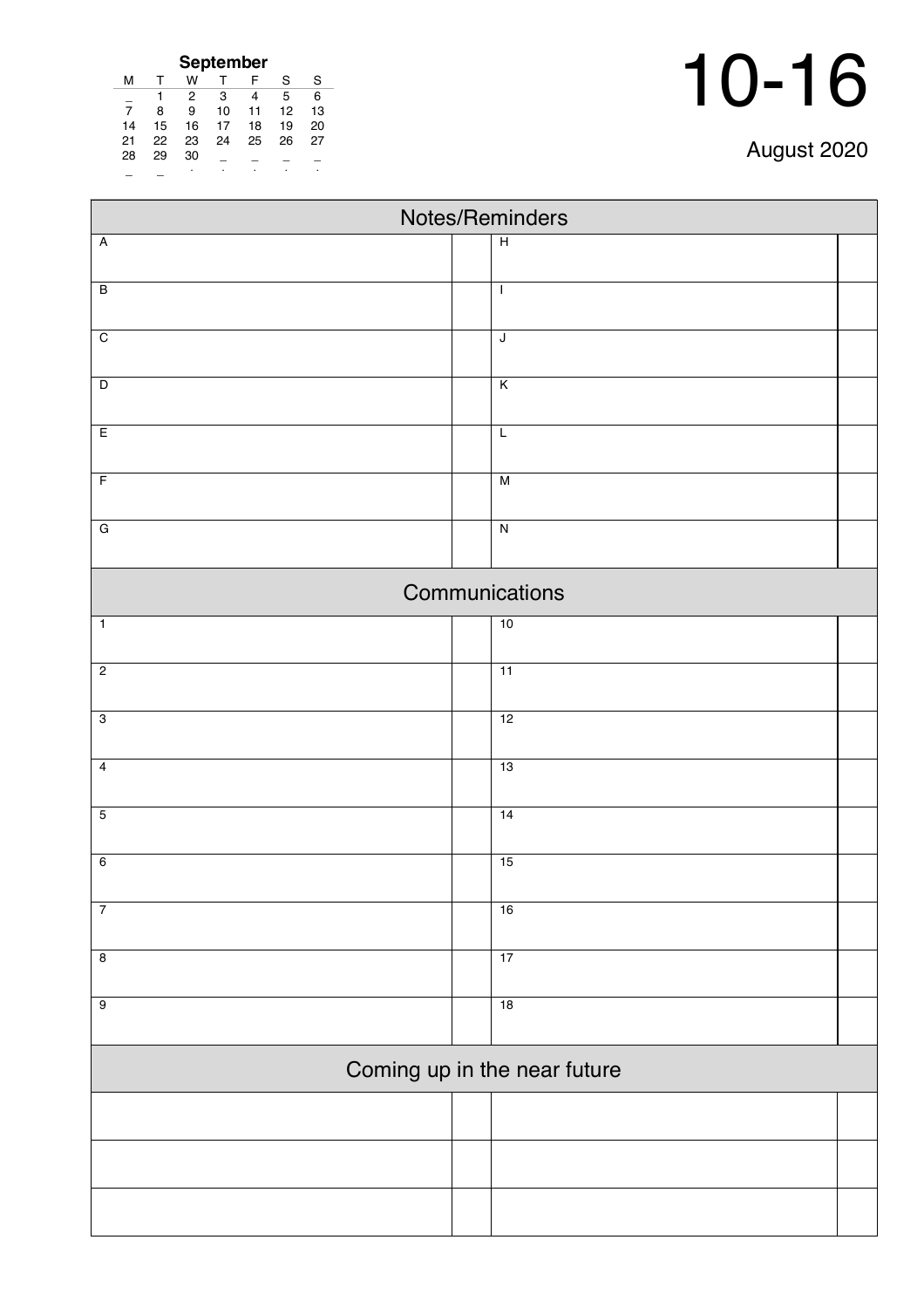| <b>August</b> |    |    |    |    |    |    |
|---------------|----|----|----|----|----|----|
| м             |    | w  |    |    | S  | S  |
|               |    |    |    |    |    | 2  |
| 3             | 4  | 5  | 6  |    | 8  | 9  |
| 10            | 11 | 12 | 13 | 14 | 15 | 16 |
| 17            | 18 | 19 | 20 | 21 | 22 | 23 |
| 24            | 25 | 26 | 27 | 28 | 29 | 30 |
| 31            |    |    |    | ٠  |    |    |

| Day       | <b>Time</b> | Description | <b>Time</b> | Description |
|-----------|-------------|-------------|-------------|-------------|
| Mon<br>17 |             |             |             |             |
| Tue<br>18 |             |             |             |             |
| Wed<br>19 |             |             |             |             |
| Thu<br>20 |             |             |             |             |
| Fri<br>21 |             |             |             |             |
| Sat<br>22 |             |             |             |             |
| Sun<br>23 |             |             |             |             |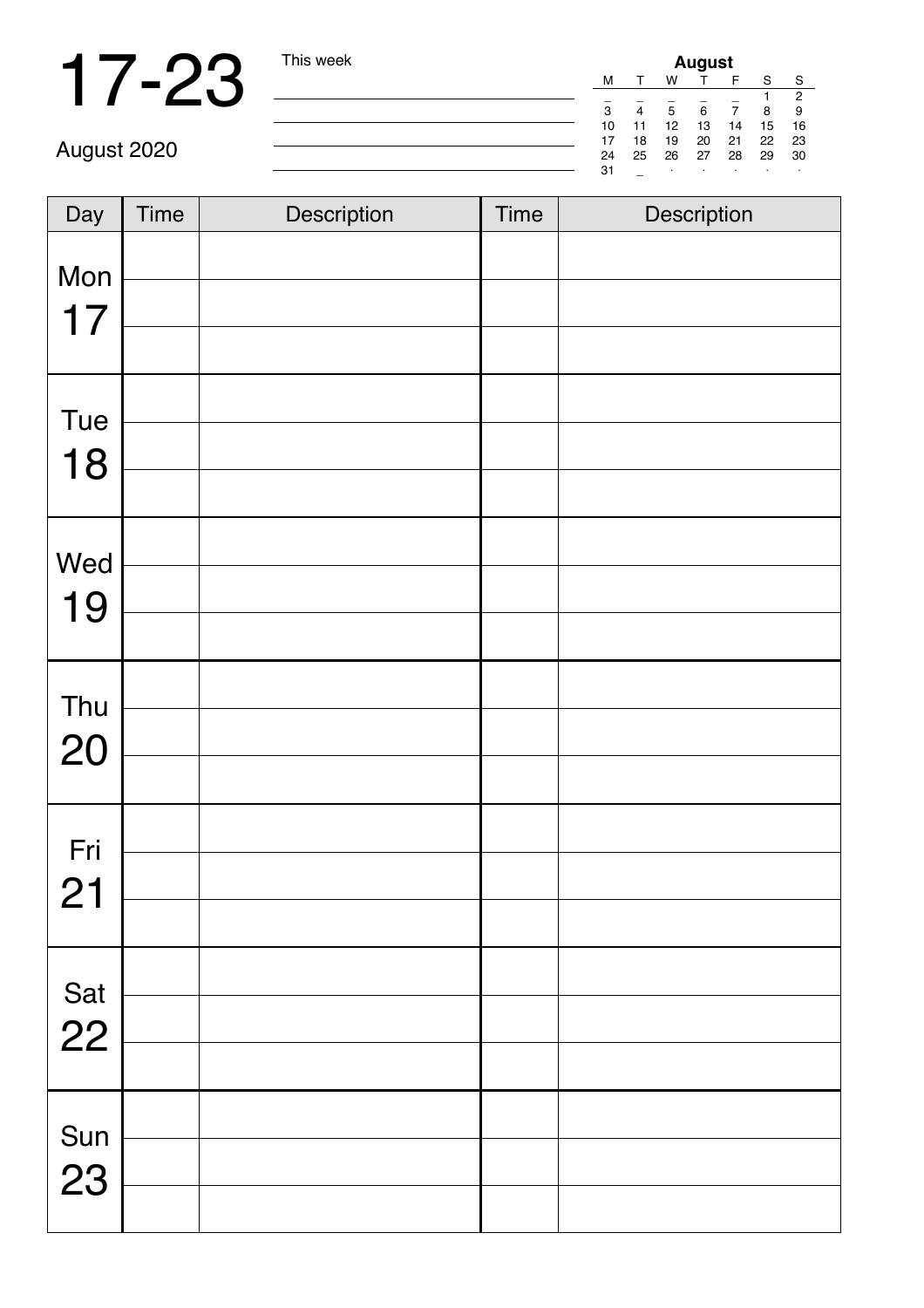| September      |    |    |    |    |    |    |  |  |
|----------------|----|----|----|----|----|----|--|--|
| м              |    | w  |    | F  | S  | S  |  |  |
|                |    | 2  | 3  | 4  | 5  | 6  |  |  |
| $\overline{7}$ | 8  | 9  | 10 | 11 | 12 | 13 |  |  |
| 14             | 15 | 16 | 17 | 18 | 19 | 20 |  |  |
| 21             | 22 | 23 | 24 | 25 | 26 | 27 |  |  |
| 28             | 29 | 30 |    |    |    |    |  |  |
|                |    |    |    |    |    |    |  |  |

| Notes/Reminders         |  |                              |  |  |  |  |
|-------------------------|--|------------------------------|--|--|--|--|
| $\overline{A}$          |  | $\overline{H}$               |  |  |  |  |
| $\overline{B}$          |  | $\mathbf{I}$                 |  |  |  |  |
|                         |  |                              |  |  |  |  |
| $\overline{C}$          |  | J                            |  |  |  |  |
| $\overline{D}$          |  | K                            |  |  |  |  |
|                         |  |                              |  |  |  |  |
| E                       |  | $\overline{L}$               |  |  |  |  |
| $\overline{F}$          |  | $\overline{M}$               |  |  |  |  |
| $\overline{G}$          |  | $\overline{\mathbf{z}}$      |  |  |  |  |
|                         |  |                              |  |  |  |  |
|                         |  | Communications               |  |  |  |  |
| $\overline{1}$          |  | 10                           |  |  |  |  |
| $\overline{2}$          |  | 11                           |  |  |  |  |
| $\overline{3}$          |  | 12                           |  |  |  |  |
|                         |  |                              |  |  |  |  |
| $\overline{4}$          |  | 13                           |  |  |  |  |
| $\overline{5}$          |  | 14                           |  |  |  |  |
| $\overline{6}$          |  | 15                           |  |  |  |  |
|                         |  |                              |  |  |  |  |
| $\overline{7}$          |  | 16                           |  |  |  |  |
| $\overline{\mathbf{8}}$ |  | 17                           |  |  |  |  |
| $\overline{9}$          |  | 18                           |  |  |  |  |
|                         |  |                              |  |  |  |  |
|                         |  | Coming up in the near future |  |  |  |  |
|                         |  |                              |  |  |  |  |
|                         |  |                              |  |  |  |  |
|                         |  |                              |  |  |  |  |
|                         |  |                              |  |  |  |  |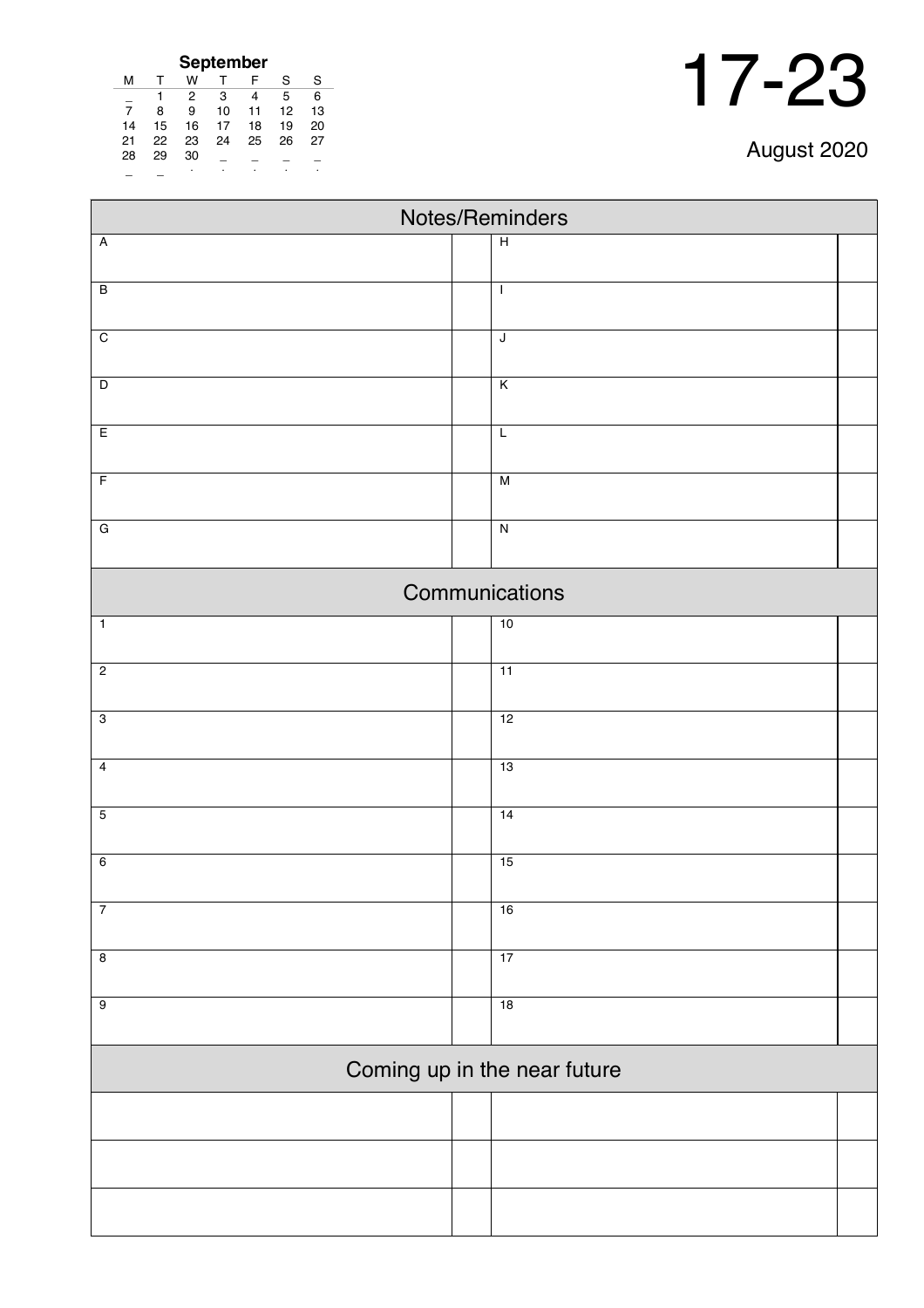## 24-30 This week

| <b>August</b> |    |    |    |    |    |    |  |
|---------------|----|----|----|----|----|----|--|
| м             |    | w  |    |    | S  | S  |  |
|               |    |    |    |    |    | 2  |  |
| 3             |    | 5  | 6  |    | 8  | 9  |  |
| 10            | 11 | 12 | 13 | 14 | 15 | 16 |  |
| 17            | 18 | 19 | 20 | 21 | 22 | 23 |  |
| 24            | 25 | 26 | 27 | 28 | 29 | 30 |  |
| 31            |    | ٠  |    | ٠  |    |    |  |

| Day       | <b>Time</b> | Description | <b>Time</b> | Description |
|-----------|-------------|-------------|-------------|-------------|
| Mon<br>24 |             |             |             |             |
|           |             |             |             |             |
| Tue       |             |             |             |             |
| 25        |             |             |             |             |
|           |             |             |             |             |
| Wed       |             |             |             |             |
| 26        |             |             |             |             |
|           |             |             |             |             |
| Thu       |             |             |             |             |
| 27        |             |             |             |             |
|           |             |             |             |             |
| Fri       |             |             |             |             |
| 28        |             |             |             |             |
|           |             |             |             |             |
| Sat       |             |             |             |             |
| 29        |             |             |             |             |
|           |             |             |             |             |
| Sun       |             |             |             |             |
| 30        |             |             |             |             |
|           |             |             |             |             |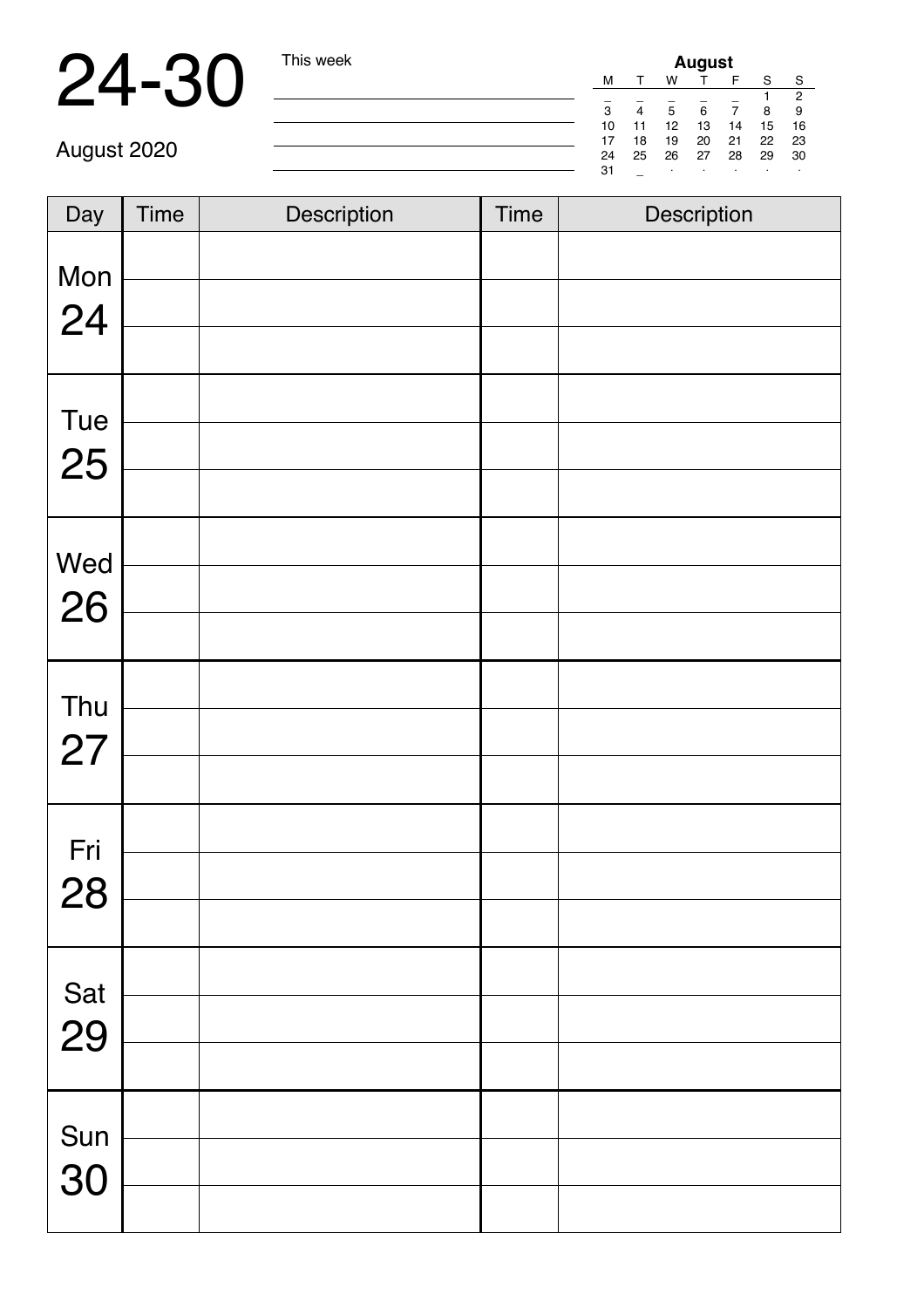| September |    |    |    |    |    |    |  |  |
|-----------|----|----|----|----|----|----|--|--|
| м         | т  | w  |    | F  | S  | S  |  |  |
|           |    | 2  | 3  | 4  | 5  | 6  |  |  |
| 7         | 8  | 9  | 10 | 11 | 12 | 13 |  |  |
| 14        | 15 | 16 | 17 | 18 | 19 | 20 |  |  |
| 21        | 22 | 23 | 24 | 25 | 26 | 27 |  |  |
| 28        | 29 | 30 |    |    |    |    |  |  |
|           |    |    |    |    |    |    |  |  |

| Notes/Reminders              |  |                         |  |  |  |  |
|------------------------------|--|-------------------------|--|--|--|--|
| $\overline{A}$               |  | $\overline{H}$          |  |  |  |  |
| $\overline{B}$               |  | $\mathbf{I}$            |  |  |  |  |
|                              |  |                         |  |  |  |  |
| $\overline{C}$               |  | $\overline{\mathsf{J}}$ |  |  |  |  |
|                              |  |                         |  |  |  |  |
| $\overline{\mathsf{D}}$      |  | $\overline{\mathsf{K}}$ |  |  |  |  |
| E                            |  | $\overline{L}$          |  |  |  |  |
| $\overline{F}$               |  | $\overline{M}$          |  |  |  |  |
|                              |  |                         |  |  |  |  |
| $\overline{G}$               |  | $\overline{\mathbf{z}}$ |  |  |  |  |
| Communications               |  |                         |  |  |  |  |
| $\overline{1}$               |  | 10                      |  |  |  |  |
|                              |  |                         |  |  |  |  |
| $\overline{2}$               |  | $\overline{11}$         |  |  |  |  |
| $\overline{3}$               |  | 12                      |  |  |  |  |
|                              |  |                         |  |  |  |  |
| $\overline{4}$               |  | 13                      |  |  |  |  |
| $\overline{5}$               |  | 14                      |  |  |  |  |
|                              |  |                         |  |  |  |  |
| $6\overline{6}$              |  | 15                      |  |  |  |  |
|                              |  |                         |  |  |  |  |
| $\overline{7}$               |  | 16                      |  |  |  |  |
| $\overline{8}$               |  | 17                      |  |  |  |  |
| $\overline{9}$               |  | 18                      |  |  |  |  |
|                              |  |                         |  |  |  |  |
| Coming up in the near future |  |                         |  |  |  |  |
|                              |  |                         |  |  |  |  |
|                              |  |                         |  |  |  |  |
|                              |  |                         |  |  |  |  |
|                              |  |                         |  |  |  |  |
|                              |  |                         |  |  |  |  |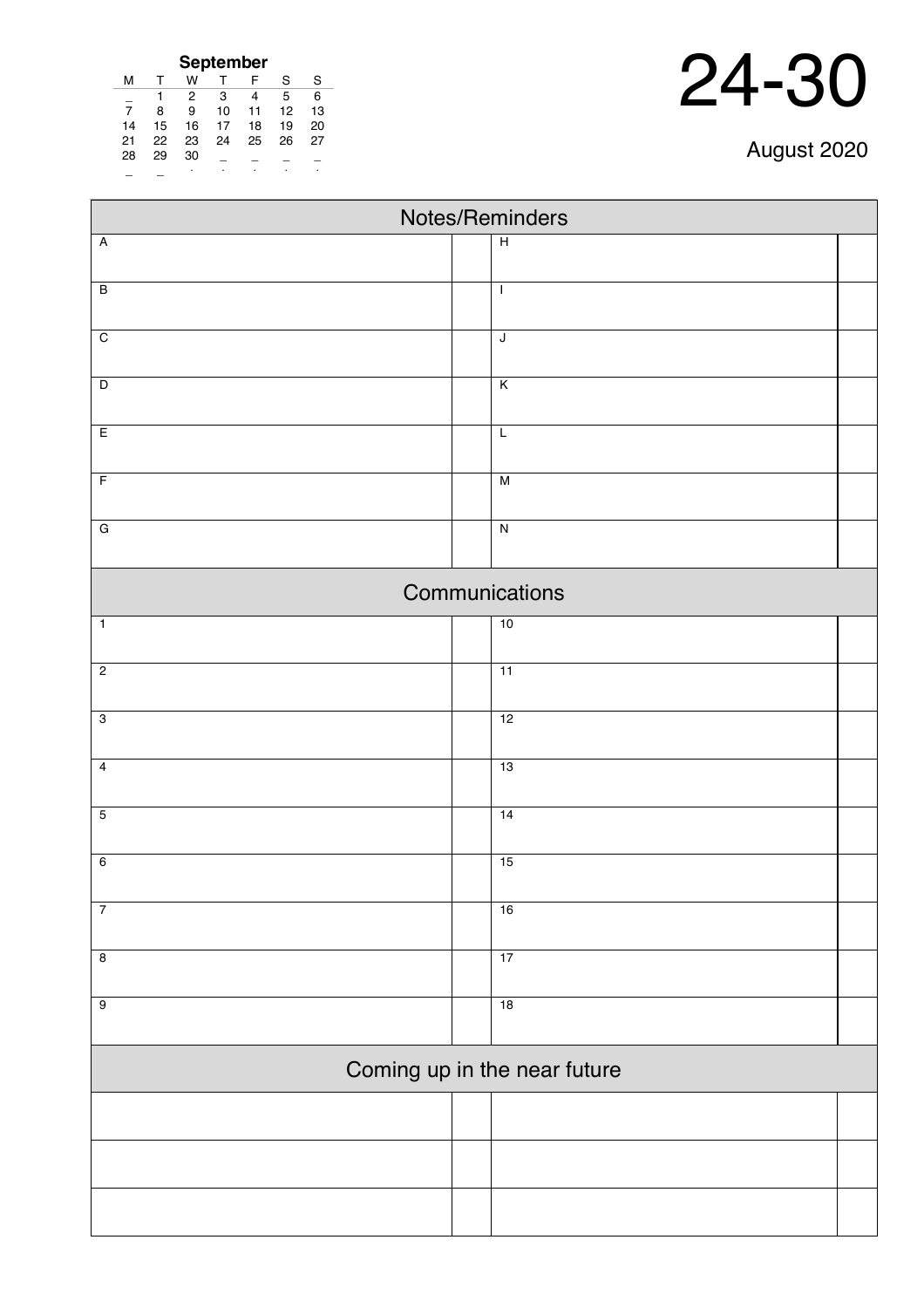|                                 | This week |    | <b>August</b> |    |    |    |    |    |  |  |
|---------------------------------|-----------|----|---------------|----|----|----|----|----|--|--|
|                                 |           | м  |               | W  |    |    |    | S  |  |  |
|                                 |           |    |               |    |    |    |    | 2  |  |  |
|                                 |           | з  | 4             | 5  | 6  |    | R  |    |  |  |
|                                 |           | 10 |               | 12 | 13 | 14 | 15 | 16 |  |  |
|                                 |           |    | 18            | 19 | 20 | 21 | 22 | 23 |  |  |
| August 2020 /<br>September 2020 |           | 24 | 25            | 26 | 27 | 28 | 29 | 30 |  |  |
|                                 |           | 31 |               |    |    |    |    |    |  |  |

| Day                   | Time | Description | Time | Description |
|-----------------------|------|-------------|------|-------------|
| Mon<br>31             |      |             |      |             |
| Tue<br>1              |      |             |      |             |
| Wed<br>$\overline{2}$ |      |             |      |             |
| Thu<br>3              |      |             |      |             |
| Fri<br>$\overline{4}$ |      |             |      |             |
| Sat<br>5              |      |             |      |             |
| Sun<br>6              |      |             |      |             |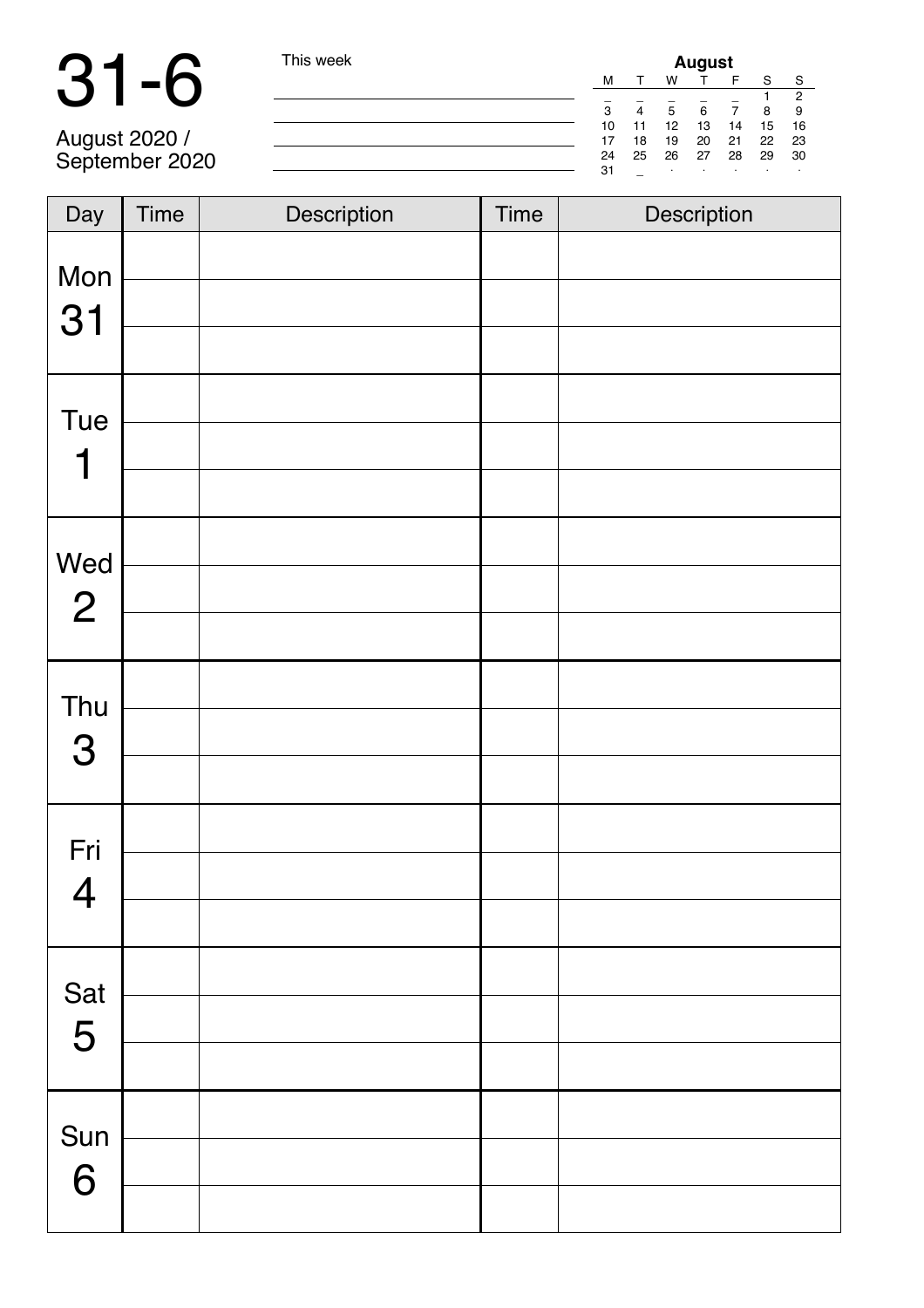| September      |              |    |    |    |    |    |  |  |
|----------------|--------------|----|----|----|----|----|--|--|
| м              | $\mathsf{T}$ | w  |    | F  | S  | S  |  |  |
|                |              | 2  | 3  | 4  | 5  | 6  |  |  |
| $\overline{7}$ | 8            | 9  | 10 | 11 | 12 | 13 |  |  |
| 14             | 15           | 16 | 17 | 18 | 19 | 20 |  |  |
| 21             | 22           | 23 | 24 | 25 | 26 | 27 |  |  |
| 28             | 29           | 30 |    |    |    |    |  |  |
|                |              |    |    |    |    |    |  |  |

| August 2020 / |
|---------------|

| Notes/Reminders              |                         |  |  |  |  |  |
|------------------------------|-------------------------|--|--|--|--|--|
| $\overline{A}$               | $\overline{H}$          |  |  |  |  |  |
| $\overline{B}$               | $\mathbf{I}$            |  |  |  |  |  |
|                              |                         |  |  |  |  |  |
| $\overline{C}$               | $\mathsf J$             |  |  |  |  |  |
|                              |                         |  |  |  |  |  |
| $\overline{D}$               | $\overline{\mathsf{K}}$ |  |  |  |  |  |
| E                            | $\overline{L}$          |  |  |  |  |  |
|                              |                         |  |  |  |  |  |
| $\overline{F}$               | $\overline{M}$          |  |  |  |  |  |
|                              |                         |  |  |  |  |  |
| $\overline{G}$               | $\overline{N}$          |  |  |  |  |  |
|                              | Communications          |  |  |  |  |  |
| $\overline{1}$               | 10                      |  |  |  |  |  |
| $\overline{c}$               | $\overline{11}$         |  |  |  |  |  |
|                              |                         |  |  |  |  |  |
| $\overline{3}$               | 12                      |  |  |  |  |  |
| $\overline{4}$               | 13                      |  |  |  |  |  |
|                              |                         |  |  |  |  |  |
| $\overline{5}$               | 14                      |  |  |  |  |  |
| $6\overline{6}$              | 15                      |  |  |  |  |  |
|                              |                         |  |  |  |  |  |
| $\overline{7}$               | 16                      |  |  |  |  |  |
| $\overline{\mathbf{8}}$      | 17                      |  |  |  |  |  |
|                              |                         |  |  |  |  |  |
| $\overline{9}$               | 18                      |  |  |  |  |  |
| Coming up in the near future |                         |  |  |  |  |  |
|                              |                         |  |  |  |  |  |
|                              |                         |  |  |  |  |  |
|                              |                         |  |  |  |  |  |
|                              |                         |  |  |  |  |  |
|                              |                         |  |  |  |  |  |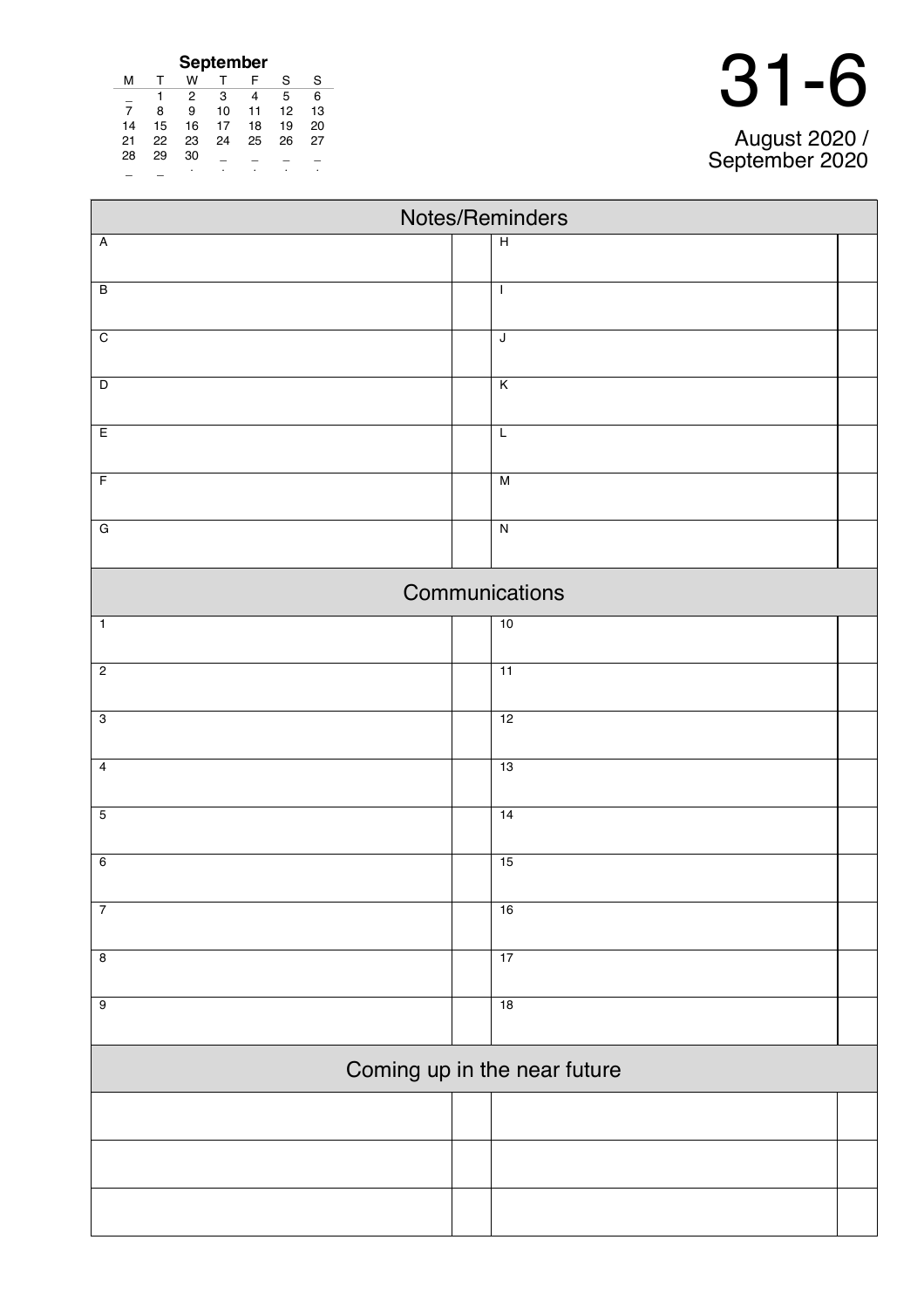### 7-13 This week

| <b>September</b> |    |    |       |    |     |     |  |
|------------------|----|----|-------|----|-----|-----|--|
| м                |    | W  |       |    | S   | S   |  |
|                  |    | 2  | 3     | 4  | 5   | 6   |  |
|                  | 8  | 9  | 10    | 11 | 12  | 13  |  |
| 14               | 15 | 16 | 17    | 18 | 19  | 20  |  |
| 21               | 22 |    | 23 24 | 25 | -26 | -27 |  |
| 28               | 29 | 30 |       |    |     |     |  |
|                  |    | ٠  | ٠     | ٠  | ٠   | ٠   |  |

| Day                   | Time | Description | <b>Time</b> | Description |
|-----------------------|------|-------------|-------------|-------------|
| Mon<br>$\overline{7}$ |      |             |             |             |
| Tue<br>8              |      |             |             |             |
| Wed<br>9              |      |             |             |             |
| Thu<br>10             |      |             |             |             |
| Fri<br>$-1$           |      |             |             |             |
| Sat<br>12             |      |             |             |             |
| Sun<br>13             |      |             |             |             |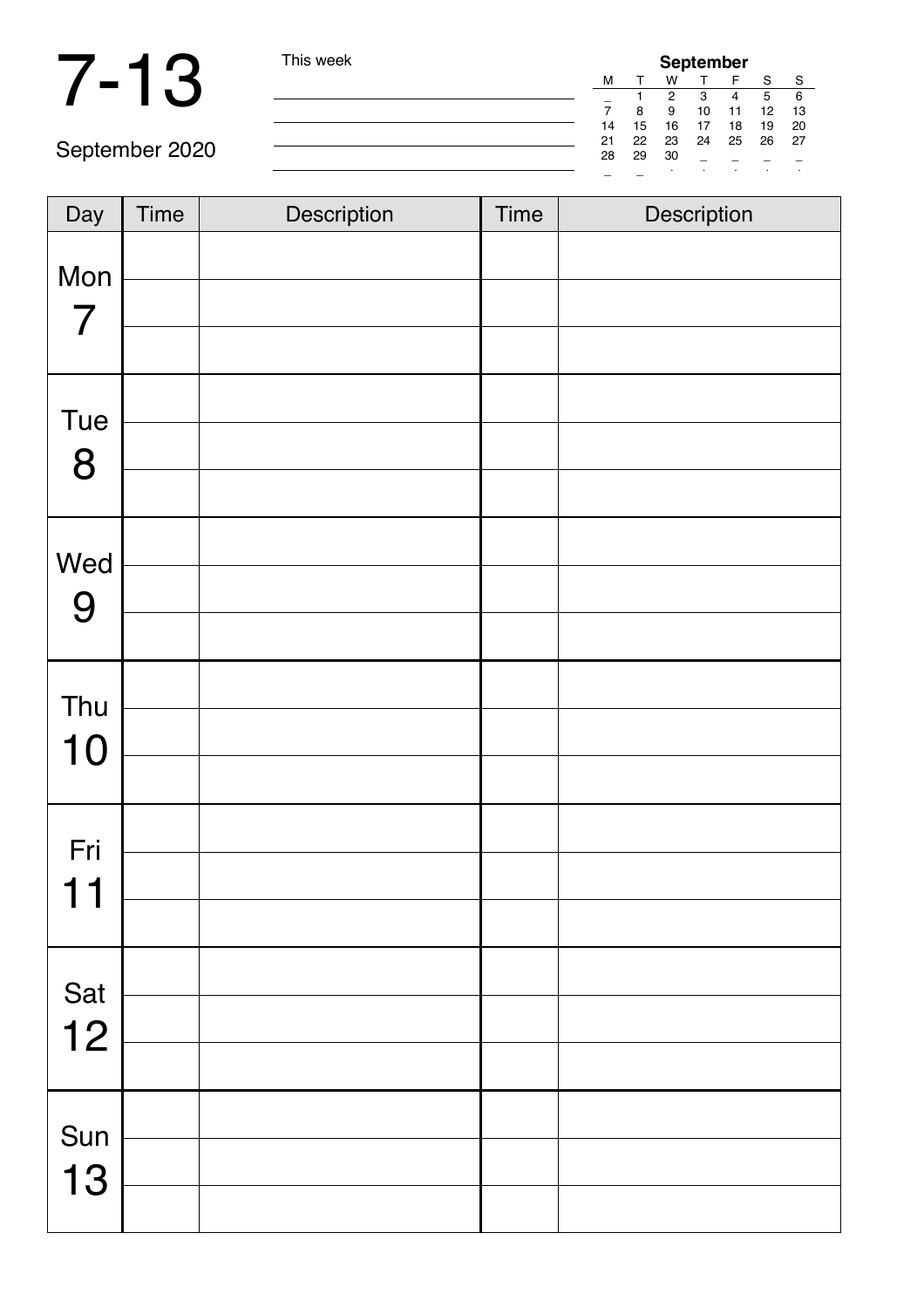| <b>October</b> |    |    |    |    |    |    |  |  |  |
|----------------|----|----|----|----|----|----|--|--|--|
| м              |    | w  |    | F  | S  | S  |  |  |  |
| 3<br>2         |    |    |    |    |    |    |  |  |  |
| 5              | 6  |    | 8  | 9  | 10 | 11 |  |  |  |
| 12             | 13 | 14 | 15 | 16 | 17 | 18 |  |  |  |
| 19             | 20 | 21 | 22 | 23 | 24 | 25 |  |  |  |
| 26             | 27 | 28 | 29 | 30 | 31 |    |  |  |  |
|                |    | ٠  | ٠  | ٠  | ٠  | ٠  |  |  |  |

| Notes/Reminders              |  |                         |  |  |  |  |  |
|------------------------------|--|-------------------------|--|--|--|--|--|
| $\overline{\mathsf{A}}$      |  | $\overline{H}$          |  |  |  |  |  |
|                              |  |                         |  |  |  |  |  |
| $\overline{B}$               |  | $\mathbf{I}$            |  |  |  |  |  |
| $\overline{C}$               |  | $\sf J$                 |  |  |  |  |  |
|                              |  |                         |  |  |  |  |  |
| $\overline{D}$               |  | $\overline{\mathsf{K}}$ |  |  |  |  |  |
| E                            |  | $\overline{L}$          |  |  |  |  |  |
| $\overline{F}$               |  | M                       |  |  |  |  |  |
|                              |  |                         |  |  |  |  |  |
| $\overline{G}$               |  | $\overline{N}$          |  |  |  |  |  |
|                              |  | Communications          |  |  |  |  |  |
| $\overline{1}$               |  | 10                      |  |  |  |  |  |
| $\overline{2}$               |  | 11                      |  |  |  |  |  |
|                              |  |                         |  |  |  |  |  |
| $\overline{3}$               |  | 12                      |  |  |  |  |  |
| $\overline{4}$               |  | 13                      |  |  |  |  |  |
| $\overline{5}$               |  | 14                      |  |  |  |  |  |
|                              |  |                         |  |  |  |  |  |
| $6\overline{6}$              |  | 15                      |  |  |  |  |  |
| $\overline{7}$               |  | 16                      |  |  |  |  |  |
| $\overline{\mathbf{8}}$      |  | 17                      |  |  |  |  |  |
| $\overline{9}$               |  | 18                      |  |  |  |  |  |
|                              |  |                         |  |  |  |  |  |
| Coming up in the near future |  |                         |  |  |  |  |  |
|                              |  |                         |  |  |  |  |  |
|                              |  |                         |  |  |  |  |  |
|                              |  |                         |  |  |  |  |  |
|                              |  |                         |  |  |  |  |  |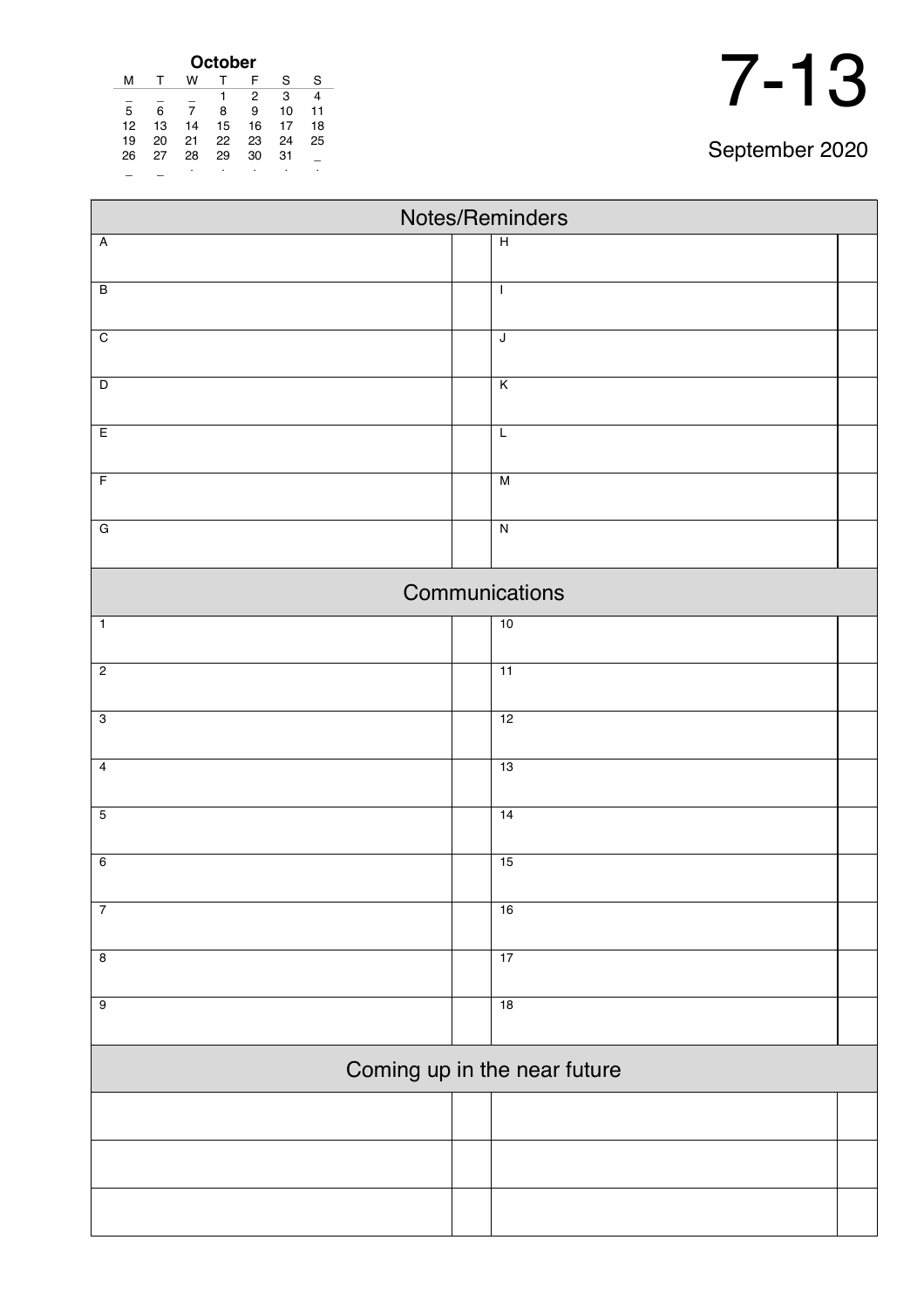## 14-20 This week

| <b>September</b> |    |    |    |    |    |    |  |
|------------------|----|----|----|----|----|----|--|
| м                |    | w  |    |    | S  | S  |  |
|                  |    | 2  | 3  |    | 5  | 6  |  |
|                  | 8  | 9  | 10 | 11 | 12 | 13 |  |
| 14               | 15 | 16 | 17 | 18 | 19 | 20 |  |
| 21               | 22 | 23 | 24 | 25 | 26 | 27 |  |
| 28               | 29 | 30 |    |    |    |    |  |
|                  |    |    |    | ٠  | ٠  | ٠  |  |

| Day       | Time | Description | <b>Time</b> | Description |
|-----------|------|-------------|-------------|-------------|
|           |      |             |             |             |
| Mon<br>14 |      |             |             |             |
|           |      |             |             |             |
| Tue       |      |             |             |             |
| 15        |      |             |             |             |
|           |      |             |             |             |
| Wed       |      |             |             |             |
| 16        |      |             |             |             |
|           |      |             |             |             |
| Thu       |      |             |             |             |
| 17        |      |             |             |             |
|           |      |             |             |             |
| Fri       |      |             |             |             |
| 18        |      |             |             |             |
|           |      |             |             |             |
| Sat       |      |             |             |             |
| 19        |      |             |             |             |
|           |      |             |             |             |
| Sun       |      |             |             |             |
| 20        |      |             |             |             |
|           |      |             |             |             |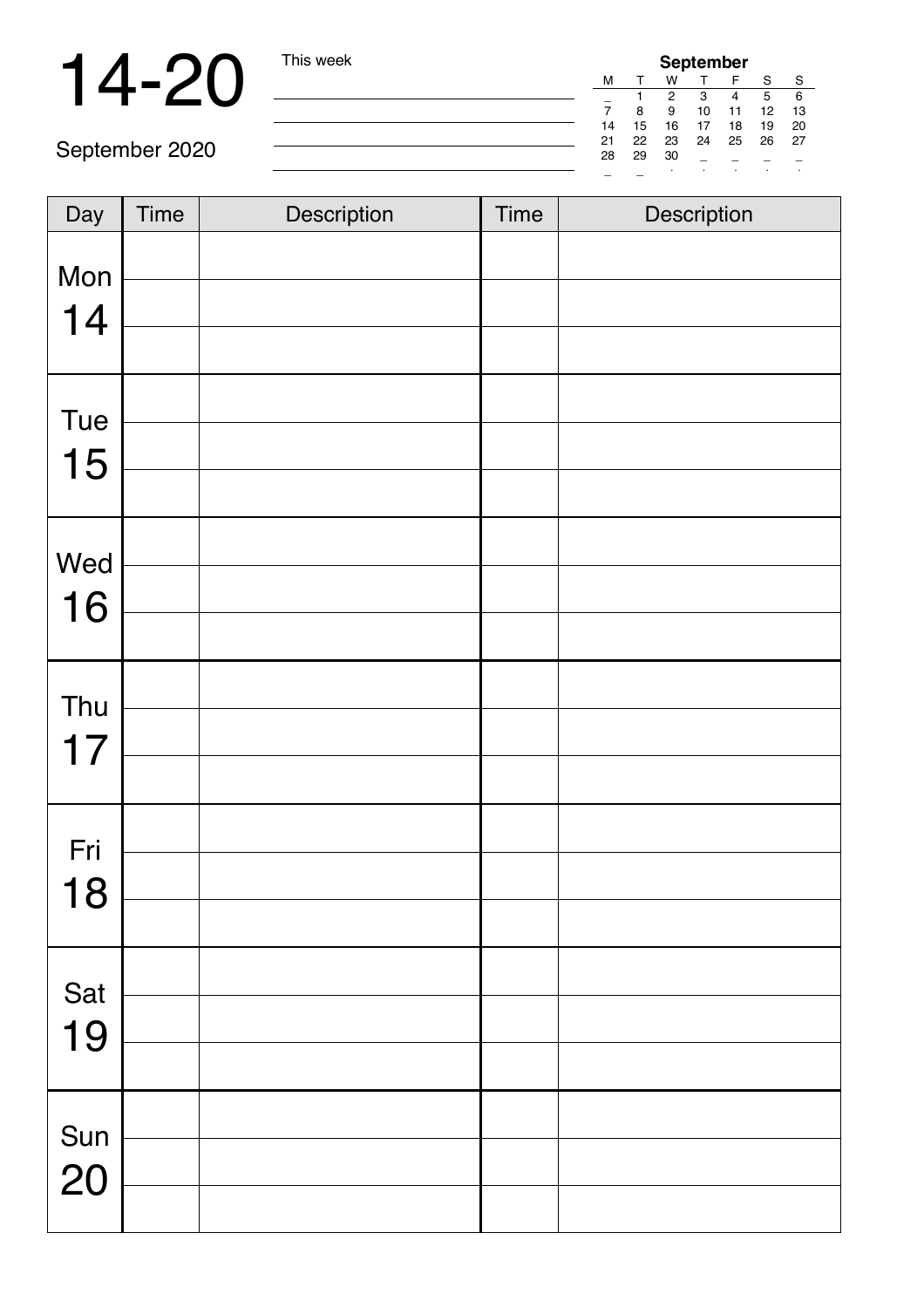| October |    |    |    |                |    |    |
|---------|----|----|----|----------------|----|----|
| м       |    | w  |    | F              | S  | S  |
|         |    |    |    | $\overline{2}$ | 3  |    |
| 5       | 6  | 7  | 8  | 9              | 10 | 11 |
| 12      | 13 | 14 | 15 | 16             | 17 | 18 |
| 19      | 20 | 21 | 22 | 23             | 24 | 25 |
| 26      | 27 | 28 | 29 | 30             | 31 |    |
|         |    | ٠  | ٠  |                | ٠  | ٠  |

| Notes/Reminders         |  |                              |  |  |  |
|-------------------------|--|------------------------------|--|--|--|
| $\overline{A}$          |  | $\overline{H}$               |  |  |  |
|                         |  |                              |  |  |  |
| $\overline{B}$          |  | $\mathbf{I}$                 |  |  |  |
| $\overline{C}$          |  | $\overline{\mathsf{J}}$      |  |  |  |
|                         |  |                              |  |  |  |
| $\overline{\mathsf{D}}$ |  | $\overline{\mathsf{K}}$      |  |  |  |
| E                       |  | $\overline{L}$               |  |  |  |
| $\overline{F}$          |  | M                            |  |  |  |
| $\overline{G}$          |  | $\overline{\mathsf{N}}$      |  |  |  |
|                         |  |                              |  |  |  |
|                         |  | Communications               |  |  |  |
| $\overline{1}$          |  | 10                           |  |  |  |
| $\overline{2}$          |  | $\overline{11}$              |  |  |  |
| $\overline{3}$          |  | 12                           |  |  |  |
| $\overline{4}$          |  | 13                           |  |  |  |
| $\overline{5}$          |  | 14                           |  |  |  |
| $6\overline{6}$         |  | 15                           |  |  |  |
|                         |  |                              |  |  |  |
| $\overline{7}$          |  | 16                           |  |  |  |
| $\overline{\mathbf{8}}$ |  | 17                           |  |  |  |
| $\overline{9}$          |  | 18                           |  |  |  |
|                         |  |                              |  |  |  |
|                         |  | Coming up in the near future |  |  |  |
|                         |  |                              |  |  |  |
|                         |  |                              |  |  |  |
|                         |  |                              |  |  |  |
|                         |  |                              |  |  |  |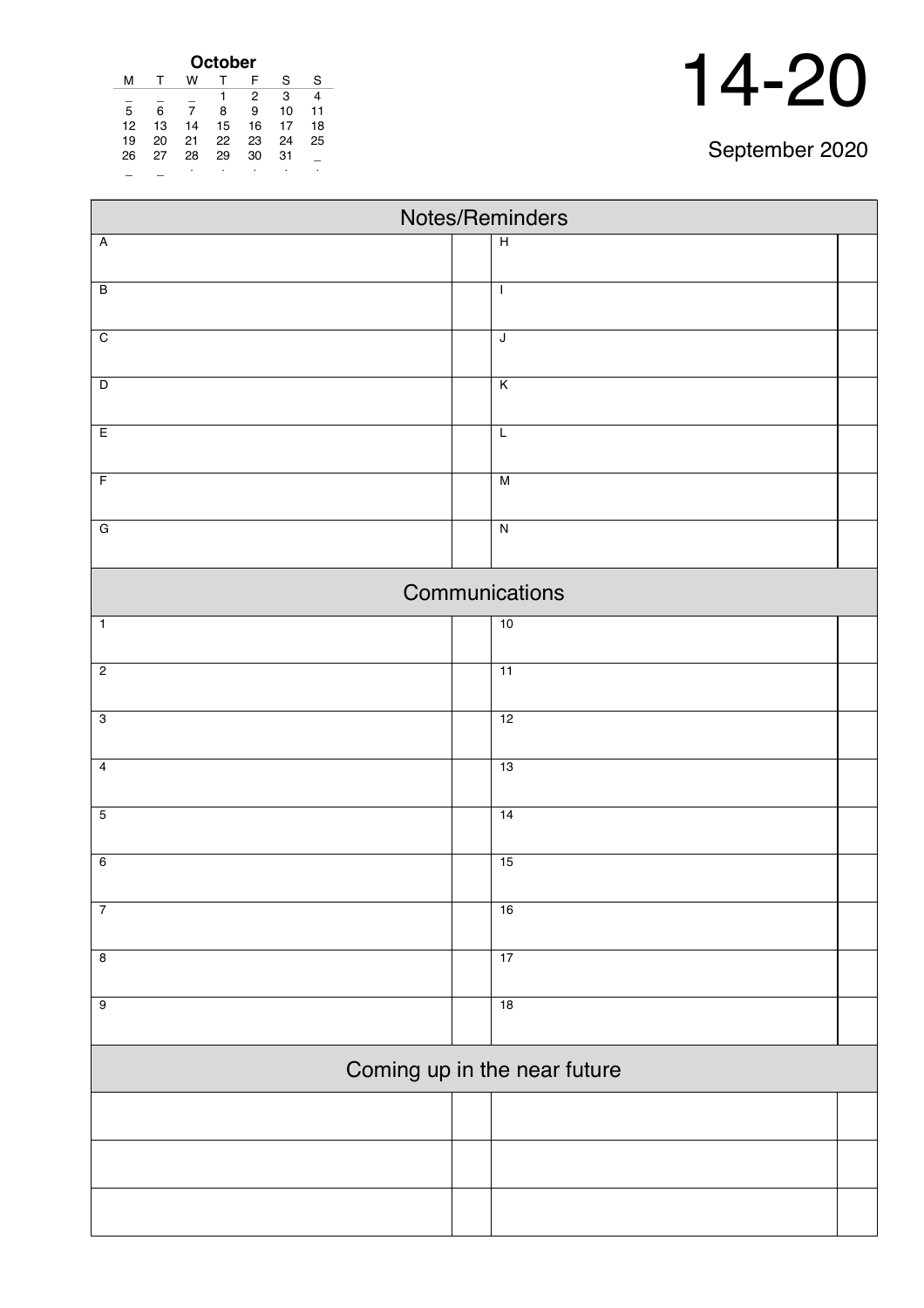## 21-27 This week

| <b>September</b> |    |    |    |    |    |    |
|------------------|----|----|----|----|----|----|
| м                |    | w  |    |    | S  | S  |
|                  |    | 2  | з  |    | 5  | 6  |
|                  | 8  | 9  | 10 | 11 | 12 | 13 |
| 14               | 15 | 16 | 17 | 18 | 19 | 20 |
| 21               | 22 | 23 | 24 | 25 | 26 | 27 |
| 28               | 29 | 30 |    |    |    |    |
|                  |    |    |    |    |    |    |

| Day       | <b>Time</b> | Description | <b>Time</b> | Description |
|-----------|-------------|-------------|-------------|-------------|
| Mon<br>21 |             |             |             |             |
| Tue<br>22 |             |             |             |             |
| Wed<br>23 |             |             |             |             |
| Thu<br>24 |             |             |             |             |
| Fri<br>25 |             |             |             |             |
| Sat<br>26 |             |             |             |             |
| Sun<br>27 |             |             |             |             |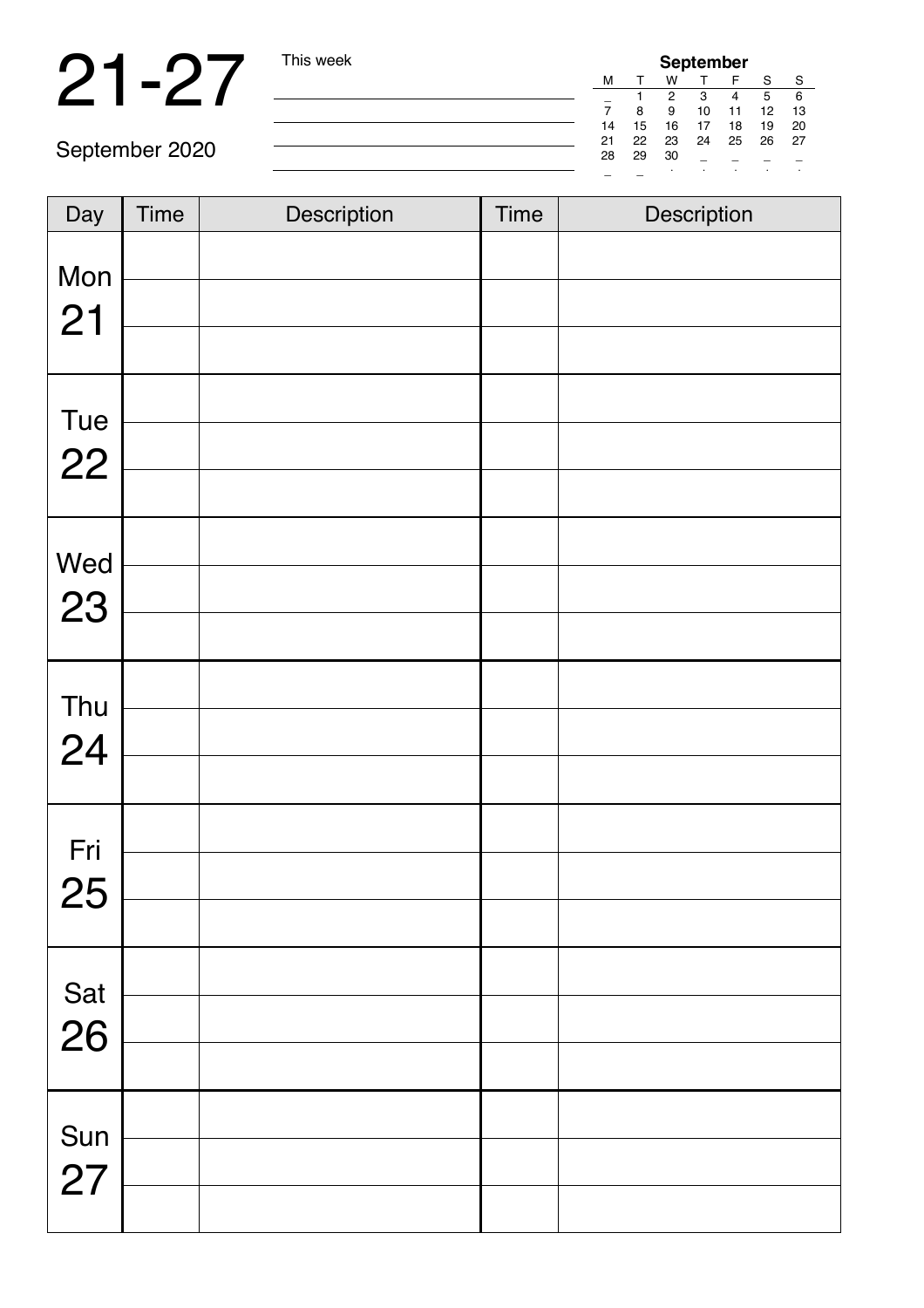| October |    |    |    |                |    |    |
|---------|----|----|----|----------------|----|----|
| м       |    | w  |    | F              | S  | S  |
|         |    |    | 1  | $\overline{2}$ | 3  | 4  |
| 5       | 6  | 7  | 8  | 9              | 10 | 11 |
| 12      | 13 | 14 | 15 | 16             | 17 | 18 |
| 19      | 20 | 21 | 22 | 23             | 24 | 25 |
| 26      | 27 | 28 | 29 | 30             | 31 |    |
|         |    | ٠  | ٠  |                |    | ٠  |

| Notes/Reminders              |                         |  |  |  |
|------------------------------|-------------------------|--|--|--|
| $\overline{A}$               | $\overline{H}$          |  |  |  |
|                              |                         |  |  |  |
| $\overline{B}$               | $\mathbf{I}$            |  |  |  |
| $\overline{C}$               | $\overline{\mathsf{J}}$ |  |  |  |
|                              |                         |  |  |  |
| $\overline{D}$               | $\overline{K}$          |  |  |  |
| E                            | $\overline{L}$          |  |  |  |
| $\overline{F}$               | $\overline{M}$          |  |  |  |
| $\overline{G}$               | $\overline{N}$          |  |  |  |
|                              |                         |  |  |  |
|                              | Communications          |  |  |  |
| $\overline{1}$               | 10                      |  |  |  |
| $\overline{2}$               | $\overline{11}$         |  |  |  |
| $\overline{3}$               | 12                      |  |  |  |
| $\overline{4}$               | 13                      |  |  |  |
| $\overline{5}$               | 14                      |  |  |  |
| $6\overline{6}$              | 15                      |  |  |  |
| $\overline{7}$               | 16                      |  |  |  |
| $\overline{8}$               | 17                      |  |  |  |
| $\overline{9}$               | 18                      |  |  |  |
| Coming up in the near future |                         |  |  |  |
|                              |                         |  |  |  |
|                              |                         |  |  |  |
|                              |                         |  |  |  |
|                              |                         |  |  |  |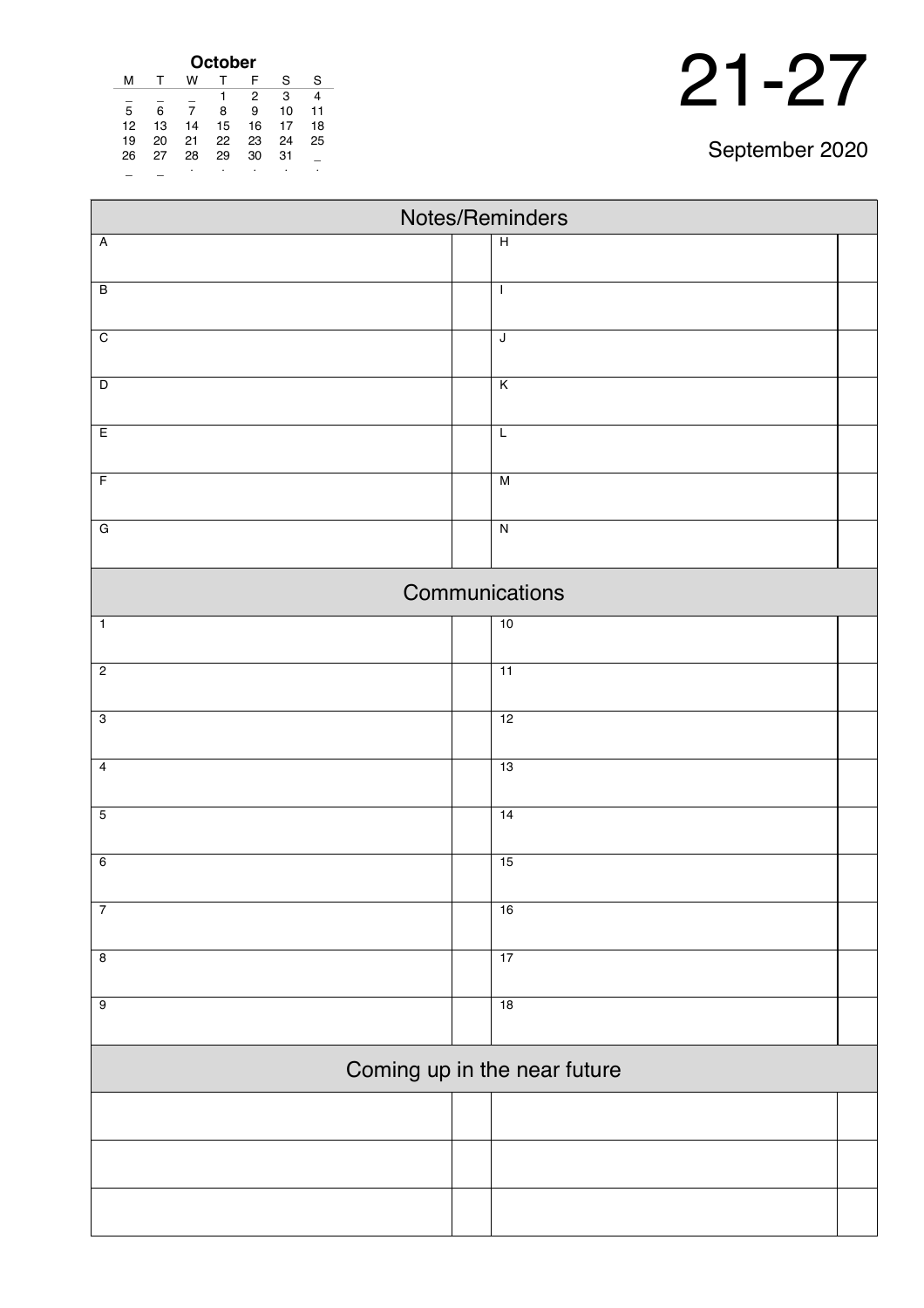### 28-4 This week

| his week <sup>-</sup> |    |    |         | <b>September</b> |    |    |    |  |
|-----------------------|----|----|---------|------------------|----|----|----|--|
|                       | м  |    | w       |                  | F  | S  | S  |  |
|                       | -  |    | 2       | 3                | 4  | 5  | 6  |  |
|                       |    | 8  | 9       | 10               | 11 | 12 | 13 |  |
|                       | 14 | 15 | 16      | 17               | 18 | 19 | 20 |  |
|                       | 21 | 22 | 23      | 24               | 25 | 26 | 27 |  |
|                       | 28 | 29 | 30      |                  |    |    |    |  |
|                       |    |    | $\cdot$ |                  | ٠  |    | ٠  |  |

September 2020 / October 2020

| Day            | <b>Time</b> | Description | <b>Time</b> | Description |
|----------------|-------------|-------------|-------------|-------------|
| Mon<br>28      |             |             |             |             |
|                |             |             |             |             |
| Tue            |             |             |             |             |
| 29             |             |             |             |             |
|                |             |             |             |             |
| Wed            |             |             |             |             |
| 30             |             |             |             |             |
|                |             |             |             |             |
| Thu            |             |             |             |             |
| 1              |             |             |             |             |
|                |             |             |             |             |
| Fri            |             |             |             |             |
| $\mathbf{2}$   |             |             |             |             |
|                |             |             |             |             |
|                |             |             |             |             |
| Sat<br>3       |             |             |             |             |
|                |             |             |             |             |
| Sun            |             |             |             |             |
| $\overline{4}$ |             |             |             |             |
|                |             |             |             |             |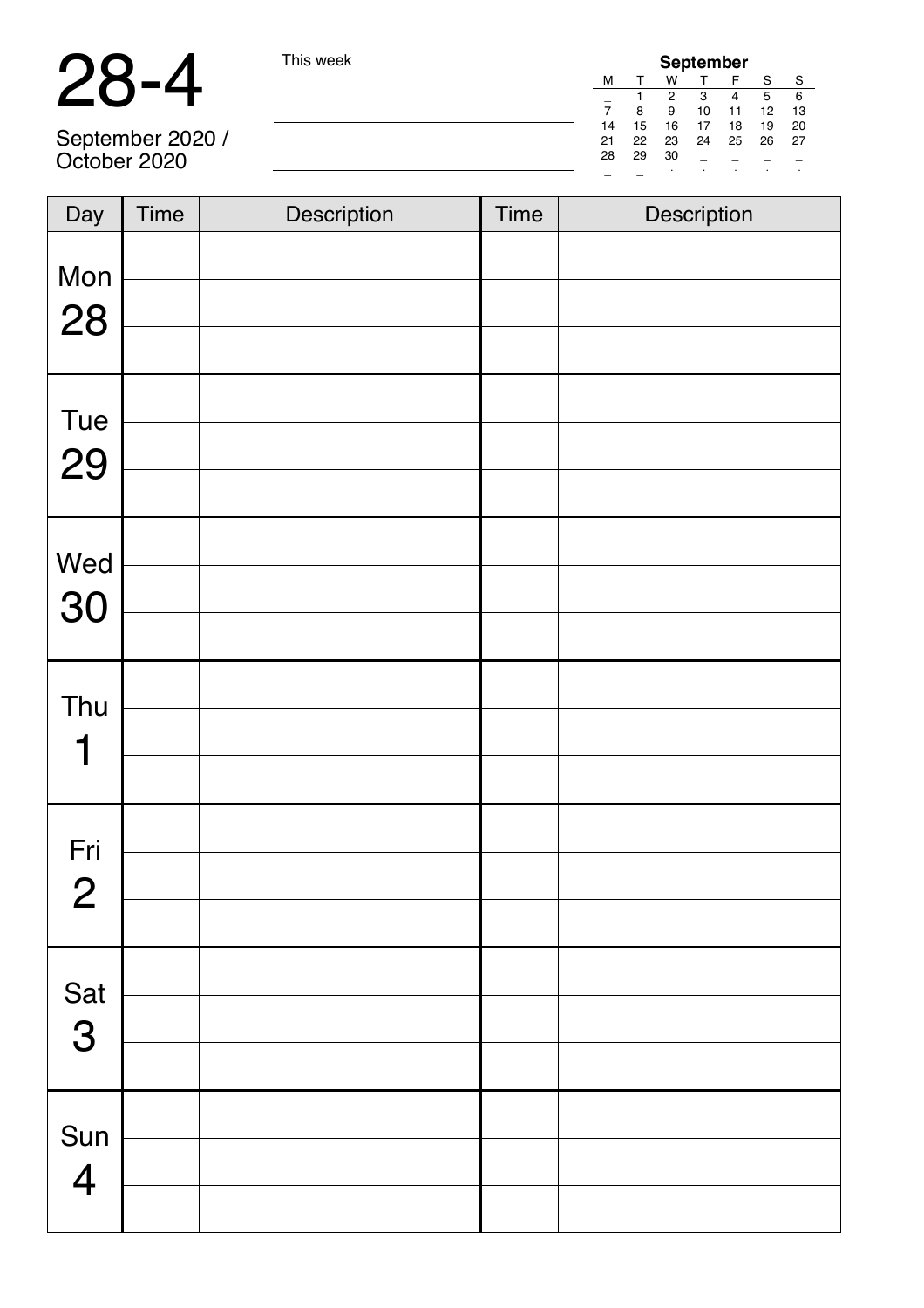| nc<br>$\blacksquare$ | $\overline{\phantom{a}}$ |
|----------------------|--------------------------|
|----------------------|--------------------------|

#### September 2020 / October 2020

| October |    |    |    |    |    |    |
|---------|----|----|----|----|----|----|
| м       |    | w  |    | F  | S  | S  |
|         |    |    |    | 2  | 3  |    |
| 5       | 6  |    | 8  | 9  | 10 | 11 |
| 12      | 13 | 14 | 15 | 16 | 17 | 18 |
| 19      | 20 | 21 | 22 | 23 | 24 | 25 |
| 26      | 27 | 28 | 29 | 30 | 31 |    |
|         |    | ٠  |    |    | ٠  | ٠  |

| Notes/Reminders |                              |  |  |  |
|-----------------|------------------------------|--|--|--|
| $\overline{A}$  | $\overline{H}$               |  |  |  |
|                 |                              |  |  |  |
| $\overline{B}$  | $\mathbf{I}$                 |  |  |  |
| $\overline{C}$  | $\overline{\mathsf{J}}$      |  |  |  |
|                 |                              |  |  |  |
| $\overline{D}$  | $\overline{K}$               |  |  |  |
| E               | $\overline{L}$               |  |  |  |
| $\overline{F}$  | $\overline{M}$               |  |  |  |
| $\overline{G}$  | $\overline{N}$               |  |  |  |
|                 |                              |  |  |  |
|                 | Communications               |  |  |  |
| $\overline{1}$  | 10                           |  |  |  |
| $\overline{2}$  | $\overline{11}$              |  |  |  |
| $\overline{3}$  | 12                           |  |  |  |
| $\overline{4}$  | 13                           |  |  |  |
|                 |                              |  |  |  |
| $\overline{5}$  | 14                           |  |  |  |
| $6\overline{6}$ | 15                           |  |  |  |
| $\overline{7}$  | 16                           |  |  |  |
| $\overline{8}$  | 17                           |  |  |  |
| $\overline{9}$  | 18                           |  |  |  |
|                 |                              |  |  |  |
|                 | Coming up in the near future |  |  |  |
|                 |                              |  |  |  |
|                 |                              |  |  |  |
|                 |                              |  |  |  |
|                 |                              |  |  |  |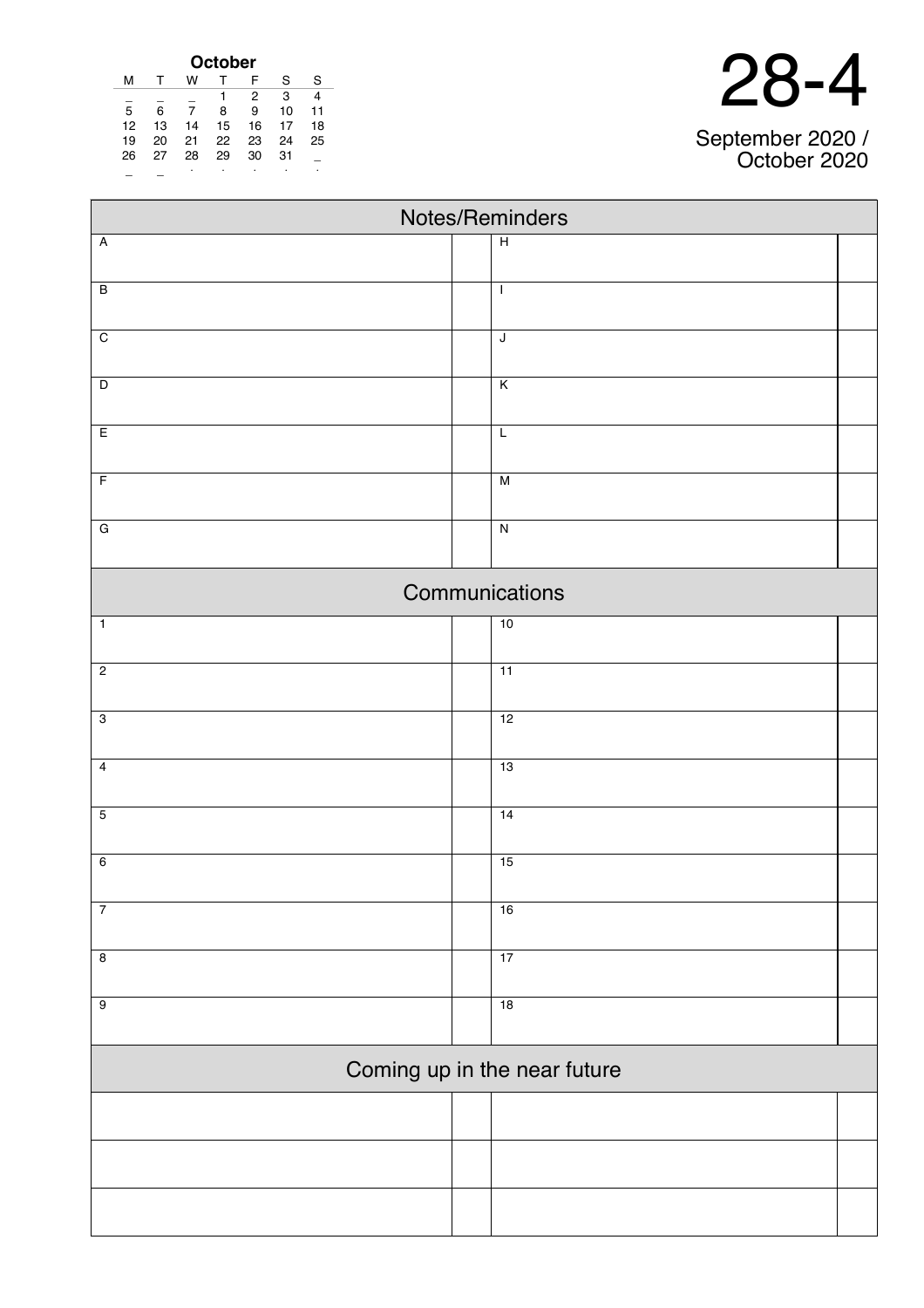|              | This week |    | October |    |    |    |    |    |  |
|--------------|-----------|----|---------|----|----|----|----|----|--|
|              |           | M  |         | w  |    |    |    | -S |  |
|              |           |    |         |    |    | 2  | 3  | 4  |  |
|              |           | 5  | 6       |    | 8  | 9  | 10 |    |  |
|              |           | 12 | 13      | 14 | 15 | 16 | 17 | 18 |  |
|              |           | 19 | 20      | 21 | 22 | 23 | 24 | 25 |  |
| October 2020 |           | 26 | 27      | 28 | 29 | 30 | 31 |    |  |
|              |           | -  |         |    |    |    |    |    |  |

| Day                   | Time | Description | <b>Time</b> | Description |
|-----------------------|------|-------------|-------------|-------------|
| Mon<br>5              |      |             |             |             |
| Tue<br>6              |      |             |             |             |
| Wed<br>$\overline{7}$ |      |             |             |             |
| Thu<br>8              |      |             |             |             |
| Fri<br>$\Omega$<br>J  |      |             |             |             |
| Sat<br>10             |      |             |             |             |
| Sun<br>11             |      |             |             |             |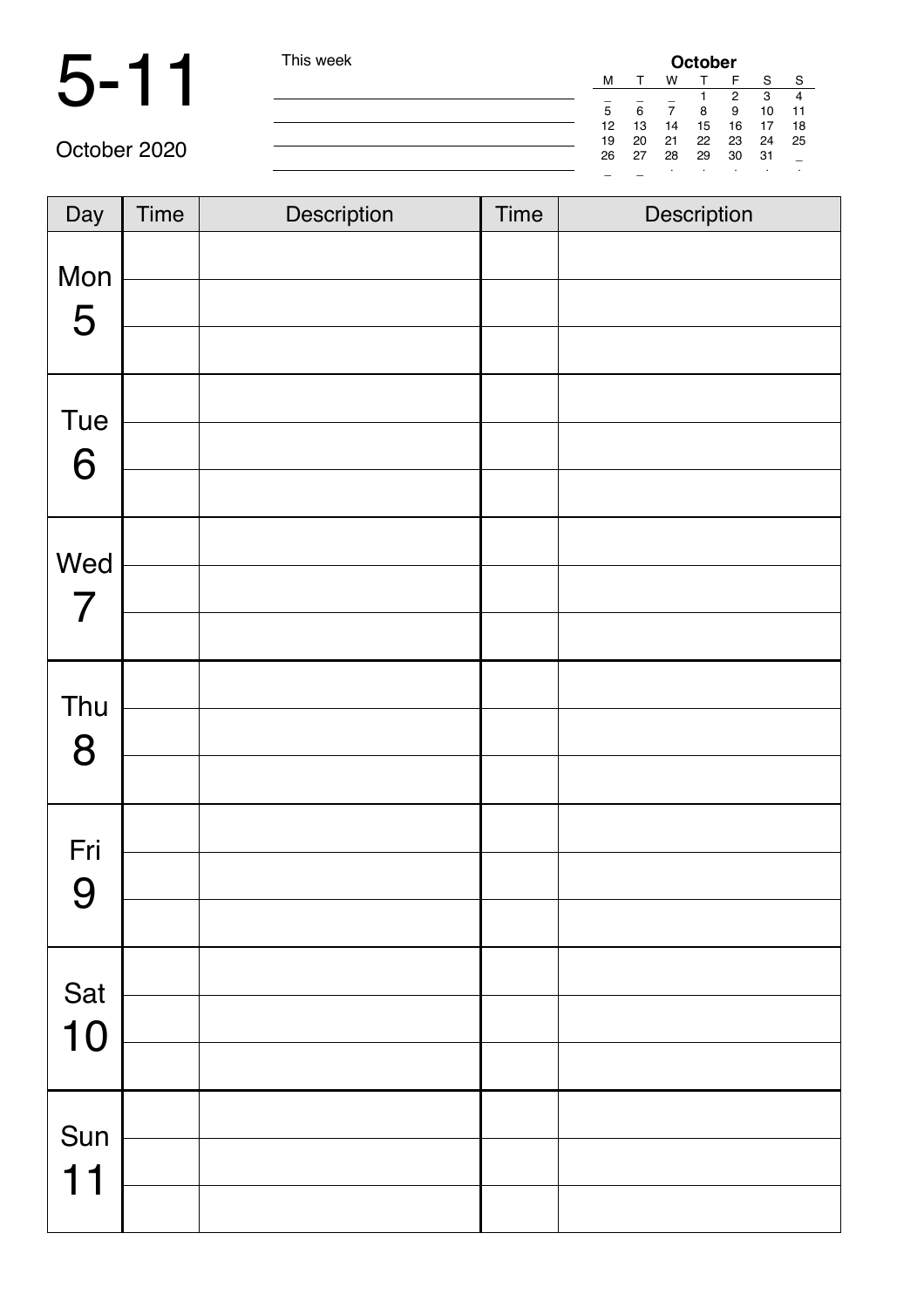| November       |    |    |    |    |    |    |  |  |  |
|----------------|----|----|----|----|----|----|--|--|--|
| м              |    | w  |    | F  | S  | S  |  |  |  |
|                |    |    |    |    |    |    |  |  |  |
| $\overline{2}$ | з  |    | 5  | 6  |    | 8  |  |  |  |
| 9              | 10 | 11 | 12 | 13 | 14 | 15 |  |  |  |
| 16             | 17 | 18 | 19 | 20 | 21 | 22 |  |  |  |
| 23             | 24 | 25 | 26 | 27 | 28 | 29 |  |  |  |
| 30             |    | ٠  |    | ٠  |    | ٠  |  |  |  |

| Notes/Reminders         |  |                              |  |  |  |  |  |
|-------------------------|--|------------------------------|--|--|--|--|--|
| $\overline{A}$          |  | $\overline{H}$               |  |  |  |  |  |
| $\overline{B}$          |  | $\mathbf{I}$                 |  |  |  |  |  |
|                         |  |                              |  |  |  |  |  |
| $\overline{C}$          |  | $\overline{\mathsf{J}}$      |  |  |  |  |  |
| $\overline{D}$          |  | Κ                            |  |  |  |  |  |
| E                       |  | L                            |  |  |  |  |  |
|                         |  |                              |  |  |  |  |  |
| $\overline{F}$          |  | $\overline{M}$               |  |  |  |  |  |
| ${\bf G}$               |  | $\overline{N}$               |  |  |  |  |  |
|                         |  | Communications               |  |  |  |  |  |
| $\overline{1}$          |  | 10                           |  |  |  |  |  |
| $\overline{2}$          |  | 11                           |  |  |  |  |  |
|                         |  |                              |  |  |  |  |  |
| $\overline{3}$          |  | 12                           |  |  |  |  |  |
| $\overline{4}$          |  | 13                           |  |  |  |  |  |
| $\overline{5}$          |  | 14                           |  |  |  |  |  |
| $\overline{6}$          |  | 15                           |  |  |  |  |  |
|                         |  |                              |  |  |  |  |  |
| $\overline{7}$          |  | 16                           |  |  |  |  |  |
| $\overline{\mathbf{8}}$ |  | 17                           |  |  |  |  |  |
| $\overline{9}$          |  | 18                           |  |  |  |  |  |
|                         |  |                              |  |  |  |  |  |
|                         |  | Coming up in the near future |  |  |  |  |  |
|                         |  |                              |  |  |  |  |  |
|                         |  |                              |  |  |  |  |  |
|                         |  |                              |  |  |  |  |  |
|                         |  |                              |  |  |  |  |  |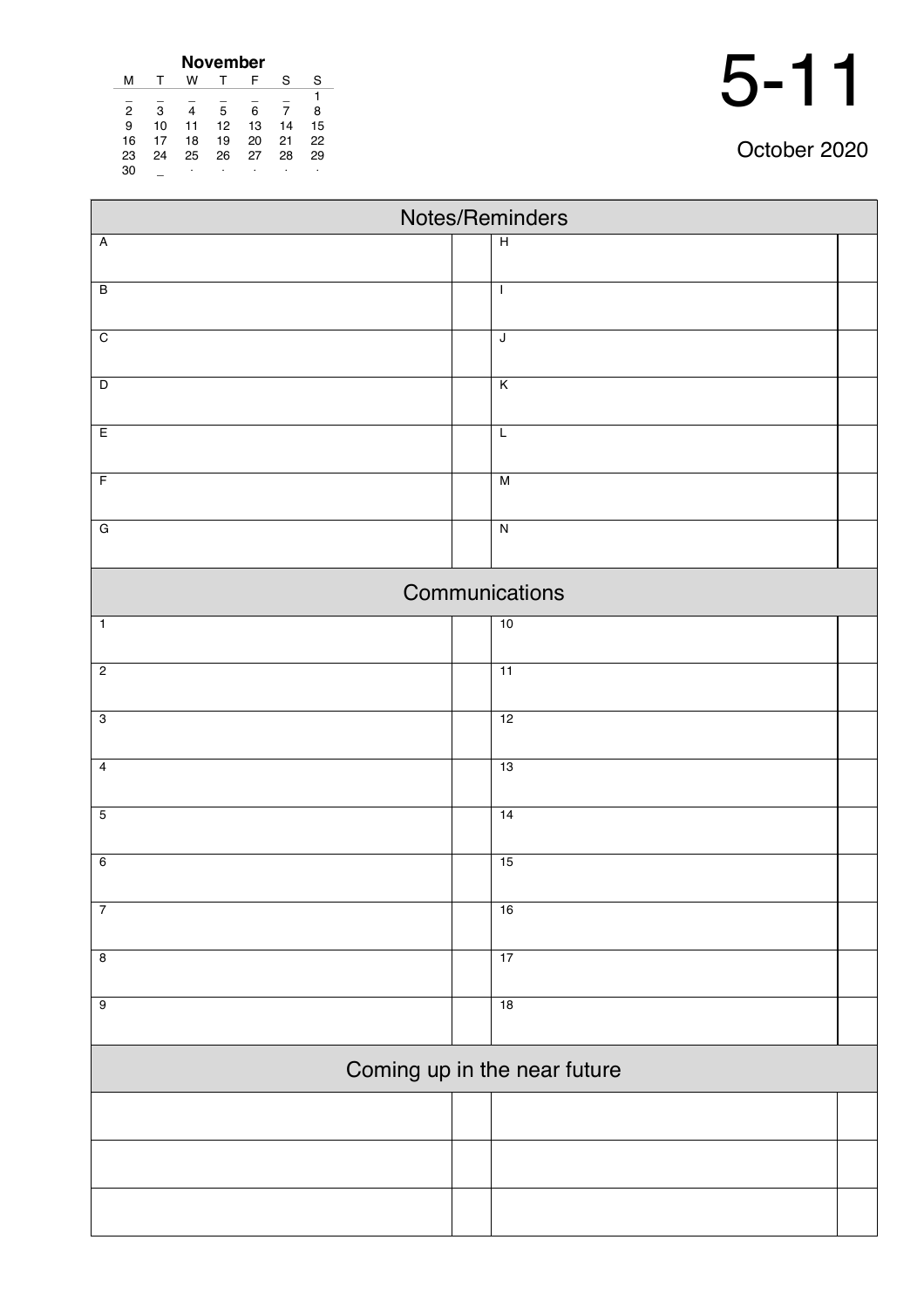# 12-18 This week

| <b>October</b> |    |    |    |    |    |    |  |
|----------------|----|----|----|----|----|----|--|
| м              |    | w  |    |    | S  | S  |  |
|                |    |    |    | 2  | 3  |    |  |
| 5              | 6  |    | 8  | 9  | 10 | 11 |  |
| 12             | 13 | 14 | 15 | 16 | 17 | 18 |  |
| 19             | 20 | 21 | 22 | 23 | 24 | 25 |  |
| 26             | 27 | 28 | 29 | 30 | 31 |    |  |
|                |    |    |    |    |    | ٠  |  |

| Day       | <b>Time</b> | Description | <b>Time</b> | Description |
|-----------|-------------|-------------|-------------|-------------|
| Mon<br>12 |             |             |             |             |
| Tue<br>13 |             |             |             |             |
| Wed<br>14 |             |             |             |             |
| Thu<br>15 |             |             |             |             |
| Fri<br>16 |             |             |             |             |
| Sat<br>17 |             |             |             |             |
| Sun<br>18 |             |             |             |             |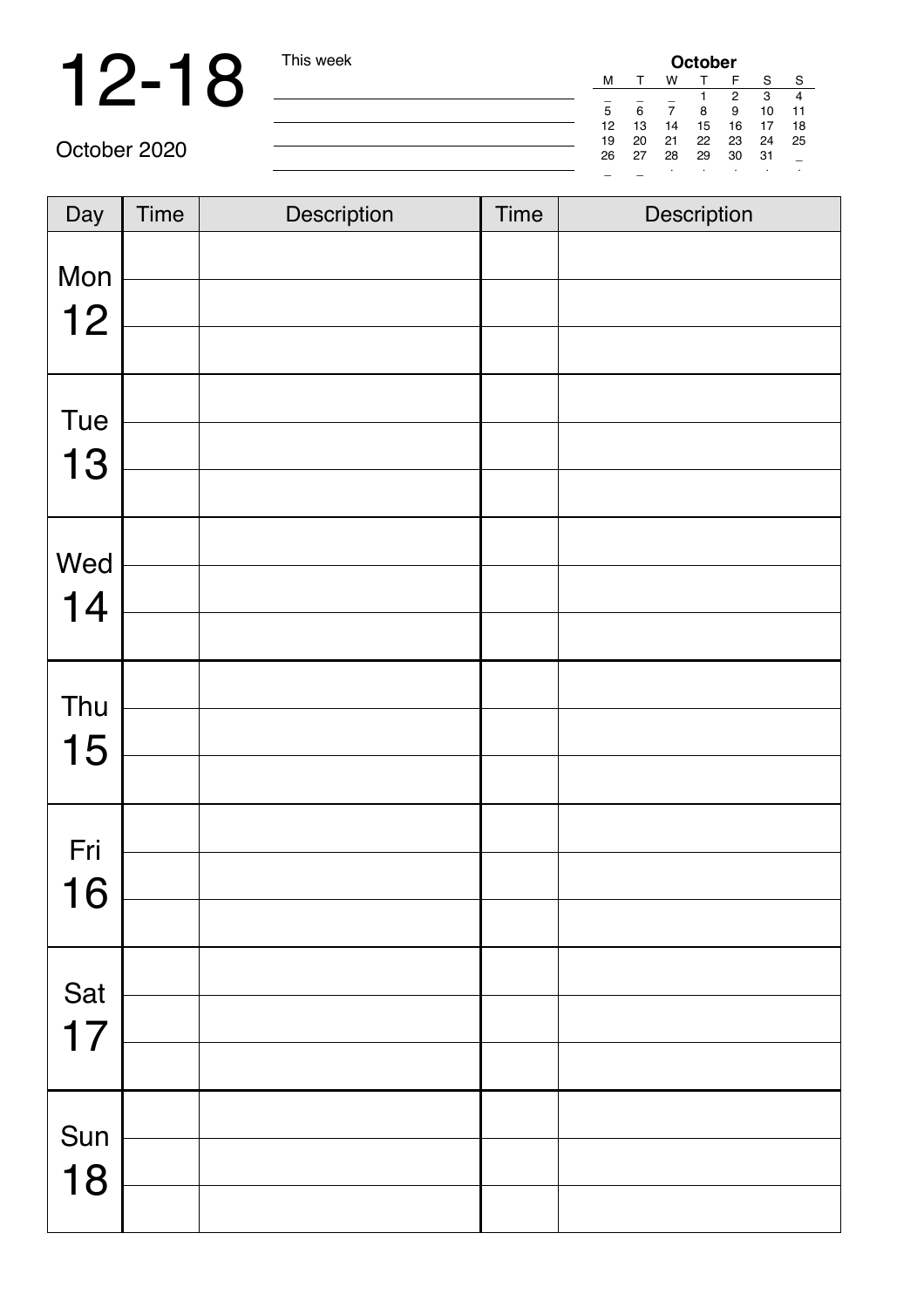| October 2020 |  |
|--------------|--|
|--------------|--|

| <b>November</b> |    |    |    |    |    |    |  |  |  |
|-----------------|----|----|----|----|----|----|--|--|--|
| м               |    | w  |    | F  | S  | S  |  |  |  |
|                 |    |    |    |    |    |    |  |  |  |
| $\overline{2}$  | 3  | 4  | 5  | 6  | 7  | 8  |  |  |  |
| 9               | 10 | 11 | 12 | 13 | 14 | 15 |  |  |  |
| 16              | 17 | 18 | 19 | 20 | 21 | 22 |  |  |  |
| 23              | 24 | 25 | 26 | 27 | 28 | 29 |  |  |  |
| 30              |    | ٠  | ٠  |    | ٠  | ٠  |  |  |  |

| Notes/Reminders         |  |                              |  |  |  |  |  |
|-------------------------|--|------------------------------|--|--|--|--|--|
| $\overline{A}$          |  | $\overline{H}$               |  |  |  |  |  |
|                         |  |                              |  |  |  |  |  |
| $\overline{B}$          |  | $\mathbf{I}$                 |  |  |  |  |  |
| $\overline{C}$          |  | $\overline{\mathsf{J}}$      |  |  |  |  |  |
|                         |  |                              |  |  |  |  |  |
| $\overline{D}$          |  | $\overline{\mathsf{K}}$      |  |  |  |  |  |
| E                       |  | $\overline{L}$               |  |  |  |  |  |
| $\overline{F}$          |  | M                            |  |  |  |  |  |
| $\overline{\mathsf{G}}$ |  | $\overline{N}$               |  |  |  |  |  |
|                         |  |                              |  |  |  |  |  |
|                         |  | Communications               |  |  |  |  |  |
| $\mathbf{1}$            |  | 10                           |  |  |  |  |  |
| $\overline{2}$          |  | 11                           |  |  |  |  |  |
| $\overline{3}$          |  | 12                           |  |  |  |  |  |
| $\overline{4}$          |  | 13                           |  |  |  |  |  |
| $\overline{5}$          |  | 14                           |  |  |  |  |  |
|                         |  |                              |  |  |  |  |  |
| $6\overline{6}$         |  | 15                           |  |  |  |  |  |
| $\overline{7}$          |  | 16                           |  |  |  |  |  |
| $\overline{8}$          |  | 17                           |  |  |  |  |  |
| $\overline{9}$          |  | 18                           |  |  |  |  |  |
|                         |  |                              |  |  |  |  |  |
|                         |  | Coming up in the near future |  |  |  |  |  |
|                         |  |                              |  |  |  |  |  |
|                         |  |                              |  |  |  |  |  |
|                         |  |                              |  |  |  |  |  |
|                         |  |                              |  |  |  |  |  |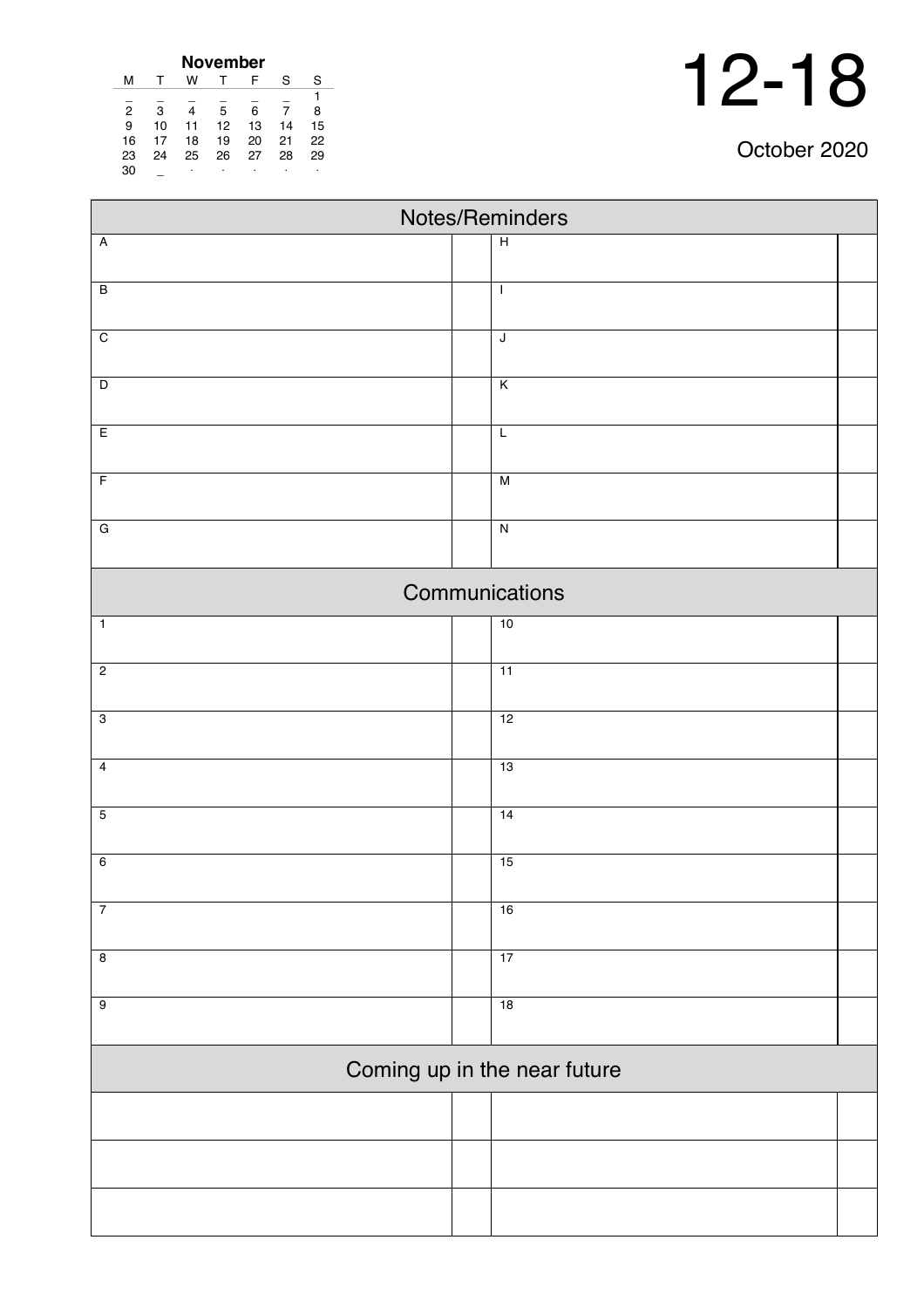## 19-25 This week

| <b>October</b> |    |    |    |    |    |    |  |
|----------------|----|----|----|----|----|----|--|
| м              |    | w  |    | F  | S  | S  |  |
|                |    |    |    | 2  | 3  |    |  |
| 5              | 6  |    | 8  | 9  | 10 | 11 |  |
| 12             | 13 | 14 | 15 | 16 | 17 | 18 |  |
| 19             | 20 | 21 | 22 | 23 | 24 | 25 |  |
| 26             | 27 | 28 | 29 | 30 | 31 |    |  |
|                |    |    |    |    |    | ٠  |  |

| Day | <b>Time</b> | Description | <b>Time</b> | Description |
|-----|-------------|-------------|-------------|-------------|
| Mon |             |             |             |             |
| 19  |             |             |             |             |
| Tue |             |             |             |             |
| 20  |             |             |             |             |
| Wed |             |             |             |             |
| 21  |             |             |             |             |
|     |             |             |             |             |
| Thu |             |             |             |             |
| 22  |             |             |             |             |
| Fri |             |             |             |             |
| 23  |             |             |             |             |
|     |             |             |             |             |
| Sat |             |             |             |             |
| 24  |             |             |             |             |
|     |             |             |             |             |
| Sun |             |             |             |             |
| 25  |             |             |             |             |
|     |             |             |             |             |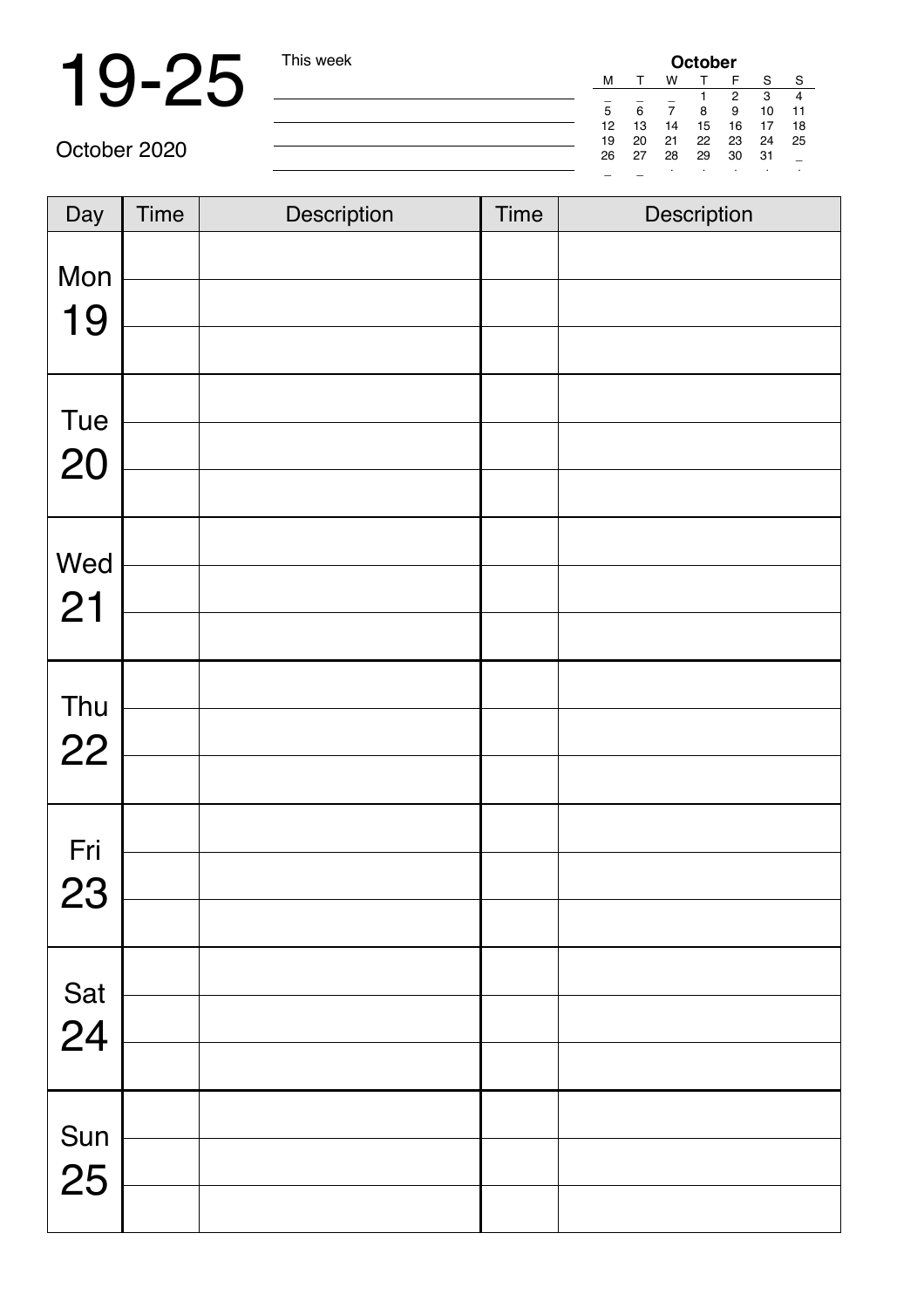| 19-25 |
|-------|
|       |

| October 2020 |  |  |
|--------------|--|--|
|              |  |  |

| November       |    |    |    |    |    |    |  |  |  |  |
|----------------|----|----|----|----|----|----|--|--|--|--|
| м              | т  | w  |    | F  | S  | S  |  |  |  |  |
|                |    |    |    |    |    | 1  |  |  |  |  |
| $\overline{2}$ | 3  | 4  | 5  | 6  |    | 8  |  |  |  |  |
| 9              | 10 | 11 | 12 | 13 | 14 | 15 |  |  |  |  |
| 16             | 17 | 18 | 19 | 20 | 21 | 22 |  |  |  |  |
| 23             | 24 | 25 | 26 | 27 | 28 | 29 |  |  |  |  |
| 30             |    | ٠  | ٠  | ٠  |    | ٠  |  |  |  |  |

 $\blacksquare$ 

| Notes/Reminders |  |                              |  |  |  |  |  |  |
|-----------------|--|------------------------------|--|--|--|--|--|--|
| $\overline{A}$  |  | $\overline{H}$               |  |  |  |  |  |  |
| $\overline{B}$  |  |                              |  |  |  |  |  |  |
|                 |  | $\mathbf{I}$                 |  |  |  |  |  |  |
| $\overline{C}$  |  | $\overline{\mathsf{J}}$      |  |  |  |  |  |  |
|                 |  |                              |  |  |  |  |  |  |
| $\overline{D}$  |  | $\overline{\mathsf{K}}$      |  |  |  |  |  |  |
| E               |  | $\mathsf L$                  |  |  |  |  |  |  |
| $\overline{F}$  |  | M                            |  |  |  |  |  |  |
|                 |  |                              |  |  |  |  |  |  |
| $\overline{G}$  |  | $\overline{\mathsf{N}}$      |  |  |  |  |  |  |
|                 |  | Communications               |  |  |  |  |  |  |
| $\overline{1}$  |  | 10                           |  |  |  |  |  |  |
|                 |  |                              |  |  |  |  |  |  |
| $\overline{2}$  |  | $\overline{11}$              |  |  |  |  |  |  |
| $\overline{3}$  |  | 12                           |  |  |  |  |  |  |
|                 |  |                              |  |  |  |  |  |  |
| $\overline{4}$  |  | 13                           |  |  |  |  |  |  |
| $\overline{5}$  |  | 14                           |  |  |  |  |  |  |
|                 |  |                              |  |  |  |  |  |  |
| $\overline{6}$  |  | 15                           |  |  |  |  |  |  |
|                 |  |                              |  |  |  |  |  |  |
| $\overline{7}$  |  | 16                           |  |  |  |  |  |  |
| $\overline{8}$  |  | 17                           |  |  |  |  |  |  |
| $\overline{9}$  |  | 18                           |  |  |  |  |  |  |
|                 |  |                              |  |  |  |  |  |  |
|                 |  | Coming up in the near future |  |  |  |  |  |  |
|                 |  |                              |  |  |  |  |  |  |
|                 |  |                              |  |  |  |  |  |  |
|                 |  |                              |  |  |  |  |  |  |
|                 |  |                              |  |  |  |  |  |  |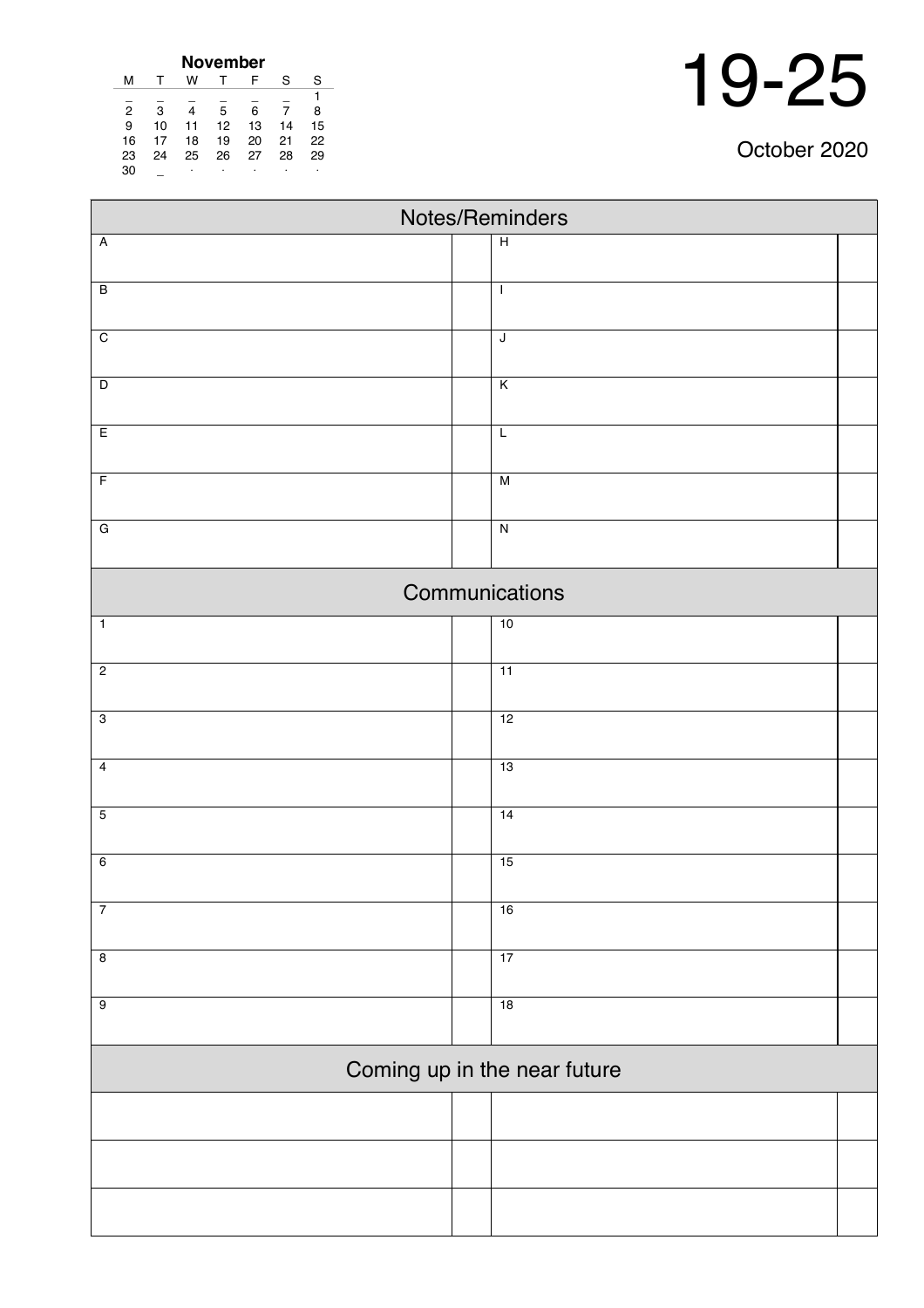## 26-1 This week

| I his week | October |    |    |    |    |         |    |  |
|------------|---------|----|----|----|----|---------|----|--|
|            | M       |    | w  |    | F  | S       | S  |  |
|            |         |    |    |    | 2  | 3       | 4  |  |
|            | 5       | 6  |    | 8  | 9  | 10      | 11 |  |
|            | 12      | 13 | 14 | 15 | 16 | 17      | 18 |  |
|            | 19      | 20 | 21 | 22 | 23 | 24      | 25 |  |
|            | 26      | 27 | 28 | 29 | 30 | -31     |    |  |
|            |         |    |    | ٠  | ٠  | $\cdot$ | ٠  |  |
|            |         |    |    |    |    |         |    |  |

October 2020 / November 2020

| Day       | <b>Time</b> | Description | <b>Time</b> | Description |
|-----------|-------------|-------------|-------------|-------------|
| Mon<br>26 |             |             |             |             |
| Tue<br>27 |             |             |             |             |
| Wed<br>28 |             |             |             |             |
| Thu<br>29 |             |             |             |             |
| Fri<br>30 |             |             |             |             |
| Sat<br>31 |             |             |             |             |
| Sun<br>1  |             |             |             |             |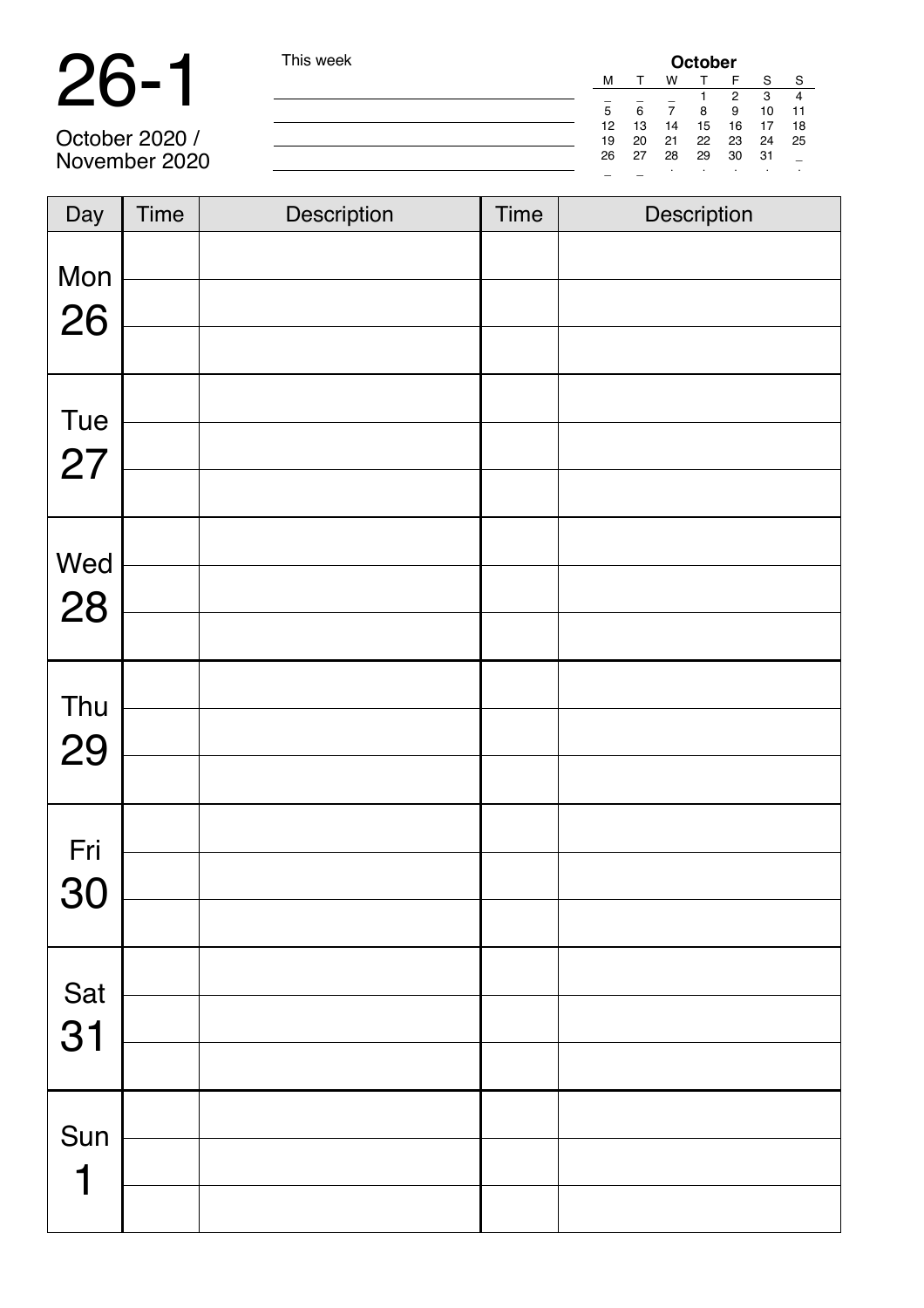| November       |    |    |    |    |    |    |  |  |  |  |
|----------------|----|----|----|----|----|----|--|--|--|--|
| м              | т  | w  |    | F  | S  | S  |  |  |  |  |
|                |    |    |    |    |    |    |  |  |  |  |
| $\overline{2}$ | 3  |    | 5  | 6  |    | 8  |  |  |  |  |
| 9              | 10 | 11 | 12 | 13 | 14 | 15 |  |  |  |  |
| 16             | 17 | 18 | 19 | 20 | 21 | 22 |  |  |  |  |
| 23             | 24 | 25 | 26 | 27 | 28 | 29 |  |  |  |  |
| 30             |    | ٠  |    | ٠  |    | ٠  |  |  |  |  |

| Notes/Reminders         |                              |  |  |  |  |  |  |
|-------------------------|------------------------------|--|--|--|--|--|--|
| Ā                       | $\overline{H}$               |  |  |  |  |  |  |
| $\overline{\mathsf{B}}$ | $\overline{1}$               |  |  |  |  |  |  |
| $\overline{\text{c}}$   | $\mathsf J$                  |  |  |  |  |  |  |
| D                       | $\overline{K}$               |  |  |  |  |  |  |
| E                       | $\overline{L}$               |  |  |  |  |  |  |
| $\overline{F}$          | $\overline{\mathsf{M}}$      |  |  |  |  |  |  |
| G                       | ${\sf N}$                    |  |  |  |  |  |  |
|                         | Communications               |  |  |  |  |  |  |
| $\overline{1}$          | 10                           |  |  |  |  |  |  |
| $\overline{2}$          | $\overline{11}$              |  |  |  |  |  |  |
| $\overline{3}$          | 12                           |  |  |  |  |  |  |
| 4                       | 13                           |  |  |  |  |  |  |
| 5                       | $\overline{14}$              |  |  |  |  |  |  |
| 6                       | 15                           |  |  |  |  |  |  |
| 7                       | 16                           |  |  |  |  |  |  |
| 8                       | 17                           |  |  |  |  |  |  |
| 9                       | 18                           |  |  |  |  |  |  |
|                         | Coming up in the near future |  |  |  |  |  |  |
|                         |                              |  |  |  |  |  |  |
|                         |                              |  |  |  |  |  |  |
|                         |                              |  |  |  |  |  |  |

October 2020 / November 2020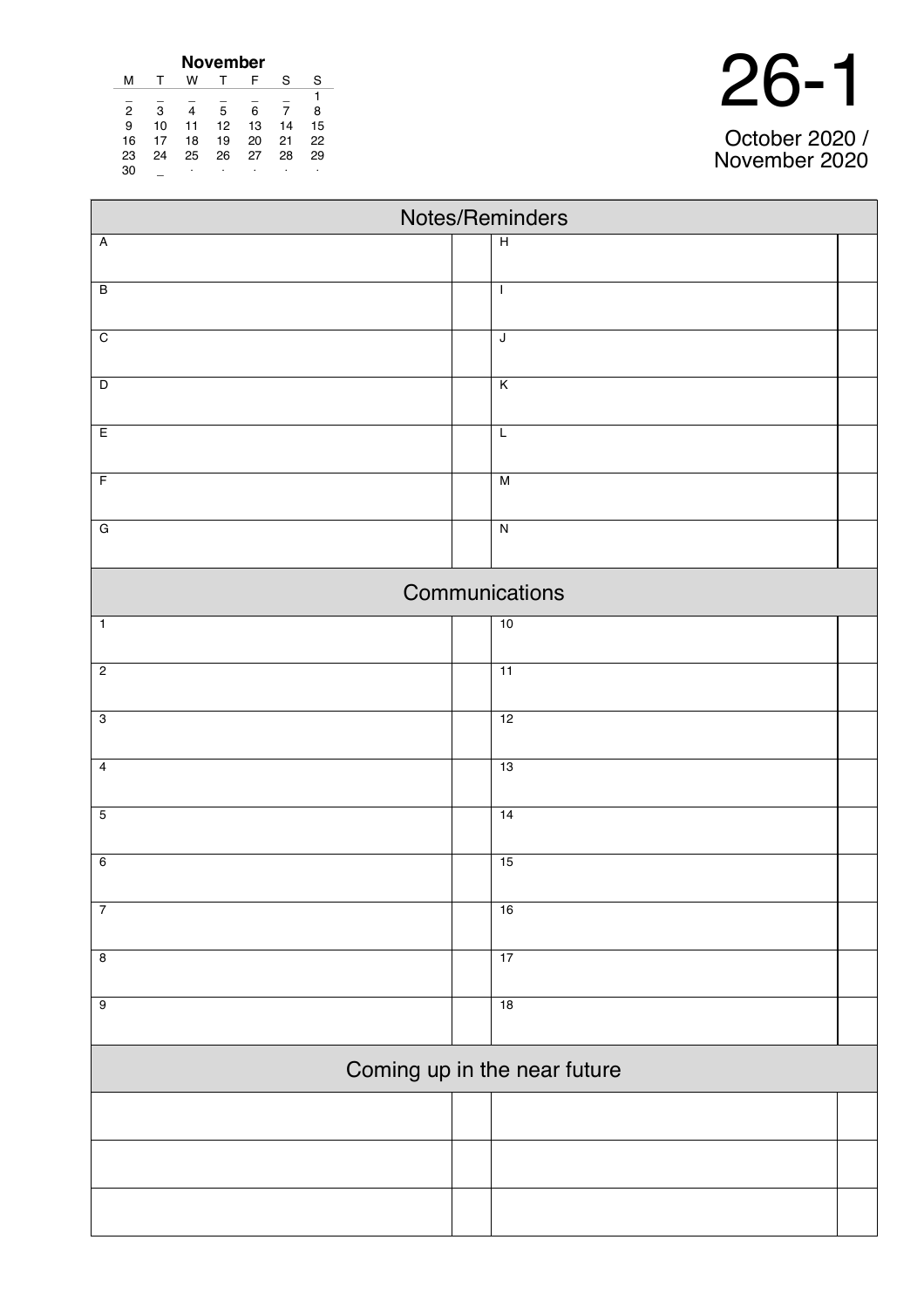#### 2-8 This

| s week |    |    |    | <b>November</b> |       |    |    |
|--------|----|----|----|-----------------|-------|----|----|
|        | M  |    | W  |                 | E     | S  | -S |
|        |    |    |    |                 |       |    |    |
|        | 2  | 3  | 4  | 5               | 6     |    | 8  |
|        | 9  | 10 | 11 | 12              | 13    | 14 | 15 |
|        | 16 | 17 | 18 | 19              | 20    | 21 | 22 |
|        | 23 | 24 | 25 |                 | 26 27 | 28 | 29 |
|        | 30 |    |    |                 | ٠     | ٠  |    |

| Day                      | Time | Description | <b>Time</b> | Description |
|--------------------------|------|-------------|-------------|-------------|
| Mon<br>$\overline{2}$    |      |             |             |             |
|                          |      |             |             |             |
| Tue                      |      |             |             |             |
| 3                        |      |             |             |             |
|                          |      |             |             |             |
| Wed<br>4                 |      |             |             |             |
|                          |      |             |             |             |
| Thu                      |      |             |             |             |
| 5                        |      |             |             |             |
|                          |      |             |             |             |
| Fri<br>$\mathbf{\Omega}$ |      |             |             |             |
| Ő                        |      |             |             |             |
| Sat                      |      |             |             |             |
| $\overline{7}$           |      |             |             |             |
|                          |      |             |             |             |
| Sun                      |      |             |             |             |
| 8                        |      |             |             |             |
|                          |      |             |             |             |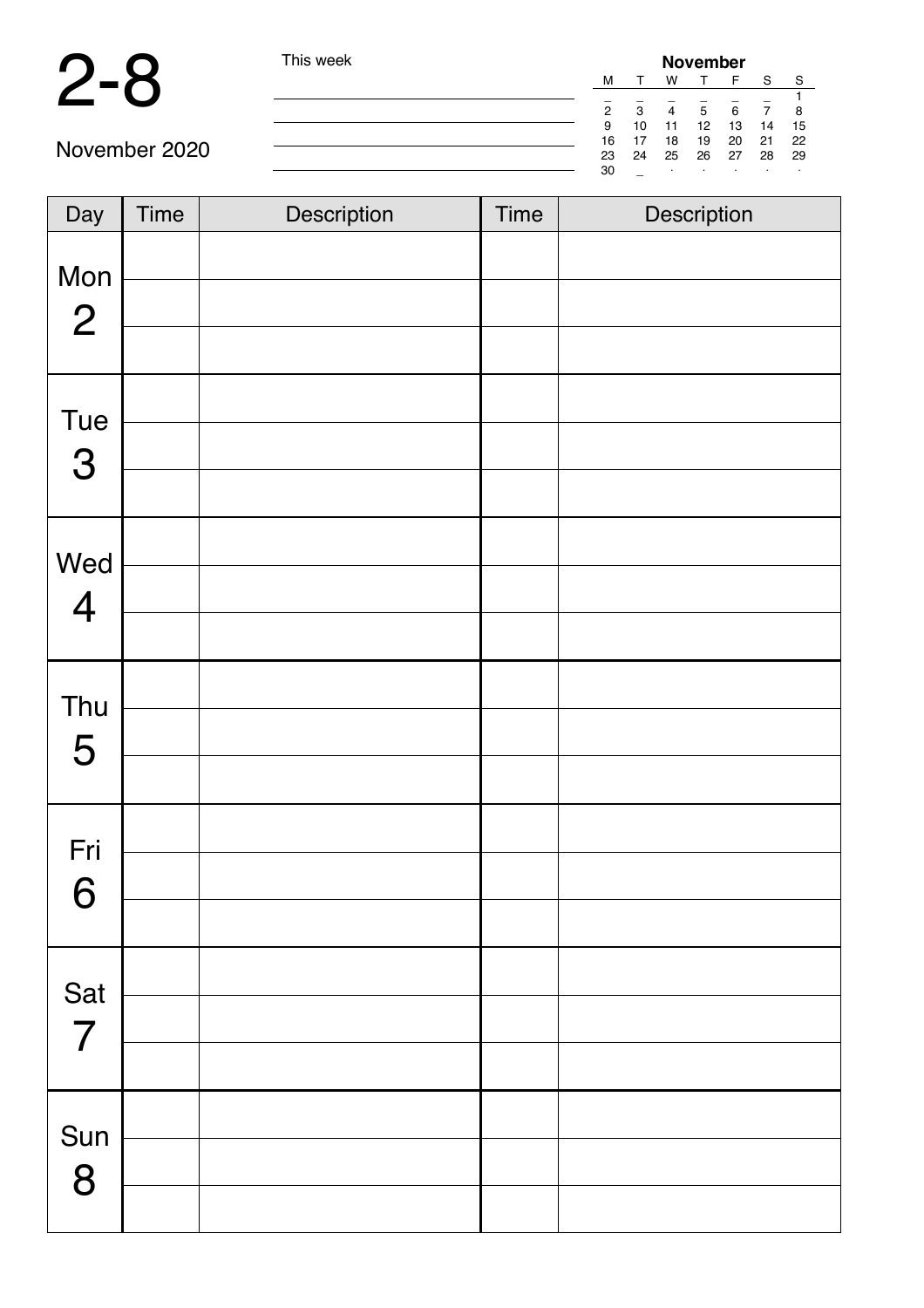| <b>December</b> |    |    |    |    |    |    |  |  |  |  |
|-----------------|----|----|----|----|----|----|--|--|--|--|
| м               |    | w  |    | F  | S  | S  |  |  |  |  |
|                 |    | 2  | 3  | 4  | 5  | 6  |  |  |  |  |
| 7               | 8  | 9  | 10 | 11 | 12 | 13 |  |  |  |  |
| 14              | 15 | 16 | 17 | 18 | 19 | 20 |  |  |  |  |
| 21              | 22 | 23 | 24 | 25 | 26 | 27 |  |  |  |  |
| 28              | 29 | 30 | 31 |    |    |    |  |  |  |  |
|                 |    | ٠  | ٠  |    |    |    |  |  |  |  |

| Notes/Reminders |  |                              |  |  |  |  |  |
|-----------------|--|------------------------------|--|--|--|--|--|
| $\overline{A}$  |  | $\overline{H}$               |  |  |  |  |  |
|                 |  |                              |  |  |  |  |  |
| $\overline{B}$  |  | $\mathbf{I}$                 |  |  |  |  |  |
| $\overline{C}$  |  | $\mathsf J$                  |  |  |  |  |  |
|                 |  |                              |  |  |  |  |  |
| $\overline{D}$  |  | K                            |  |  |  |  |  |
| E               |  | $\overline{L}$               |  |  |  |  |  |
|                 |  |                              |  |  |  |  |  |
| $\overline{F}$  |  | $\overline{M}$               |  |  |  |  |  |
| $\overline{G}$  |  | $\overline{N}$               |  |  |  |  |  |
|                 |  |                              |  |  |  |  |  |
|                 |  | Communications               |  |  |  |  |  |
|                 |  |                              |  |  |  |  |  |
| $\overline{1}$  |  | 10                           |  |  |  |  |  |
| $\overline{2}$  |  | 11                           |  |  |  |  |  |
|                 |  |                              |  |  |  |  |  |
| $\overline{3}$  |  | 12                           |  |  |  |  |  |
| $\overline{4}$  |  | 13                           |  |  |  |  |  |
|                 |  |                              |  |  |  |  |  |
| $\overline{5}$  |  | 14                           |  |  |  |  |  |
| $\overline{6}$  |  | 15                           |  |  |  |  |  |
|                 |  |                              |  |  |  |  |  |
| $\overline{7}$  |  | 16                           |  |  |  |  |  |
|                 |  |                              |  |  |  |  |  |
| $\overline{8}$  |  | 17                           |  |  |  |  |  |
| $\overline{9}$  |  | 18                           |  |  |  |  |  |
|                 |  |                              |  |  |  |  |  |
|                 |  | Coming up in the near future |  |  |  |  |  |
|                 |  |                              |  |  |  |  |  |
|                 |  |                              |  |  |  |  |  |
|                 |  |                              |  |  |  |  |  |
|                 |  |                              |  |  |  |  |  |
|                 |  |                              |  |  |  |  |  |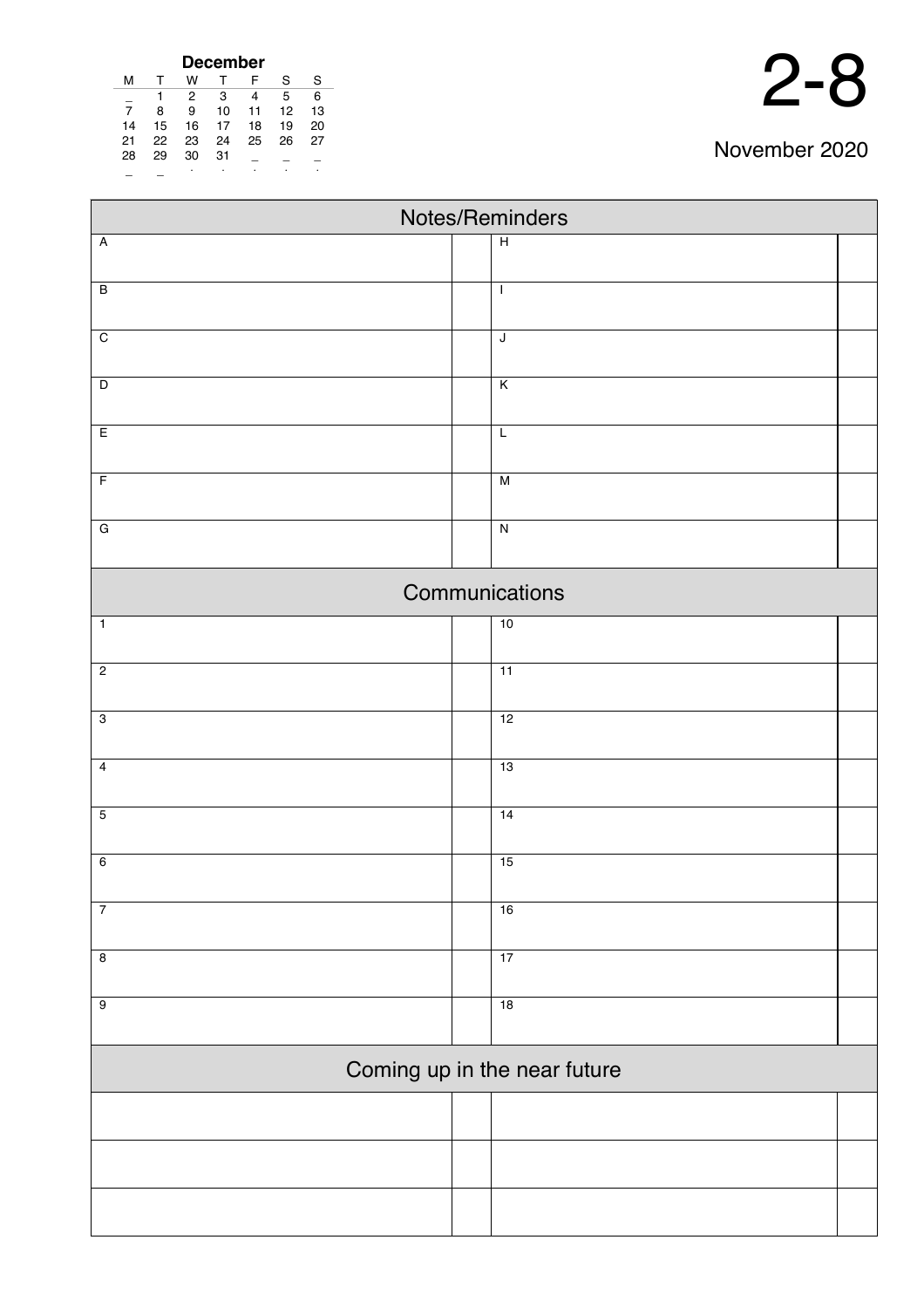## 9-15 This week

| week | <b>November</b> |    |         |    |    |    |    |  |  |
|------|-----------------|----|---------|----|----|----|----|--|--|
|      | М               |    | w       |    | F  | S  | S  |  |  |
|      |                 |    |         |    |    |    |    |  |  |
|      | 2               | 3  | 4       | 5  | 6  |    | 8  |  |  |
|      | 9               | 10 | 11      | 12 | 13 | 14 | 15 |  |  |
|      | 16              | 17 | 18      | 19 | 20 | 21 | 22 |  |  |
|      | 23              | 24 | 25      | 26 | 27 | 28 | 29 |  |  |
|      | 30              |    | $\cdot$ | ٠  | ٠  | ٠  |    |  |  |

| Day       | Time | Description | <b>Time</b> | Description |
|-----------|------|-------------|-------------|-------------|
| Mon<br>9  |      |             |             |             |
| Tue<br>10 |      |             |             |             |
| Wed<br>11 |      |             |             |             |
| Thu<br>12 |      |             |             |             |
| Fri<br>13 |      |             |             |             |
| Sat<br>14 |      |             |             |             |
| Sun<br>15 |      |             |             |             |
|           |      |             |             |             |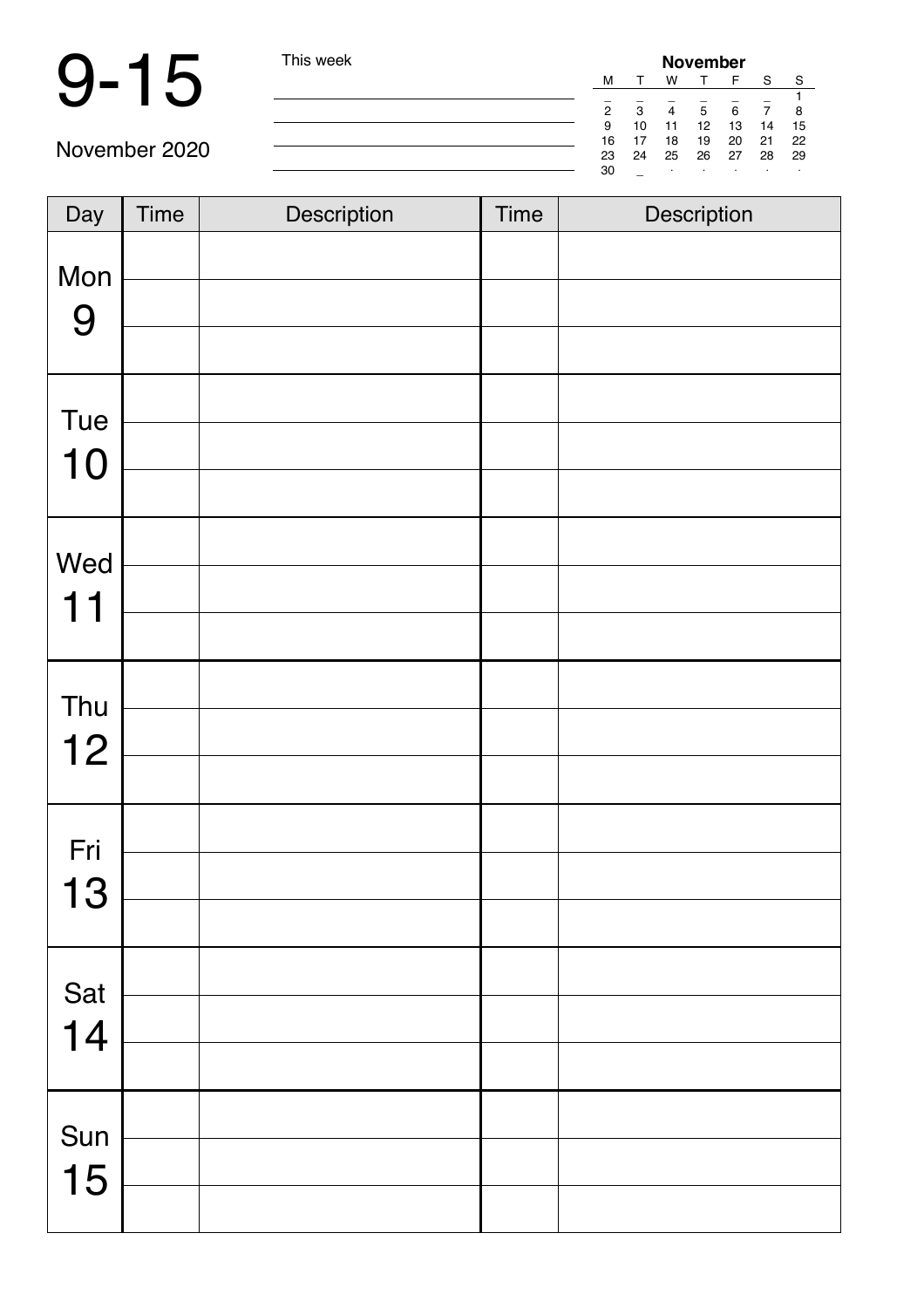| <b>December</b> |    |    |    |    |    |    |  |  |  |  |  |
|-----------------|----|----|----|----|----|----|--|--|--|--|--|
| м               |    | w  |    | F  | S  | S  |  |  |  |  |  |
|                 |    | 2  | 3  | 4  | 5  | 6  |  |  |  |  |  |
| 7               | 8  | 9  | 10 | 11 | 12 | 13 |  |  |  |  |  |
| 14              | 15 | 16 | 17 | 18 | 19 | 20 |  |  |  |  |  |
| 21              | 22 | 23 | 24 | 25 | 26 | 27 |  |  |  |  |  |
| 28              | 29 | 30 | 31 |    |    |    |  |  |  |  |  |
|                 |    | ٠  | ٠  |    |    | ٠  |  |  |  |  |  |

| Notes/Reminders         |  |                              |  |  |  |  |  |
|-------------------------|--|------------------------------|--|--|--|--|--|
| $\overline{A}$          |  | $\overline{H}$               |  |  |  |  |  |
| $\overline{B}$          |  | $\mathbf{I}$                 |  |  |  |  |  |
|                         |  |                              |  |  |  |  |  |
| $\overline{C}$          |  | J                            |  |  |  |  |  |
| $\overline{\mathsf{D}}$ |  | K                            |  |  |  |  |  |
| E                       |  | $\overline{L}$               |  |  |  |  |  |
| $\overline{F}$          |  | M                            |  |  |  |  |  |
| ${\bf G}$               |  | $\overline{N}$               |  |  |  |  |  |
|                         |  |                              |  |  |  |  |  |
|                         |  | Communications               |  |  |  |  |  |
| $\overline{1}$          |  | 10                           |  |  |  |  |  |
| $\overline{2}$          |  | 11                           |  |  |  |  |  |
| $\overline{3}$          |  | 12                           |  |  |  |  |  |
| $\overline{4}$          |  | 13                           |  |  |  |  |  |
| $\overline{5}$          |  | 14                           |  |  |  |  |  |
|                         |  |                              |  |  |  |  |  |
| $\overline{6}$          |  | 15                           |  |  |  |  |  |
| $\overline{7}$          |  | 16                           |  |  |  |  |  |
| $\overline{\mathbf{8}}$ |  | 17                           |  |  |  |  |  |
| $\overline{9}$          |  | 18                           |  |  |  |  |  |
|                         |  |                              |  |  |  |  |  |
|                         |  | Coming up in the near future |  |  |  |  |  |
|                         |  |                              |  |  |  |  |  |
|                         |  |                              |  |  |  |  |  |
|                         |  |                              |  |  |  |  |  |
|                         |  |                              |  |  |  |  |  |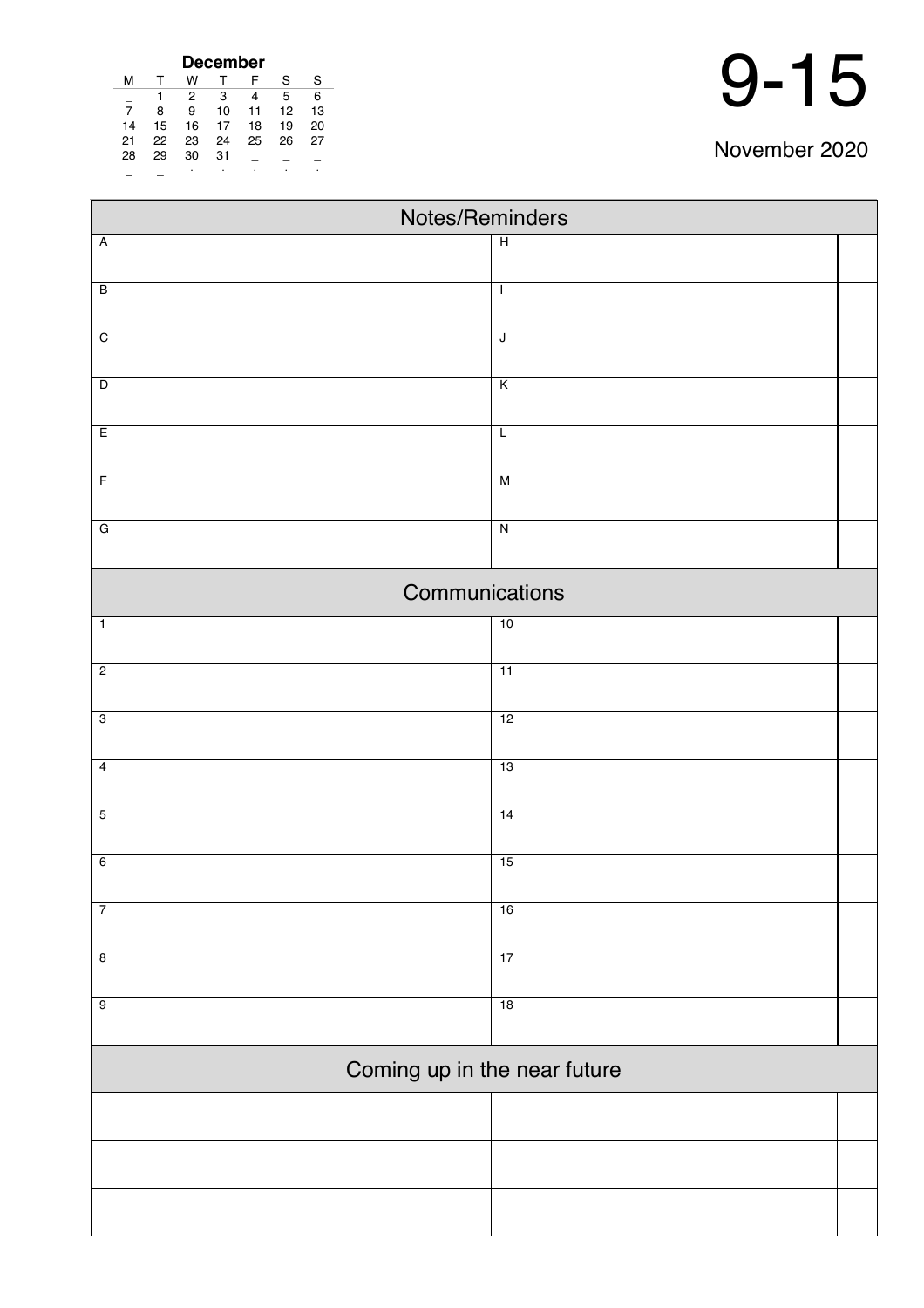## 16-22 This week

| <b>November</b> |    |    |    |    |    |    |  |  |  |
|-----------------|----|----|----|----|----|----|--|--|--|
| м               |    | w  |    | F  | S  | S  |  |  |  |
|                 |    |    |    |    |    |    |  |  |  |
| 2               | 3  |    | 5  | 6  |    | 8  |  |  |  |
| 9               | 10 | 11 | 12 | 13 | 14 | 15 |  |  |  |
| 16              | 17 | 18 | 19 | 20 | 21 | 22 |  |  |  |
| 23              | 24 | 25 | 26 | 27 | 28 | 29 |  |  |  |
| 30              |    | ٠  |    |    |    |    |  |  |  |

| Day         | <b>Time</b> | Description | <b>Time</b> | Description |
|-------------|-------------|-------------|-------------|-------------|
| Mon<br>16   |             |             |             |             |
| Tue<br>17   |             |             |             |             |
| Wed<br>18   |             |             |             |             |
| Thu<br>19   |             |             |             |             |
| Fri<br>20   |             |             |             |             |
| Sat<br>21   |             |             |             |             |
| Sun<br>$22$ |             |             |             |             |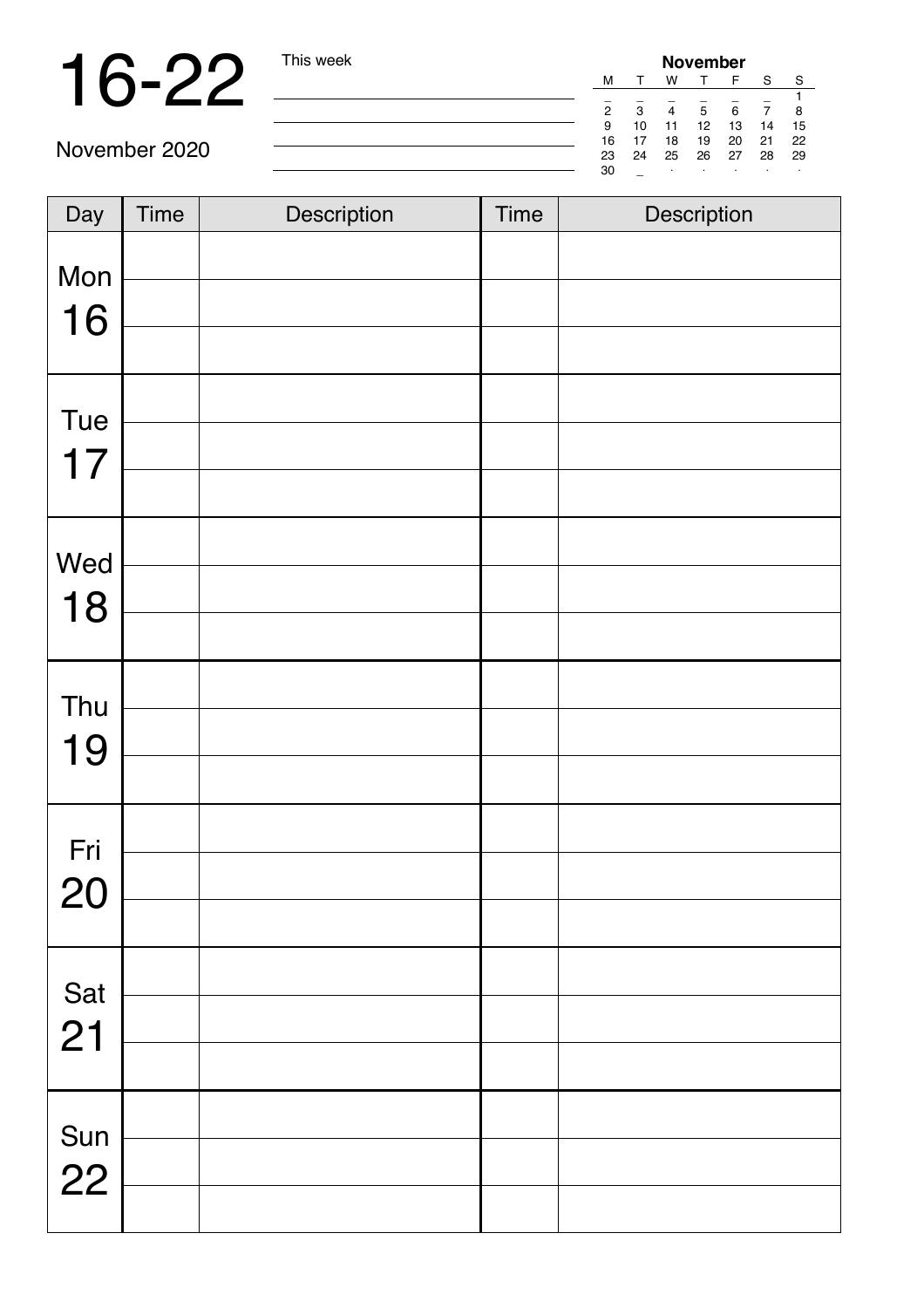| <b>December</b> |    |    |    |          |    |    |  |  |  |  |  |
|-----------------|----|----|----|----------|----|----|--|--|--|--|--|
| м               |    | w  |    | F        | S  | S  |  |  |  |  |  |
|                 | 1  | 2  | 3  | 4        | 5  | 6  |  |  |  |  |  |
| 7               | 8  | 9  | 10 | 11       | 12 | 13 |  |  |  |  |  |
| 14              | 15 | 16 | 17 | 18       | 19 | 20 |  |  |  |  |  |
| 21              | 22 | 23 | 24 | 25<br>26 |    | 27 |  |  |  |  |  |
| 28              | 29 | 30 | 31 |          |    |    |  |  |  |  |  |
|                 |    | ٠  |    |          |    |    |  |  |  |  |  |

| Notes/Reminders           |  |                              |  |  |  |  |  |
|---------------------------|--|------------------------------|--|--|--|--|--|
| $\boldsymbol{\mathsf{A}}$ |  | $\overline{H}$               |  |  |  |  |  |
| $\overline{B}$            |  | $\mathbf{I}$                 |  |  |  |  |  |
|                           |  |                              |  |  |  |  |  |
| $\overline{C}$            |  | $\overline{\mathsf{J}}$      |  |  |  |  |  |
| $\overline{D}$            |  | $\overline{\mathsf{K}}$      |  |  |  |  |  |
|                           |  |                              |  |  |  |  |  |
| E                         |  | L                            |  |  |  |  |  |
| $\overline{F}$            |  | $\overline{M}$               |  |  |  |  |  |
| $\overline{G}$            |  | $\overline{N}$               |  |  |  |  |  |
|                           |  |                              |  |  |  |  |  |
|                           |  | Communications               |  |  |  |  |  |
| $\overline{1}$            |  | 10                           |  |  |  |  |  |
| $\overline{c}$            |  | 11                           |  |  |  |  |  |
|                           |  |                              |  |  |  |  |  |
| $\overline{3}$            |  | 12                           |  |  |  |  |  |
| $\overline{4}$            |  | 13                           |  |  |  |  |  |
| $\overline{5}$            |  | 14                           |  |  |  |  |  |
|                           |  |                              |  |  |  |  |  |
| $\overline{6}$            |  | 15                           |  |  |  |  |  |
| $\overline{7}$            |  | 16                           |  |  |  |  |  |
|                           |  |                              |  |  |  |  |  |
| $\overline{\mathbf{8}}$   |  | 17                           |  |  |  |  |  |
| $\overline{9}$            |  | 18                           |  |  |  |  |  |
|                           |  | Coming up in the near future |  |  |  |  |  |
|                           |  |                              |  |  |  |  |  |
|                           |  |                              |  |  |  |  |  |
|                           |  |                              |  |  |  |  |  |
|                           |  |                              |  |  |  |  |  |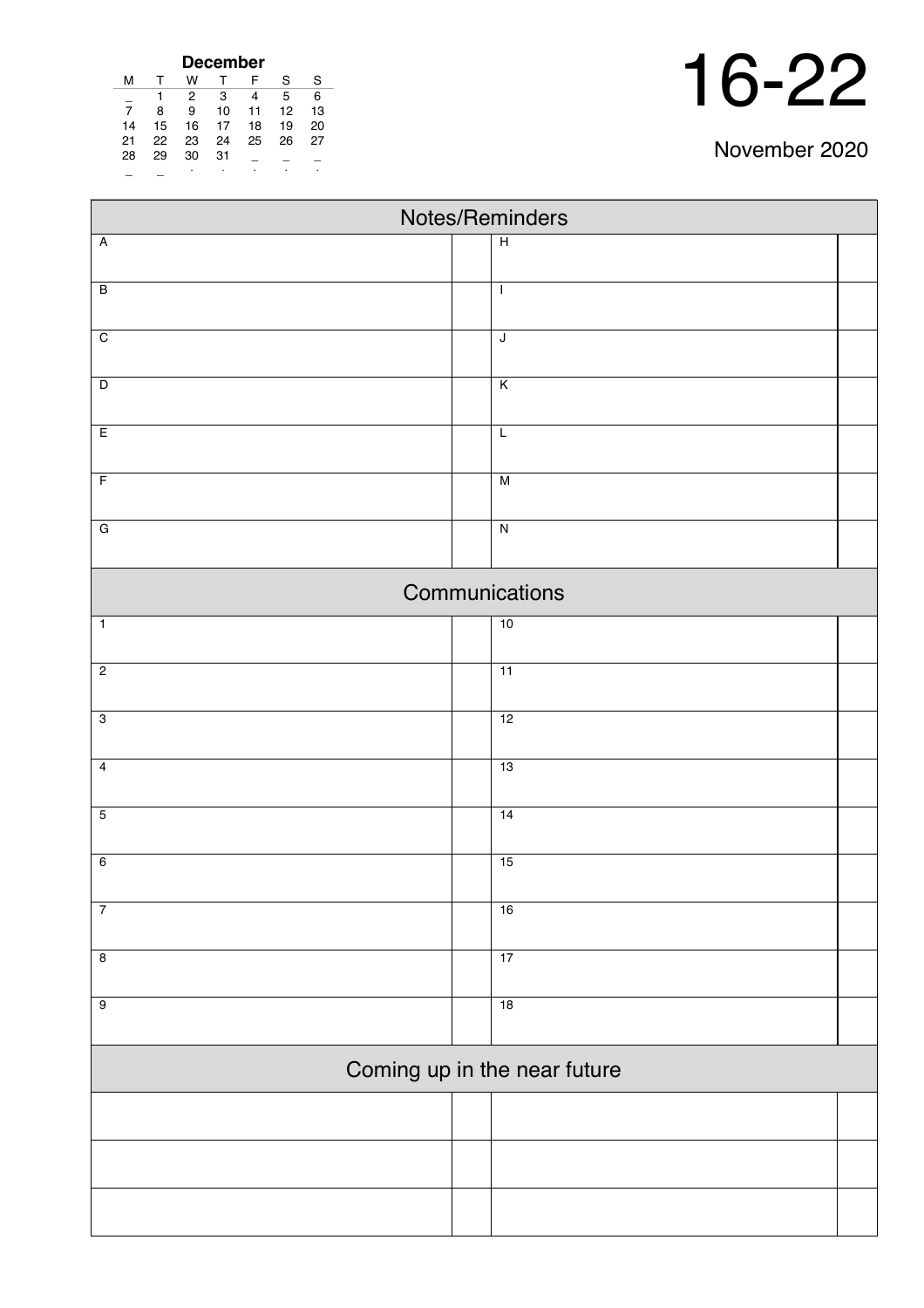## 23-29 This week

| November |    |    |    |    |    |    |  |  |  |  |  |
|----------|----|----|----|----|----|----|--|--|--|--|--|
| м        |    | w  |    |    | S  | S  |  |  |  |  |  |
|          |    |    |    |    |    |    |  |  |  |  |  |
| 2        | 3  | 4  | 5  | 6  |    | 8  |  |  |  |  |  |
| 9        | 10 | 11 | 12 | 13 | 14 | 15 |  |  |  |  |  |
| 16       | 17 | 18 | 19 | 20 | 21 | 22 |  |  |  |  |  |
| 23       | 24 | 25 | 26 | 27 | 28 | 29 |  |  |  |  |  |
| 30       |    | ٠  | ٠  | ٠  | ٠  | ٠  |  |  |  |  |  |

| Day       | <b>Time</b> | Description | <b>Time</b> | Description |
|-----------|-------------|-------------|-------------|-------------|
| Mon       |             |             |             |             |
| 23        |             |             |             |             |
|           |             |             |             |             |
| Tue       |             |             |             |             |
| 24        |             |             |             |             |
|           |             |             |             |             |
|           |             |             |             |             |
| Wed<br>25 |             |             |             |             |
|           |             |             |             |             |
|           |             |             |             |             |
| Thu<br>26 |             |             |             |             |
|           |             |             |             |             |
| Fri       |             |             |             |             |
| 27        |             |             |             |             |
|           |             |             |             |             |
|           |             |             |             |             |
| Sat<br>28 |             |             |             |             |
|           |             |             |             |             |
|           |             |             |             |             |
| Sun<br>29 |             |             |             |             |
|           |             |             |             |             |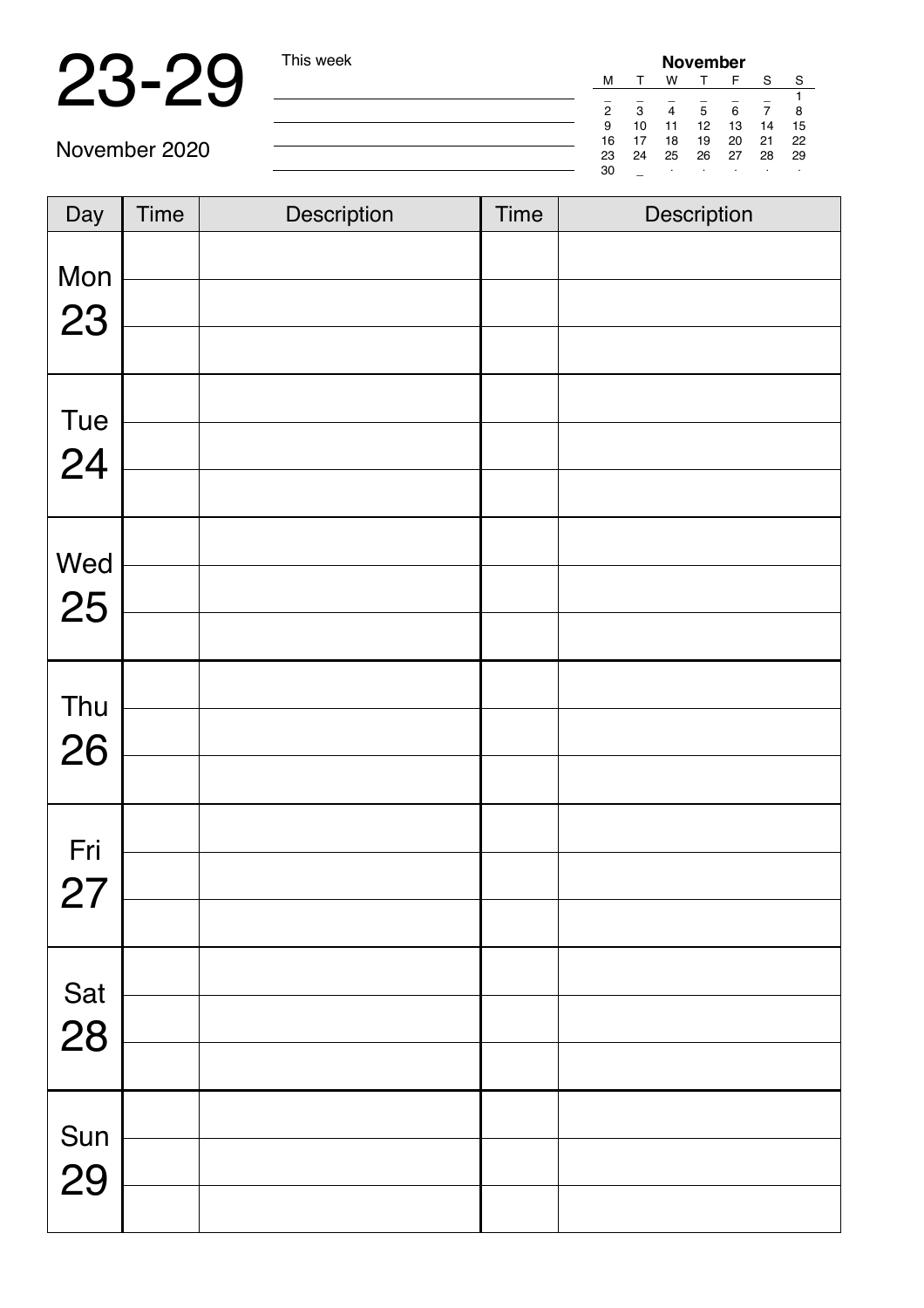| <b>December</b> |    |    |    |    |    |    |  |  |  |  |  |
|-----------------|----|----|----|----|----|----|--|--|--|--|--|
| м               |    | w  |    | F  | S  | S  |  |  |  |  |  |
|                 |    | 2  | 3  | 4  | 5  | 6  |  |  |  |  |  |
| $\overline{7}$  | 8  | 9  | 10 | 11 | 12 | 13 |  |  |  |  |  |
| 14              | 15 | 16 | 17 | 18 | 19 | 20 |  |  |  |  |  |
| 21              | 22 | 23 | 24 | 25 | 26 | 27 |  |  |  |  |  |
| 28              | 29 | 30 | 31 |    |    |    |  |  |  |  |  |
|                 |    | ٠  |    |    |    | ٠  |  |  |  |  |  |

| Notes/Reminders |  |                              |  |  |  |  |  |
|-----------------|--|------------------------------|--|--|--|--|--|
| $\overline{A}$  |  | $\overline{H}$               |  |  |  |  |  |
| $\overline{B}$  |  | $\mathbf{I}$                 |  |  |  |  |  |
|                 |  |                              |  |  |  |  |  |
| $\overline{C}$  |  | $\overline{\mathsf{J}}$      |  |  |  |  |  |
|                 |  |                              |  |  |  |  |  |
| $\overline{D}$  |  | $\overline{\mathsf{K}}$      |  |  |  |  |  |
| E               |  | $\overline{L}$               |  |  |  |  |  |
| $\overline{F}$  |  | $\overline{M}$               |  |  |  |  |  |
|                 |  |                              |  |  |  |  |  |
| $\overline{G}$  |  | $\overline{\mathsf{N}}$      |  |  |  |  |  |
|                 |  | Communications               |  |  |  |  |  |
| $\overline{1}$  |  | 10                           |  |  |  |  |  |
| $\overline{2}$  |  | $\overline{11}$              |  |  |  |  |  |
|                 |  |                              |  |  |  |  |  |
| $\overline{3}$  |  | 12                           |  |  |  |  |  |
| $\overline{4}$  |  | 13                           |  |  |  |  |  |
|                 |  |                              |  |  |  |  |  |
| $\overline{5}$  |  | 14                           |  |  |  |  |  |
| $6\overline{6}$ |  | 15                           |  |  |  |  |  |
| $\overline{7}$  |  |                              |  |  |  |  |  |
|                 |  | 16                           |  |  |  |  |  |
| $\overline{8}$  |  | 17                           |  |  |  |  |  |
| $\overline{9}$  |  | 18                           |  |  |  |  |  |
|                 |  |                              |  |  |  |  |  |
|                 |  | Coming up in the near future |  |  |  |  |  |
|                 |  |                              |  |  |  |  |  |
|                 |  |                              |  |  |  |  |  |
|                 |  |                              |  |  |  |  |  |
|                 |  |                              |  |  |  |  |  |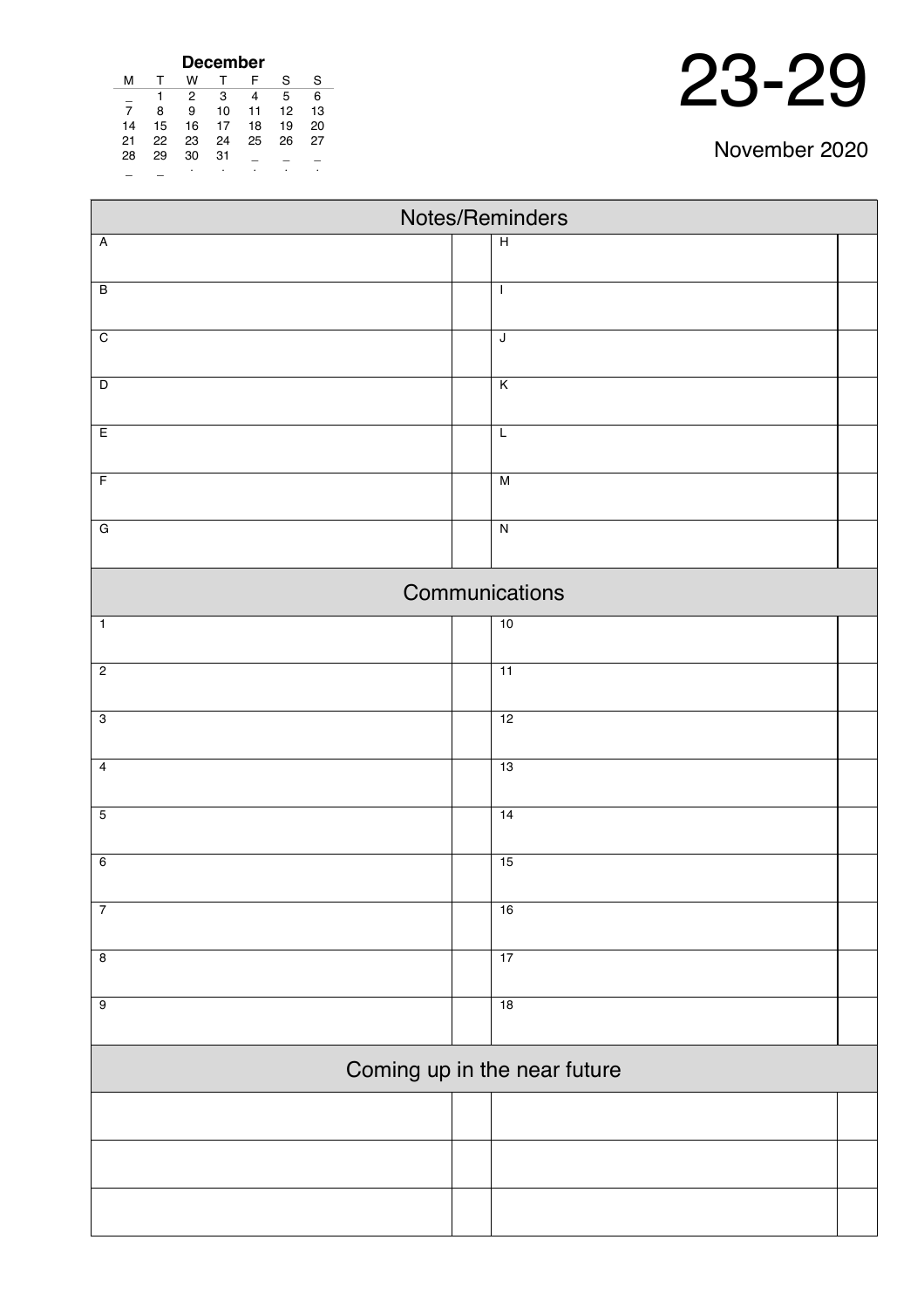| $\blacksquare$  | This week | <b>November</b> |    |    |    |    |    |     |  |  |
|-----------------|-----------|-----------------|----|----|----|----|----|-----|--|--|
|                 |           | м               |    | w  |    |    |    |     |  |  |
|                 |           |                 |    |    |    |    |    |     |  |  |
|                 |           |                 | 2  |    |    | R. |    |     |  |  |
|                 |           | 9               | 10 | 11 | 12 | 13 | 14 | 15  |  |  |
| November 2020 / |           | 16              |    | 18 | 19 | 20 | 21 | 22  |  |  |
| December 2020   |           | 23              | 24 | 25 | 26 | 27 | 28 | -29 |  |  |
|                 |           | 30              |    |    |    |    |    |     |  |  |

| Day                   | <b>Time</b> | Description | <b>Time</b> | Description |
|-----------------------|-------------|-------------|-------------|-------------|
| Mon<br>30             |             |             |             |             |
| Tue<br>1              |             |             |             |             |
| Wed<br>$\overline{2}$ |             |             |             |             |
| Thu<br>3              |             |             |             |             |
| Fri<br>$\overline{4}$ |             |             |             |             |
| Sat<br>5              |             |             |             |             |
| Sun<br>6              |             |             |             |             |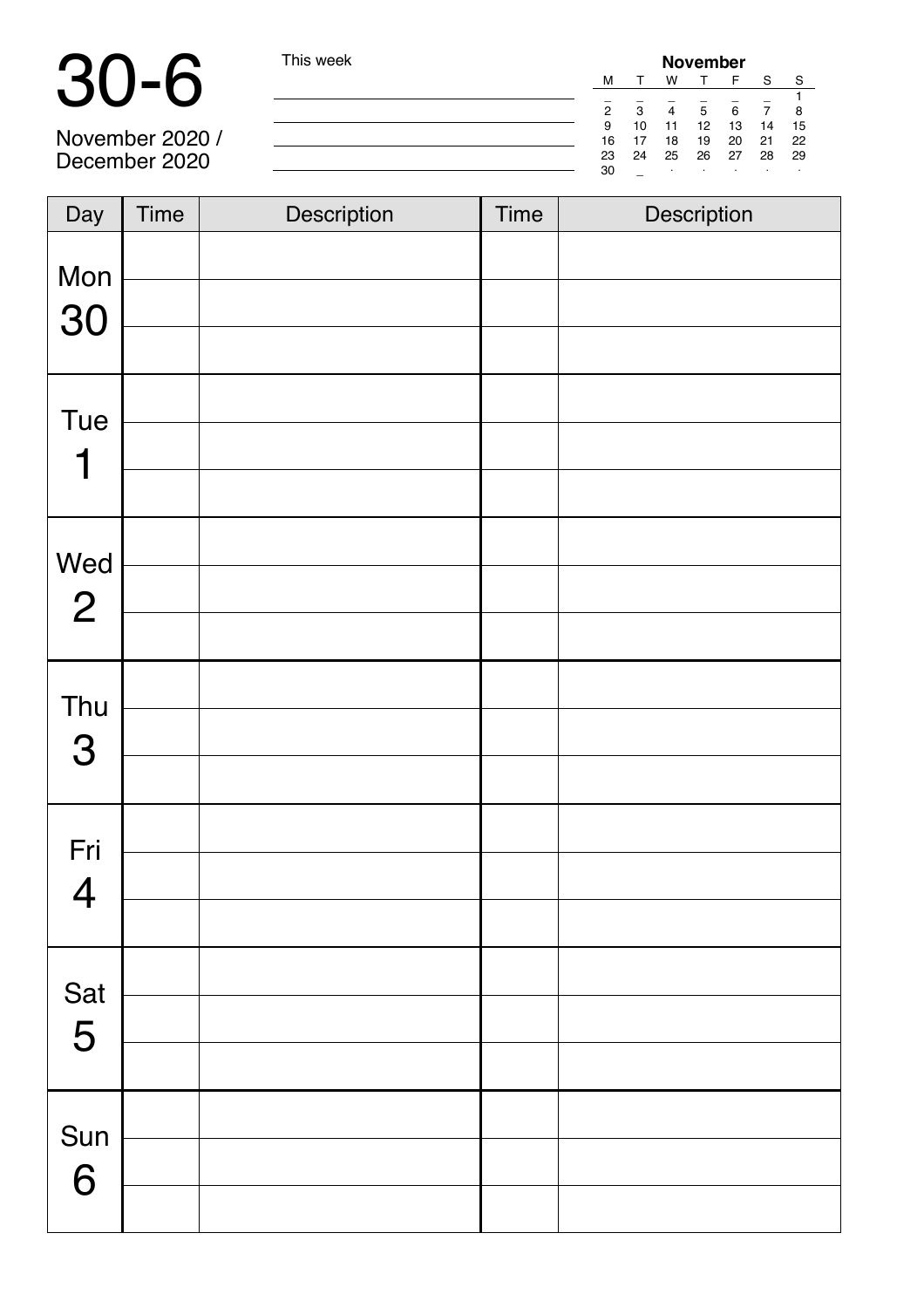| <b>December</b> |    |    |    |    |    |    |  |  |
|-----------------|----|----|----|----|----|----|--|--|
| м               |    | w  |    | F  | S  | S  |  |  |
|                 |    | 2  | 3  | 4  | 5  | 6  |  |  |
| 7               | 8  | 9  | 10 | 11 | 12 | 13 |  |  |
| 14              | 15 | 16 | 17 | 18 | 19 | 20 |  |  |
| 21              | 22 | 23 | 24 | 25 | 26 | 27 |  |  |
| 28              | 29 | 30 | 31 |    |    |    |  |  |
|                 |    | ٠  | ٠  |    |    | ٠  |  |  |

| November 2020 /<br>December 2020 |
|----------------------------------|

| Notes/Reminders |                         |                              |  |  |  |
|-----------------|-------------------------|------------------------------|--|--|--|
| $\overline{A}$  | $\overline{H}$          |                              |  |  |  |
| $\overline{B}$  | $\mathsf I$             |                              |  |  |  |
| $\overline{C}$  | $\overline{\mathsf{J}}$ |                              |  |  |  |
|                 |                         |                              |  |  |  |
| $\overline{D}$  | $\overline{K}$          |                              |  |  |  |
| $\overline{E}$  | $\mathsf L$             |                              |  |  |  |
| $\overline{F}$  | $\overline{M}$          |                              |  |  |  |
| ${\bf G}$       | $\overline{\mathsf{N}}$ |                              |  |  |  |
|                 |                         | Communications               |  |  |  |
| $\overline{1}$  |                         | 10                           |  |  |  |
| $\overline{2}$  |                         | 11                           |  |  |  |
| $\overline{3}$  |                         | 12                           |  |  |  |
| $\overline{4}$  |                         | 13                           |  |  |  |
| $\overline{5}$  |                         | 14                           |  |  |  |
| $\overline{6}$  |                         | 15                           |  |  |  |
| $\overline{7}$  |                         | 16                           |  |  |  |
| $\infty$        |                         | 17                           |  |  |  |
| $\overline{9}$  |                         | 18                           |  |  |  |
|                 |                         | Coming up in the near future |  |  |  |
|                 |                         |                              |  |  |  |
|                 |                         |                              |  |  |  |
|                 |                         |                              |  |  |  |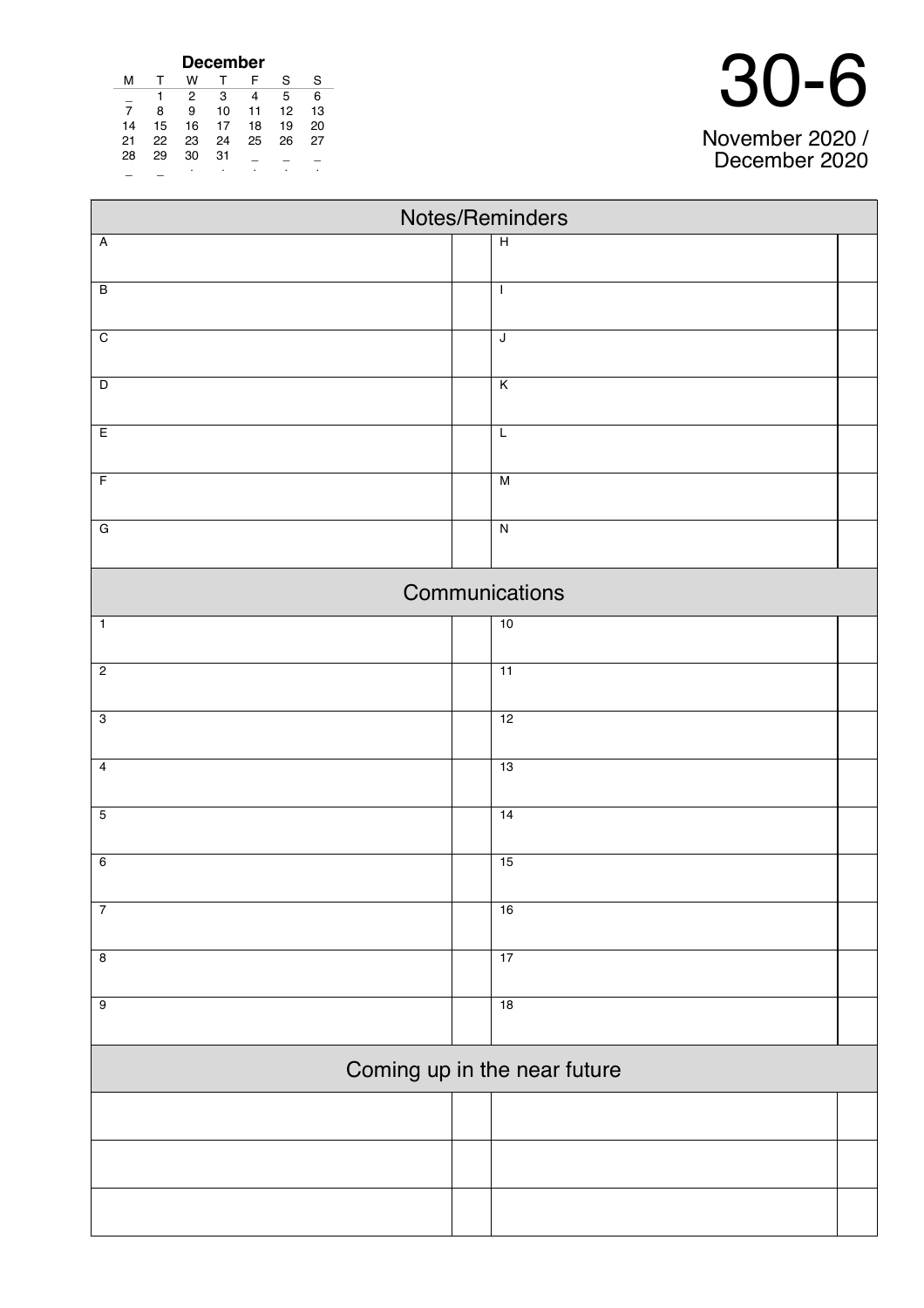## 7-13 This week

| ek | <b>December</b> |    |    |    |    |    |         |  |  |
|----|-----------------|----|----|----|----|----|---------|--|--|
|    | м               |    | W  |    | F  | S  | -S      |  |  |
|    |                 |    | 2  | з  | 4  | 5  | 6       |  |  |
|    |                 | 8  | 9  | 10 | 11 | 12 | 13      |  |  |
|    | 14              | 15 | 16 | 17 | 18 | 19 | 20      |  |  |
|    | 21              | 22 | 23 | 24 | 25 | 26 | 27      |  |  |
|    | 28              | 29 | 30 | 31 |    |    |         |  |  |
|    |                 |    | ٠  |    |    | ٠  | $\cdot$ |  |  |

December 2020

| Day                   | <b>Time</b> | Description | Time | Description |
|-----------------------|-------------|-------------|------|-------------|
| Mon<br>$\overline{7}$ |             |             |      |             |
| Tue<br>8              |             |             |      |             |
| Wed<br>9              |             |             |      |             |
| Thu<br>10             |             |             |      |             |
| Fri<br>11             |             |             |      |             |
| Sat<br>12             |             |             |      |             |
| Sun<br>13             |             |             |      |             |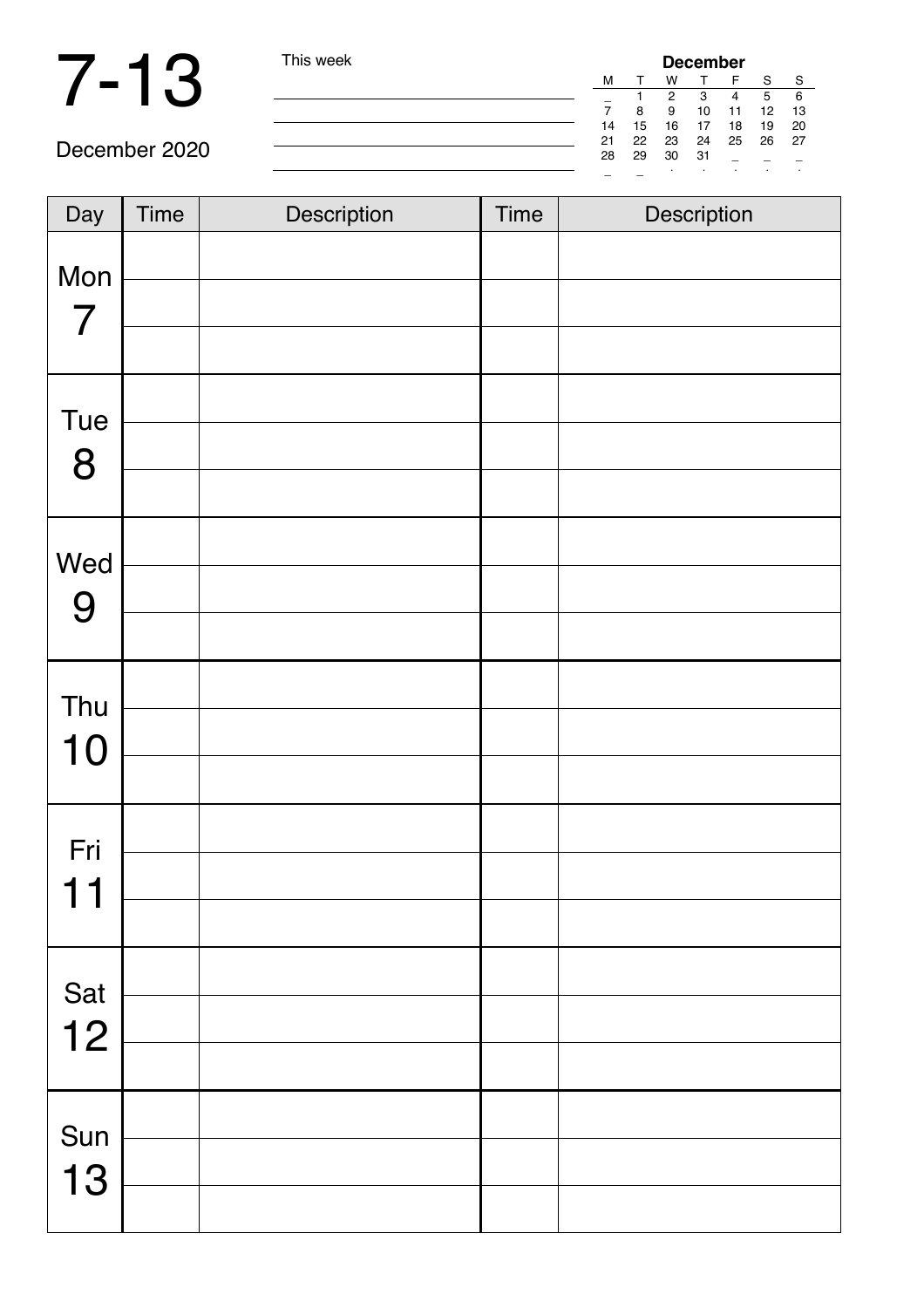| January |    |    |    |    |    |    |  |
|---------|----|----|----|----|----|----|--|
| м       |    | w  |    | F  | S  | S  |  |
|         |    |    |    |    | 2  | 3  |  |
|         | 5  | 6  | 7  | 8  | 9  | 10 |  |
| 11      | 12 | 13 | 14 | 15 | 16 | 17 |  |
| 18      | 19 | 20 | 21 | 22 | 23 | 24 |  |
| 25      | 26 | 27 | 28 | 29 | 30 | 31 |  |
|         |    |    |    | ٠  |    |    |  |

| 1<br>$\mathbf{L}$<br>7<br>$\blacklozenge$ |
|-------------------------------------------|
|-------------------------------------------|

December 2020

٦

| Notes/Reminders              |  |                 |  |  |  |
|------------------------------|--|-----------------|--|--|--|
| $\overline{A}$               |  | $\overline{H}$  |  |  |  |
|                              |  |                 |  |  |  |
| $\overline{B}$               |  | $\mathbf{I}$    |  |  |  |
| $\overline{C}$               |  | $\mathsf J$     |  |  |  |
|                              |  |                 |  |  |  |
| $\overline{D}$               |  | $\overline{K}$  |  |  |  |
| E                            |  | $\overline{L}$  |  |  |  |
|                              |  |                 |  |  |  |
| $\overline{F}$               |  | $\overline{M}$  |  |  |  |
| $\overline{G}$               |  | $\overline{N}$  |  |  |  |
|                              |  |                 |  |  |  |
|                              |  | Communications  |  |  |  |
| $\overline{1}$               |  | 10              |  |  |  |
| $\overline{2}$               |  | $\overline{11}$ |  |  |  |
|                              |  |                 |  |  |  |
| $\overline{3}$               |  | 12              |  |  |  |
| $\overline{4}$               |  | 13              |  |  |  |
|                              |  |                 |  |  |  |
| $\overline{5}$               |  | 14              |  |  |  |
|                              |  |                 |  |  |  |
| $6\overline{6}$              |  | 15              |  |  |  |
| $\overline{7}$               |  | 16              |  |  |  |
|                              |  |                 |  |  |  |
| $\overline{8}$               |  | 17              |  |  |  |
| $\overline{9}$               |  | 18              |  |  |  |
|                              |  |                 |  |  |  |
| Coming up in the near future |  |                 |  |  |  |
|                              |  |                 |  |  |  |
|                              |  |                 |  |  |  |
|                              |  |                 |  |  |  |
|                              |  |                 |  |  |  |
|                              |  |                 |  |  |  |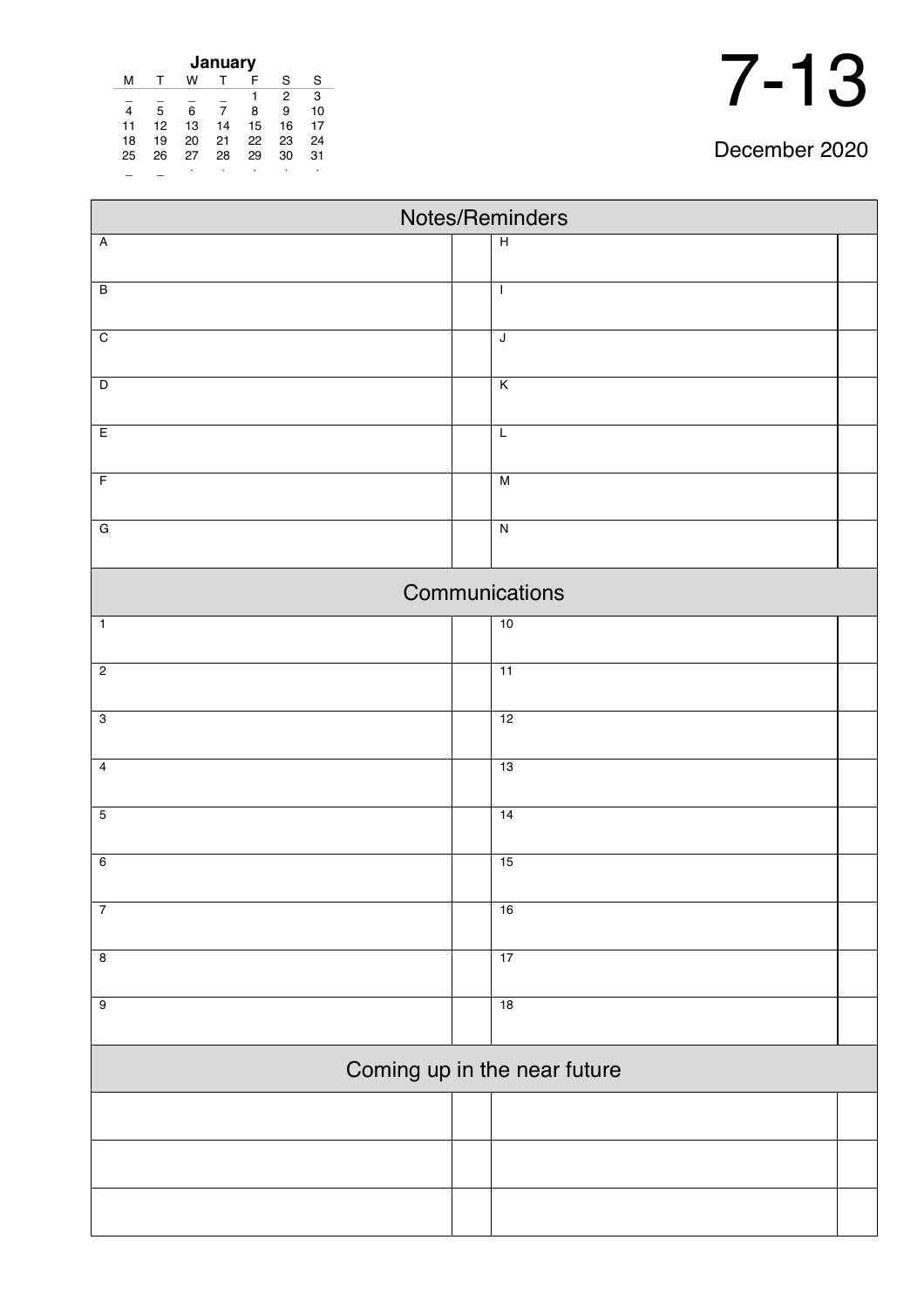## 14-20 This week

| <b>December</b> |    |    |    |    |    |    |  |  |
|-----------------|----|----|----|----|----|----|--|--|
| м               |    | w  |    | F  | S  | S  |  |  |
|                 |    | 2  | 3  | 4  | 5  | 6  |  |  |
|                 | 8  | 9  | 10 | 11 | 12 | 13 |  |  |
| 14              | 15 | 16 | 17 | 18 | 19 | 20 |  |  |
| 21              | 22 | 23 | 24 | 25 | 26 | 27 |  |  |
| 28              | 29 | 30 | 31 |    |    |    |  |  |
|                 |    |    |    |    |    |    |  |  |

December 2020

| Day       | <b>Time</b> | Description | <b>Time</b> | Description |
|-----------|-------------|-------------|-------------|-------------|
| Mon<br>14 |             |             |             |             |
| Tue<br>15 |             |             |             |             |
| Wed<br>16 |             |             |             |             |
| Thu<br>17 |             |             |             |             |
| Fri<br>18 |             |             |             |             |
| Sat<br>19 |             |             |             |             |
| Sun<br>20 |             |             |             |             |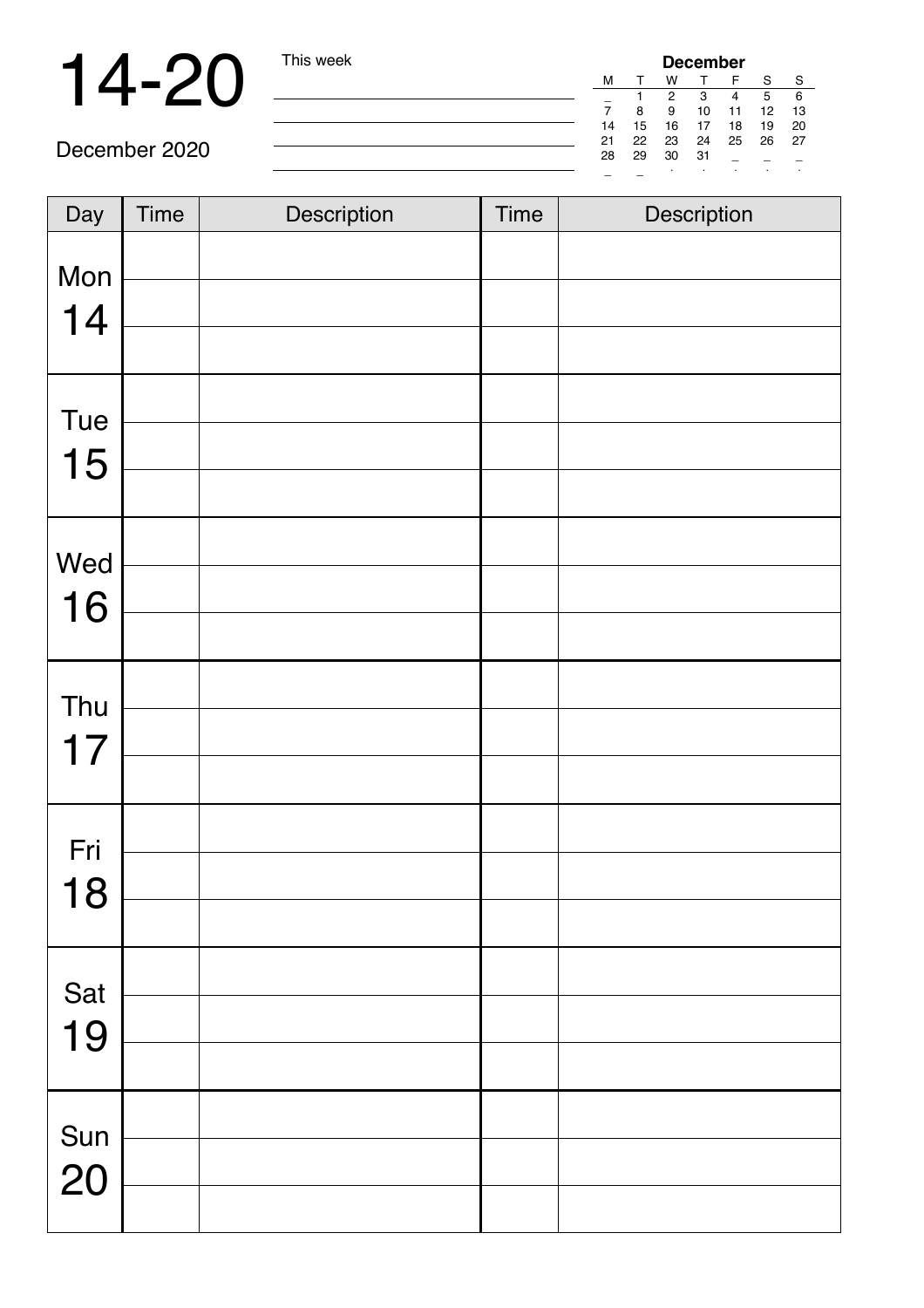| December 2020 |  |
|---------------|--|
|---------------|--|

| January |    |    |    |    |    |    |  |  |  |
|---------|----|----|----|----|----|----|--|--|--|
| м       |    | w  |    | F  | S  | S  |  |  |  |
|         |    |    |    |    | 2  | 3  |  |  |  |
| 4       | 5  | 6  | 7  | 8  | 9  | 10 |  |  |  |
| 11      | 12 | 13 | 14 | 15 | 16 | 17 |  |  |  |
| 18      | 19 | 20 | 21 | 22 | 23 | 24 |  |  |  |
| 25      | 26 | 27 | 28 | 29 | 30 | 31 |  |  |  |
|         |    |    | ٠  |    |    |    |  |  |  |

| Notes/Reminders |  |                              |  |  |  |  |  |
|-----------------|--|------------------------------|--|--|--|--|--|
| $\overline{A}$  |  | $\overline{H}$               |  |  |  |  |  |
|                 |  |                              |  |  |  |  |  |
| $\overline{B}$  |  | $\mathbf{I}$                 |  |  |  |  |  |
| $\overline{C}$  |  | $\sf J$                      |  |  |  |  |  |
|                 |  |                              |  |  |  |  |  |
| $\overline{D}$  |  | $\overline{\mathsf{K}}$      |  |  |  |  |  |
| E               |  | $\overline{L}$               |  |  |  |  |  |
| $\overline{F}$  |  | M                            |  |  |  |  |  |
| $\overline{G}$  |  | $\overline{N}$               |  |  |  |  |  |
|                 |  | Communications               |  |  |  |  |  |
|                 |  |                              |  |  |  |  |  |
| $\overline{1}$  |  | 10                           |  |  |  |  |  |
| $\overline{2}$  |  | 11                           |  |  |  |  |  |
| $\overline{3}$  |  | 12                           |  |  |  |  |  |
| $\overline{4}$  |  | 13                           |  |  |  |  |  |
| $\overline{5}$  |  | 14                           |  |  |  |  |  |
|                 |  |                              |  |  |  |  |  |
| $6\overline{6}$ |  | 15                           |  |  |  |  |  |
| $\overline{7}$  |  | 16                           |  |  |  |  |  |
| $\overline{8}$  |  | 17                           |  |  |  |  |  |
| $\overline{9}$  |  | 18                           |  |  |  |  |  |
|                 |  |                              |  |  |  |  |  |
|                 |  | Coming up in the near future |  |  |  |  |  |
|                 |  |                              |  |  |  |  |  |
|                 |  |                              |  |  |  |  |  |
|                 |  |                              |  |  |  |  |  |
|                 |  |                              |  |  |  |  |  |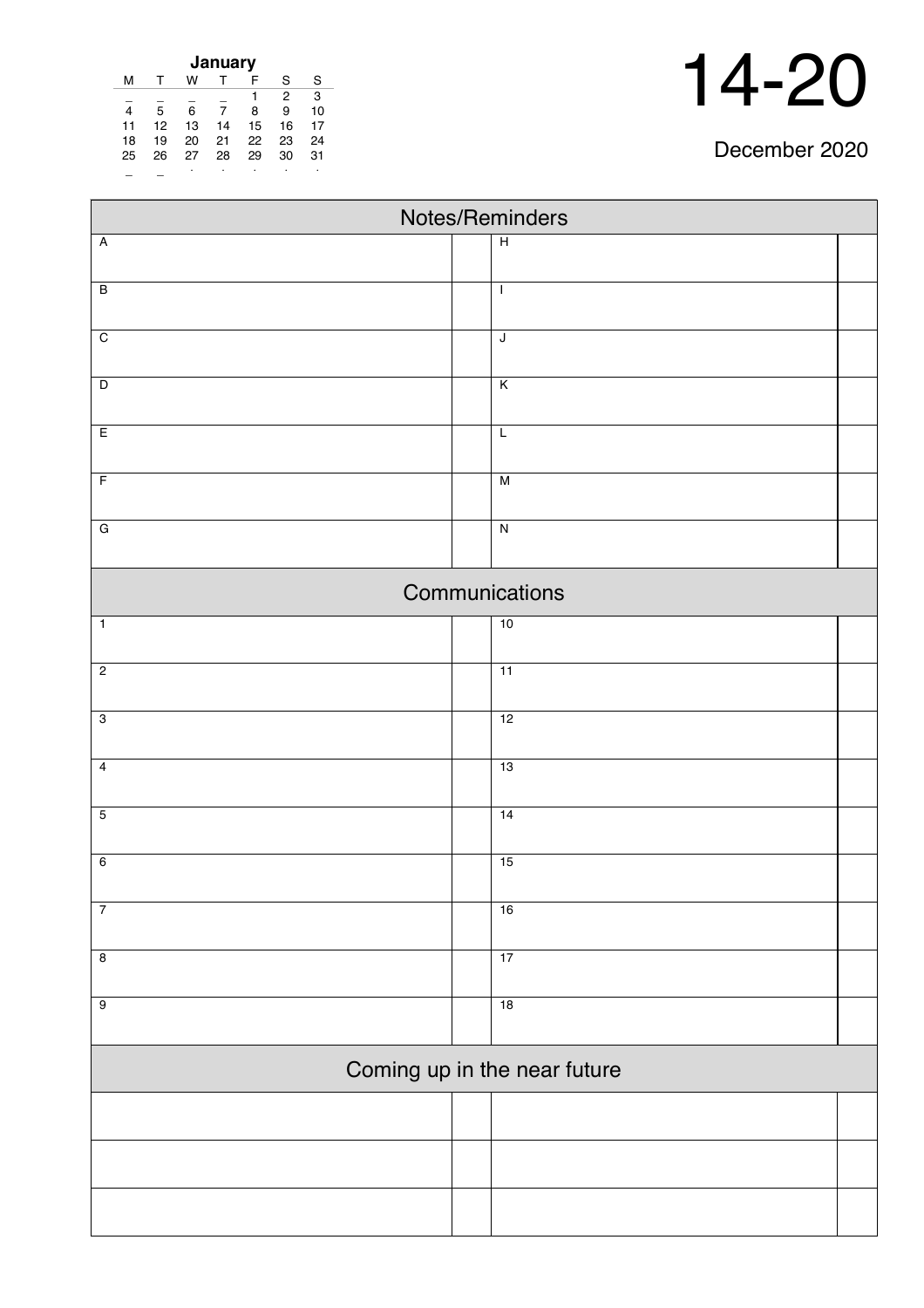## 21-27 This week

| <b>December</b> |    |    |    |    |    |    |  |  |  |
|-----------------|----|----|----|----|----|----|--|--|--|
| м               |    | w  |    | F  | S  | S  |  |  |  |
|                 |    | 2  | 3  |    | 5  | 6  |  |  |  |
|                 | 8  | 9  | 10 | 11 | 12 | 13 |  |  |  |
| 14              | 15 | 16 | 17 | 18 | 19 | 20 |  |  |  |
| 21              | 22 | 23 | 24 | 25 | 26 | 27 |  |  |  |
| 28              | 29 | 30 | 31 |    |    |    |  |  |  |
|                 |    |    |    |    |    | ٠  |  |  |  |

December 2020

| Day       | <b>Time</b> | Description | <b>Time</b> | Description |
|-----------|-------------|-------------|-------------|-------------|
|           |             |             |             |             |
| Mon       |             |             |             |             |
| 21        |             |             |             |             |
| Tue       |             |             |             |             |
| 22        |             |             |             |             |
|           |             |             |             |             |
|           |             |             |             |             |
| Wed<br>23 |             |             |             |             |
|           |             |             |             |             |
|           |             |             |             |             |
| Thu<br>24 |             |             |             |             |
|           |             |             |             |             |
| Fri       |             |             |             |             |
| 25        |             |             |             |             |
|           |             |             |             |             |
|           |             |             |             |             |
| Sat<br>26 |             |             |             |             |
|           |             |             |             |             |
| Sun       |             |             |             |             |
| 27        |             |             |             |             |
|           |             |             |             |             |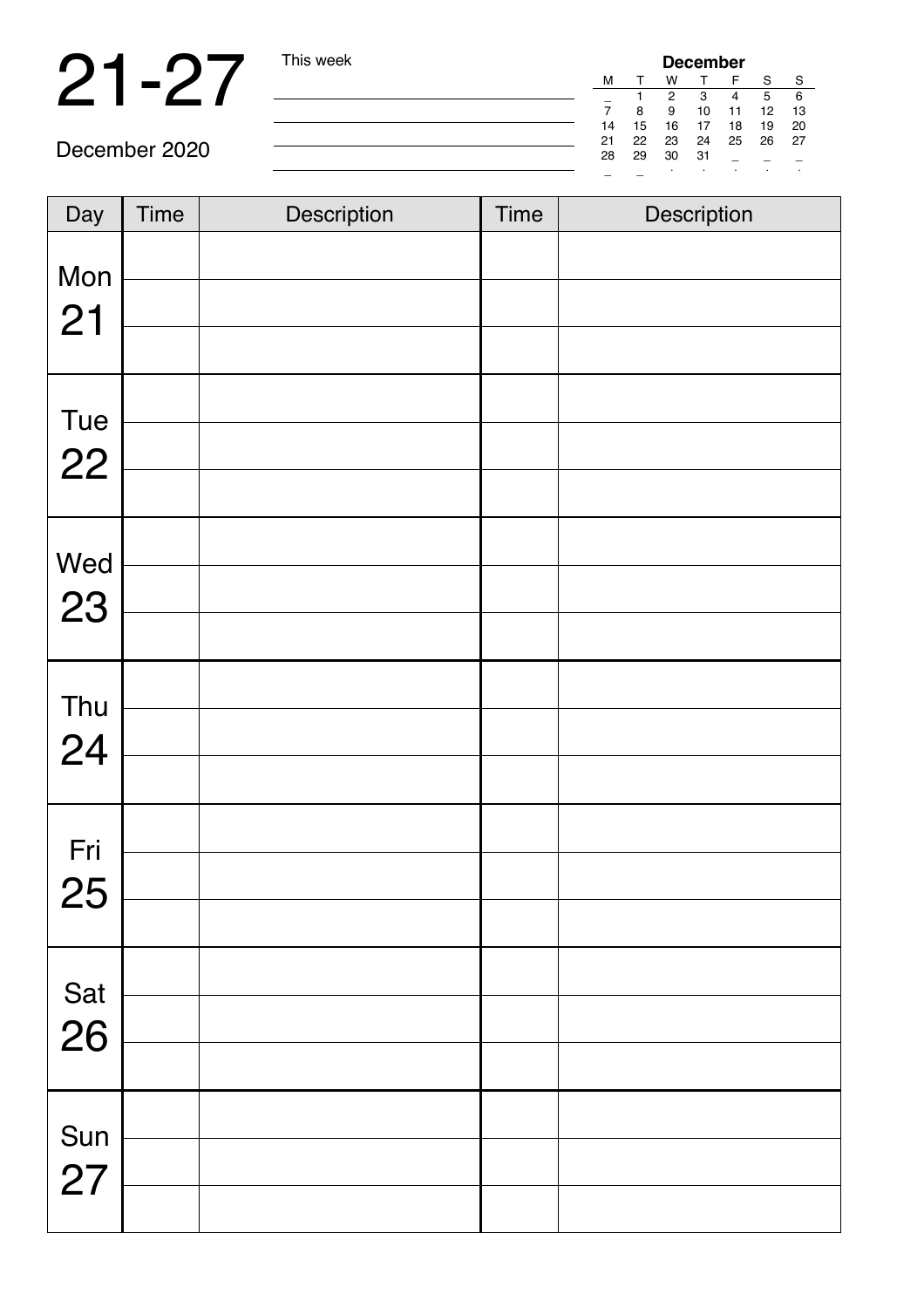| December 2020 |  |
|---------------|--|
|---------------|--|

| January |    |    |    |    |    |    |  |  |  |
|---------|----|----|----|----|----|----|--|--|--|
| м       |    | w  |    | F  | S  | S  |  |  |  |
|         |    |    |    |    | 2  | 3  |  |  |  |
| 4       | 5  | 6  | 7  | 8  | 9  | 10 |  |  |  |
| 11      | 12 | 13 | 14 | 15 | 16 | 17 |  |  |  |
| 18      | 19 | 20 | 21 | 22 | 23 | 24 |  |  |  |
| 25      | 26 | 27 | 28 | 29 | 30 | 31 |  |  |  |
|         |    | ٠  | ٠  |    |    |    |  |  |  |

| Notes/Reminders |                              |  |  |  |  |  |  |
|-----------------|------------------------------|--|--|--|--|--|--|
| $\overline{A}$  | $\overline{H}$               |  |  |  |  |  |  |
|                 |                              |  |  |  |  |  |  |
| $\overline{B}$  | $\mathbf{I}$                 |  |  |  |  |  |  |
| $\overline{C}$  | $\mathsf J$                  |  |  |  |  |  |  |
|                 |                              |  |  |  |  |  |  |
| $\overline{D}$  | $\overline{\mathsf{K}}$      |  |  |  |  |  |  |
| E               | L                            |  |  |  |  |  |  |
| $\overline{F}$  | $\overline{M}$               |  |  |  |  |  |  |
| $\overline{G}$  | $\overline{N}$               |  |  |  |  |  |  |
|                 | Communications               |  |  |  |  |  |  |
| $\overline{1}$  | 10                           |  |  |  |  |  |  |
| $\overline{2}$  | $\overline{11}$              |  |  |  |  |  |  |
| $\overline{3}$  | 12                           |  |  |  |  |  |  |
| $\overline{4}$  | 13                           |  |  |  |  |  |  |
| $\overline{5}$  | 14                           |  |  |  |  |  |  |
| $6\overline{6}$ | 15                           |  |  |  |  |  |  |
| $\overline{7}$  | 16                           |  |  |  |  |  |  |
| $\overline{8}$  | 17                           |  |  |  |  |  |  |
| $\overline{9}$  | 18                           |  |  |  |  |  |  |
|                 | Coming up in the near future |  |  |  |  |  |  |
|                 |                              |  |  |  |  |  |  |
|                 |                              |  |  |  |  |  |  |
|                 |                              |  |  |  |  |  |  |
|                 |                              |  |  |  |  |  |  |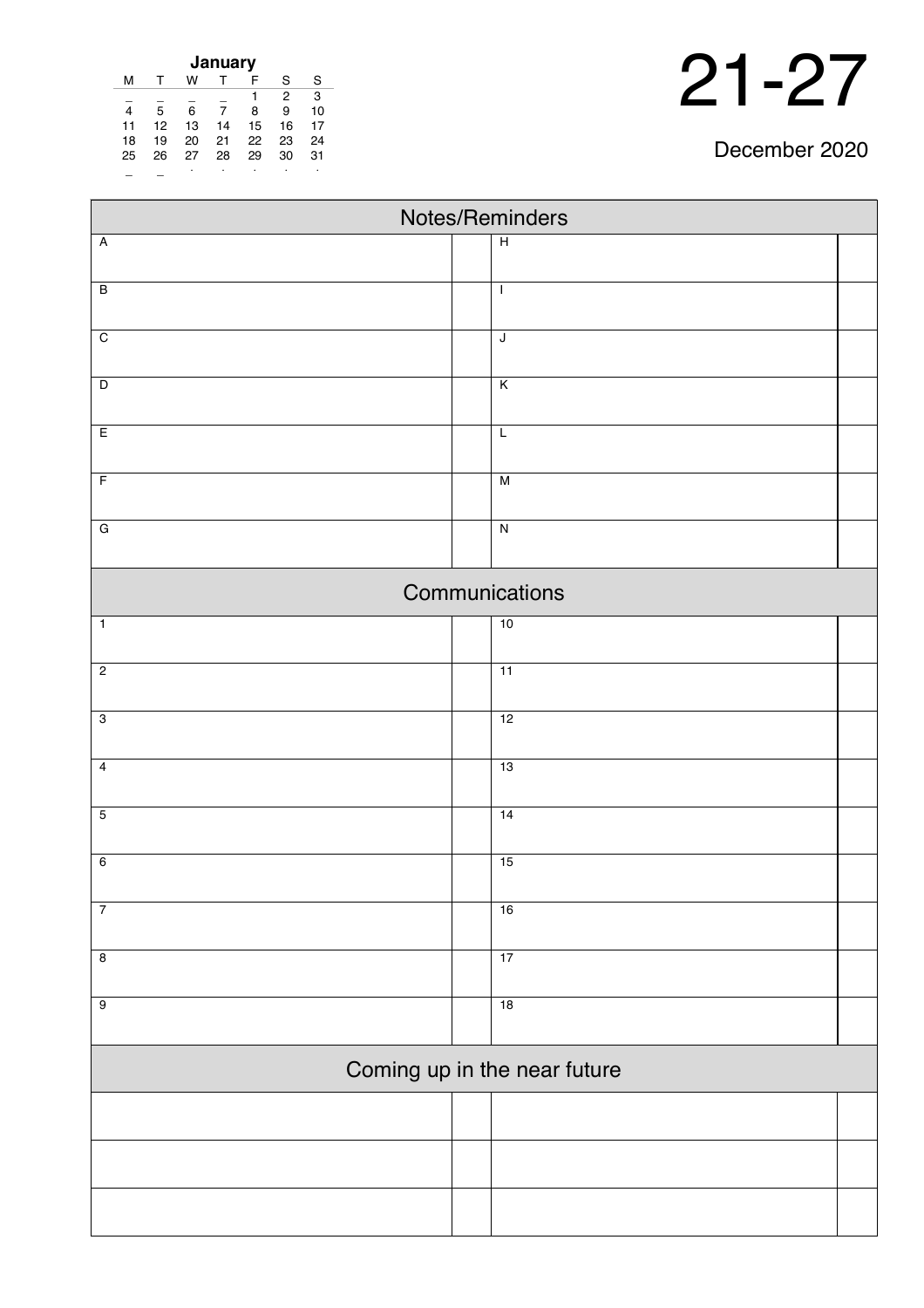### 28-3 This week

| This week | <b>December</b> |    |     |    |    |    |     |  |  |
|-----------|-----------------|----|-----|----|----|----|-----|--|--|
|           | м               |    | W   |    | F  | S  | S   |  |  |
|           |                 |    | 2   | 3  | 4  | 5  | - 6 |  |  |
|           |                 | 8  | 9   | 10 | 11 | 12 | -13 |  |  |
|           | 14              | 15 | 16  | 17 | 18 | 19 | 20  |  |  |
|           | 21              | 22 | -23 | 24 | 25 | 26 | -27 |  |  |
|           | 28              | 29 | 30  | 31 |    |    |     |  |  |
|           |                 |    | ٠   |    |    |    |     |  |  |

December 2020 / January 2021

| Day                         | Time | Description | <b>Time</b> | Description |
|-----------------------------|------|-------------|-------------|-------------|
| Mon<br>28                   |      |             |             |             |
| Tue<br>29                   |      |             |             |             |
| Wed<br>30                   |      |             |             |             |
| Thu<br>31                   |      |             |             |             |
| Fri<br>$\blacktriangleleft$ |      |             |             |             |
| Sat<br>2                    |      |             |             |             |
| Sun<br>3                    |      |             |             |             |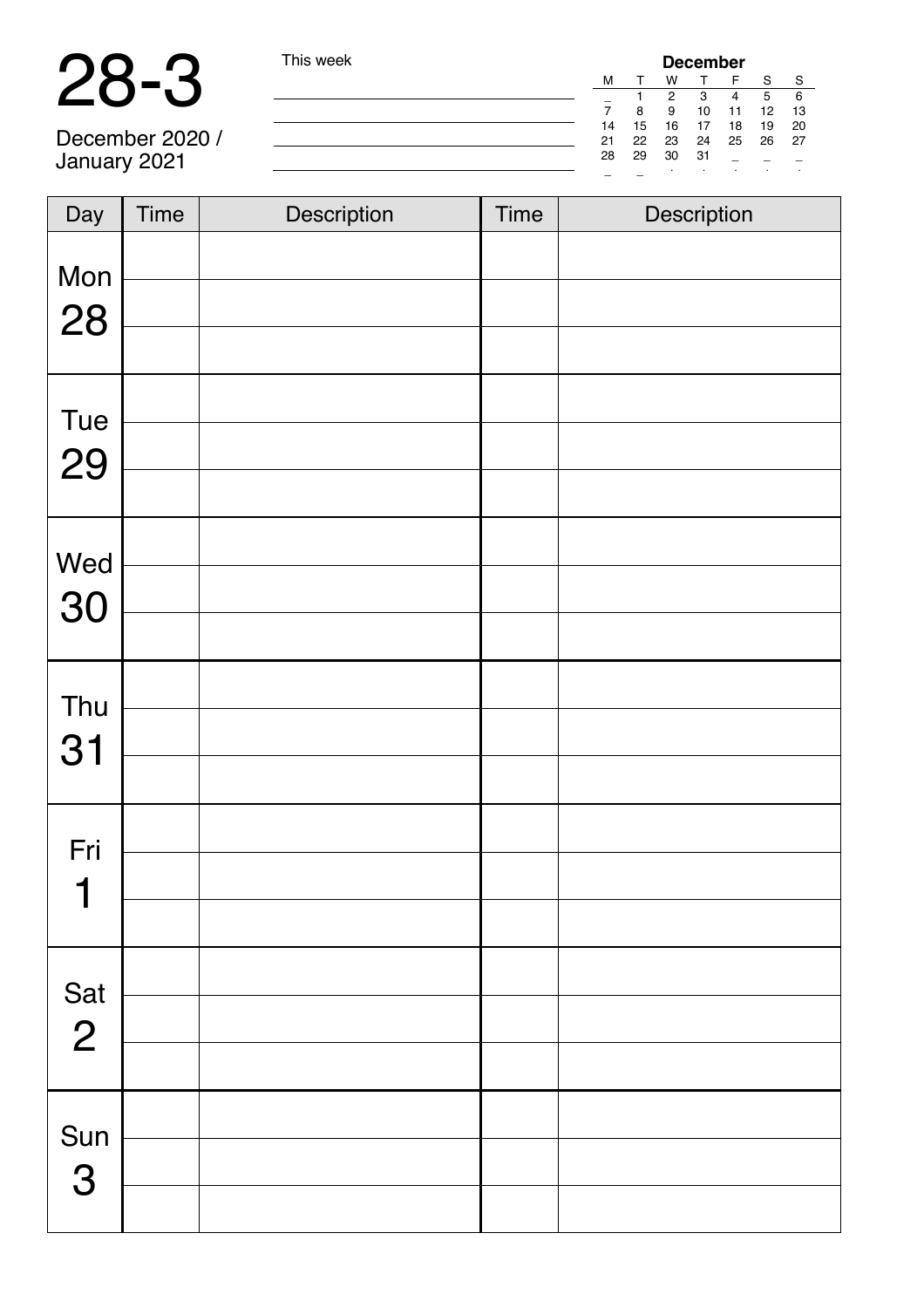| January |    |    |    |    |    |    |  |  |  |  |
|---------|----|----|----|----|----|----|--|--|--|--|
| м       |    | w  |    | F  | S  | S  |  |  |  |  |
|         |    |    |    | 1  | 2  | 3  |  |  |  |  |
| 4       | 5  | 6  | 7  | 8  | 9  | 10 |  |  |  |  |
| 11      | 12 | 13 | 14 | 15 | 16 | 17 |  |  |  |  |
| 18      | 19 | 20 | 21 | 22 | 23 | 24 |  |  |  |  |
| 25      | 26 | 27 | 28 | 29 | 30 | 31 |  |  |  |  |
|         |    |    |    |    |    | ٠  |  |  |  |  |

 $\blacksquare$ 

| Notes/Reminders         |  |                              |  |  |  |  |  |  |
|-------------------------|--|------------------------------|--|--|--|--|--|--|
| $\overline{A}$          |  | $\overline{H}$               |  |  |  |  |  |  |
| $\overline{B}$          |  | $\mathbf{I}$                 |  |  |  |  |  |  |
| $\overline{C}$          |  | J                            |  |  |  |  |  |  |
| $\overline{D}$          |  | $\overline{\mathsf{K}}$      |  |  |  |  |  |  |
| E                       |  | L                            |  |  |  |  |  |  |
| $\overline{F}$          |  | $\overline{M}$               |  |  |  |  |  |  |
| $\overline{G}$          |  | $\overline{\mathsf{N}}$      |  |  |  |  |  |  |
|                         |  | Communications               |  |  |  |  |  |  |
| $\overline{1}$          |  | 10                           |  |  |  |  |  |  |
| $\overline{2}$          |  | $\overline{11}$              |  |  |  |  |  |  |
| $\overline{3}$          |  | 12                           |  |  |  |  |  |  |
| $\overline{4}$          |  | 13                           |  |  |  |  |  |  |
| $\overline{5}$          |  | 14                           |  |  |  |  |  |  |
| $\overline{6}$          |  | 15                           |  |  |  |  |  |  |
| 7                       |  | 16                           |  |  |  |  |  |  |
| $\overline{\mathbf{8}}$ |  | 17                           |  |  |  |  |  |  |
| $\overline{9}$          |  | 18                           |  |  |  |  |  |  |
|                         |  | Coming up in the near future |  |  |  |  |  |  |
|                         |  |                              |  |  |  |  |  |  |
|                         |  |                              |  |  |  |  |  |  |
|                         |  |                              |  |  |  |  |  |  |

#### 28-3

December 2020 / January 2021

 $\overline{\phantom{0}}$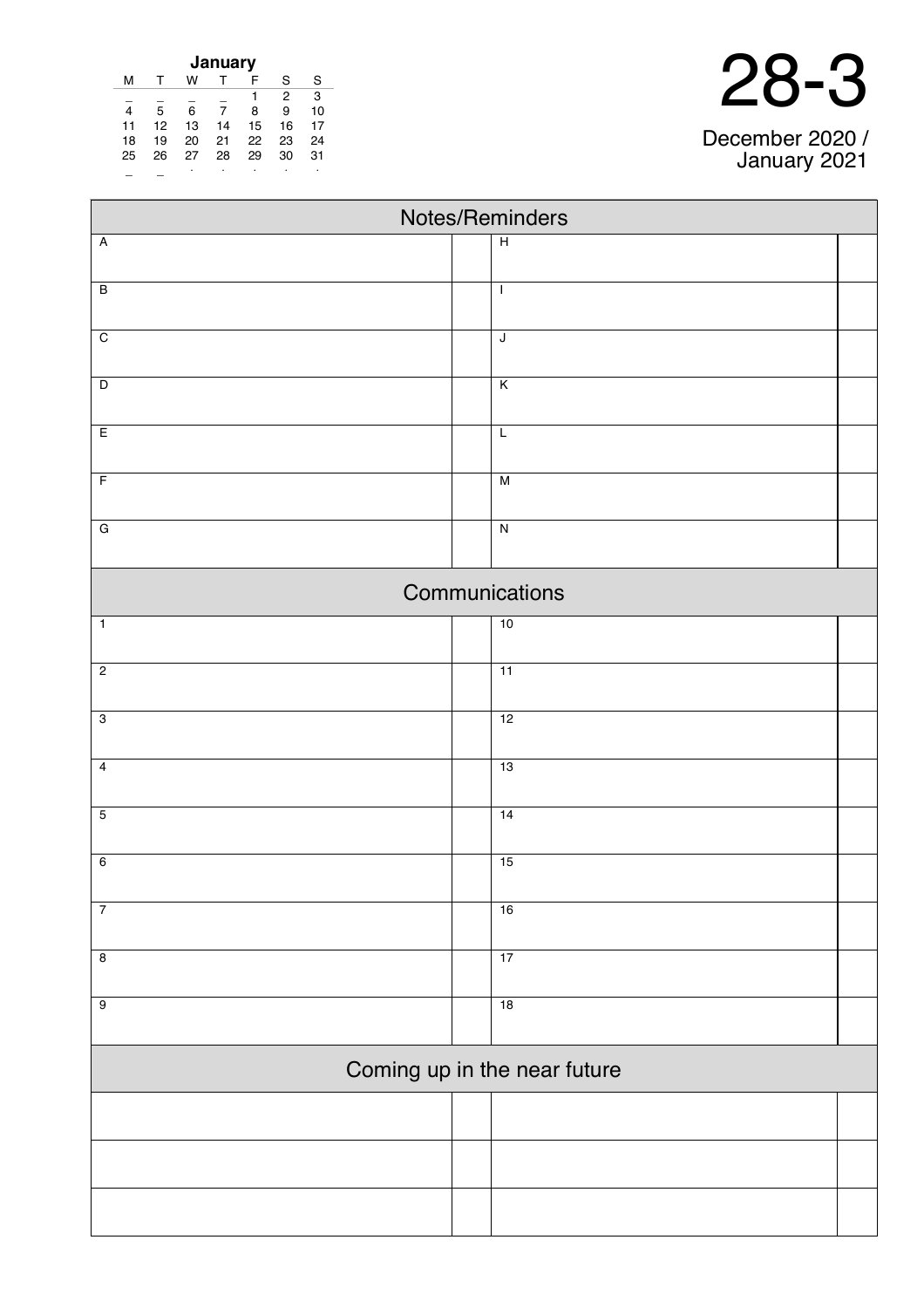### 4-10 This

| I his week | January |    |      |    |    |       |     |  |  |
|------------|---------|----|------|----|----|-------|-----|--|--|
|            | м       |    | W    |    |    | S     | S   |  |  |
|            |         |    |      |    |    | 2     | 3   |  |  |
|            | 4       | 5  | 6    |    | 8  | 9     | 10  |  |  |
|            | 11      | 12 | 13   | 14 | 15 | 16    | 17  |  |  |
|            | 18      | 19 | 20   | 21 | 22 | 23 24 |     |  |  |
|            | 25      | 26 | - 27 | 28 | 29 | 30    | -31 |  |  |
|            | -       |    |      |    |    | ٠     |     |  |  |

January 202

| Day                   | <b>Time</b> | Description | <b>Time</b> | Description |
|-----------------------|-------------|-------------|-------------|-------------|
| Mon<br>$\overline{4}$ |             |             |             |             |
|                       |             |             |             |             |
| Tue                   |             |             |             |             |
| 5                     |             |             |             |             |
|                       |             |             |             |             |
| Wed                   |             |             |             |             |
| 6                     |             |             |             |             |
|                       |             |             |             |             |
| Thu<br>$\overline{7}$ |             |             |             |             |
|                       |             |             |             |             |
| Fri                   |             |             |             |             |
| 8                     |             |             |             |             |
|                       |             |             |             |             |
| Sat                   |             |             |             |             |
| 9                     |             |             |             |             |
|                       |             |             |             |             |
| Sun                   |             |             |             |             |
| 10                    |             |             |             |             |
|                       |             |             |             |             |